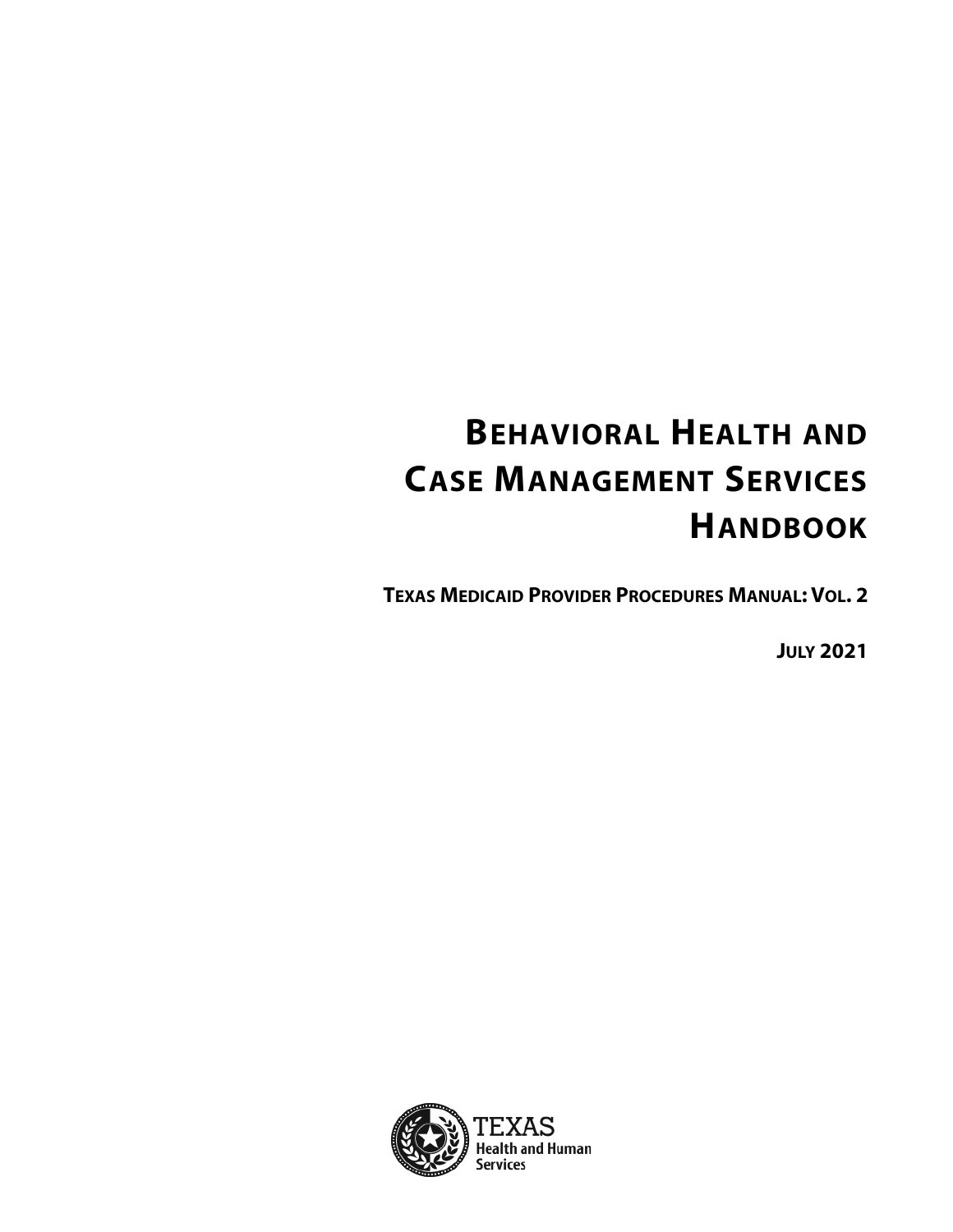# **BEHAVIORAL HEALTH AND CASE MANAGEMENT SERVICES HANDBOOK**

## **Table of Contents**

| 1              |       |                                                                          |
|----------------|-------|--------------------------------------------------------------------------|
|                | 1.1   | Payment Window Reimbursement Guidelines for Services Preceding an        |
|                |       |                                                                          |
| $\overline{2}$ |       | Blind Children's Vocational Discovery and Development Program (BCVDDP) 7 |
|                | 2.1   |                                                                          |
|                | 2.2   |                                                                          |
|                | 2.3   |                                                                          |
|                | 2.3.1 |                                                                          |
|                | 2.4   |                                                                          |
|                | 2.5   |                                                                          |
| 3              |       |                                                                          |
|                | 3.1   |                                                                          |
|                | 3.1.1 |                                                                          |
|                |       | 3.1.2                                                                    |
|                | 3.2   |                                                                          |
|                | 3.3   |                                                                          |
|                | 3.3.1 |                                                                          |
|                | 3.4   |                                                                          |
|                | 3.4.1 |                                                                          |
|                | 3.5   |                                                                          |
|                | 3.6   |                                                                          |
|                | 3.6.1 |                                                                          |
|                | 3.6.2 |                                                                          |
| 4              |       |                                                                          |
|                | 4.1   |                                                                          |
|                | 4.1.1 |                                                                          |
|                | 4.1.2 |                                                                          |
|                | 4.1.3 |                                                                          |
|                | 4.1.4 |                                                                          |
|                | 4.1.5 | Licensed Marriage and Family Therapists (LMFTs) 13                       |
|                | 4.1.6 |                                                                          |
|                | 4.1.7 |                                                                          |
|                | 4.1.8 |                                                                          |
|                | 4.1.9 |                                                                          |
|                |       | 4.1.10                                                                   |
|                |       | 4.1.11                                                                   |
|                | 4.2   |                                                                          |
|                | 4.2.1 |                                                                          |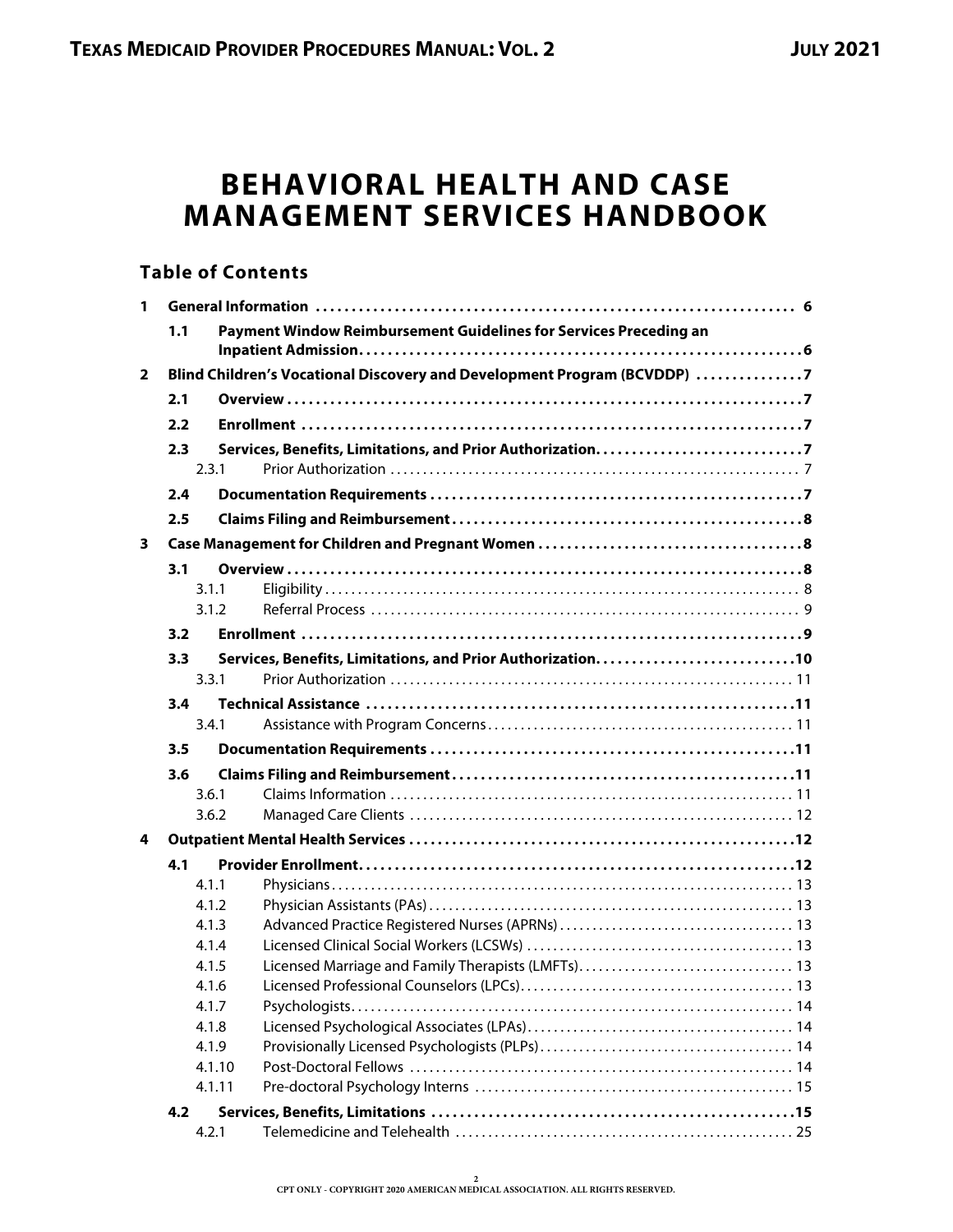|   | 4.2.2 |           |                                                                                 |  |
|---|-------|-----------|---------------------------------------------------------------------------------|--|
|   |       | 4.2.2.1   |                                                                                 |  |
|   |       | 4.2.2.2   | Treatment for Alzheimer's Disease and Dementia 26                               |  |
|   | 4.2.3 |           |                                                                                 |  |
|   | 4.2.4 |           |                                                                                 |  |
|   | 4.2.5 |           |                                                                                 |  |
|   | 4.2.6 |           |                                                                                 |  |
|   | 4.2.7 |           | Psychological, Neurobehavioral, and Neuropsychological Testing 28               |  |
|   |       | 4.2.7.1   |                                                                                 |  |
|   | 4.3   |           |                                                                                 |  |
|   | 4.3.1 |           |                                                                                 |  |
|   | 4.3.2 |           |                                                                                 |  |
|   | 4.4   |           |                                                                                 |  |
|   | 4.5   |           |                                                                                 |  |
|   | 4.6   |           |                                                                                 |  |
|   | 4.7   |           |                                                                                 |  |
|   | 4.8   |           |                                                                                 |  |
|   | 4.9   |           |                                                                                 |  |
| 5 |       |           | Intellectual Disability Service Coordination, Mental Health Targeted Case       |  |
|   |       |           | Management, and Mental Health Rehabilitative Services 35                        |  |
|   | 5.1   |           |                                                                                 |  |
|   | 5.1.1 |           | Local Intellectual and Developmental Disability Authority (LIDDA) Providers  35 |  |
|   | 5.1.2 |           |                                                                                 |  |
|   | 5.1.3 |           | Non-Local Mental Health Authority (Non-LMHA) Providers 35                       |  |
|   | 5.1.4 |           | Provider Credentials for Facilities Delivering MHTCM and Mental Health          |  |
|   |       |           |                                                                                 |  |
|   |       | 5.1.4.1   |                                                                                 |  |
|   |       | 5.1.4.2   | Qualified Mental Health Professional - Community Services (QMHP-CS)  36         |  |
|   |       | 5.1.4.3   |                                                                                 |  |
|   |       | 5.1.4.4   |                                                                                 |  |
|   |       | 5.1.4.5   | Certifications for Mental Health Rehabilitative Services 37                     |  |
|   | 5.2   |           |                                                                                 |  |
|   |       |           | 5.2.1 Intellectual and Developmental Disabilities Service Coordination  38      |  |
|   | 5.2.2 |           | Mental Health Targeted Case Management (MHTCM) 39                               |  |
|   |       | 5.2.2.1   |                                                                                 |  |
|   |       | 5.2.2.2   |                                                                                 |  |
|   |       | 5.2.2.2.1 |                                                                                 |  |
|   |       | 5.2.2.3   | Eligibility and Service Determinations for Persons Who are 20 Years             |  |
|   |       |           |                                                                                 |  |
|   |       | 5.2.2.4   | Eligibility and Service Determinations for Persons who are 21 Years             |  |
|   |       | 5.2.2.5   |                                                                                 |  |
|   |       | 5.2.2.6   |                                                                                 |  |
|   | 5.2.3 |           |                                                                                 |  |
|   |       | 5.2.3.1   | Eligibility and Service Determinations for Persons Who are 20 Years             |  |
|   |       |           |                                                                                 |  |
|   |       | 5.2.3.2   | Eligibility and Service Determinations for Persons Who are 21 Years             |  |
|   |       |           |                                                                                 |  |
|   |       | 5.2.3.3   |                                                                                 |  |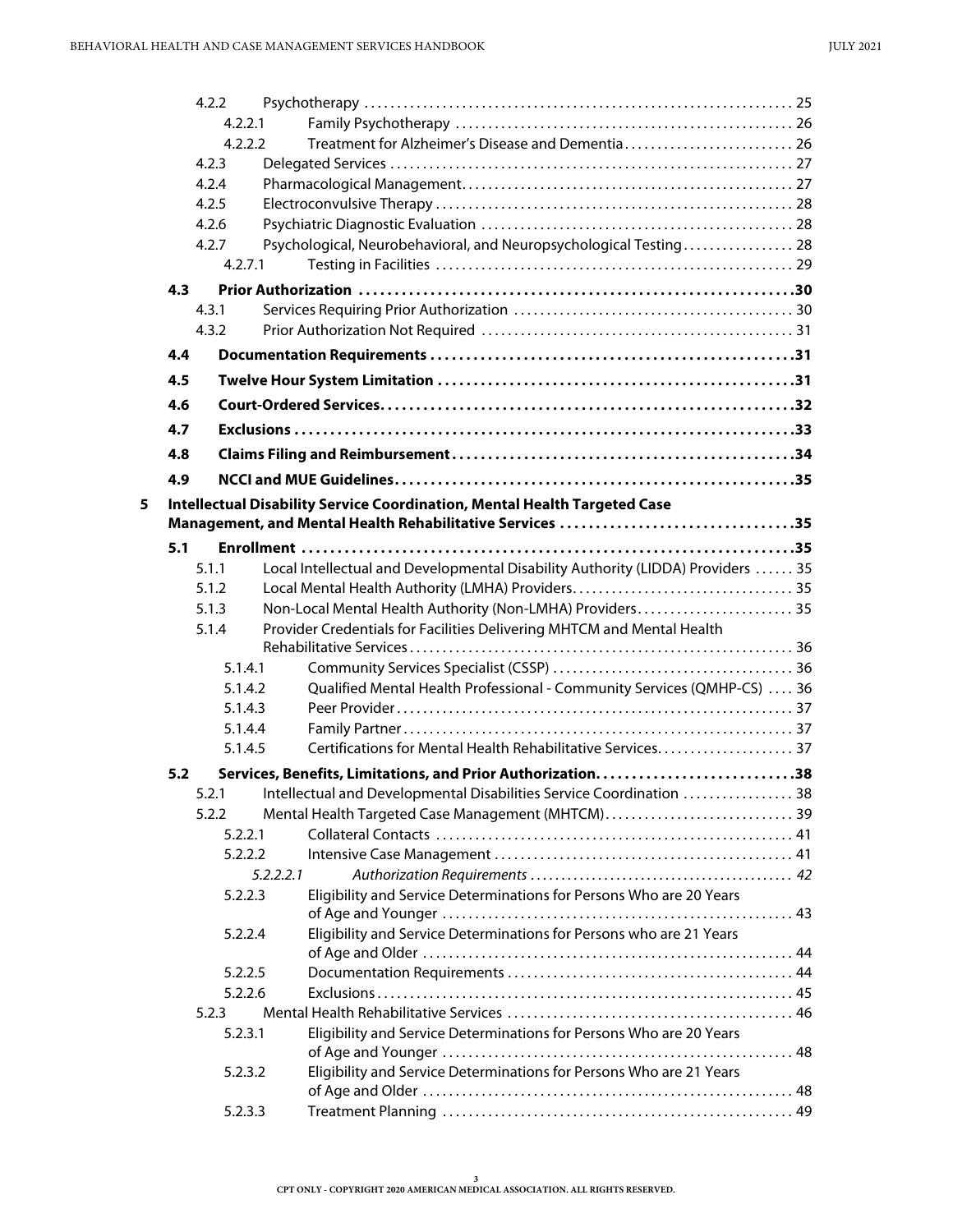|   | 5.2.3.4              |                                                                      |  |
|---|----------------------|----------------------------------------------------------------------|--|
|   | 5.2.3.5              |                                                                      |  |
|   | 5.2.3.5.1            |                                                                      |  |
|   | 5.2.3.5.2            |                                                                      |  |
|   | 5.2.3.5.3            |                                                                      |  |
|   | 5.2.3.5.4            |                                                                      |  |
|   | 5.2.3.5.5            |                                                                      |  |
|   | 5.2.3.6              |                                                                      |  |
|   | 5.2.3.7              |                                                                      |  |
|   | 5.2.3.8              |                                                                      |  |
|   | 5.2.3.9<br>5.2.3.9.1 |                                                                      |  |
|   | 5.2.3.10             |                                                                      |  |
|   | 5.2.3.11             |                                                                      |  |
|   | 5.2.3.12             |                                                                      |  |
|   | 5.3                  |                                                                      |  |
|   | 5.4                  |                                                                      |  |
|   | 5.4.1                |                                                                      |  |
|   | 5.4.2                |                                                                      |  |
|   |                      |                                                                      |  |
| 6 |                      |                                                                      |  |
|   | 6.1                  |                                                                      |  |
|   | 6.2                  |                                                                      |  |
|   | 6.2.1                |                                                                      |  |
|   | 6.2.2                |                                                                      |  |
|   |                      |                                                                      |  |
|   | 6.3                  |                                                                      |  |
|   | 6.4                  |                                                                      |  |
|   | 6.4.1                |                                                                      |  |
|   | 6.4.2                |                                                                      |  |
|   | 6.5                  |                                                                      |  |
| 7 |                      |                                                                      |  |
|   | 7.1                  |                                                                      |  |
|   | 7.2                  |                                                                      |  |
|   | 7.3                  |                                                                      |  |
| 8 |                      |                                                                      |  |
|   | 8.1                  | Screening, Brief Intervention, and Referral to Treatment (SBIRT)  64 |  |
|   |                      |                                                                      |  |
|   | 8.2                  |                                                                      |  |
|   | 8.3                  |                                                                      |  |
|   | 8.4                  |                                                                      |  |
|   | 8.5                  |                                                                      |  |
|   | 8.6                  |                                                                      |  |
|   | 8.7                  |                                                                      |  |
| 9 |                      |                                                                      |  |
|   | 9.1                  |                                                                      |  |
|   | 9.2                  | Evaluation, Treatment, or Referral for Co-Occurring Conditions 69    |  |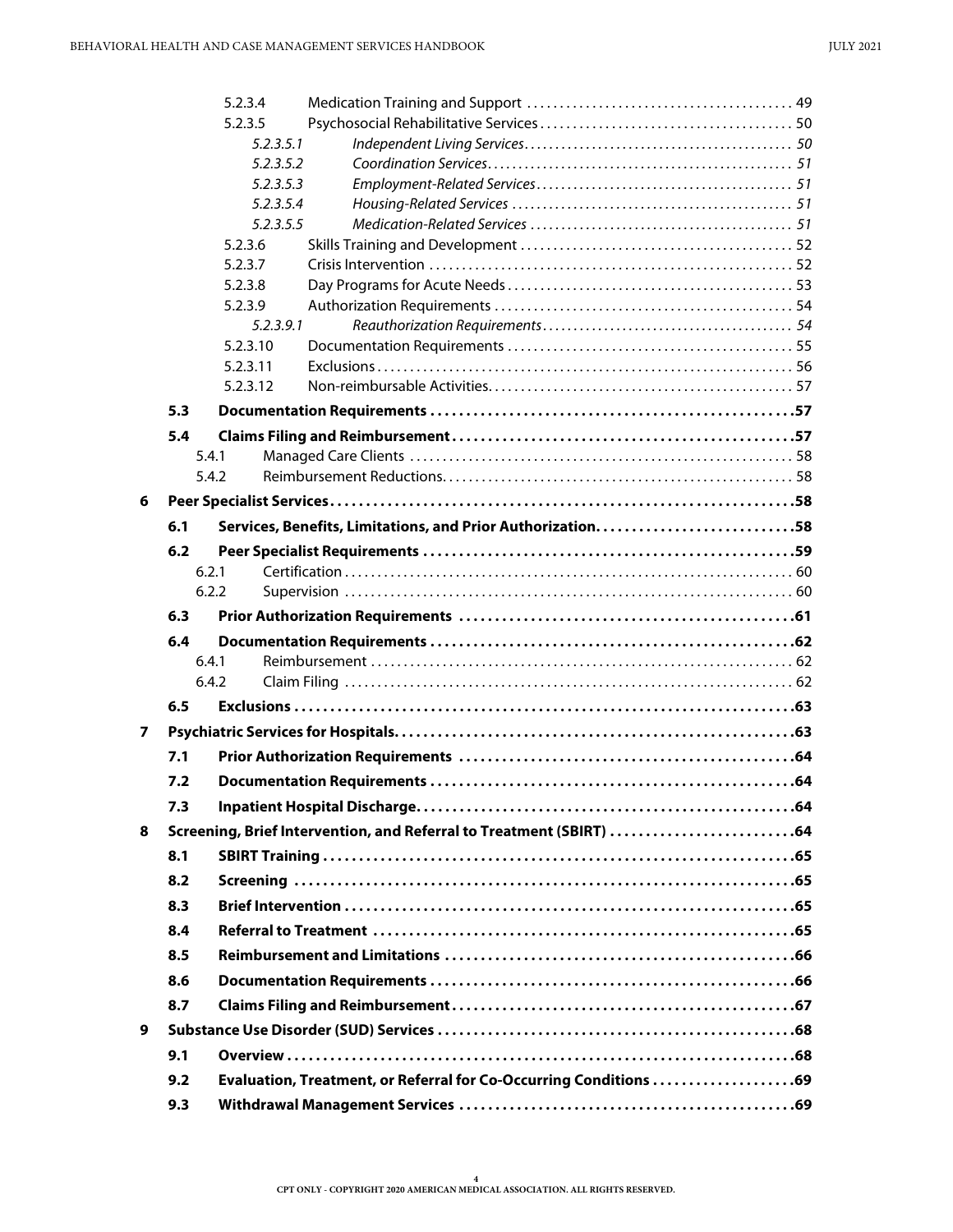| 9.4  |          | Individual and Group SUD Counseling in an Outpatient Setting 70     |  |
|------|----------|---------------------------------------------------------------------|--|
| 9.5  |          |                                                                     |  |
| 9.6  |          |                                                                     |  |
| 9.7  |          |                                                                     |  |
|      | 9.7.1    |                                                                     |  |
| 9.8  |          |                                                                     |  |
| 9.9  |          |                                                                     |  |
|      | 9.9.1    |                                                                     |  |
|      | 9.9.2    | Prior Authorization for Outpatient Withdrawal Management Treatment  |  |
|      |          |                                                                     |  |
|      | 9.9.2.1  | Admission Criteria for Outpatient Withdrawal Management Treatment   |  |
|      | 9.9.2.2  | Continued Stay Criteria for Outpatient Withdrawal Management        |  |
|      |          |                                                                     |  |
|      | 9.9.3    | Prior Authorization for Residential Withdrawal Management Treatment |  |
|      |          |                                                                     |  |
|      | 9.9.3.1  | Admission Criteria for Residential Withdrawal Management Treatment  |  |
|      | 9.9.3.2  | Continued Stay Criteria for Residential Withdrawal Management       |  |
|      |          |                                                                     |  |
|      | 9.9.4    |                                                                     |  |
|      | 9.9.4.1  | Admission Criteria for Residential Treatment Services 79            |  |
|      | 9.9.4.2  | Residential Treatment Services for Adolescents 80                   |  |
|      | 9.9.4.3  | Continued Stay Criteria for Residential Treatment Services  81      |  |
|      | 9.9.5    | Prior Authorization for Outpatient Treatment Services  81           |  |
| 9.10 |          |                                                                     |  |
| 9.11 |          |                                                                     |  |
|      | 9.11.1   |                                                                     |  |
|      | 9.11.1.1 |                                                                     |  |
|      | 9.11.2   |                                                                     |  |
| 9.12 |          |                                                                     |  |
|      |          |                                                                     |  |
|      |          |                                                                     |  |
|      |          |                                                                     |  |
|      |          |                                                                     |  |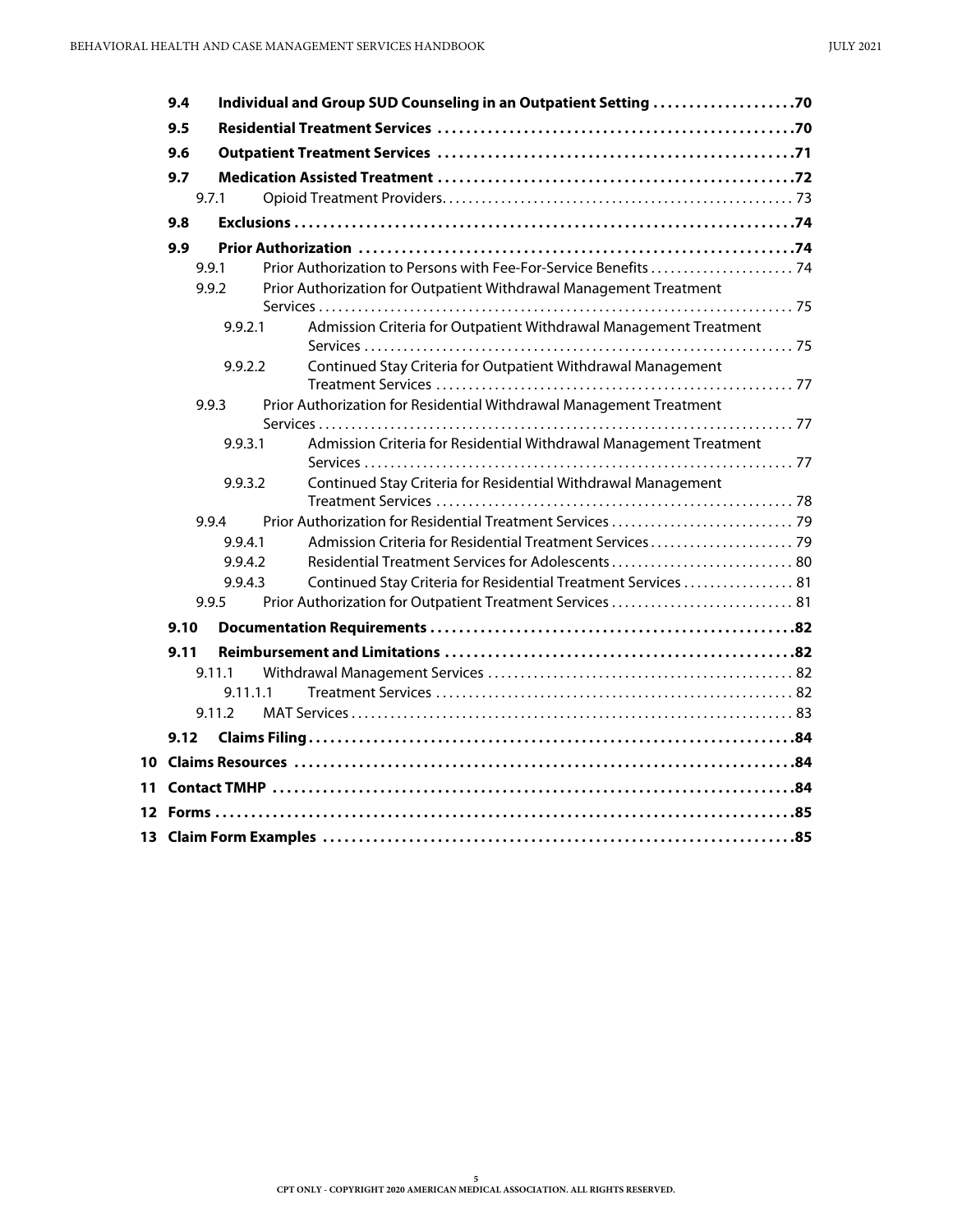## <span id="page-5-0"></span>**1 General Information**

The information in this handbook is intended for the Case Management for the Blind Children's Vocational Discovery and Development Program (BCVDDP), Case Management for Children and Pregnant Women, and services provided by a licensed clinical social worker (LCSW), licensed marriage and family therapist (LMFT), licensed professional counselor (LPC), psychologist, physician, advanced practice registered nurse (APRN), physician assistant (PA), or providers of intellectual and developmental disability (IDD) case management, mental health targeted case management, and mental health rehabilitative services.

All providers are required to report suspected child abuse or neglect as outlined in subsection 1.7.1.2, "Reporting Child Abuse or Neglect" in "Section 1: Provider Enrollment and Responsibilities" (*Vol. 1, General Information*) and subsection 1.7.1.5, "Training" in "Section 1: Provider Enrollment and Responsibilities" (*Vol. 1, General Information*).

*Important: All providers are required to read and comply with "Section 1: Provider Enrollment and Responsibilities" (Vol. 1, General Information). In addition to required compliance with all requirements specific to Texas Medicaid, it is a violation of Texas Medicaid rules when a provider fails to provide health-care services or items to Medicaid eligible persons in accordance with accepted medical community standards and standards that govern occupations, as explained in Title 1 Texas Administrative Code (TAC) §371.1659. Accordingly, in addition to being subject to sanctions for failure to comply with the requirements that are specific to Texas Medicaid, providers can also be subject to Texas Medicaid sanctions for failure to deliver, at all times, health-care items and services to Medicaid eligible persons in full accordance with all applicable licensure and certification requirements including, without limitation, those related to documentation and record maintenance.*

*Refer to:* "Section 1: Provider Enrollment and Responsibilities" (*Vol. 1, General Information*).

Section 1.1, "About the Vendor Drug Program" in the *Outpatient Drug Services Handbook* (*Vol. 2, Provider Handbooks*) for information about this program.

#### <span id="page-5-1"></span>**1.1 Payment Window Reimbursement Guidelines for Services Preceding an Inpatient Admission**

According to the three-day and one-day payment window reimbursement guidelines, most professional and outpatient diagnostic and nondiagnostic services that are rendered within the designated timeframe of an inpatient hospital stay and are related to the inpatient hospital admission will not be reimbursed separately from the inpatient hospital stay if the services are rendered by the hospital or an entity that is wholly owned or operated by the hospital.

These reimbursement guidelines do not apply in the following circumstances:

- The professional services are rendered in the inpatient hospital setting.
- The hospital and the physician office or other entity are both owned by a third party, such as a health system.
- The hospital is not the sole or 100-percent owner of the entity.

*Refer to:* Subsection 3.7.4.14, "Payment Window Reimbursement Guidelines" in the *Inpatient and Outpatient Hospital Services Handbook* (*Vol. 2, Provider Handbooks*) for additional information about the payment window reimbursement guidelines.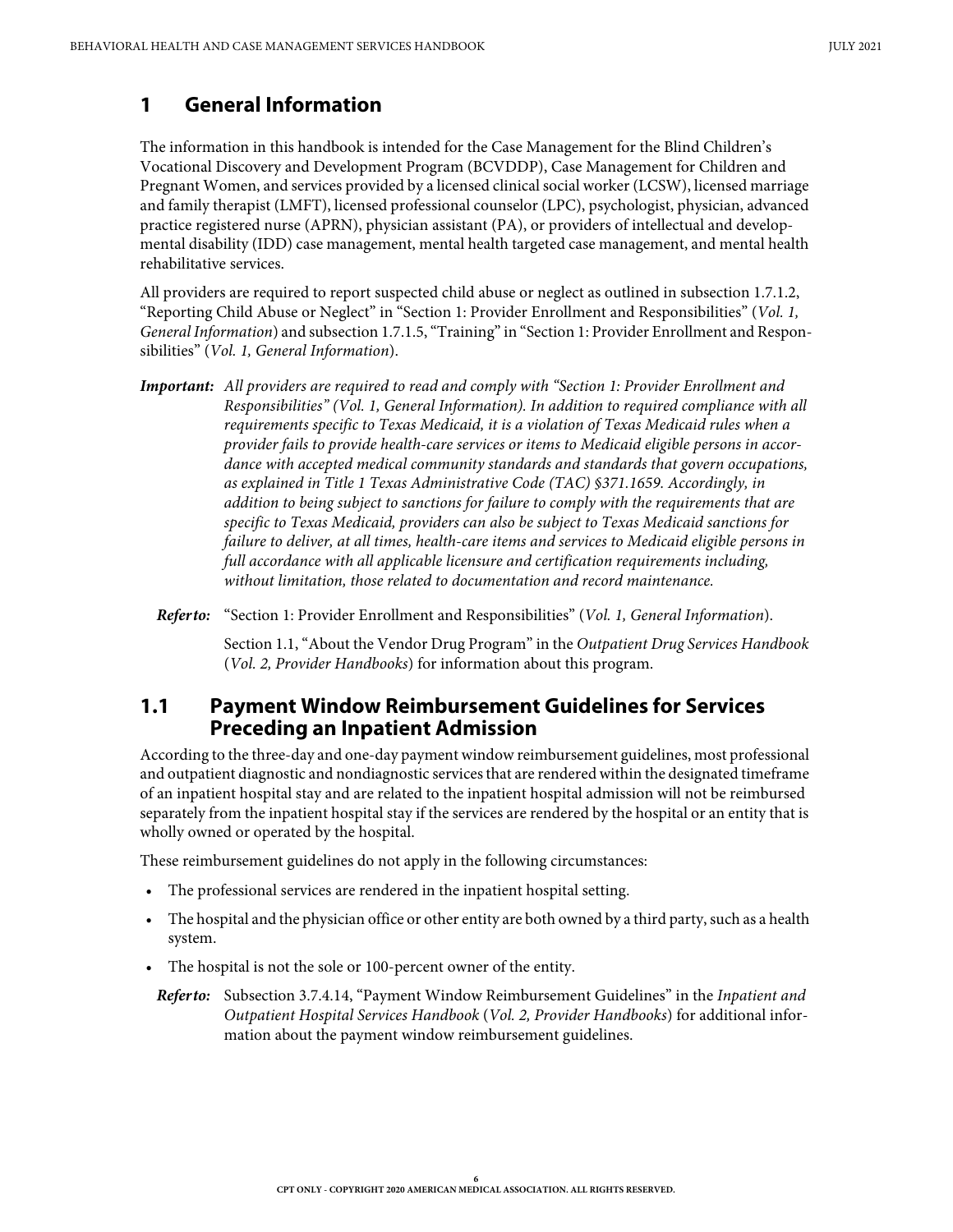# <span id="page-6-0"></span>**2 Blind Children's Vocational Discovery and Development Program (BCVDDP)**

# <span id="page-6-1"></span>**2.1 Overview**

BCVDDP services are provided to help children who are blind and visually impaired to develop their individual potential. This program offers a wide range of services that are tailored to each child and their family's needs and circumstances. By working directly with the entire family, this program can help children develop the concepts and skills needed to realize their full potential.

BCVDDP services include the following:

- Assisting the child in developing the confidence and competence needed to be an active part of their community
- Providing support and training to children in understanding their rights and responsibilities throughout the educational process
- Assisting family and children in the vocational discovery and development process
- Providing training in areas like food preparation, money management, recreational activities, and grooming
- Supplying information to families about additional resources

# <span id="page-6-2"></span>**2.2 Enrollment**

Texas Health and Human Services Commission (HHSC) Blind Children's Vocational Discovery and Development Program (BCVDDP) is the Medicaid provider of case management for persons who are 22 years of age and younger and blind or visually impaired. Providers must meet educational and work experience requirements that are commensurate with their job responsibilities and must be trained in BCVDDP case management activities.

*Refer to:* Subsection 1.1, "Provider Enrollment" in "Section 1: Provider Enrollment and Responsibilities" (*Vol. 1, General Information*) for more information about procedures for enrolling as a Medicaid provider.

# <span id="page-6-3"></span>**2.3 Services, Benefits, Limitations, and Prior Authorization**

Services eligible for reimbursement are limited to one contact per month, per person, regardless of the number of contacts that are made during the month. HHSC BCVDDP providers should bill procedure code G9012.

A contact is defined as "an activity performed by a case manager with the person or organization on behalf of the person to locate, coordinate, and monitor necessary services."

*Refer to:* Subsection A.8, "Texas Health and Human Services Commission Blind Children's Vocational Discovery and Development Program (BCVDDP)" in "Appendix A: State, Federal, and TMHP Contact Information" (*Vol. 1, General Information*).

## <span id="page-6-4"></span>**2.3.1 Prior Authorization**

Prior authorization is not required for BCVDDP case management services.

# <span id="page-6-5"></span>**2.4 Documentation Requirements**

All services require documentation to support the medical necessity of the service rendered, including BCVDDP services.

BCVDDP services are subject to retrospective review and recoupment if documentation does not support the service billed.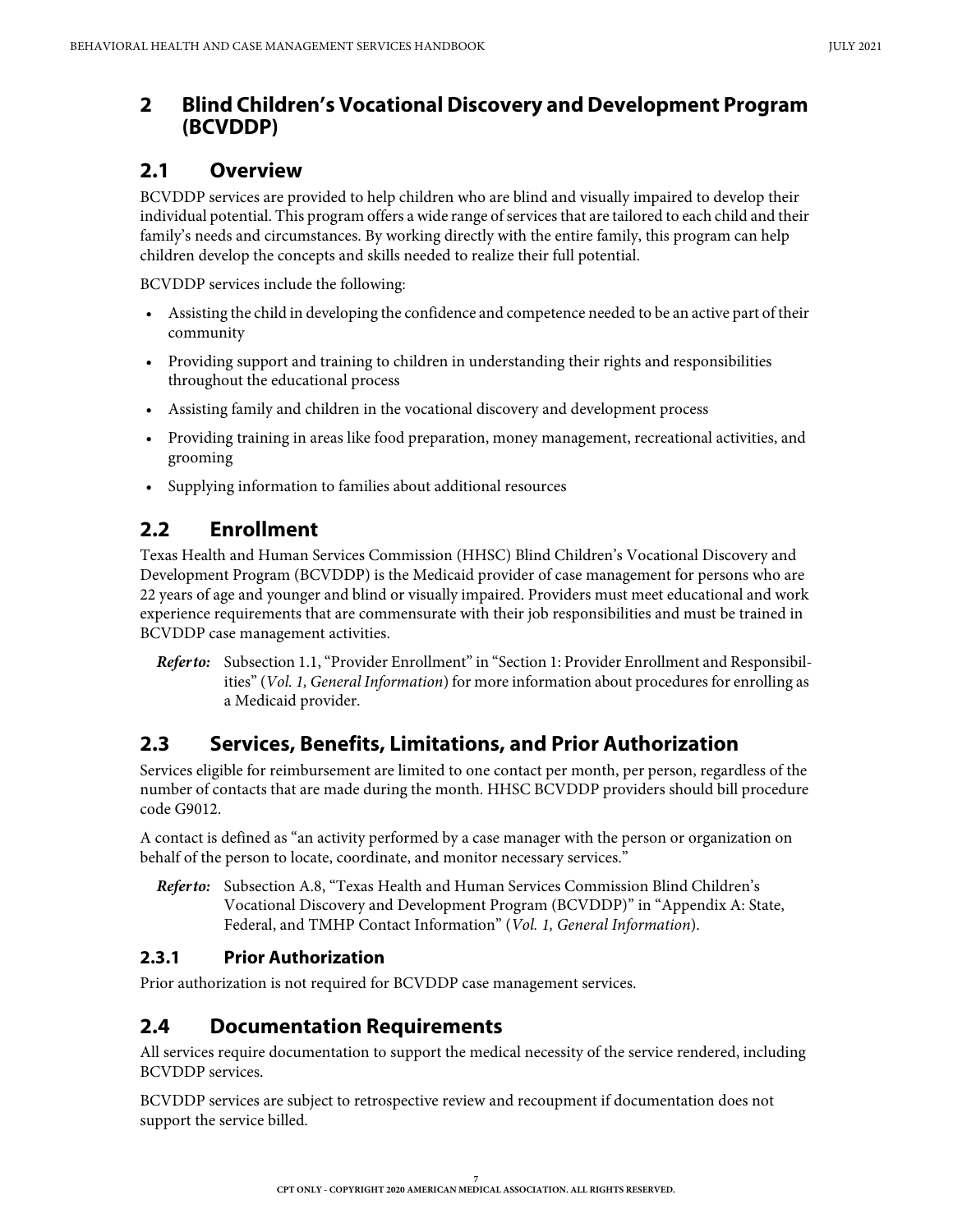# <span id="page-7-0"></span>**2.5 Claims Filing and Reimbursement**

BCVDDP case management services must be submitted to the Texas Medicaid & Healthcare Partnership (TMHP) in an approved electronic format or on the CMS-1500 paper claim form. Providers may purchase CMS-1500 paper claim forms from the vendor of their choice. TMHP does not supply the forms.

When completing a CMS-1500 paper claim form, all required information must be included on the claim, as TMHP does not key any information from claim attachments. Superbills or itemized statements are not accepted as claim supplements. Providers must not submit a claim when or after the person turns 21 years of age.

Claims may be submitted up to 365 days from the date of service in accordance with 1 TAC §354.1003.

Any child who has a suspected or diagnosed visual impairment may be referred to BCVDDP. HHSC BCVDDP assesses the impact the visual impairment has on the child's development and provides blindness-specific services to increase the child's skill level in the areas of independent living, communication, mobility, social, recreational, and vocational discovery and development. For more information, visit the HHS website at[https://hhs.texas.gov/.](https://hhs.texas.gov/)

Providers can refer to the [Online Fee Lookup \(OFL\)](http://public.tmhp.com/FeeSchedules/Default.aspx) or the applicable fee schedule on the TMHP website at [www.tmhp.com.](https://www.tmhp.com)

Texas Medicaid implemented mandated rate reductions for certain services. The OFL and static fee schedules include a column titled "Adjusted Fee" to display the individual fees with all mandated percentage reductions applied.

Additional information about rate changes is available on the TMHP website at [www.tmhp.com/](https://www.tmhp.com/resources/rate-and-code-updates/rate-changes) [resources/rate-and-code-updates/rate-changes](https://www.tmhp.com/resources/rate-and-code-updates/rate-changes).

*Refer to:* "Section 3: TMHP Electronic Data Interchange (EDI)" (*Vol. 1, General Information*) for information about electronic claims submissions.

> Subsection 6.1, "Claims Information" in "Section 6: Claims Filing" (*Vol. 1, General Information*) for general information about claims filing.

> Subsection 6.5, "CMS-1500 Paper Claim Filing Instructions" in "Section 6: Claims Filing" (*Vol. 1, General Information*).

Subsection 2.9, "Federal Medical Assistance Percentage (FMAP)" in "Section 2: Texas Medicaid Fee-for-Service Reimbursement" (*Vol. 1, General Information*) for federal matching percentage.

# <span id="page-7-1"></span>**3 Case Management for Children and Pregnant Women**

## <span id="page-7-2"></span>**3.1 Overview**

Case management services are provided to help Medicaid eligible persons gain access to necessary medical, social, educational, and other services. Case managers assess a person's need for these services and then develop a service plan to address those needs.

## <span id="page-7-3"></span>**3.1.1 Eligibility**

To be eligible for services, a person must:

- Be eligible for Texas Medicaid.
- Be a pregnant woman who has a high-risk condition or a child (birth through 20 years of age) who has a health condition or health risk.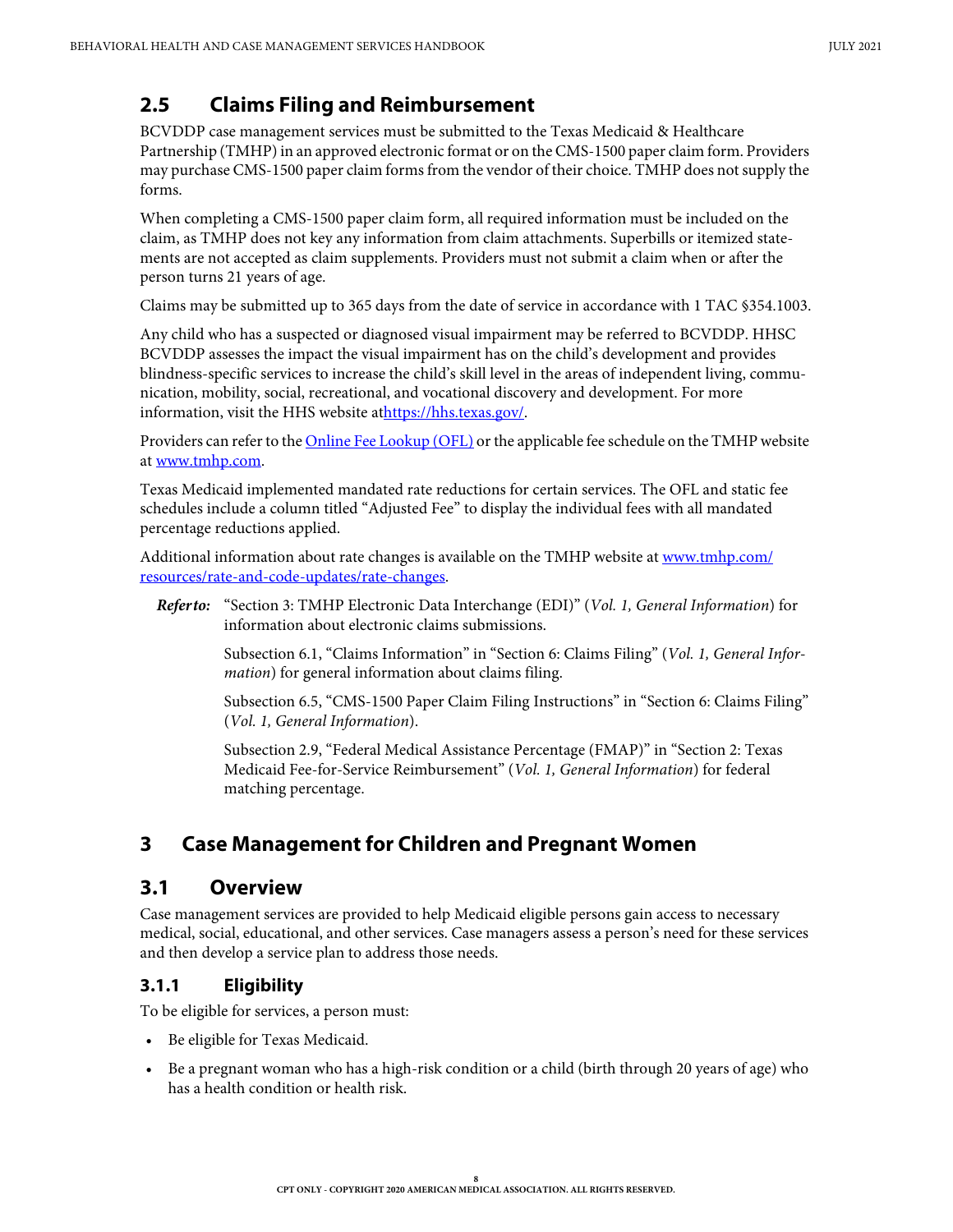- Need assistance in gaining access to necessary medical, social, educational and other services related to their health condition, health risk, or high-risk condition.
- Want to receive case management services.

Pregnant women who have a high-risk condition are defined as those who have a medical or psychosocial condition that places them and their fetuses at a greater than average risk for complications, either during pregnancy, delivery, or following birth. Children with a health condition are defined as children who have a health condition or health risk or children who have or are at risk for a medical condition, illness, injury, or disability that results in the limitation of function, activities, or social roles in comparison with healthy same-age peers in the general areas of physical, cognitive, emotional, or social growth and development.

## <span id="page-8-0"></span>**3.1.2 Referral Process**

To refer a Medicaid eligible person for Case Management for Children and Pregnant Women services, providers may do one of the following:

- Visit [https://hhs.texas.gov/doing-business-hhs/provider-portals/health-services-providers/case](https://hhs.texas.gov/doing-business-hhs/provider-portals/health-services-providers/case-management-providers-children-pregnant-women)[management-providers-children-pregnant-women](https://hhs.texas.gov/doing-business-hhs/provider-portals/health-services-providers/case-management-providers-children-pregnant-women) to obtain a referral form.
- Call THSteps toll free at 1-877-847-8377 from 8 a.m. to 8 p.m., Central Time, Monday through Friday.
- Contact a Case Management for Children and Pregnant Women provider directly at [https://](https://hhs.texas.gov/doing-business-hhs/provider-portals/health-services-providers/case-management-providers-children-pregnant-women) [hhs.texas.gov/doing-business-hhs/provider-portals/health-services-providers/case-management](https://hhs.texas.gov/doing-business-hhs/provider-portals/health-services-providers/case-management-providers-children-pregnant-women)[providers-children-pregnant-women.](https://hhs.texas.gov/doing-business-hhs/provider-portals/health-services-providers/case-management-providers-children-pregnant-women) A case management provider will contact the family to offer a choice of providers and obtain information necessary to request prior authorization for case management services.

A referral for Case Management for Children and Pregnant Women services can be received from any source.

# <span id="page-8-1"></span>**3.2 Enrollment**

Enrollment for Case Management for Children and Pregnant Women providers is a two-step process.

#### **Step 1**

Potential providers must submit a Health and Human Services Commission (HHSC) Case Management for Children and Pregnant Women provider application to the HHSC Health Screening and Case Management Unit.

Both registered nurses who have an associate's, bachelor's, or advanced degree and social workers who have a bachelor's or advanced degree are eligible to become case managers if they are currently licensed by their respective Texas licensure boards and the license is not temporary in nature. Registered nurses with associate degrees must also have at least two years of cumulative, paid, full-time work experience or two years of supervised full-time, educational, internship/practicum experience in the past ten years. The experience must be with pregnant women or with children who are 20 years of age and younger. The experience must include assessing psychosocial and health needs and making community referrals for these populations. Registered nurses with bachelor or advance degrees and social workers do not have to meet any experience requirements.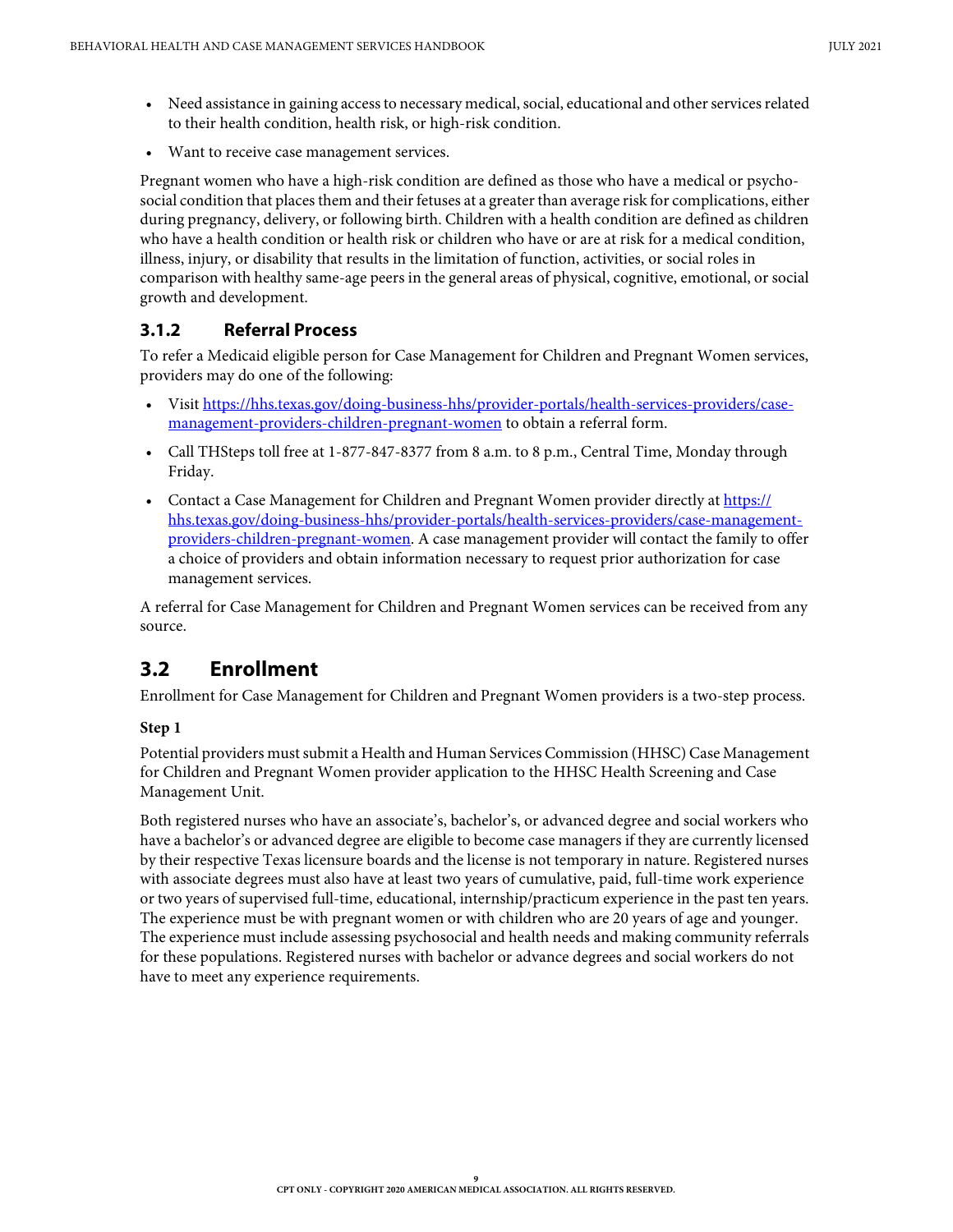For more information about provider qualifications and enrollment, contact HHSC at 1-512-458-7111, ext. 2168, visit the case management website at [https://hhs.texas.gov/doing-business-hhs/provider](https://hhs.texas.gov/doing-business-hhs/provider-portals/health-services-providers/case-management-providers-children-pregnant-women)[portals/health-services-providers/case-management-providers-children-pregnant-women](https://hhs.texas.gov/doing-business-hhs/provider-portals/health-services-providers/case-management-providers-children-pregnant-women), or write to the following address:

> Health and Human Services Commission Case Management for Children and Pregnant Women PO Box 149347, MC 1938 Austin, TX 78714-9347

*Note: Before providing services, each case manager must attend HHSC case manager training. Training is conducted by DSHS regional staff.*

#### **Step 2**

Upon approval by HHSC, potential providers must enroll as a Medicaid provider for Case Management for Children and Pregnant Women and submit a copy of their HHSC approval letter. Facility providers must enroll as a Case Management for Children and Pregnant Women group, and each eligible case manager must enroll as a performing provider for the group. Federally Qualified Health Center (FQHC) facilities that provide Case Management for Children and Pregnant Women services will use their FQHC number and should not apply for an additional provider number for Case Management for Children and Pregnant Women.

*Refer to:* Subsection 1.1, "Provider Enrollment" in "Section 1: Provider Enrollment and Responsibilities" (*Vol. 1, General Information*) for more information about the procedures for enrolling as a Medicaid provider.

# <span id="page-9-0"></span>**3.3 Services, Benefits, Limitations, and Prior Authorization**

Case Management for Children and Pregnant Women services are limited to one contact per day per person. Additional provider contacts on the same day are denied as part of another service rendered on the same day.

Procedure code G9012 is to be used for all Case Management for Children and Pregnant Women services. Modifiers are used to identify which service component is provided.

| <b>Service</b>         | Contact Code                           |
|------------------------|----------------------------------------|
| Comprehensive visit    | G9012 with modifier U5 and modifier U2 |
| Follow-up face-to-face | G9012 with modifier U5 and modifier TS |
| Follow-up telephone    | G9012 <i>with</i> modifier TS          |

Providers must adhere to Case Management for Children and Pregnant Women program rules, policies, and procedures.

*Note: Case Management for Children and Pregnant Women providers are not required to file claims with other health insurance before filing with Medicaid.*

*Reminder: Billable services are defined in program rule 25 TAC §27.11.*

Case Management for Children and Pregnant Women services are not billable when a person is an inpatient at a hospital or other treatment facility.

Reimbursement will be denied for services rendered by providers who have not been approved by HHSC.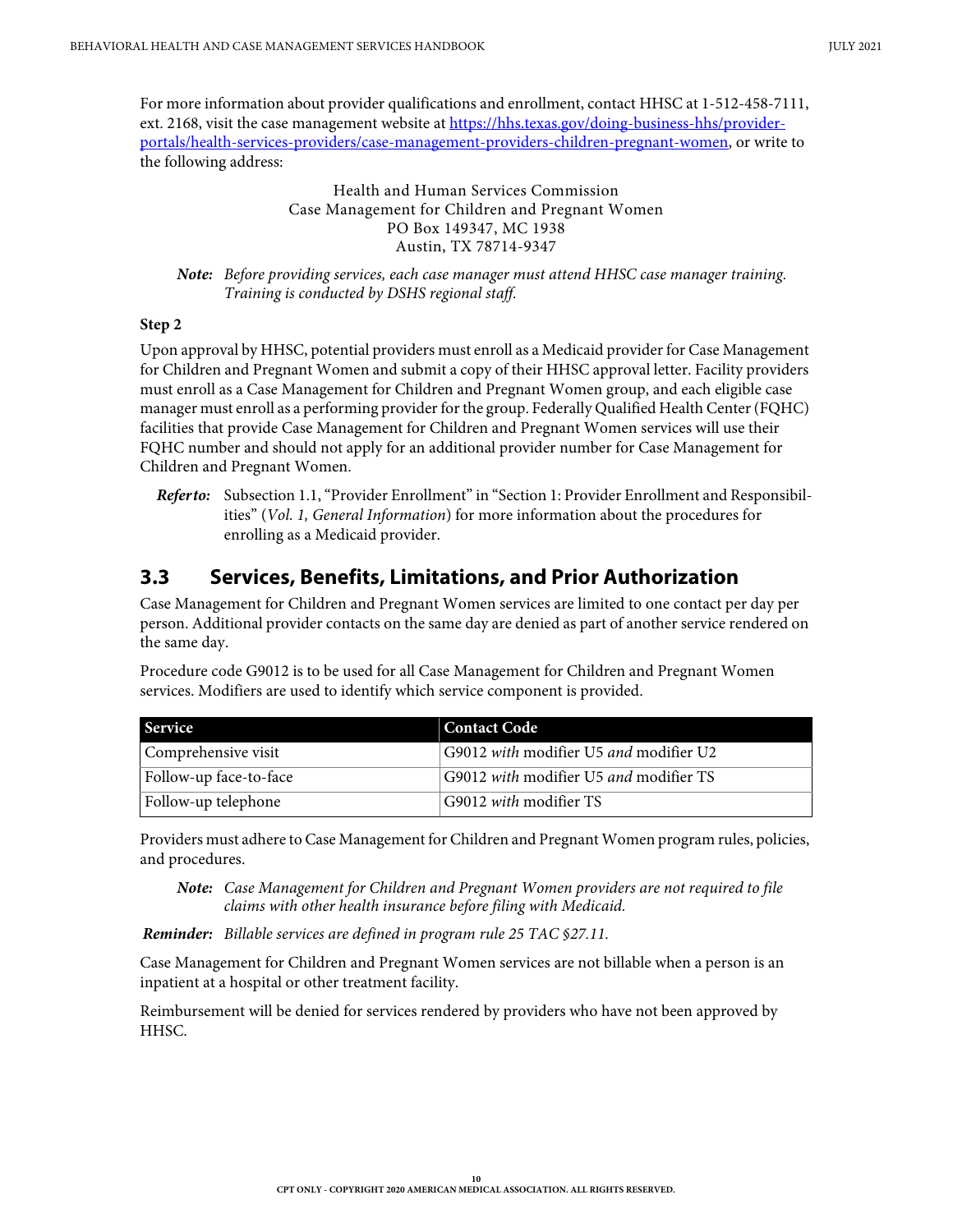#### <span id="page-10-0"></span>**3.3.1 Prior Authorization**

All services must be prior authorized. One comprehensive visit is approved for all Medicaid eligible persons. Follow-up visits are authorized based on contributing factors. Additional visits can be requested and may be authorized based on a continuing need for services. A prior authorization number is required on all claims for Case Management for Children and Pregnant Women services.

*Note: Prior authorization is a condition of reimbursement, not a guarantee of payment.*

Approved case management providers may submit requests for prior authorization from HHSC on the Department of State Health Services (DSHS) website at [https://www.cpwforms.dshs.state.tx.us/cpw/.](https://www.cpwforms.dshs.state.tx.us/cpw/)

# <span id="page-10-1"></span>**3.4 Technical Assistance**

Providers may contact HHSC program staff as needed for assistance with program concerns. Providers should contact TMHP provider relations staff as needed for assistance with claims problems or concerns.

## <span id="page-10-2"></span>**3.4.1 Assistance with Program Concerns**

Providers who have questions, concerns, or problems with program rule, policy, or procedure may contact HHSC program staff. Contact names and numbers can be obtained from the case management website at [https://hhs.texas.gov/doing-business-hhs/provider-portals/health-services-providers/case](https://hhs.texas.gov/doing-business-hhs/provider-portals/health-services-providers/case-management-providers-children-pregnant-women)[management-providers-children-pregnant-women,](https://hhs.texas.gov/doing-business-hhs/provider-portals/health-services-providers/case-management-providers-children-pregnant-women) or by calling 1-512-458-7111, Ext. 2168.

Regional DSHS staff make routine contact with providers to ensure providers are delivering services as required.

# <span id="page-10-3"></span>**3.5 Documentation Requirements**

All services require documentation to support the medical necessity of the service rendered, including Case Management for Children and Pregnant Women services.

Case Management for Children and Pregnant Women services are subject to retrospective review and recoupment if documentation does not support the service billed.

# <span id="page-10-4"></span>**3.6 Claims Filing and Reimbursement**

## <span id="page-10-5"></span>**3.6.1 Claims Information**

Case Management for Children and Pregnant Women services must be submitted to TMHP in an approved electronic format or on the CMS-1500 paper claim form. Providers may purchase CMS-1500 paper claim forms from the vendor of their choice. TMHP does not supply the forms.

When completing a CMS-1500 paper claim form, all required information must be included on the claim, as TMHP does not key any information from claim attachments. Superbills, or itemized statements, are not accepted as claim supplements.

Case Management for Children and Pregnant Women providers are reimbursed in accordance with 1 TAC §355.8401. Providers can refer to the [OFL](http://public.tmhp.com/FeeSchedules/Default.aspx) or the applicable fee schedule on the TMHP website at [www.tmhp.com.](https://www.tmhp.com)

Texas Medicaid implemented mandated rate reductions for certain services. The OFL and static fee schedules include a column titled "Adjusted Fee" to display the individual fees with all mandated percentage reductions applied.

Additional information about rate changes is available on the TMHP website at [www.tmhp.com/](https://www.tmhp.com/resources/rate-and-code-updates/rate-changes) [resources/rate-and-code-updates/rate-changes](https://www.tmhp.com/resources/rate-and-code-updates/rate-changes).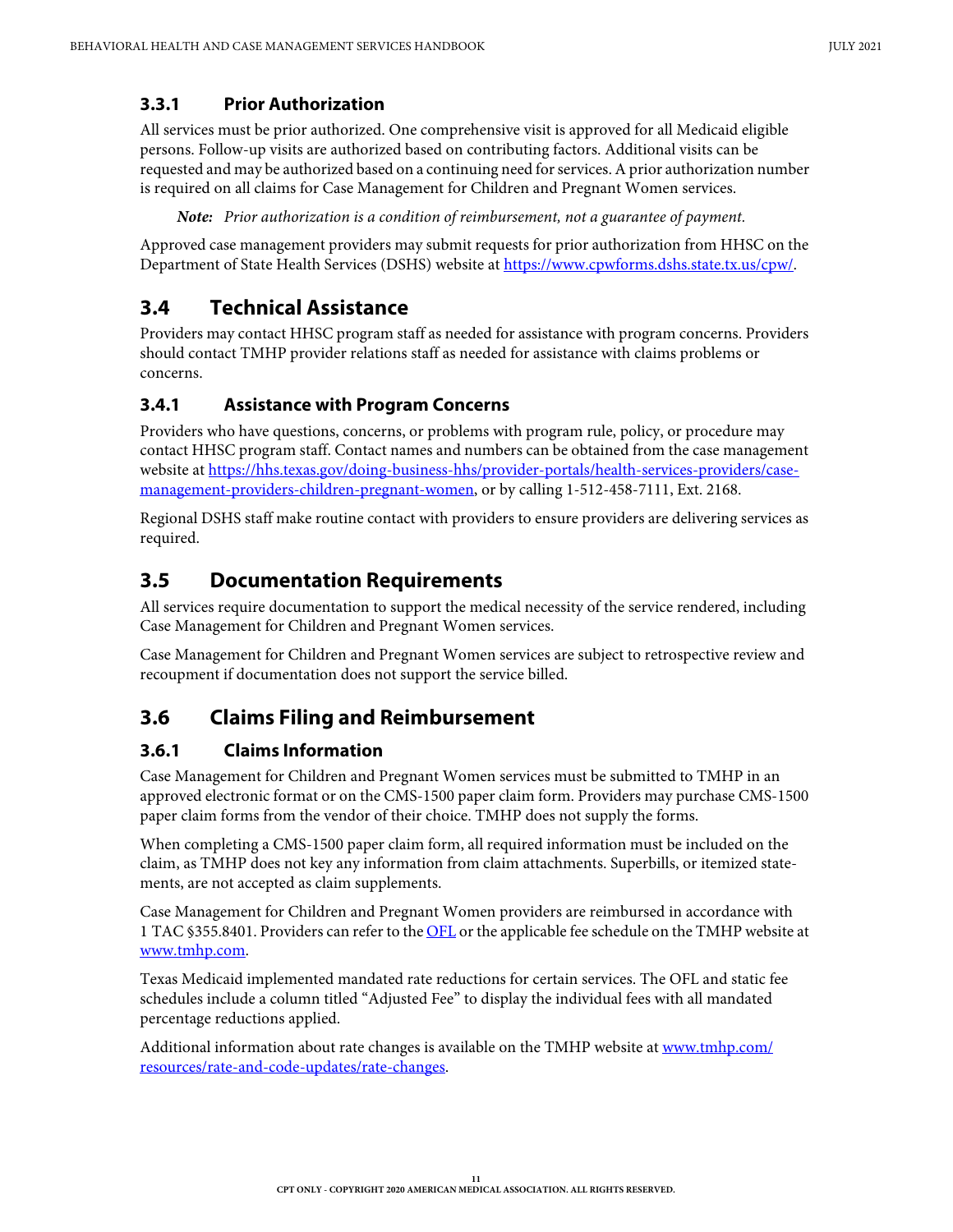*Refer to:* "Section 3: TMHP Electronic Data Interchange (EDI)" (*Vol. 1, General Information*) for information on electronic claims submissions.

> Subsection 6.1, "Claims Information" in "Section 6: Claims Filing" (*Vol. 1, General Information*) for general information about claims filing.

> Subsection 6.5, "CMS-1500 Paper Claim Filing Instructions" in "Section 6: Claims Filing" (*Vol. 1, General Information*).

Subsection 2.2, "Fee-for-Service Reimbursement Methodology" in "Section 2: Texas Medicaid Fee-for-Service Reimbursement" (*Vol. 1, General Information*) for more information about reimbursement.

#### <span id="page-11-0"></span>**3.6.2 Managed Care Clients**

Case Management for Children and Pregnant Women services are carved out of Medicaid managed care and must be billed to TMHP for payment consideration. Carved-out services are those that are rendered to Medicaid managed care clients, but are administered by TMHP and not the client's managed care organization (MCO).

## <span id="page-11-1"></span>**4 Outpatient Mental Health Services**

Outpatient mental health services are used for the treatment of mental illness and emotional disturbances in which the clinician establishes a professional contract with the person and, utilizing therapeutic interventions, attempts to alleviate the symptoms of mental illness or emotional disturbance, and reverse, change, or ameliorate maladaptive patterns of behavior.

Outpatient mental health services include psychiatric diagnostic evaluation, psychotherapy (including individual, group, or family psychotherapy), psychological, neurobehavioral, or neuropsychological testing, pharmacological management services, and electroconvulsive therapy (ECT).

Outpatient mental health services are benefits when provided in the office, home, skilled nursing or intermediate care facility (SNF/ICF), outpatient hospital, extended care facility (ECF), or in other locations.

Outpatient mental health services are benefits of Texas Medicaid when provided to persons who are experiencing a mental health issue that is causing distress, dysfunction, and/or maladaptive functioning as a result of a confirmed or suspected psychiatric condition as defined in the current edition of the American Psychiatric Association's Diagnostic and Statistical Manual of Mental Disorders (DSM).

*Note: Claims will require the corresponding diagnosis code(s) from the current edition of the International Classification of Diseases (ICD).*

# <span id="page-11-2"></span>**4.1 Provider Enrollment**

Mental health service providers include physicians, PAs, APRNs, LCSWs, LMFTs, LPCs, psychologists, licensed psychological associates (LPAs), provisionally licensed psychologists (PLPs), post-doctoral fellows, and pre-doctoral psychology interns.

*Refer to:* Subsection 1.1, "Provider Enrollment" in "Section 1: Provider Enrollment and Responsibilities" (*Vol. 1, General Information*) for more information about procedures for enrolling as a Medicaid provider.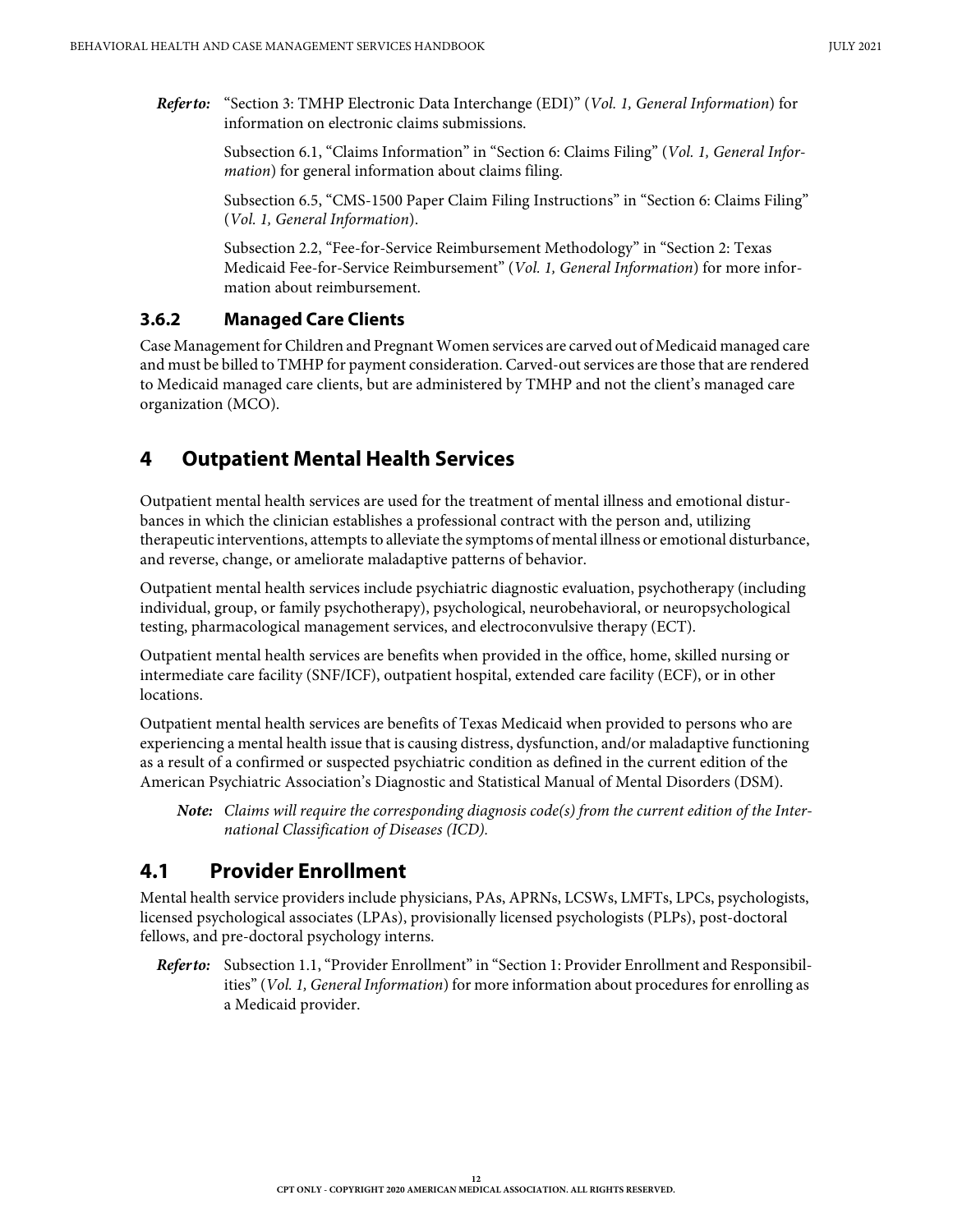#### <span id="page-12-0"></span>**4.1.1 Physicians**

To enroll in Texas Medicaid to provide medical services, physicians (doctor of medicine [MD] or doctor of osteopathy [DO]) and doctors (doctor of dental medicine [DMD], doctor of dental surgery [DDS], doctor of optometry [OD], and doctor of podiatric medicine) must be authorized by the licensing authority of their profession to practice in the state where the services are performed at the time they are provided.

Providers cannot be enrolled in Texas Medicaid if their licenses are due to expire within 30 days. A current Texas license must be submitted.

All physicians except gynecologists, pediatricians, pediatric subspecialists, pediatric psychiatrists, and providers performing only THSteps medical or dental checkups must be enrolled in Medicare before enrolling in Medicaid. TMHP may waive the Medicare enrollment prerequisite for pediatricians or physicians whose type of practice and service may never be billed to Medicare.

#### <span id="page-12-1"></span>**4.1.2 Physician Assistants (PAs)**

To enroll in Texas Medicaid, a PA must be licensed as a PA and be recognized as a PA by the Texas Physician Assistant Board. All PAs are enrolled within the categories of practice as determined by the Texas Medicaid Board. PAs can enroll as an individual, group, or as a performing provider into a clinic/ group practice. If enrolling into a Medicare enrolled clinic/group practice, Medicare enrollment is required.

## <span id="page-12-2"></span>**4.1.3 Advanced Practice Registered Nurses (APRNs)**

To enroll in Texas Medicaid, whether as an individual or as part of a group, a nurse practitioner (NP) or clinical nurse specialist (CNS) recognized as an APRN must be licensed by the Texas Board of Nursing (TBON). NP/CNSs must also be enrolled in Medicare or obtain a pediatric practice exemption from TMHP Provider Enrollment. If a pediatric-based NP/CNSs is enrolling as part of a Medicare-enrolled group, then the NP/CNSs must also be enrolled in Medicare.

Providers that hold a temporary license are not eligible to enroll in Medicaid. NP/CNSs cannot be enrolled if their license is due to expire within 30 days. A current license must be submitted.

## <span id="page-12-3"></span>**4.1.4 Licensed Clinical Social Workers (LCSWs)**

To enroll in Texas Medicaid, whether as an individual or as part of a group, an LCSW must be licensed by the Texas State Board of Social Worker Examiners. LCSWs must also be enrolled in Medicare or obtain a pediatric practice exemption from TMHP Provider Enrollment. If a pediatric-based LCSW is enrolling as part of a Medicare-enrolled group, then the LCSW must also be enrolled in Medicare.

Providers that hold a temporary license are not eligible to enroll in Medicaid. LCSWs cannot be enrolled if their license is due to expire within 30 days. A current license must be submitted.

## <span id="page-12-4"></span>**4.1.5 Licensed Marriage and Family Therapists (LMFTs)**

To enroll in Texas Medicaid, whether as an individual or as part of a group, an LMFT must be licensed by the Texas State Board of Examiners of Licensed Marriage and Family Therapists. LMFTs are covered as Medicaid-only providers; therefore, enrollment in Medicare is not a requirement. LMFTs can enroll as part of a clinic/group practice whether or not they are enrolled in Medicare. Providers that hold a temporary license are not eligible to enroll in Medicaid. LMFTs cannot be enrolled if their license is due to expire within 30 days. A current license must be submitted.

## <span id="page-12-5"></span>**4.1.6 Licensed Professional Counselors (LPCs)**

To enroll in Texas Medicaid, whether as an individual or as part of a group, an LPC must be licensed by the Texas Board of Examiners of Professional Counselors. LPCs are covered as Medicaid-only providers; therefore, enrollment in Medicare is not a requirement. LPCs can enroll as part of a clinic/group practice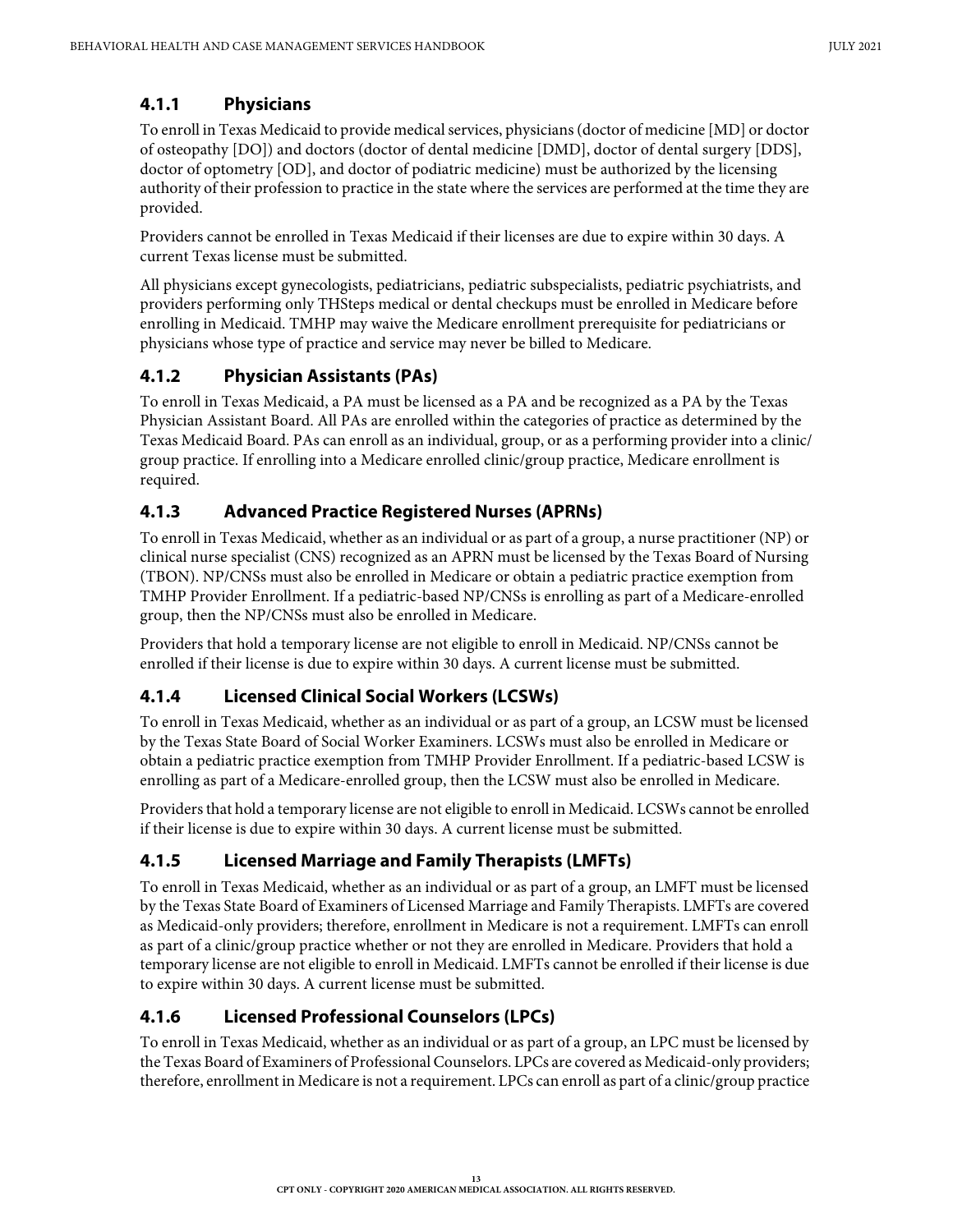whether or not they are enrolled in Medicare. Providers that hold a temporary license are not eligible to enroll in Medicaid. LPCs cannot be enrolled if their license is due to expire within 30 days. A current license must be submitted.

## <span id="page-13-0"></span>**4.1.7 Psychologists**

To enroll in Texas Medicaid, whether as an individual or as part of a group, a psychologist must be licensed by the Texas State Board of Examiners of Psychologists (TSBEP). Psychologists must also be enrolled in Medicare or obtain a pediatric practice exemption from TMHP Provider Enrollment. If a pediatric-based psychologist is enrolling as part of a Medicare-enrolled group, then the psychologist must also be enrolled in Medicare. Psychologists cannot be enrolled if they have a license that is due to expire within 30 days. A current license must be submitted. Texas Medicaid accepts temporary licenses for psychologists.

## <span id="page-13-1"></span>**4.1.8 Licensed Psychological Associates (LPAs)**

LPAs must be licensed by TSBEP. LPAs are expected to abide by their scope and standards of practice.

Services performed by an LPA are a Medicaid-covered benefit when the following conditions are met:

- The services must be performed under the required supervision of a licensed, Medicaid-enrolled psychologist.
- The supervising psychologist must be in the same office, building, or facility when the service is provided and must be immediately available to furnish assistance and direction.
- The LPA performing the service must be an employee of either the licensed psychologist or the legal entity that employs the licensed psychologist.

Psychological services provided by an LPA must be billed under the supervising psychologist's Medicaid identifier or the Medicaid identifier of the legal entity employing the supervising psychologist.

## <span id="page-13-2"></span>**4.1.9 Provisionally Licensed Psychologists (PLPs)**

PLPs must be licensed by TSBEP. A PLP may perform all of the services that are benefits of Texas Medicaid when the services are performed by a psychologist.

PLPs are expected to abide by their scope and standards of practice. Services performed by a PLP are a Medicaid-covered benefit when the following conditions are met:

- The services must be performed under the required supervision of a licensed psychologist in accordance with the TSBEP guidelines.
- The supervising psychologist must be in the same office, building, or facility when the service is provided and must be immediately available to furnish assistance and direction.
- The PLP who is performing the service must be an employee of either the licensed psychologist or the legal entity that employs the licensed psychologist.

The TSBEP requires a PLP to work under the required supervision of a licensed psychologist and does not allow a PLP to engage in independent practice. Therefore, a PLP will not be independently enrolled in the Medicaid program and must provide services under the delegating psychologist's provider identifier.

Psychological services provided by a PLP must be billed under the supervising psychologist's Medicaid identifier or the Medicaid identifier of the legal entity employing the supervising psychologist.

## <span id="page-13-3"></span>**4.1.10 Post-Doctoral Fellows**

Post-doctoral psychology fellows who satisfy the provisional licensure examination requirements but have not yet been awarded the PLP designation are eligible to perform delegated psychological services within their scope of practice and under the required supervision of a licensed psychologist.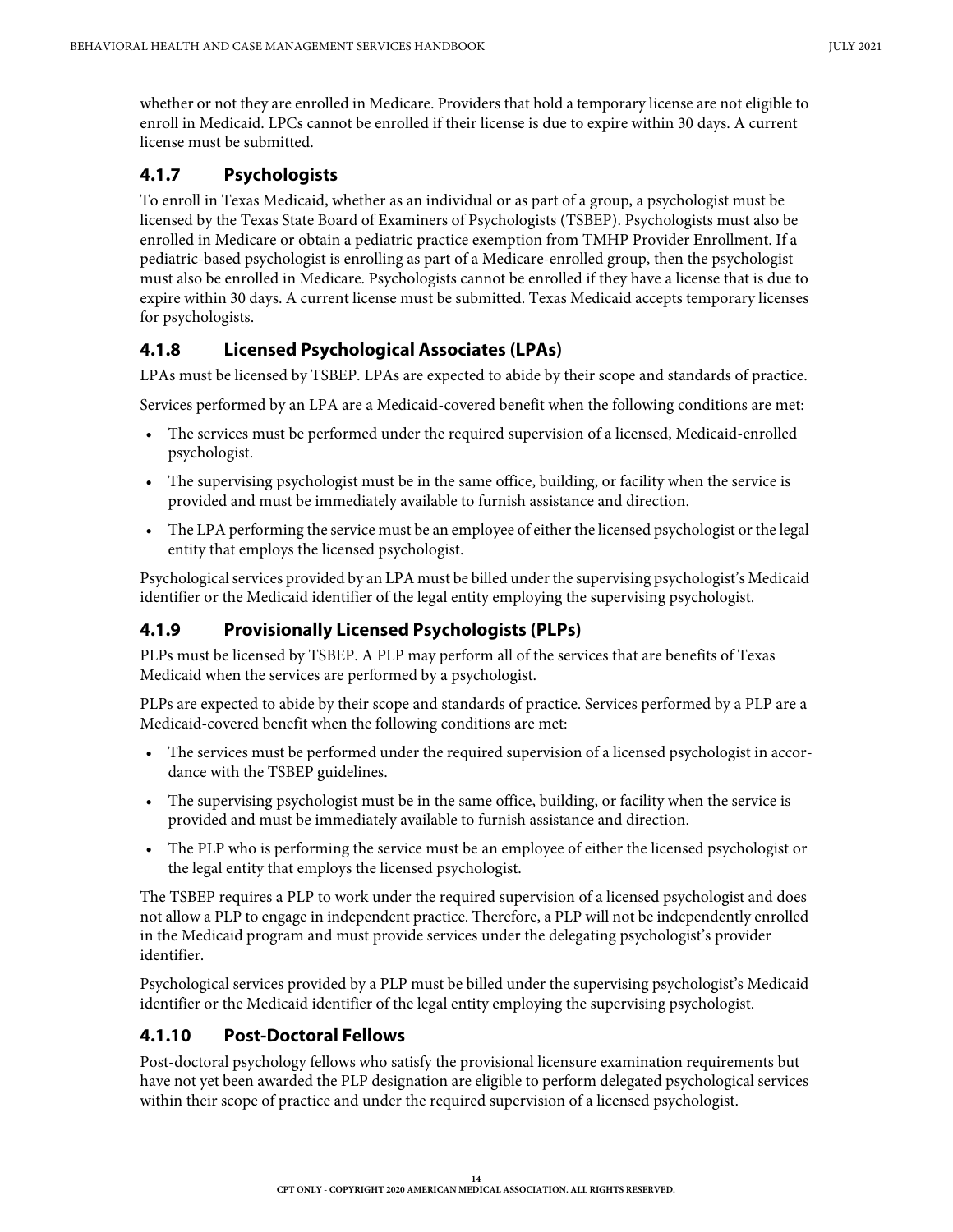Psychology interns are not independently enrolled in Texas Medicaid; therefore, they do not have a provider identifier.

Psychological services provided by an intern must be billed under the supervising psychologist's Medicaid identifier or the Medicaid identifier of the legal entity employing the supervising psychologist.

#### <span id="page-14-0"></span>**4.1.11 Pre-doctoral Psychology Interns**

Pre-doctoral psychology interns who are participating in a pre-doctoral psychology internship at a site that is a member of the Association of Psychology Postdoctoral and Internship Centers (APPIC) are eligible to perform delegated psychological services within their scope of practice and under the required supervision of a licensed psychologist.

Psychology interns are not independently enrolled in Texas Medicaid; therefore, they do not have a provider identifier.

# <span id="page-14-1"></span>**4.2 Services, Benefits, Limitations**

The following procedure codes may be reimbursed for outpatient mental health services:

| <b>Procedure Codes</b> |       |       |       |          |       |          |       |          |       |  |  |
|------------------------|-------|-------|-------|----------|-------|----------|-------|----------|-------|--|--|
| 90791                  | 90792 | 90832 | 90833 | 90834    | 90836 | 90837    | 90838 | 90846    | 90847 |  |  |
| 90853                  | 90870 | 90899 | 96116 | $96121*$ | 96130 | $96131*$ | 96132 | $96133*$ | 96136 |  |  |
| $96137*$               |       |       |       |          |       |          |       |          |       |  |  |

*Note: Add-on procedure codes indicated with asterisk must be billed with the appropriate primary procedure code.*

The following psychotherapy procedure codes are limited to 30 visits per calendar year. Additional services require prior authorization:

| <b>Procedure codes</b> |          |                                                                     |          |       |          |       |       |       |  |  |  |
|------------------------|----------|---------------------------------------------------------------------|----------|-------|----------|-------|-------|-------|--|--|--|
| 90832                  | $90833*$ | 90834                                                               | $90836*$ | 90837 | $90838*$ | 90846 | 90847 | 90853 |  |  |  |
|                        |          | *Add-on procedure code must be billed with the appropriate E/M code |          |       |          |       |       |       |  |  |  |

The following add-on procedure codes may be used for prolonged psychotherapy services:

| Procedure codes |       |  |  |  |  |
|-----------------|-------|--|--|--|--|
| 99354           | 99355 |  |  |  |  |

Procedure codes 90791, 90792, 90832, 90833, 90834, 90836, 90837, 90838, 90846, 90847, and 90853 are limited to the following diagnosis codes:

| <b>Diagnosis Codes</b> |                    |                 |                    |                    |                    |                  |                    |  |  |  |  |
|------------------------|--------------------|-----------------|--------------------|--------------------|--------------------|------------------|--------------------|--|--|--|--|
| F0390                  | F0391              | F <sub>04</sub> | F <sub>05</sub>    | F <sub>060</sub>   | F <sub>061</sub>   | F <sub>062</sub> | F0630              |  |  |  |  |
| F0631                  | F <sub>0632</sub>  | F0633           | F0634              | F064               | F <sub>068</sub>   | F <sub>070</sub> | F0781              |  |  |  |  |
| F0789                  | F <sub>09</sub>    | F1010           | F1011              | F <sub>10120</sub> | F <sub>10121</sub> | F10130           | F <sub>10131</sub> |  |  |  |  |
| F10132                 | F <sub>10139</sub> | F1014           | F <sub>10150</sub> | F10151             | F <sub>10159</sub> | F10180           | F <sub>10181</sub> |  |  |  |  |
| F <sub>10182</sub>     | F <sub>10188</sub> | F1019           | F1020              | F1021              | F10220             | F10221           | F10230             |  |  |  |  |
| F10231                 | F10232             | F10239          | F1024              | F10250             | F10251             | F10259           | F <sub>1026</sub>  |  |  |  |  |
| F1027                  | F10280             | F10281          | F10282             | F10288             | F1029              | F10921           | F10930             |  |  |  |  |
| F10931                 | F10932             | F10939          | F1094              | F10950             | F10951             | F10959           | F <sub>1096</sub>  |  |  |  |  |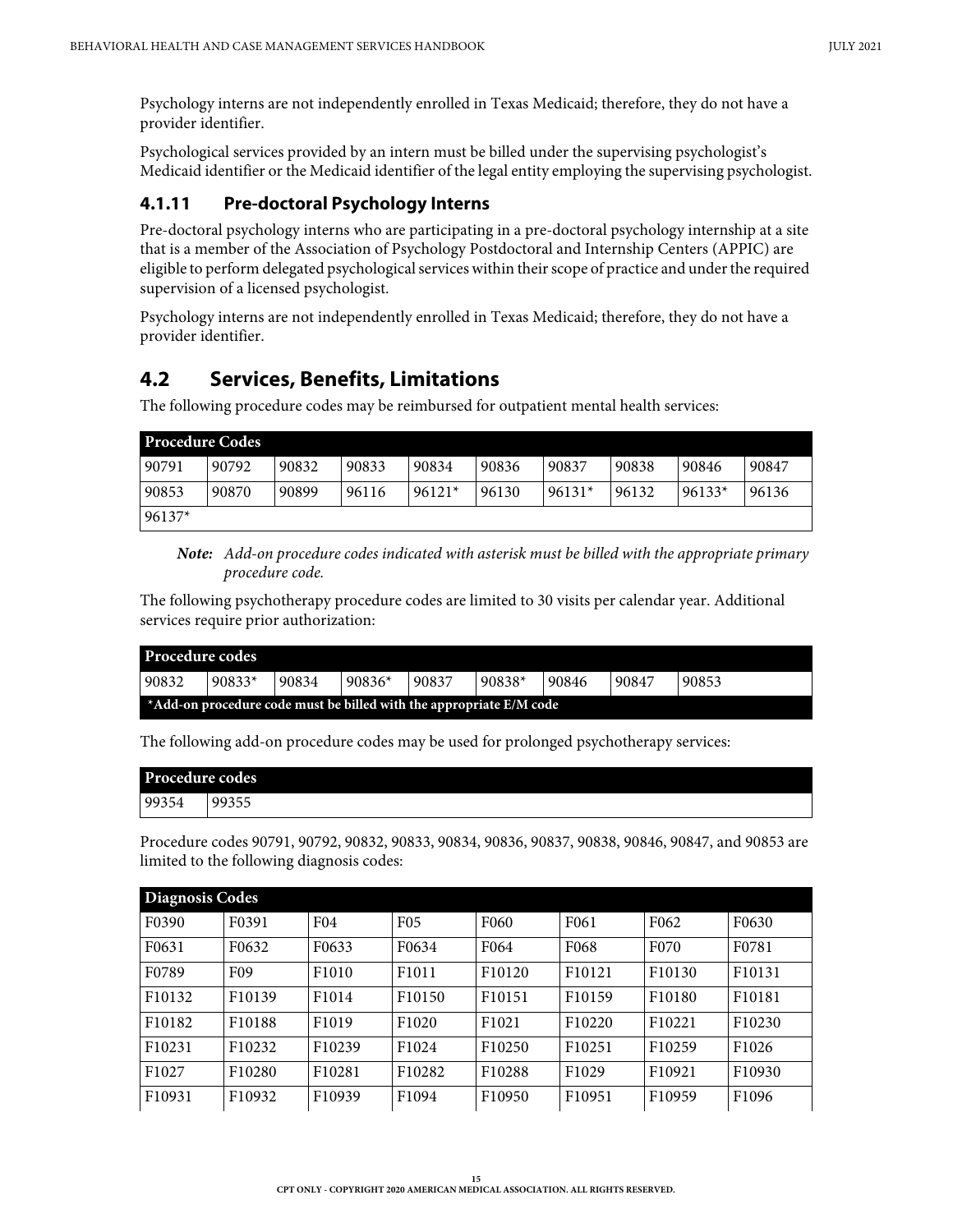| <b>Diagnosis Codes</b> |        |        |        |        |        |        |        |
|------------------------|--------|--------|--------|--------|--------|--------|--------|
| F10980                 | F10981 | F10982 | F10988 | F1099  | F1110  | F1111  | F11120 |
| F11121                 | F11122 | F11129 | F1113  | F1114  | F11150 | F11151 | F11159 |
| F11181                 | F11182 | F11188 | F1119  | F1120  | F1121  | F11220 | F11221 |
| F11222                 | F11229 | F1123  | F1124  | F11250 | F11251 | F11259 | F11281 |
| F11282                 | F11288 | F1129  | F11920 | F11921 | F11922 | F11929 | F1193  |
| F1194                  | F11950 | F11951 | F11959 | F11981 | F11982 | F11988 | F1199  |
| F1210                  | F1211  | F12120 | F12121 | F12122 | F12129 | F1213  | F12150 |
| F12151                 | F12159 | F12180 | F12188 | F1219  | F1220  | F1221  | F12220 |
| F12221                 | F12222 | F12229 | F1223  | F12250 | F12251 | F12259 | F12280 |
| F12288                 | F1229  | F12920 | F12921 | F12922 | F12929 | F1293  | F12950 |
| F12951                 | F12959 | F12980 | F12988 | F1299  | F1310  | F1311  | F13120 |
| F13121                 | F13129 | F13130 | F13131 | F13132 | F13139 | F1314  | F13150 |
| F13151                 | F13159 | F13180 | F13181 | F13182 | F13188 | F1320  | F1321  |
| F13220                 | F13221 | F13229 | F13230 | F13231 | F13232 | F13239 | F1324  |
| F13250                 | F13251 | F13259 | F1326  | F1327  | F13280 | F13281 | F13282 |
| F13288                 | F13920 | F13921 | F13929 | F13930 | F13931 | F13932 | F13939 |
| F1394                  | F13950 | F13951 | F13959 | F1396  | F1397  | F13980 | F13981 |
| F13982                 | F13988 | F1399  | F1410  | F1411  | F14120 | F14121 | F14122 |
| F14129                 | F1413  | F1414  | F14150 | F14151 | F14159 | F14180 | F14181 |
| F14182                 | F14188 | F1419  | F1420  | F1421  | F14220 | F14221 | F14222 |
| F14229                 | F1423  | F1424  | F14250 | F14251 | F14259 | F14280 | F14281 |
| F14282                 | F14288 | F1429  | F14920 | F14921 | F14922 | F14929 | F1493  |
| F1494                  | F14950 | F14951 | F14959 | F14980 | F14981 | F14982 | F14988 |
| F1499                  | F1510  | F1511  | F15120 | F15121 | F15122 | F15129 | F1513  |
| F1514                  | F15150 | F15151 | F15159 | F15180 | F15181 | F15182 | F15188 |
| F1519                  | F1520  | F1521  | F15220 | F15221 | F15222 | F15229 | F1523  |
| F1524                  | F15250 | F15251 | F15259 | F15280 | F15281 | F15282 | F15288 |
| F1529                  | F15920 | F15921 | F15922 | F15929 | F1593  | F1594  | F15950 |
| F15951                 | F15959 | F15980 | F15981 | F15982 | F15988 | F1599  | F1610  |
| F1611                  | F16120 | F16121 | F16122 | F16129 | F1614  | F16150 | F16151 |
| F16159                 | F16180 | F16183 | F16188 | F1619  | F1620  | F1621  | F16220 |
| F16221                 | F16229 | F1624  | F16250 | F16251 | F16259 | F16280 | F16283 |
| F16288                 | F1629  | F16920 | F16921 | F16929 | F1694  | F16950 | F16951 |
| F16959                 | F16980 | F16983 | F16988 | F1699  | F1810  | F1811  | F18120 |
| F18121                 | F18129 | F1814  | F18150 | F18151 | F18159 | F1817  | F18180 |
| F18188                 | F1819  | F1820  | F1821  | F18220 | F18221 | F18229 | F1824  |
| F18250                 | F18251 | F18259 | F1827  | F18280 | F18288 | F1829  | F1890  |
| F18920                 | F18921 | F18929 | F1894  | F18950 | F18951 | F18959 | F1897  |
| F18980                 | F18988 | F1899  | F1910  | F1911  | F19120 | F19121 | F19122 |
| F19129                 | F19130 | F19131 | F19132 | F19139 | F1914  | F19150 | F19151 |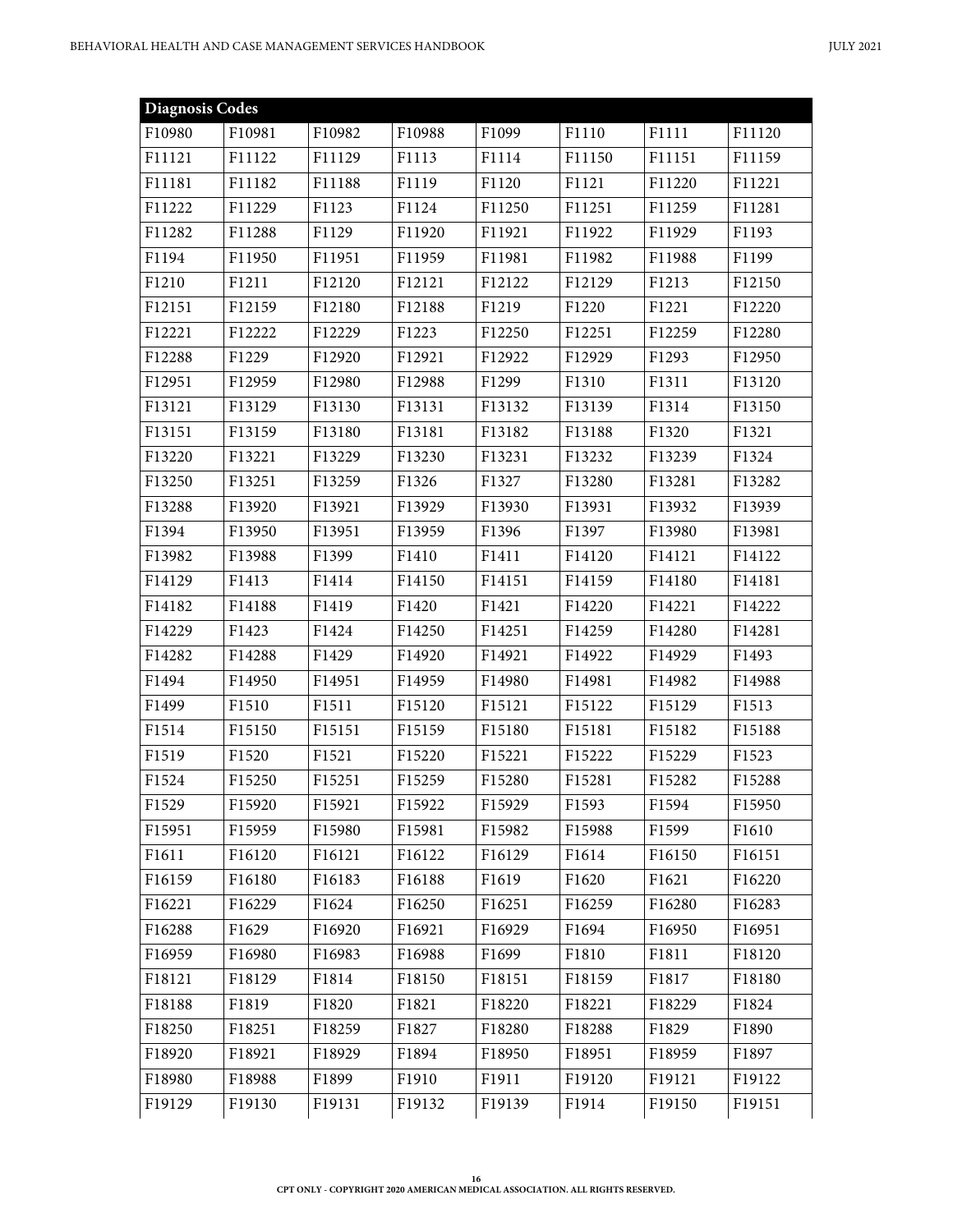| <b>Diagnosis Codes</b> |                  |                  |                  |        |                  |                  |                 |
|------------------------|------------------|------------------|------------------|--------|------------------|------------------|-----------------|
| F19159                 | F1916            | F1917            | F19180           | F19181 | F19182           | F19188           | F1919           |
| F1920                  | F1921            | F19220           | F19221           | F19222 | F19229           | F19230           | F19231          |
| F19232                 | F19239           | F1924            | F19250           | F19251 | F19259           | F1926            | F1927           |
| F19280                 | F19281           | F19282           | F19288           | F1929  | F19920           | F19921           | F19922          |
| F19930                 | F19931           | F19932           | F19939           | F1994  | F19950           | F19951           | F19959          |
| F1996                  | F1997            | F19980           | F19981           | F19982 | F19988           | F1999            | F200            |
| F201                   | F202             | F <sub>203</sub> | F <sub>205</sub> | F2081  | F2089            | F <sub>209</sub> | F21             |
| F <sub>22</sub>        | F <sub>23</sub>  | F <sub>24</sub>  | F <sub>250</sub> | F251   | F <sub>258</sub> | F <sub>259</sub> | F <sub>28</sub> |
| F <sub>29</sub>        | F3010            | F3011            | F3012            | F3013  | F302             | F303             | F304            |
| F308                   | F309             | F310             | F3110            | F3111  | F3112            | F3113            | F312            |
| F3130                  | F3131            | F3132            | F314             | F315   | F3160            | F3161            | F3162           |
| F3163                  | F3164            | F3171            | F3172            | F3173  | F3174            | F3175            | F3176           |
| F3177                  | F3178            | F3181            | F3189            | F319   | F320             | F321             | F322            |
| F323                   | F324             | F325             | F3281            | F3289  | F329             | F330             | F331            |
| F332                   | F333             | F338             | F3341            | F3342  | F339             | F340             | F341            |
| F3481                  | F3489            | F349             | F39              | F4001  | F4002            | F4010            | F4011           |
| F40210                 | F40218           | F40220           | F40228           | F40230 | F40231           | F40232           | F40233          |
| F40240                 | F40241           | F40242           | F40243           | F40248 | F40290           | F40291           | F40298          |
| F408                   | F409             | F410             | F411             | F413   | F418             | F419             | F422            |
| F423                   | F424             | F428             | F429             | F430   | F4310            | F4311            | F4312           |
| F4320                  | F4321            | F4322            | F4323            | F4324  | F4325            | F4329            | F438            |
| F439                   | F440             | F441             | F442             | F444   | F445             | F446             | F447            |
| F4481                  | F4489            | F449             | F450             | F451   | F4520            | F4521            | F4522           |
| F4529                  | F4541            | F4542            | F458             | F459   | F481             | F482             | F488            |
| F489                   | F5000            | F5001            | F5002            | F502   | F5081            | F5082            | F5089           |
| F509                   | F5101            | F5102            | F5103            | F5104  | F5105            | F5109            | F5111           |
| F5112                  | F5113            | F5119            | F513             | F514   | F515             | F518             | F519            |
| F520                   | F521             | F5221            | F5222            | F5231  | F5232            | F524             | F525            |
| F526                   | F528             | F529             | F530             | F531   | F54              | F550             | F551            |
| F552                   | F <sub>553</sub> | F554             | F558             | F600   | F601             | F602             | F603            |
| F604                   | F605             | F606             | F607             | F6081  | F6089            | F609             | F630            |
| F631                   | F632             | F633             | F6381            | F6389  | F639             | F640             | F641            |
| F642                   | F648             | F649             | F650             | F651   | F652             | F653             | F654            |
| F6551                  | F6552            | F6581            | F6589            | F659   | F66              | F6810            | F6811           |
| F6812                  | F6813            | F68A             | F69              | F70    | F800             | F801             | F802            |
| F804                   | F8082            | F809             | F8181            | F819   | F82              | F840             | F842            |
| F843                   | F845             | F849             | F900             | F901   | F902             | F908             | F909            |
| F910                   | F911             | F912             | F913             | F918   | F919             | F930             | F938            |
| F939                   | F940             | F941             | F942             | F948   | F949             | F950             | F951            |
| F952                   | F959             | F980             | F981             | F9821  | F9829            | F983             | F984            |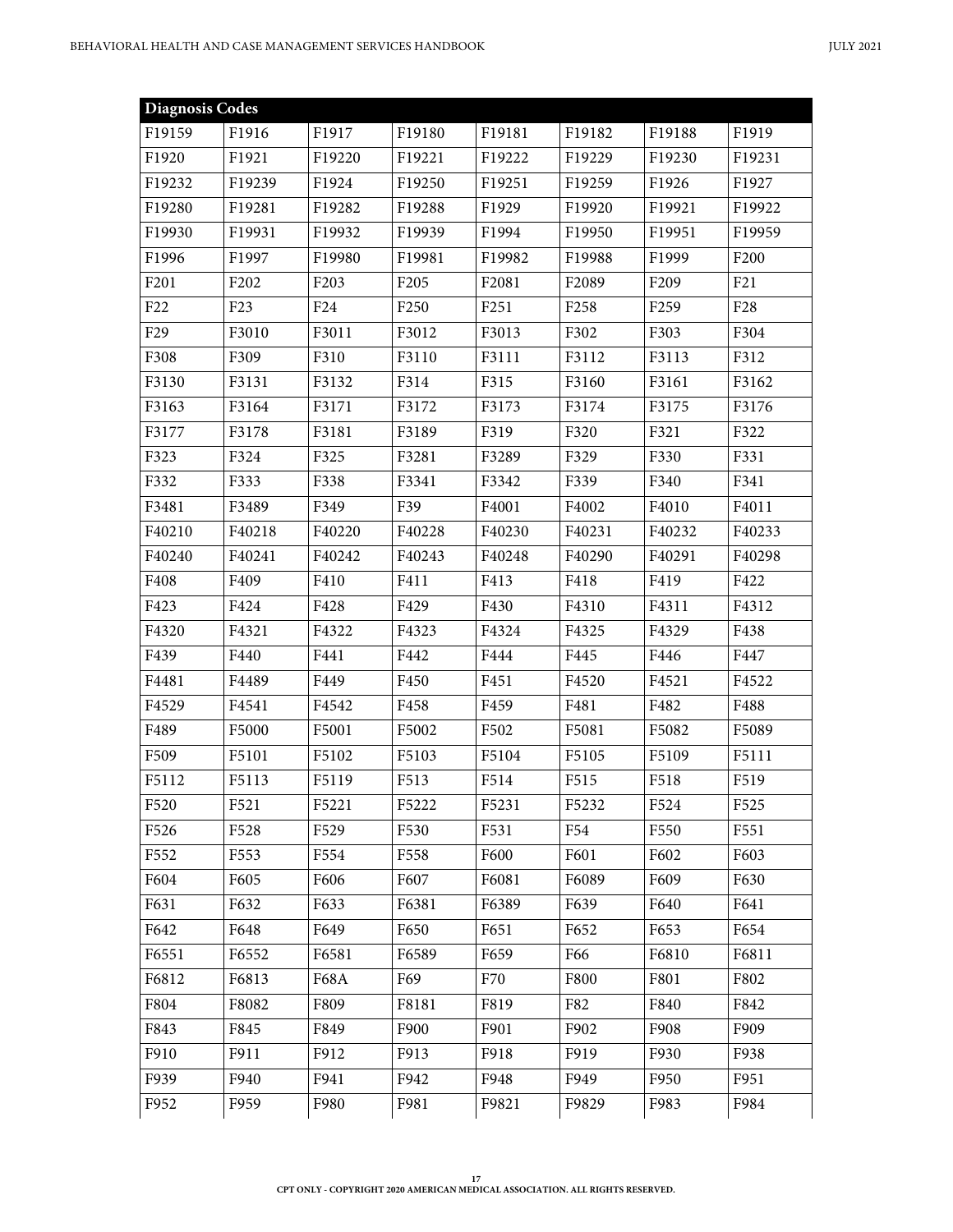| Diagnosis Codes |         |         |                   |                    |                    |                  |         |  |  |  |  |
|-----------------|---------|---------|-------------------|--------------------|--------------------|------------------|---------|--|--|--|--|
| F985            | F988    | F989    | G300              | G301               | G308               | G309             | G3101   |  |  |  |  |
| G3109           | G3184   | G4720   | G <sub>4721</sub> | G4722              | G4723              | G4724            | G4725   |  |  |  |  |
| G4726           | G4727   | G4729   | I69212            | O906               | R413               | R41840           | R41841  |  |  |  |  |
| R41842          | R41843  | R41844  | R4189             | R <sub>45850</sub> | R <sub>45851</sub> | T5892XD          | T5892XS |  |  |  |  |
| T7401XA         | T7401XD | T7401XS | T7402XA           | T7412XD            | T7412XS            | T7421XA          | T7421XD |  |  |  |  |
| T7421XS         | T7422XA | T7422XD | T7422XS           | T7431XA            | T7431XD            | T7431XS          | T7432XA |  |  |  |  |
| T7432XD         | T7432XS | T7451XA | T7451XD           | T7451XS            | T7452XA            | <b>T7452XD</b>   | T7452XS |  |  |  |  |
| T7461XA         | T7461XD | T7461XS | T7462XA           | T7462XD            | T7462XS            | T7601XA          | T7601XD |  |  |  |  |
| T7601XS         | T7602XA | T7602XD | T7602XS           | T7611XA            | T7611XD            | T7611XS          | T7612XA |  |  |  |  |
| T7612XD         | T7612XS | T7621XA | T7621XD           | T7621XS            | T7622XA            | T7622XD          | T7622XS |  |  |  |  |
| T7631XA         | T7631XD | T7631XS | T7632XA           | T7632XD            | T7632XS            | T7651XA          | T7651XD |  |  |  |  |
| T7651XS         | T7652XA | T7652XD | T7652XS           | T7661XA            | T7661XD            | T7661XS          | T7662XA |  |  |  |  |
| T7662XD         | T7662XS | Z0389   | Z600              | Z608               | Z609               | Z <sub>620</sub> | Z621    |  |  |  |  |
| Z622            | Z6221   | Z62810  | Z62811            | Z62812             | Z62813             | Z62820           | Z62821  |  |  |  |  |
| Z62822          | Z62890  | Z6331   | Z6332             | Z634               | Z635               | Z6372            | Z638    |  |  |  |  |
| Z644            | Z654    | Z655    | Z658              | Z69010             | Z69011             | Z69020           | Z69021  |  |  |  |  |
| Z6912           | Z6982   | Z72810  | Z72811            | Z736               | Z781               | Z818             | Z8651   |  |  |  |  |
| Z9183           |         |         |                   |                    |                    |                  |         |  |  |  |  |

In addition to the diagnosis codes listed in the table above, procedure codes 90791 and 90792 are a benefit when submitted with the following diagnosis codes:

| Diagnosis Codes |                   |               |                           |                            |
|-----------------|-------------------|---------------|---------------------------|----------------------------|
| E7<br>$+1/7$    | F772<br>н.<br>. . | $T_{\rm max}$ | E70<br>-<br>◡<br><b>L</b> | F770<br>⊷<br>v<br><b>*</b> |

Procedure codes 96116, 96121\*, 96130, 96131\*, 96132, 96133\*, 96136, and 96137\* are limited to the following diagnosis codes:

| <b>Diagnosis Codes</b> |                    |                                                                          |                    |                 |                    |                   |                    |
|------------------------|--------------------|--------------------------------------------------------------------------|--------------------|-----------------|--------------------|-------------------|--------------------|
| A8100                  | A8101              | A8109                                                                    | A8181              | A8183           | B1001              | B1009             | <b>B451</b>        |
| D8681                  | E7500              | E7501                                                                    | E7502              | E7509           | E7510              | E7511             | E7519              |
| E7523                  | E7525              | E7526                                                                    | E7529              | E754            | F0150              | F0151             | F0280              |
| F <sub>0281</sub>      | F0390              | F0391                                                                    | F <sub>04</sub>    | F <sub>05</sub> | F <sub>060</sub>   | F <sub>061</sub>  | F <sub>062</sub>   |
| F0630                  | F0631              | F0632                                                                    | F0633              | F0634           | F064               | F <sub>068</sub>  | F070               |
| F0781                  | F <sub>0789</sub>  | F <sub>09</sub>                                                          | F <sub>1010</sub>  | F1011           | F10120             | F10121            | F10129             |
| F <sub>10130</sub>     | F10131             | F10132                                                                   | F <sub>10139</sub> | F1014           | F10150             | F10151            | F10159             |
| F10180                 | F <sub>10181</sub> | F10182                                                                   | F <sub>10188</sub> | F1019           | F <sub>1020</sub>  | F1021             | F10220             |
| F <sub>10221</sub>     | F <sub>10229</sub> | F10230                                                                   | F <sub>10231</sub> | F10232          | F <sub>10239</sub> | F <sub>1024</sub> | F <sub>10250</sub> |
| F <sub>10251</sub>     | F10259             | F <sub>1026</sub>                                                        | F <sub>1027</sub>  | F10280          | F10281             | F10282            | F10288             |
| F1029                  | F10920             | F10921                                                                   | F <sub>10929</sub> | F10930          | F10931             | F10932            | F10939             |
| F1094                  | F10950             | F10951                                                                   | F <sub>10959</sub> | F1096           | F1097              | F10980            | F10981             |
| F10982                 | F10988             | F1099                                                                    | F1110              | F1111           | F11120             | F11121            | F11122             |
|                        |                    | *Add-on procedure codes must be billed with the appropriate primary code |                    |                 |                    |                   |                    |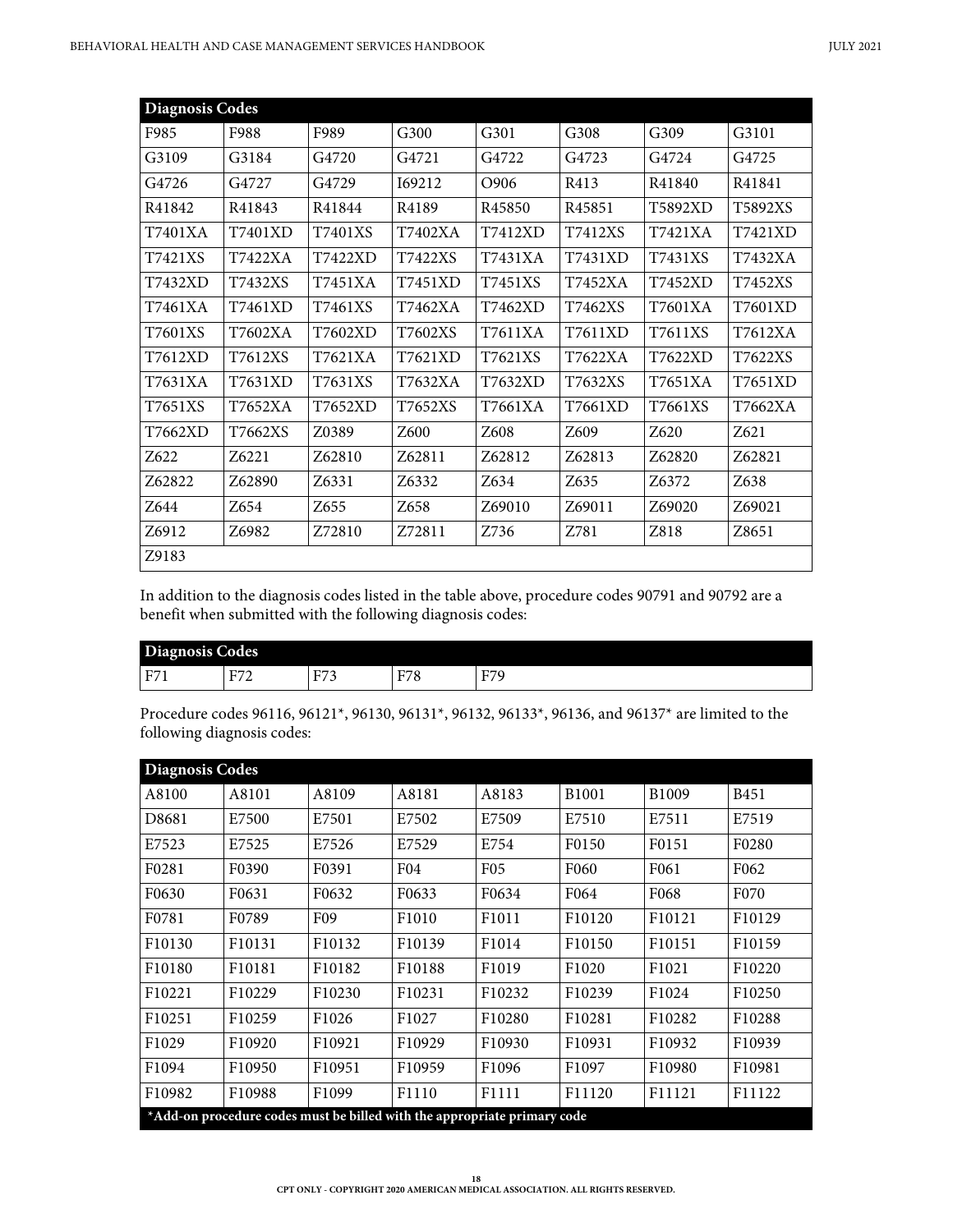| <b>Diagnosis Codes</b> |        |                                                                          |        |        |        |        |        |
|------------------------|--------|--------------------------------------------------------------------------|--------|--------|--------|--------|--------|
| F11129                 | F1113  | F1114                                                                    | F11150 | F11151 | F11159 | F11181 | F11182 |
| F11188                 | F1119  | F1120                                                                    | F1121  | F11220 | F11221 | F11222 | F11229 |
| F1123                  | F1124  | F11250                                                                   | F11251 | F11259 | F11281 | F11282 | F11288 |
| F1129                  | F11920 | F11921                                                                   | F11922 | F11929 | F1193  | F1194  | F11950 |
| F11951                 | F11959 | F11981                                                                   | F11982 | F11988 | F1199  | F1210  | F1211  |
| F12120                 | F12121 | F12122                                                                   | F12129 | F1213  | F12150 | F12151 | F12159 |
| F12180                 | F12188 | F1219                                                                    | F1220  | F1221  | F12220 | F12221 | F12222 |
| F12229                 | F1223  | F12250                                                                   | F12251 | F12259 | F12280 | F12288 | F1229  |
| F1290                  | F12920 | F12921                                                                   | F12922 | F12929 | F1293  | F12950 | F12951 |
| F12959                 | F12980 | F12988                                                                   | F1299  | F1310  | F1311  | F1314  | F13120 |
| F13121                 | F13129 | F13130                                                                   | F13131 | F13132 | F13139 | F13150 | F13151 |
| F13159                 | F13180 | F13181                                                                   | F13182 | F13188 | F1320  | F1321  | F13220 |
| F13221                 | F13229 | F13230                                                                   | F13231 | F13232 | F13239 | F1324  | F13250 |
| F13251                 | F13259 | F1326                                                                    | F1327  | F13280 | F13281 | F13282 | F13288 |
| F13920                 | F13921 | F13929                                                                   | F13930 | F13931 | F13932 | F13939 | F1394  |
| F13950                 | F13951 | F13959                                                                   | F1396  | F1397  | F13980 | F13981 | F13982 |
| F13988                 | F1399  | F1410                                                                    | F1411  | F14120 | F14121 | F14122 | F14129 |
| F1413                  | F1414  | F14150                                                                   | F14151 | F14159 | F14180 | F14181 | F14182 |
| F14188                 | F1419  | F1420                                                                    | F1421  | F14220 | F14221 | F14222 | F14229 |
| F1423                  | F1424  | F14250                                                                   | F14251 | F14259 | F14280 | F14281 | F14282 |
| F14288                 | F1429  | F14920                                                                   | F14921 | F14922 | F14929 | F1493  | F1494  |
| F14950                 | F14951 | F14959                                                                   | F14980 | F14981 | F14982 | F14988 | F1499  |
| F1510                  | F1511  | F15120                                                                   | F15121 | F15122 | F15129 | F1513  | F1514  |
| F15150                 | F15151 | F15159                                                                   | F15180 | F15181 | F15182 | F15188 | F1519  |
| F1520                  | F1521  | F15220                                                                   | F15221 | F15222 | F15229 | F1523  | F1524  |
| F15250                 | F15251 | F15259                                                                   | F15280 | F15281 | F15282 | F15288 | F1529  |
| F15920                 | F15921 | F15922                                                                   | F15929 | F1593  | F1594  | F15950 | F15951 |
| F15959                 | F15980 | F15981                                                                   | F15982 | F15988 | F1599  | F1610  | F1611  |
| F16120                 | F16121 | F16122                                                                   | F16129 | F1614  | F16150 | F16151 | F16159 |
| F16180                 | F16183 | F16188                                                                   | F1619  | F1620  | F1621  | F16220 | F16221 |
| F16229                 | F1624  | F16250                                                                   | F16251 | F16259 | F16280 | F16283 | F16288 |
| F1629                  | F16920 | F16921                                                                   | F16929 | F1694  | F16950 | F16951 | F16959 |
| F16980                 | F16983 | F16988                                                                   | F1699  | F1810  | F1811  | F18120 | F18121 |
| F18129                 | F1814  | F18150                                                                   | F18151 | F18159 | F1817  | F18180 | F18188 |
| F1819                  | F1820  | F1821                                                                    | F18220 | F18221 | F18229 | F1824  | F18250 |
| F18251                 | F18259 | F1827                                                                    | F18280 | F18288 | F1829  | F1890  | F18920 |
| F18921                 | F18929 | F18950                                                                   | F18951 | F18959 | F1897  | F18980 | F18988 |
| F1894                  | F1899  | F1910                                                                    | F1911  | F19120 | F19121 | F19122 | F19129 |
| F19130                 | F19131 | F19132                                                                   | F19139 | F1914  | F19150 | F19151 | F19159 |
|                        |        | *Add-on procedure codes must be billed with the appropriate primary code |        |        |        |        |        |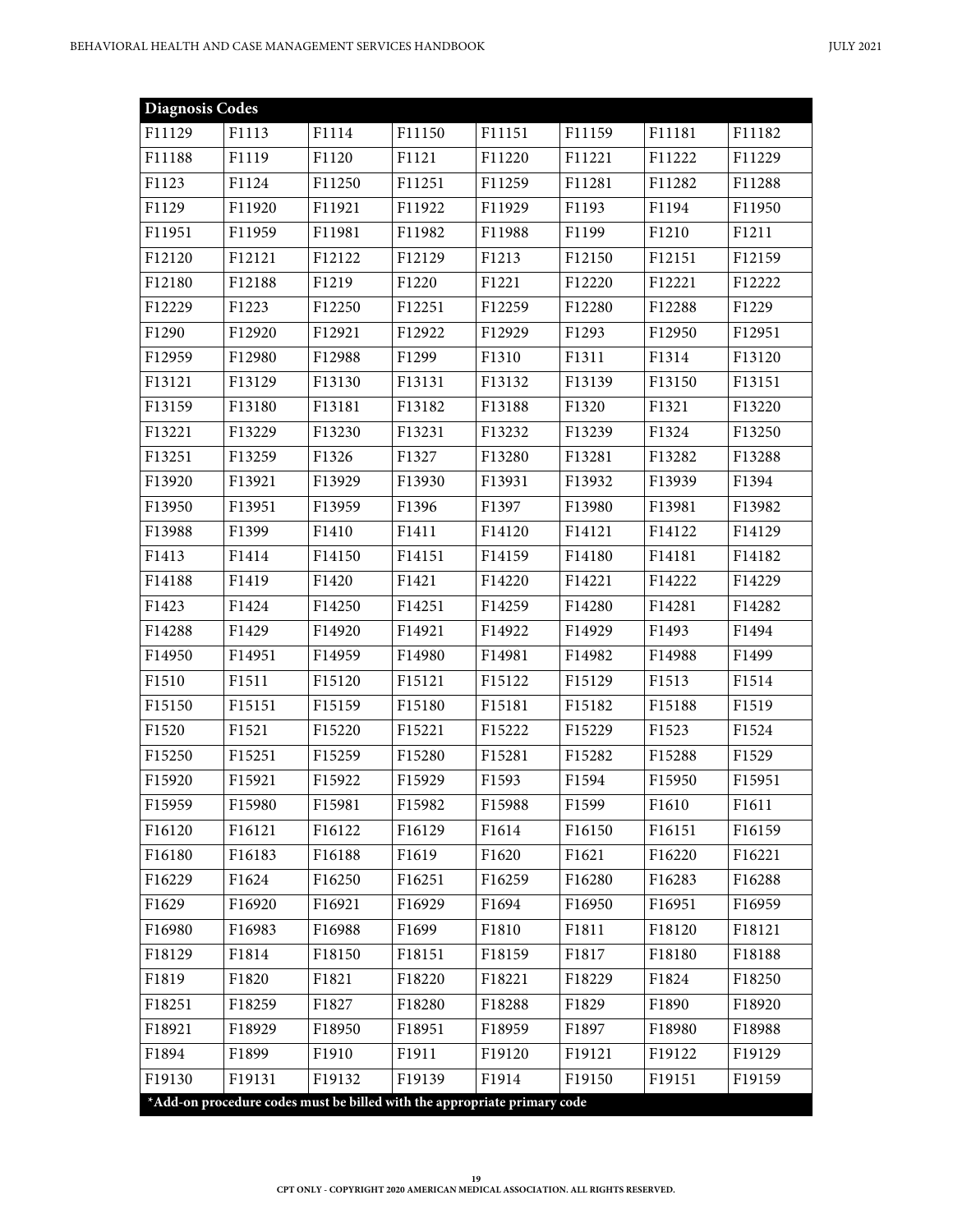| <b>Diagnosis Codes</b> |                               |                                                                          |                  |        |                  |                  |                  |
|------------------------|-------------------------------|--------------------------------------------------------------------------|------------------|--------|------------------|------------------|------------------|
| F1916                  | F1917                         | F19180                                                                   | F19181           | F19182 | F19188           | F1919            | F1920            |
| F1921                  | F19220                        | F19221                                                                   | F19222           | F19229 | F19230           | F19231           | F19232           |
| F19239                 | F1924                         | F19250                                                                   | F19251           | F19259 | F1926            | F1927            | F19280           |
| F19281                 | F19282                        | F19288                                                                   | F1929            | F19920 | F19921           | F19922           | F19929           |
| F19930                 | F19931                        | F19932                                                                   | F19939           | F1994  | F19950           | F19951           | F19959           |
| F1996                  | F1997                         | F19980                                                                   | F19981           | F19982 | F19988           | F1999            | F <sub>200</sub> |
| F201                   | F <sub>2</sub> 0 <sub>2</sub> | F <sub>203</sub>                                                         | F <sub>205</sub> | F2081  | F2089            | F <sub>209</sub> | F21              |
| F <sub>22</sub>        | F <sub>23</sub>               | F <sub>24</sub>                                                          | F <sub>250</sub> | F251   | F <sub>258</sub> | F <sub>259</sub> | F <sub>28</sub>  |
| F <sub>29</sub>        | F3010                         | F3011                                                                    | F3012            | F3013  | F302             | F303             | F304             |
| F308                   | F309                          | F310                                                                     | F3110            | F3111  | F3112            | F3113            | F312             |
| F3130                  | F3131                         | F3132                                                                    | F314             | F315   | F3160            | F3161            | F3162            |
| F3163                  | F3164                         | F3170                                                                    | F3171            | F3172  | F3173            | F3174            | F3175            |
| F3176                  | F3177                         | F3178                                                                    | F3181            | F3189  | F319             | F320             | F321             |
| F322                   | F323                          | F324                                                                     | F325             | F3281  | F3289            | F329             | F330             |
| F331                   | F332                          | F333                                                                     | F3341            | F3342  | F338             | F339             | F340             |
| F341                   | F3481                         | F3489                                                                    | F349             | F39    | F4001            | F4002            | F4010            |
| F4011                  | F40210                        | F40218                                                                   | F40220           | F40228 | F40230           | F40231           | F40232           |
| F40233                 | F40240                        | F40241                                                                   | F40242           | F40243 | F40248           | F40290           | F40291           |
| F40298                 | F408                          | F409                                                                     | F410             | F411   | F413             | F418             | F419             |
| F422                   | F423                          | F424                                                                     | F428             | F429   | F430             | F4310            | F4311            |
| F4312                  | F4320                         | F4321                                                                    | F4322            | F4323  | F4324            | F4325            | F4329            |
| F438                   | F439                          | F440                                                                     | F441             | F442   | F444             | F445             | F446             |
| F447                   | F4481                         | F4489                                                                    | F449             | F450   | F451             | F4520            | F4521            |
| F4522                  | F4529                         | F4541                                                                    | F4542            | F458   | F459             | F481             | F482             |
| F488                   | F489                          | F5000                                                                    | F5001            | F5002  | F502             | F5081            | F5082            |
| F5089                  | F509                          | F5101                                                                    | F5102            | F5103  | F5104            | F5105            | F5109            |
| F5111                  | F5112                         | F5113                                                                    | F5119            | F513   | F514             | F515             | F518             |
| F519                   | F520                          | F521                                                                     | F5221            | F5222  | F5231            | F5232            | F524             |
| F525                   | F526                          | F528                                                                     | F529             | F530   | F531             | F54              | F550             |
| F551                   | F552                          | F553                                                                     | F554             | F558   | F600             | F601             | F602             |
| F603                   | F604                          | F605                                                                     | F606             | F607   | F6081            | F6089            | F609             |
| F630                   | F631                          | F632                                                                     | F633             | F6381  | F6389            | F639             | F640             |
| F641                   | F642                          | F648                                                                     | F649             | F650   | F651             | F652             | F653             |
| F654                   | F6551                         | F6552                                                                    | F6581            | F6589  | F659             | F66              | F6810            |
| F6811                  | F6812                         | F6813                                                                    | <b>F68A</b>      | F688   | F69              | F70              | F71              |
| F72                    | F73                           | F78                                                                      | F79              | F800   | F801             | F802             | F804             |
| F8082                  | F8089                         | F809                                                                     | F810             | F812   | F8181            | F819             | F82              |
| F840                   | F842                          | F843                                                                     | F845             | F848   | F849             | F88              | F89              |
| F900                   | F901                          | F902                                                                     | F908             | F909   | F910             | F911             | F912             |
|                        |                               | *Add-on procedure codes must be billed with the appropriate primary code |                  |        |                  |                  |                  |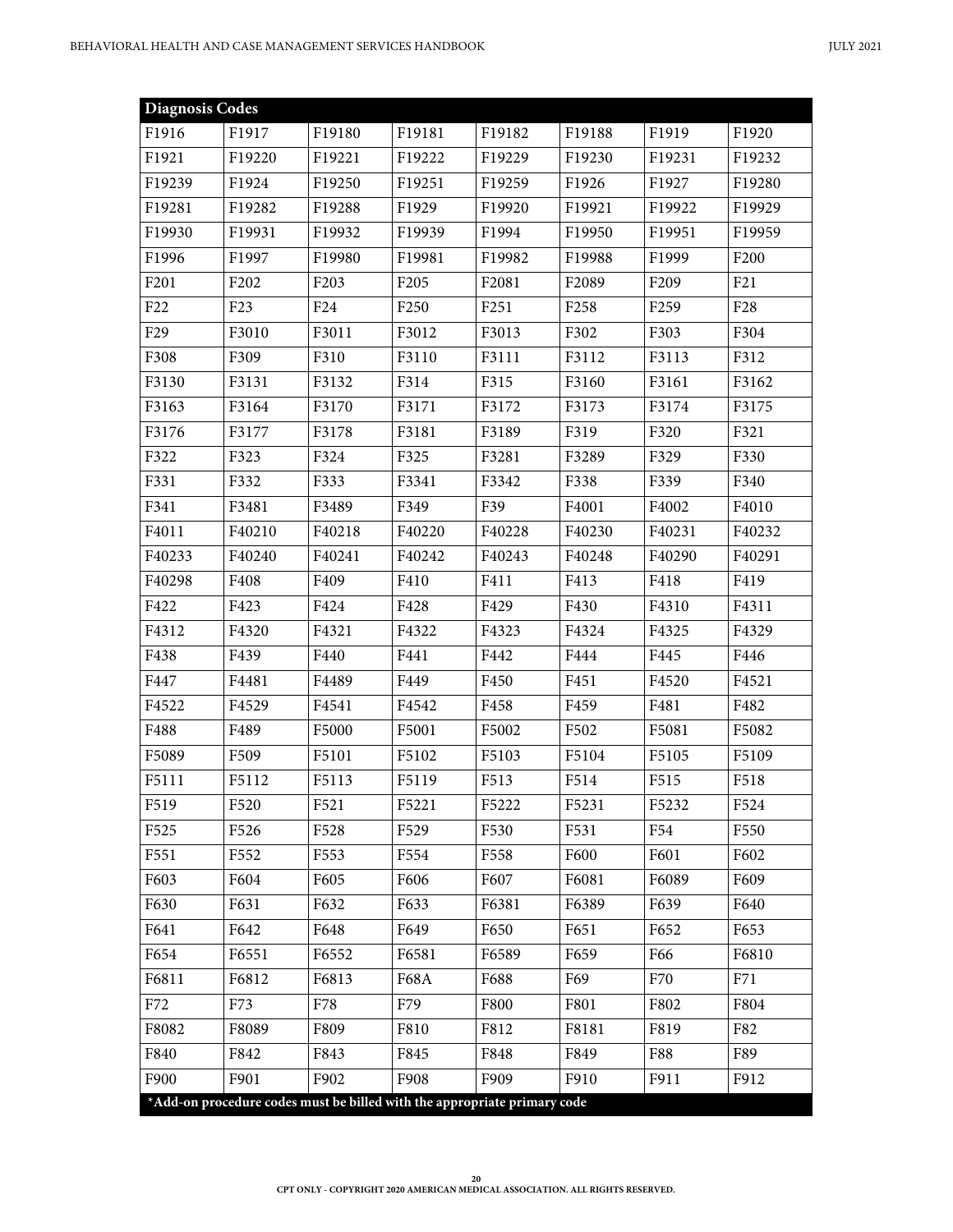| <b>Diagnosis Codes</b> |                                                                          |        |               |              |              |               |                  |
|------------------------|--------------------------------------------------------------------------|--------|---------------|--------------|--------------|---------------|------------------|
| F913                   | F918                                                                     | F919   | F930          | F938         | F939         | F940          | F941             |
| F942                   | F948                                                                     | F949   | F950          | F951         | F952         | F958          | F959             |
| F980                   | F981                                                                     | F9821  | F9829         | F983         | F984         | F985          | F988             |
| F989                   | G000                                                                     | G001   | G002          | G003         | G008         | G009          | G <sub>0</sub> 1 |
| G02                    | G030                                                                     | G031   | G032          | G038         | G039         | G0400         | G0401            |
| G0402                  | G042                                                                     | G0430  | G0431         | G0432        | G0439        | G0481         | G0489            |
| G0490                  | G0491                                                                    | G053   | G054          | G060         | G061         | G062          | G07              |
| G210                   | G300                                                                     | G301   | G308          | G309         | G3101        | G3109         | G311             |
| G312                   | G3181                                                                    | G3182  | G3183         | G3184        | G3185        | G3189         | G319             |
| G3289                  | G <sub>35</sub>                                                          | G40001 | G40009        | G40011       | G40019       | G40B01        | G40B09           |
| G40B11                 | G40B19                                                                   | G40101 | G40109        | G40111       | G40119       | G40201        | G40209           |
| G40211                 | G40219                                                                   | G40301 | G40309        | G40311       | G40319       | G40501        | G40509           |
| G40801                 | G40802                                                                   | G40803 | G40804        | G40811       | G40812       | G40813        | G40814           |
| G40821                 | G40822                                                                   | G40823 | G40824        | G4089        | G40901       | G40909        | G40911           |
| G40919                 | G40A01                                                                   | G40A09 | G40A11        | G40A19       | G44209       | G450          | G451             |
| G452                   | G454                                                                     | G458   | G459          | G468         | G4720        | G4721         | G4722            |
| G4723                  | G4724                                                                    | G4725  | G4726         | G4727        | G4729        | G910          | G911             |
| G912                   | G92                                                                      | G930   | G931          | G9340        | G9341        | G9349         | G937             |
| G9381                  | G9389                                                                    | G939   | G94           | H93291       | H93292       | H93293        | H93A1            |
| H93A2                  | H93A3                                                                    | H93A9  | I6000         | <b>I6001</b> | I6002        | <b>I6010</b>  | I6011            |
| <b>I6012</b>           | I602                                                                     | I6030  | I6031         | I6032        | I604         | I6050         | I6051            |
| I6052                  | I606                                                                     | I607   | <b>I608</b>   | I609         | I610         | I611          | I612             |
| <b>I613</b>            | <b>I614</b>                                                              | I615   | <b>I616</b>   | <b>I618</b>  | I619         | I6200         | <b>I6201</b>     |
| <b>I6202</b>           | I6203                                                                    | I621   | I629          | I6300        | I63011       | I63012        | I63013           |
| I63019                 | I6302                                                                    | I63031 | I63032        | I63033       | I63039       | I6309         | I6310            |
| <b>I63111</b>          | I63112                                                                   | I63113 | <b>I63119</b> | I6312        | I63131       | I63132        | I63133           |
| I63139                 | I6319                                                                    | I6320  | I63211        | I63212       | I63213       | I63219        | I6322            |
| I63231                 | 163232                                                                   | I63233 | I63239        | I6329        | <b>I6330</b> | <b>I63311</b> | 163312           |
| 163313                 | I63319                                                                   | 163321 | 163322        | 163323       | 163329       | <b>I63331</b> | 163332           |
| 163333                 | I63339                                                                   | I63341 | 163342        | 163343       | 163349       | <b>I6339</b>  | <b>I6340</b>     |
| I63411                 | I63412                                                                   | I63413 | I63419        | I63421       | 163422       | 163423        | 163429           |
| 163431                 | 163432                                                                   | 163433 | 163439        | I63441       | 163442       | 163443        | 163449           |
| I6349                  | I6350                                                                    | I63511 | 163512        | I63513       | I63519       | I63521        | I63522           |
| I63523                 | I63529                                                                   | I63531 | I63532        | I63533       | I63539       | I63541        | 163542           |
| 163543                 | 163549                                                                   | I6359  | <b>I6381</b>  | I6389        | I6501        | I6502         | I6503            |
| I6509                  | I651                                                                     | I6521  | I6522         | I6523        | I6529        | <b>I658</b>   | I659             |
| I6601                  | I6602                                                                    | I6603  | I6609         | I6611        | I6612        | <b>I6613</b>  | I6619            |
| I6621                  | I6622                                                                    | I6623  | I6629         | I663         | I668         | I669          | I671             |
| I672                   | I674                                                                     | I675   | I676          | I677         | I6781        | I6782         | I67850           |
|                        | *Add-on procedure codes must be billed with the appropriate primary code |        |               |              |              |               |                  |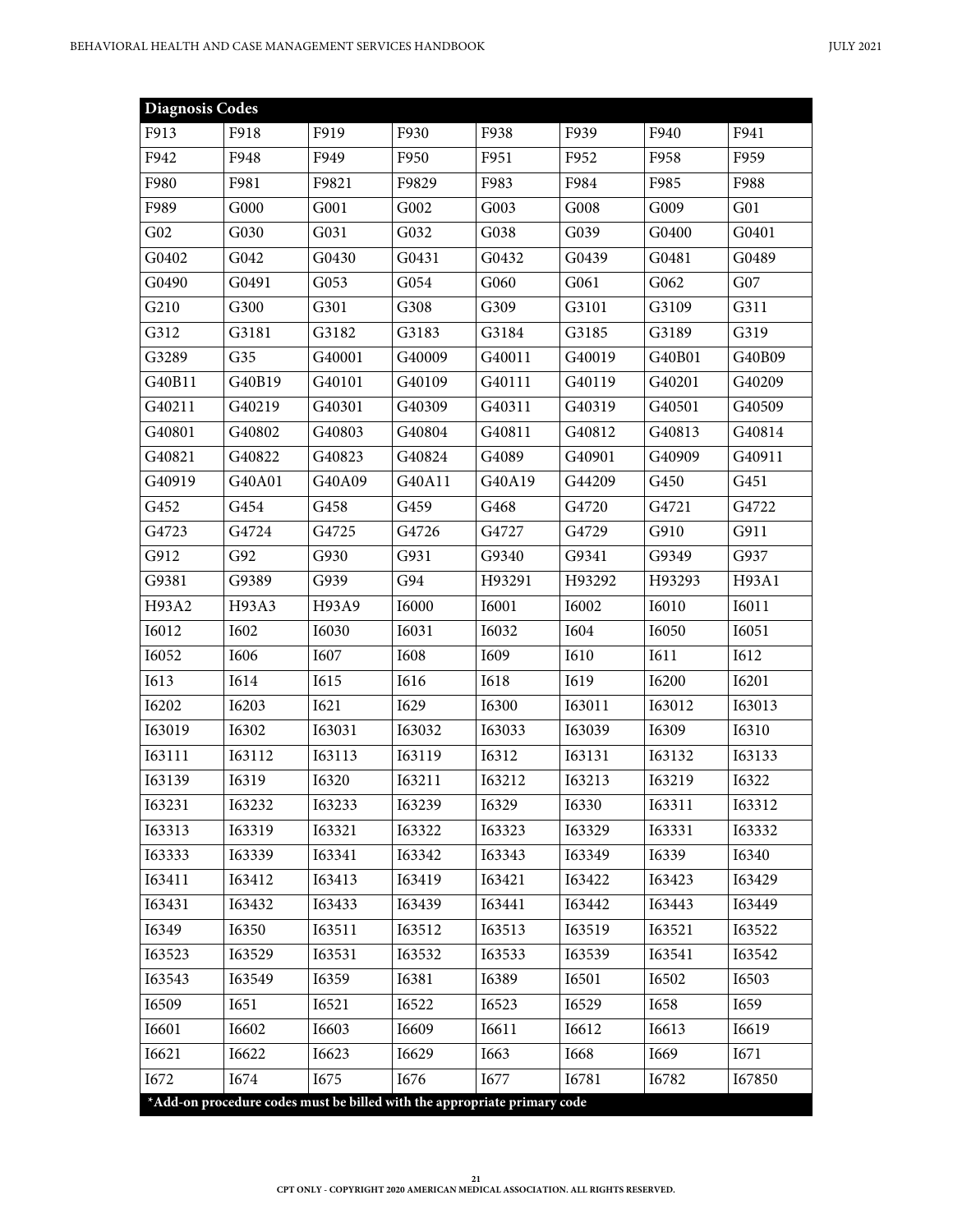| <b>Diagnosis Codes</b> |                  |                                                                          |             |                |               |              |                  |
|------------------------|------------------|--------------------------------------------------------------------------|-------------|----------------|---------------|--------------|------------------|
| I67858                 | I6789            | I679                                                                     | <b>I680</b> | I682           | <b>I688</b>   | <b>I6900</b> | I69010           |
| I69011                 | I69012           | I69013                                                                   | I69014      | I69015         | I69018        | I69019       | I69020           |
| I69021                 | I69022           | I69023                                                                   | I69028      | I69031         | I69032        | I69033       | I69034           |
| I69039                 | I69041           | I69042                                                                   | I69043      | I69044         | I69049        | I69051       | I69052           |
| I69053                 | I69054           | I69059                                                                   | I69061      | I69062         | I69063        | I69064       | I69065           |
| I69069                 | I69090           | I69091                                                                   | I69092      | I69093         | I69098        | I6910        | I69110           |
| I69111                 | I69112           | I69113                                                                   | I69114      | I69115         | I69118        | I69119       | I69120           |
| I69121                 | I69122           | I69123                                                                   | I69128      | I69131         | I69132        | I69133       | I69134           |
| I69139                 | I69141           | I69142                                                                   | I69143      | I69144         | I69149        | I69151       | I69152           |
| I69153                 | I69154           | I69159                                                                   | I69161      | I69162         | I69163        | I69164       | I69165           |
| I69169                 | I69190           | I69191                                                                   | I69192      | I69193         | I69198        | <b>I6920</b> | I69210           |
| <b>I69211</b>          | I69212           | I69213                                                                   | I69214      | I69215         | I69218        | I69219       | I69220           |
| I69221                 | 169222           | I69223                                                                   | I69228      | I69231         | 169232        | 169233       | I69234           |
| I69239                 | I69241           | I69242                                                                   | I69243      | 169244         | I69249        | I69251       | I69252           |
| I69253                 | I69254           | I69259                                                                   | I69261      | I69262         | I69263        | I69264       | I69265           |
| I69269                 | 169290           | I69291                                                                   | I69292      | I69293         | I69298        | I6930        | I69310           |
| I69311                 | I69312           | I69313                                                                   | I69314      | I69315         | <b>I69318</b> | I69319       | I69320           |
| 169321                 | I69322           | I69323                                                                   | I69328      | I69331         | I69332        | I69333       | I69334           |
| I69339                 | I69341           | 169342                                                                   | I69343      | I69344         | 169349        | I69351       | I69352           |
| I69353                 | I69354           | I69359                                                                   | I69361      | 169362         | I69363        | 169364       | I69365           |
| I69369                 | I69390           | I69391                                                                   | I69392      | I69393         | I69398        | <b>I6980</b> | I69810           |
| I69811                 | I69812           | I69813                                                                   | I69814      | I69815         | I69818        | I69819       | I69820           |
| I69821                 | I69822           | I69823                                                                   | I69828      | I69831         | I69832        | I69833       | I69834           |
| I69839                 | I69841           | I69842                                                                   | I69843      | I69844         | I69849        | I69851       | I69852           |
| I69853                 | I69854           | I69859                                                                   | I69861      | I69862         | I69863        | 169864       | I69865           |
| I69869                 | I69890           | I69891                                                                   | I69892      | I69893         | I69898        | I6990        | I69910           |
| I69911                 | I69912           | I69913                                                                   | I69914      | I69915         | I69918        | I69919       | I69920           |
| I69921                 | I69922           | I69923                                                                   | I69928      | I69931         | I69932        | I69933       | I69934           |
| I69939                 | I69941           | I69942                                                                   | I69943      | I69944         | I69949        | I69951       | I69952           |
| I69953                 | I69954           | I69959                                                                   | I69961      | I69962         | I69963        | 169964       | I69965           |
| I69969                 | I69990           | I69991                                                                   | I69992      | I69993         | I69998        | O906         | P <sub>102</sub> |
| P103                   | P <sub>520</sub> | P521                                                                     | P5221       | P5222          | P523          | P525         | P84              |
| P90                    | P9160            | P9161                                                                    | P9162       | P9163          | R0901         | R0902        | R413             |
| R41840                 | R41841           | R41842                                                                   | R41843      | R41844         | R4189         | R450         | R453             |
| R454                   | R457             | R45850                                                                   | R45851      | R4586          | R4587         | R4589        | R5600            |
| R5601                  | R <sub>569</sub> | S060X0A                                                                  | S060X0D     | <b>S060X0S</b> | S060X1A       | S060X1D      | S060X1S          |
| S060X9A                | S060X9D          | S060X9S                                                                  | S06306A     | S06306D        | S06306S       | S06310A      | S06310D          |
| S06310S                | S06311A          | S06311D                                                                  | S06311S     | S06312A        | S06312D       | S06312S      | S06313A          |
| S06313D                | S06313S          | S06314A                                                                  | S06314D     | S06314S        | S06315A       | S06315D      | S06315S          |
|                        |                  | *Add-on procedure codes must be billed with the appropriate primary code |             |                |               |              |                  |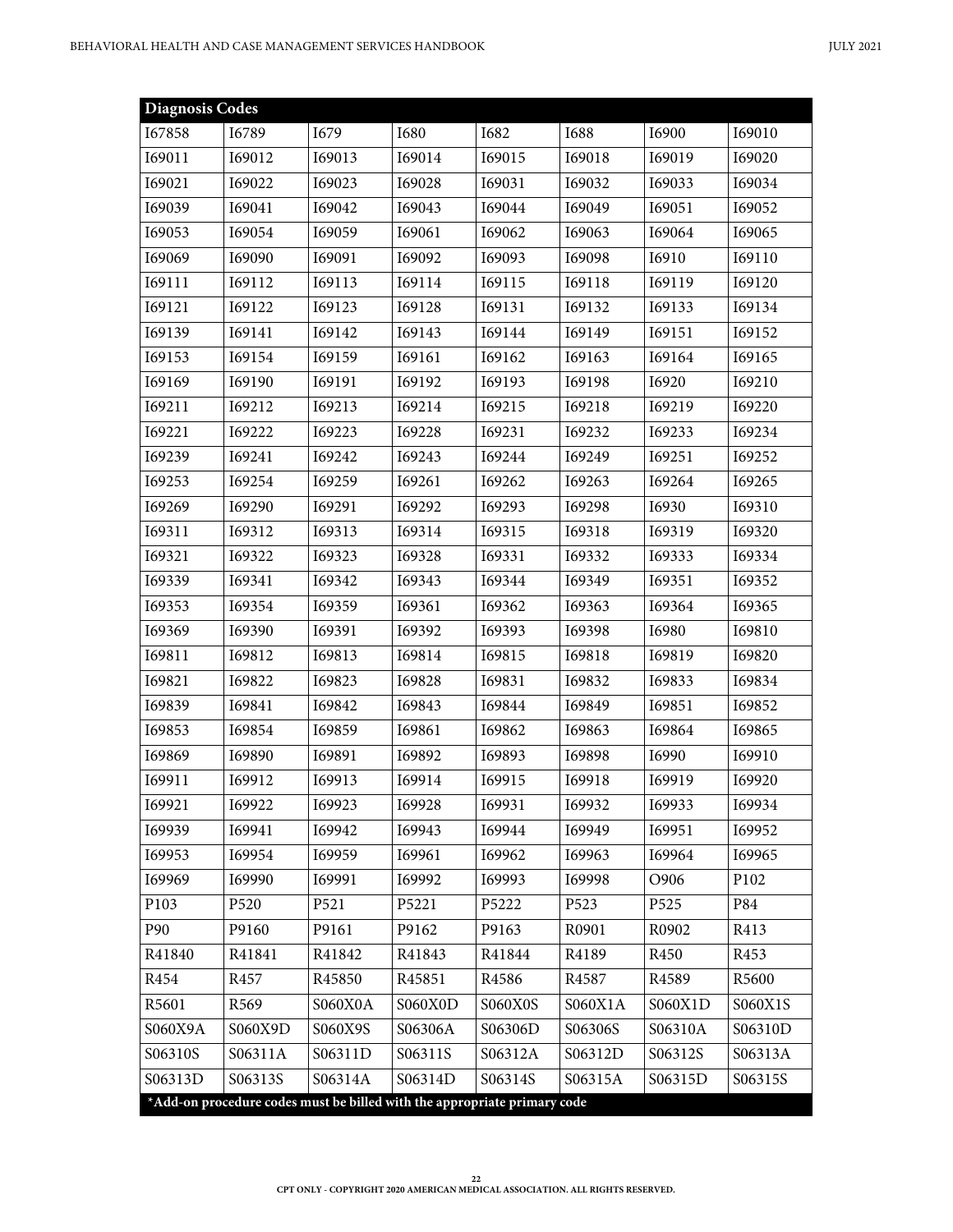| <b>Diagnosis Codes</b> |                                                                          |         |         |         |         |         |         |
|------------------------|--------------------------------------------------------------------------|---------|---------|---------|---------|---------|---------|
| S06316A                | S06316D                                                                  | S06316S | S06319A | S06319D | S06319S | S06320A | S06320D |
| S06320S                | S06321A                                                                  | S06321D | S06321S | S06322A | S06322D | S06322S | S06323A |
| S06323D                | S06323S                                                                  | S06324A | S06324D | S06324S | S06325A | S06325D | S06325S |
| S06326A                | S06326D                                                                  | S06326S | S06329A | S06329D | S06329S | S06330A | S06330D |
| S06330S                | S06331A                                                                  | S06331D | S06331S | S06332A | S06332D | S06332S | S06333A |
| S06333D                | S06333S                                                                  | S06334A | S06334D | S06334S | S06335A | S06335D | S06335S |
| S06336A                | S06336D                                                                  | S06336S | S06339A | S06339D | S06339S | S06340A | S06340D |
| S06340S                | S06341A                                                                  | S06341D | S06341S | S06342A | S06342D | S06342S | S06343A |
| S06343D                | S06343S                                                                  | S06344A | S06344D | S06344S | S06345A | S06345D | S06345S |
| S06346A                | S06346D                                                                  | S06346S | S06349A | S06349D | S06349S | S06350A | S06350D |
| S06350S                | S06351A                                                                  | S06351D | S06351S | S06352A | S06352D | S06352S | S06353A |
| S06353D                | S06353S                                                                  | S06354A | S06354D | S06354S | S06355A | S06355D | S06355S |
| S06356A                | S06356D                                                                  | S06356S | S06359A | S06359D | S06359S | S06360A | S06360D |
| S06360S                | S06361A                                                                  | S06361D | S06361S | S06362A | S06362D | S06362S | S06363A |
| S06363D                | S06363S                                                                  | S06364A | S06364D | S06364S | S06365A | S06365D | S06365S |
| S06366A                | S06366D                                                                  | S06366S | S06369A | S06369D | S06369S | S06370A | S06370D |
| S06370S                | S06371A                                                                  | S06371D | S06371S | S06372A | S06372D | S06372S | S06373A |
| S06373D                | S06373S                                                                  | S06374A | S06374D | S06374S | S06375A | S06375D | S06375S |
| S06376A                | S06376D                                                                  | S06376S | S06379A | S06379D | S06379S | S06380A | S06380D |
| S06380S                | S06381A                                                                  | S06381D | S06381S | S06382A | S06382D | S06382S | S06383A |
| S06383D                | S06383S                                                                  | S06384A | S06384D | S06384S | S06385A | S06385D | S06385S |
| S06386A                | S06386D                                                                  | S06386S | S06389A | S06389D | S06389S | S064X0A | S064X0D |
| S064X0S                | S064X1A                                                                  | S064X1D | S064X1S | S064X2A | S064X2D | S064X2S | S064X3A |
| S064X3D                | S064X3S                                                                  | S064X4A | S064X4D | S064X4S | S064X5A | S064X5D | S064X5S |
| S064X6A                | S064X6D                                                                  | S064X6S | S064X9A | S064X9D | S064X9S | S065X0A | S065X0D |
| S065X0S                | S065X1A                                                                  | S065X1D | S065X1S | S065X2A | S065X2D | S065X2S | S065X3A |
| S065X3D                | S065X3S                                                                  | S065X4A | S065X4D | S065X4S | S065X5A | S065X5D | S065X5S |
| S065X6A                | S065X6D                                                                  | S065X6S | S065X7A | S065X8A | S065X9A | S065X9D | S065X9S |
| S066X0A                | S066X0D                                                                  | S066X0S | S066X1A | S066X1D | S066X1S | S066X2A | S066X2D |
| S066X2S                | S066X3A                                                                  | S066X3D | S066X3S | S066X4A | S066X4D | S066X4S | S066X5A |
| S066X5D                | S066X5S                                                                  | S066X6A | S066X6D | S066X6S | S066X9A | S066X9D | S066X9S |
| S06890A                | S06890D                                                                  | S06890S | S06891A | S06891D | S06891S | S06892A | S06892D |
| S06892S                | S06893A                                                                  | S06893D | S06893S | S06894A | S06894D | S06894S | S06895A |
| S06895D                | S06895S                                                                  | S06896A | S06896D | S06896S | S06897A | S06899A | S06899D |
| S06899S                | S069X0A                                                                  | S069X0D | S069X0S | S069X1A | S069X1D | S069X1S | S069X2A |
| S069X2D                | S069X2S                                                                  | S069X3A | S069X3D | S069X3S | S069X4A | S069X4D | S069X4S |
| S069X5A                | S069X5D                                                                  | S069X5S | S069X6A | S069X6D | S069X6S | S069X9A | S069X9D |
| S069X9S                | T40411A                                                                  | T40411D | T40411S | T40412A | T40412D | T40412S | T40413A |
| T40413D                | T40413S                                                                  | T40414A | T40414D | T40414S | T40415A | T40415D | T40415S |
|                        | *Add-on procedure codes must be billed with the appropriate primary code |         |         |         |         |         |         |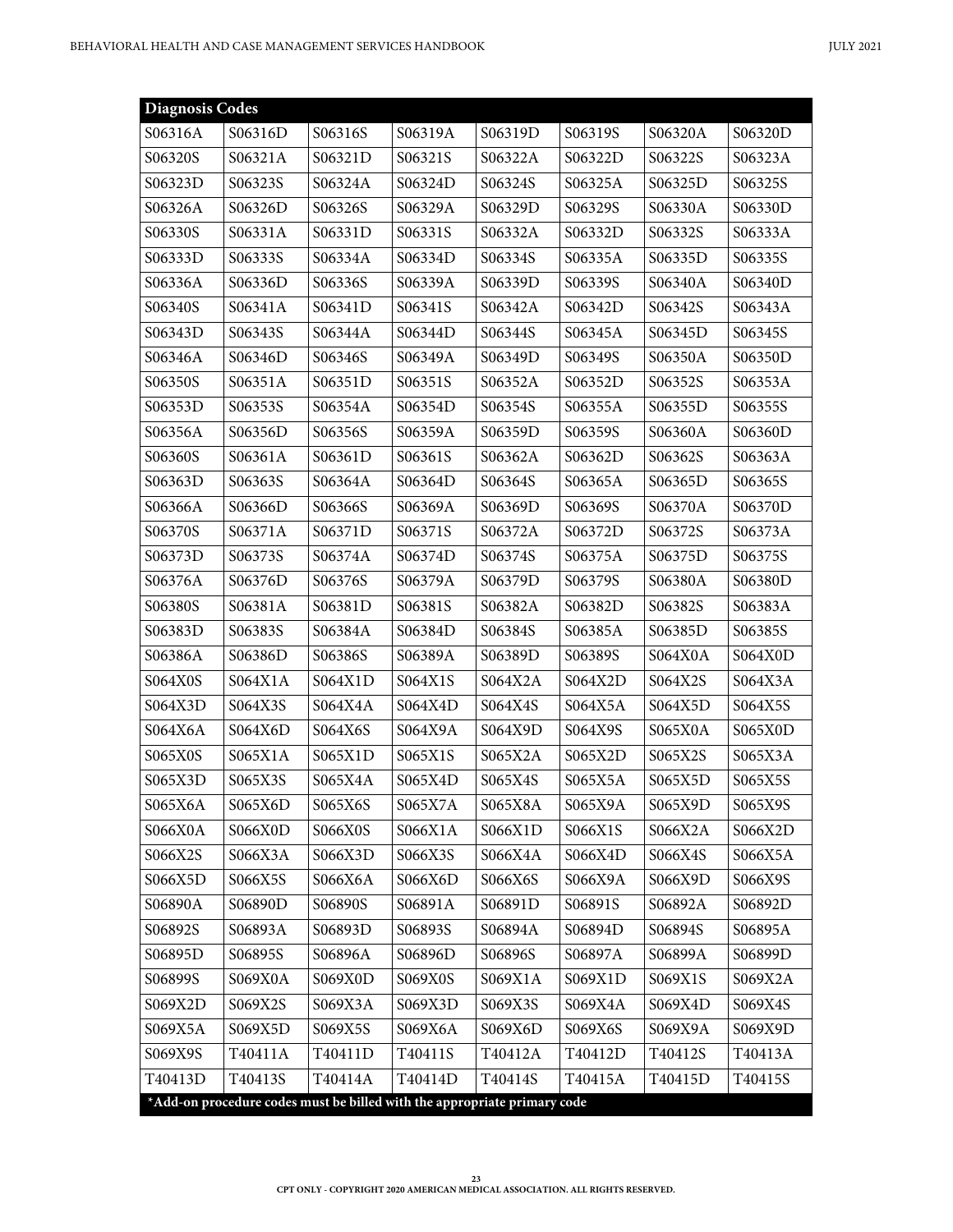| <b>Diagnosis Codes</b> |                                                                          |         |                |                |         |         |         |
|------------------------|--------------------------------------------------------------------------|---------|----------------|----------------|---------|---------|---------|
| T40416A                | T40416D                                                                  | T40416S | T40421A        | T40421D        | T40421S | T40422A | T40422D |
| T40422S                | T40423A                                                                  | T40423D | T40423S        | T40424A        | T40424D | T40424S | T40425A |
| T40425D                | T40425S                                                                  | T40426A | T40426D        | T40426S        | T40491A | T40491D | T40491S |
| T40492A                | T40492D                                                                  | T40492S | T40493A        | T40493D        | T40493S | T40494A | T40494D |
| T40494S                | T40495A                                                                  | T40495D | T40495S        | T40496A        | T40496D | T40496S | T50912A |
| T50912D                | T50912S                                                                  | T50914A | T50914D        | T50914S        | T5801XA | T5801XD | T5801XS |
| T5802XA                | T5802XD                                                                  | T5802XS | T5803XA        | T5803XD        | T5803XS | T5804XA | T5804XD |
| T5804XS                | T5811XA                                                                  | T5811XD | T5811XS        | T5812XA        | T5812XD | T5812XS | T5813XA |
| T5813XD                | T5813XS                                                                  | T5814XA | T5814XD        | T5814XS        | T582X1A | T582X1D | T582X1S |
| T582X2A                | T582X2D                                                                  | T582X2S | T582X3A        | T582X3D        | T582X3S | T582X4A | T582X4D |
| T582X4S                | T588X1A                                                                  | T588X1D | T588X1S        | T588X2A        | T588X2D | T588X2S | T588X3A |
| T588X3D                | T588X3S                                                                  | T588X4A | T588X4D        | T588X4S        | T5891XA | T5891XD | T5891XS |
| T5892XA                | T5892XD                                                                  | T5892XS | T5893XA        | T5893XD        | T5893XS | T5894XA | T5894XD |
| T5894XS                | T71111A                                                                  | T71111D | T71111S        | T71112A        | T71112D | T71112S | T71113A |
| T71113D                | T71113S                                                                  | T71114A | T71114D        | T71114S        | T71121A | T71121D | T71121S |
| T71122A                | T71122D                                                                  | T71122S | T71123A        | T71123D        | T71123S | T71124A | T71124D |
| T71124S                | T71131A                                                                  | T71131D | T71131S        | T71132A        | T71132D | T71132S | T71133A |
| T71133D                | T71133S                                                                  | T71134A | T71134D        | T71134S        | T71141A | T71141D | T71141S |
| T71143A                | T71143D                                                                  | T71143S | T71144A        | T71144D        | T71144S | T71151A | T71151D |
| T71151S                | T71152A                                                                  | T71152D | T71152S        | T71153A        | T71153D | T71153S | T71154A |
| T71154D                | T71154S                                                                  | T71161A | T71161D        | T71161S        | T71162A | T71162D | T71162S |
| T71163A                | T71163D                                                                  | T71163S | T71164A        | T71164D        | T71164S | T71191A | T71191D |
| T71191S                | T71192A                                                                  | T71192D | T71192S        | T71193A        | T71193D | T71193S | T71194A |
| T71194D                | T71194S                                                                  | T7120XA | T7120XD        | <b>T7120XS</b> | T7121XA | T7121XD | T7121XS |
| T71221A                | T71221D                                                                  | T71221S | T71222A        | T71222D        | T71222S | T71223A | T71223D |
| T71223S                | T71224A                                                                  | T71224D | T71224S        | T71231A        | T71231D | T71231S | T71232A |
| T71232D                | T71232S                                                                  | T71233A | T71233D        | T71233S        | T71234A | T71234D | T71234S |
| T7129XA                | T7129XD                                                                  | T7129XS | T719XXA        | T719XXD        | T719XXS | T7401XA | T7401XD |
| T7401XS                | T7402XA                                                                  | T7402XD | T7402XS        | T7411XA        | T7411XD | T7411XS | T7412XA |
| T7412XD                | T7412XS                                                                  | T7421XA | T7421XD        | T7421XS        | T7422XA | T7422XD | T7422XS |
| T7431XA                | T7431XD                                                                  | T7431XS | T7432XA        | T7432XD        | T7432XS | T7451XA | T7451XD |
| T7451XS                | T7452XA                                                                  | T7452XD | T7452XS        | T7461XA        | T7461XD | T7461XS | T7462XA |
| T7462XD                | T7462XS                                                                  | T751XXA | <b>T751XXD</b> | <b>T751XXS</b> | T7601XA | T7601XD | T7601XS |
| T7602XA                | T7602XD                                                                  | T7602XS | T7611XA        | T7611XD        | T7611XS | T7612XA | T7612XD |
| T7612XS                | T7621XA                                                                  | T7621XD | T7621XS        | T7622XA        | T7622XD | T7622XS | T7631XA |
| T7631XD                | T7631XS                                                                  | T7632XA | T7632XD        | T7632XS        | T7651XA | T7651XD | T7651XS |
| T7652XA                | T7652XD                                                                  | T7652XS | T7661XA        | T7661XD        | T7661XS | T7662XA | T7662XD |
| T7662XS                | Z608                                                                     | Z634    | Z644           | Z658           | Z72810  | Z72811  | Z736    |
| Z73810                 | Z73811                                                                   | Z73812  | Z73819         | Z781           | Z818    | Z8651   | Z8659   |
|                        | *Add-on procedure codes must be billed with the appropriate primary code |         |                |                |         |         |         |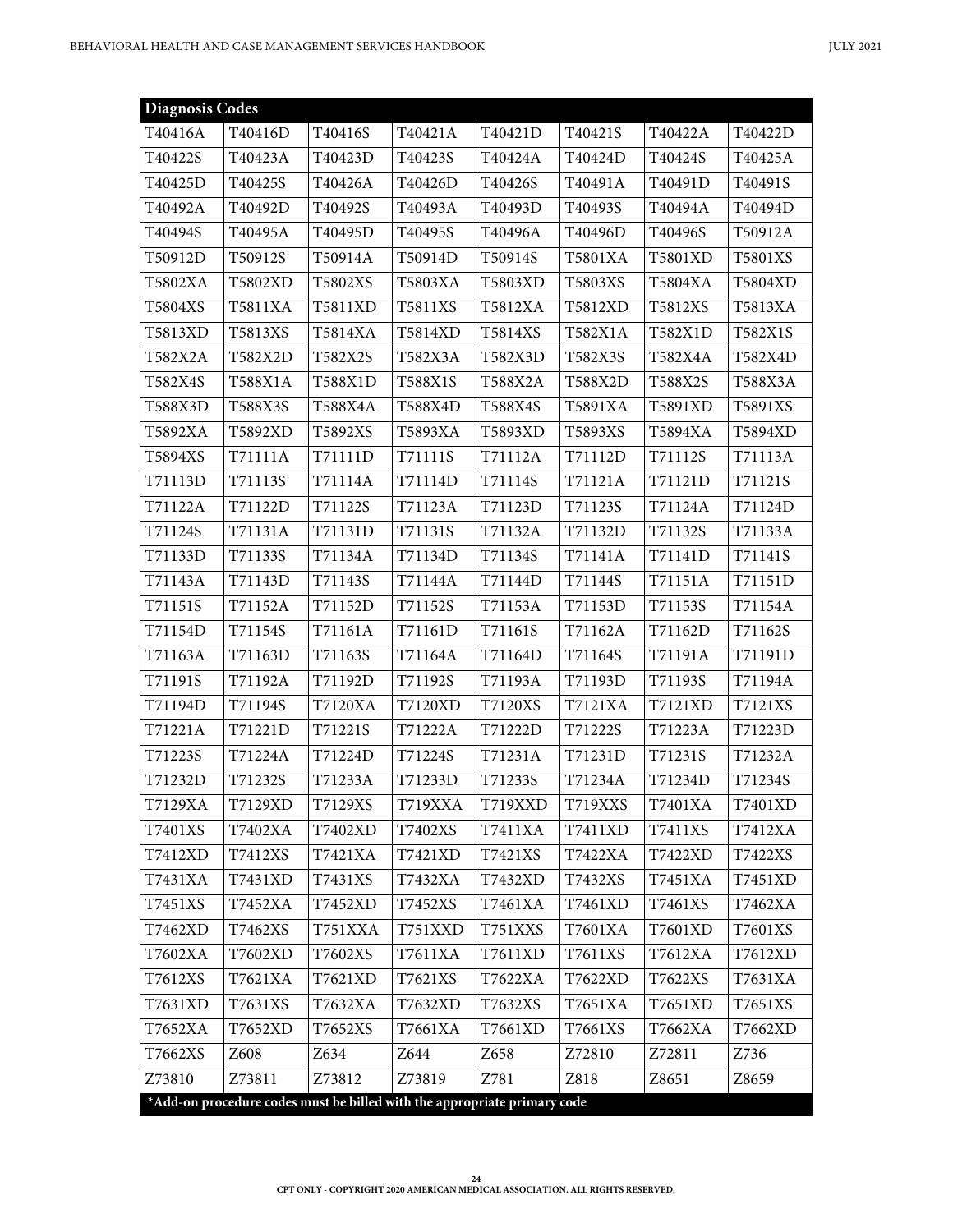| <b>Diagnosis Codes</b>                                                   |        |       |  |  |  |
|--------------------------------------------------------------------------|--------|-------|--|--|--|
| Z87820                                                                   | Z87890 | Z9183 |  |  |  |
| *Add-on procedure codes must be billed with the appropriate primary code |        |       |  |  |  |

#### <span id="page-24-0"></span>**4.2.1 Telemedicine and Telehealth**

Certain outpatient mental health services may be provided by distant site providers through telemedicine or telehealth when billed with modifier 95.

Mental health services delivered through telemedicine or telehealth do not require a patient site presenter unless the person is experiencing a mental health emergency.

*Refer to:* The *Telecommunication Services Handbook* (*Vol. 2, Provider Handbooks*) for more information about telemedicine and telehealth.

#### <span id="page-24-1"></span>**4.2.2 Psychotherapy**

Individual psychotherapy is therapy that focuses on a single person.

Group psychotherapy is a type of psychotherapy that involves one or more therapists working with several persons at the same time.

Family psychotherapy is therapy that focuses on the dynamics of the family unit where the goal is to strengthen the family's problem solving and communication skills.

Providers must bill a modifier to identify a separate and distinct service when performing individual psychotherapy (procedure codes 90832, 90834, and 90837) and family psychotherapy (procedure codes 90846 or 90847) on the same day for the same person. When billing for these services, providers must submit the family psychotherapy procedure code with the modifier on the claim to indicate that the procedure or service was distinct or independent from other services performed on the same day for the same person. Documentation that supports the provision of distinct or independent services must be maintained in the person's medical record and made available to Texas Medicaid upon request.

Prolonged psychotherapy services delivered in addition to procedure code 90837 should be billed using the appropriate prolonged services add-on code (procedure code 99354 or 99355)

*Note: The add-on codes may only be billed by physician, APRN, or PA providers.*

*Refer to:* Subsection 9.2.56.5, "Prolonged Physician Services" in the *Medical and Nursing Specialists, Physicians, and Physician Assistants Handbook* (*Vol. 2, Provider Handbooks*) for more information about prolonged physician services.

Psychotherapy (individual, family, or group) is limited to 4 hours per person, per day.

Psychotherapy is limited to 30 individual, group, or family psychotherapy visits per person, per calendar year. Additional psychotherapy services must be prior authorized. Prior authorization requests in increments of up to 10 additional visits may be considered. The request must be submitted on an Outpatient Mental Health Services Request Form and include the following information:

- Identifying information for the person receiving services
- Provider name and identifier
- Current DSM diagnosis(es)
- Current psychotropic medications
- Current symptoms requiring additional psychotherapy
- Treatment plan, including measurable short term goals, specific therapeutic interventions utilized, and measurable expected outcomes of therapy
- Number and type of services requested and anticipated dates that the services will be provided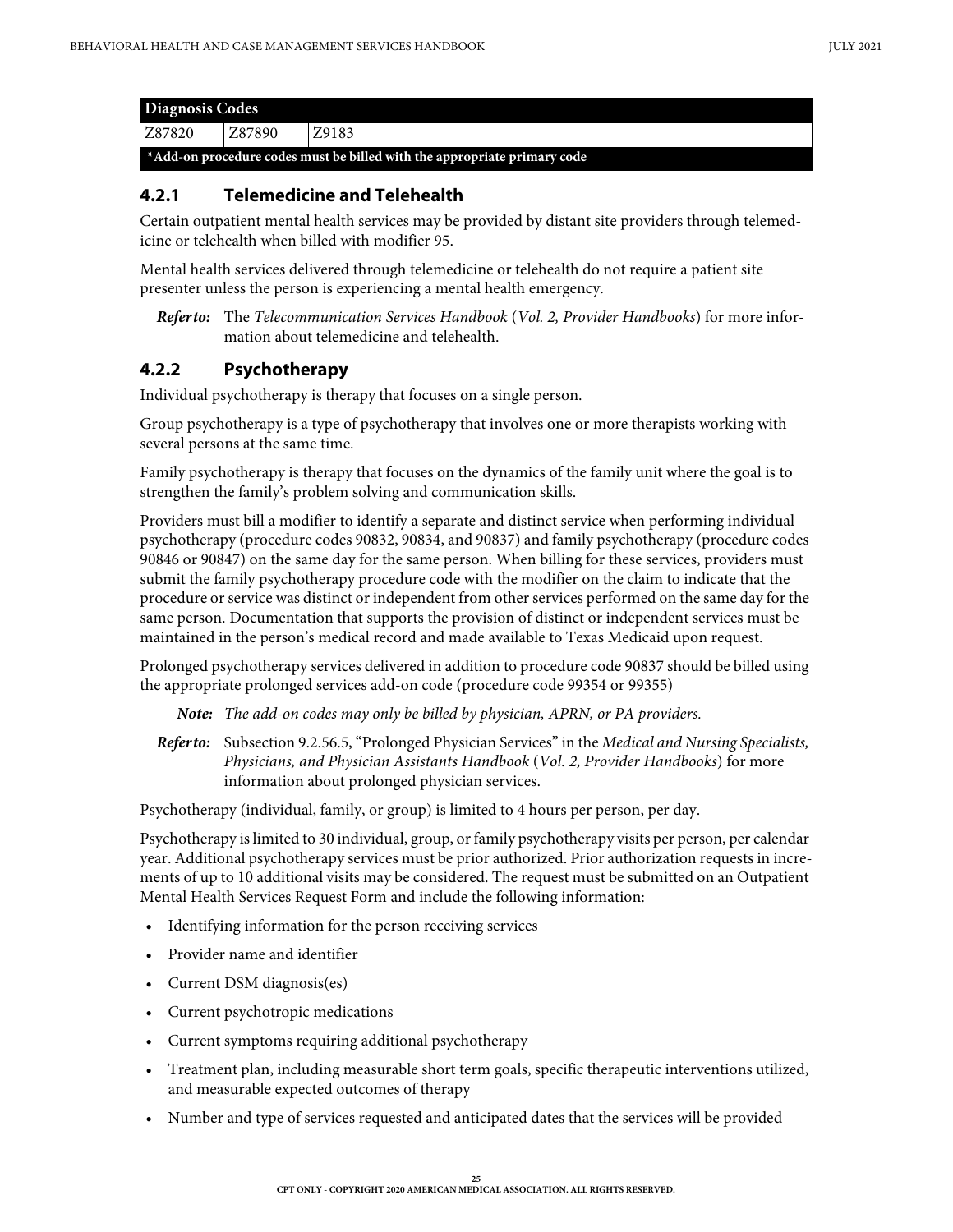• Indication of court-ordered or DFPS-directed services

Providers with an established relationship with a person receiving services must request prior authorization when they determine the person is approaching 30 psychotherapy visits for the calendar year. If the person changes providers during the year and the new provider is unable to obtain complete information on the person's previous treatment history, providers are encouraged to obtain prior authorization before rendering services. Requests submitted on the same day as the initial session with a new provider will be considered based on medical necessity criteria.

Providers must bill the preponderance of each half hour of psychotherapy and indicate the number of units on the claim form.

LMFTs must bill with modifier U8 to differentiate from LPCs.

Supporting documentation for individual, family, or group psychotherapy must include:

- Start and end time of session
- Modality or modalities utilized
- Frequency of psychotherapy sessions
- Clinical notes for each encounter must include: diagnosis; symptoms; functional status; focused mental status examination, if indicated; treatment plan, prognosis, and progress; name, signature and credentials of person performing the service

#### <span id="page-25-0"></span>**4.2.2.1 Family Psychotherapy**

Family psychotherapy may be provided to Medicaid eligible persons 20 years of age and younger using procedure code 90846 or persons of any age using procedure code 90847.

Family psychotherapy is only reimbursable for one Medicaid eligible person per session regardless of the number of family members present per session.

Family psychotherapy for Medicaid eligible persons 20 years of age and younger may be provided to the child's parent(s), foster parent(s), or legal guardian without the child present, as clinically appropriate, using procedure code 90846. Parent- or guardian-only sessions may be indicated when addressing sensitive topics such as parenting challenges or related stressors that would be inappropriate to discuss with the child present at the session.

Only the following specific relatives are allowed to participate in family psychotherapy services:

- Biological parent, foster parent, or legal guardian
- Child
- Grandfather or grandmother
- Sibling (biological, foster, or kinship)
- Uncle, aunt, nephew, or niece
- First cousin or first cousin once removed
- Stepfather, stepmother, stepbrother, or stepsister

#### <span id="page-25-1"></span>**4.2.2.2 Treatment for Alzheimer's Disease and Dementia**

Psychotherapy for persons with Alzheimer's disease or dementia may be a benefit of Texas Medicaid for persons with very mild or mild cognitive decline.

Documentation to support the treatment for Alzheimer's disease or dementia must be maintained in the person's medical record and may be subject to retrospective review. Psychotherapy services must not be continued if no longer beneficial to the person due to diminished cognitive functioning.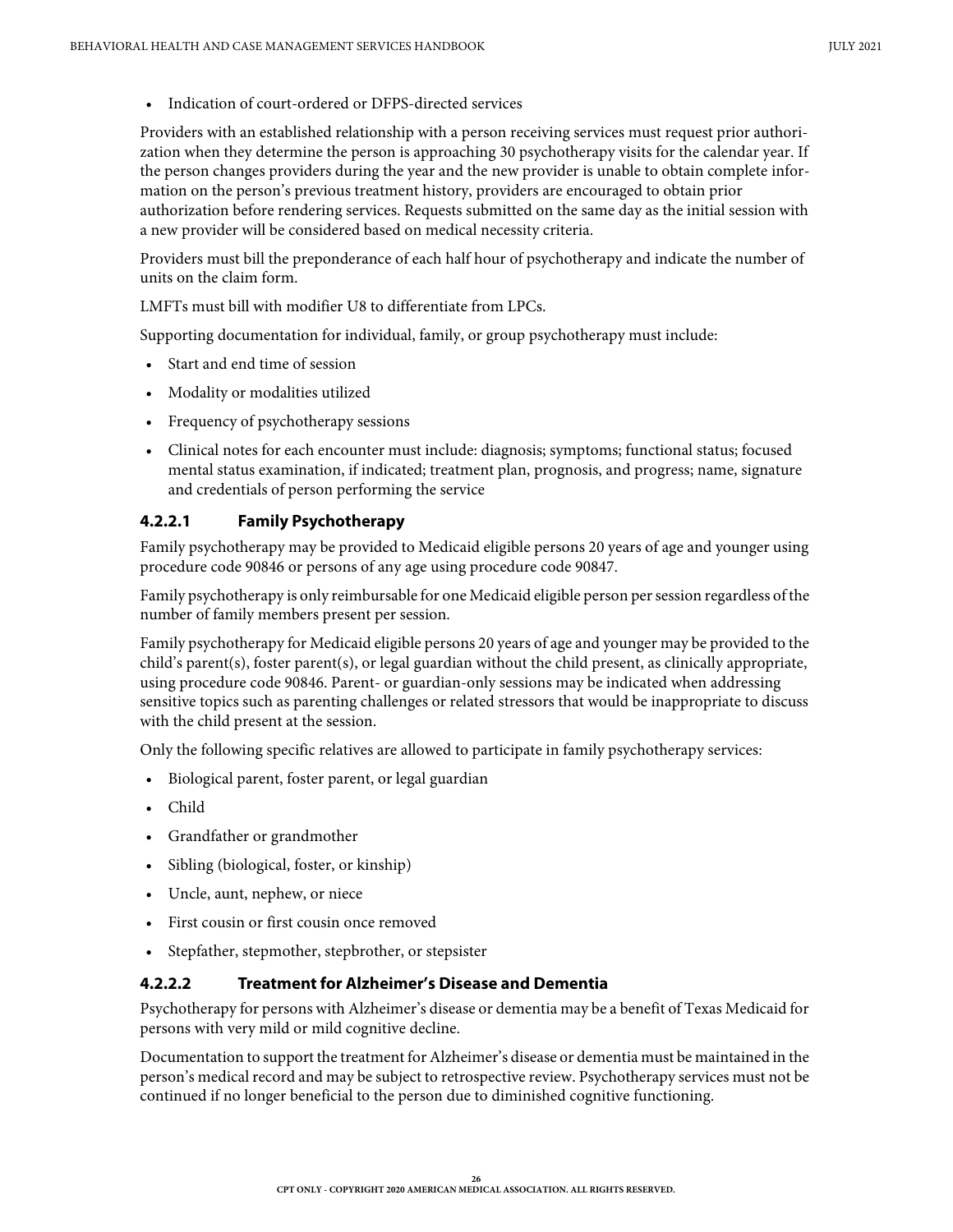## <span id="page-26-0"></span>**4.2.3 Delegated Services**

Services provided by a psychologist, LPA, PLP, psychology intern, or post-doctoral fellow must be billed with a modifier on each detail. Psychological services provided by an LPA, PLP psychology intern, or post-doctoral fellow must be billed under the supervising psychologist's Medicaid provider identifier or the Medicaid identifier of the legal entity employing the supervising psychologist.

Services performed by a LPA or PLP will be reimbursed at 70 percent of the psychologist rate. Services performed by the psychology intern or post-doctoral fellow will be reimbursed at 50 percent of the psychologist rate.

The following modifiers are to be used with procedure codes for licensed psychologist and delegated services:

| Modifier  | Description                                                                                           |
|-----------|-------------------------------------------------------------------------------------------------------|
| AH        | Identifies service provided by a clinical psychologist                                                |
| <b>UB</b> | Identifies service provided by a pre-doctoral psychology intern or post-doctoral<br>psychology fellow |
| <b>UC</b> | Identifies service provided by an LPA                                                                 |
| U9        | Identifies service provided by a PLP                                                                  |

Claims submitted without a modifier or with two of these modifiers on the same detail will be denied.

Only the LCSW, LMFT, LPC, APRN, or PA actually performing the mental health service may bill Texas Medicaid. The LCSW, LMFT, LPC, APRN, or PA must not bill for services performed by people under his or her supervision.

#### <span id="page-26-1"></span>**4.2.4 Pharmacological Management**

Pharmacological management is the in-depth management of psychopharmacological agents to treat a person's mental health symptoms.

Pharmacological management is a physician service and cannot be provided by a non-physician or "incident to" a physician service, with the exception of APRNs and PAs whose scope of license in this state permits them to prescribe.

Pharmacological management is limited to one service per day, per person, by any provider in any setting.

The treating provider should use the most appropriate E/M code for the pharmacological management visit depending on the place of service and complexity of the person's condition, along with modifier UD to designate the visit as primarily focused on pharmacological management.

Supporting documentation for pharmacological management must include:

- A complete diagnosis utilizing diagnostic criteria from the current edition of the DSM
- Current list of medications
- Current psychiatric symptoms and problems, to include presenting mental status
- Problems, reactions, and side effects, if any, to medications
- Any medication modifications made during visit and the reasons for medication adjustments, changes, or discontinuation
- Desired therapeutic drug levels, if applicable, for medications requiring blood level monitoring, e.g. Lithium
- Current laboratory values, if applicable, for medications requiring monitoring for potential side effects, e.g. hyperglycemia caused by anti-psychotic medications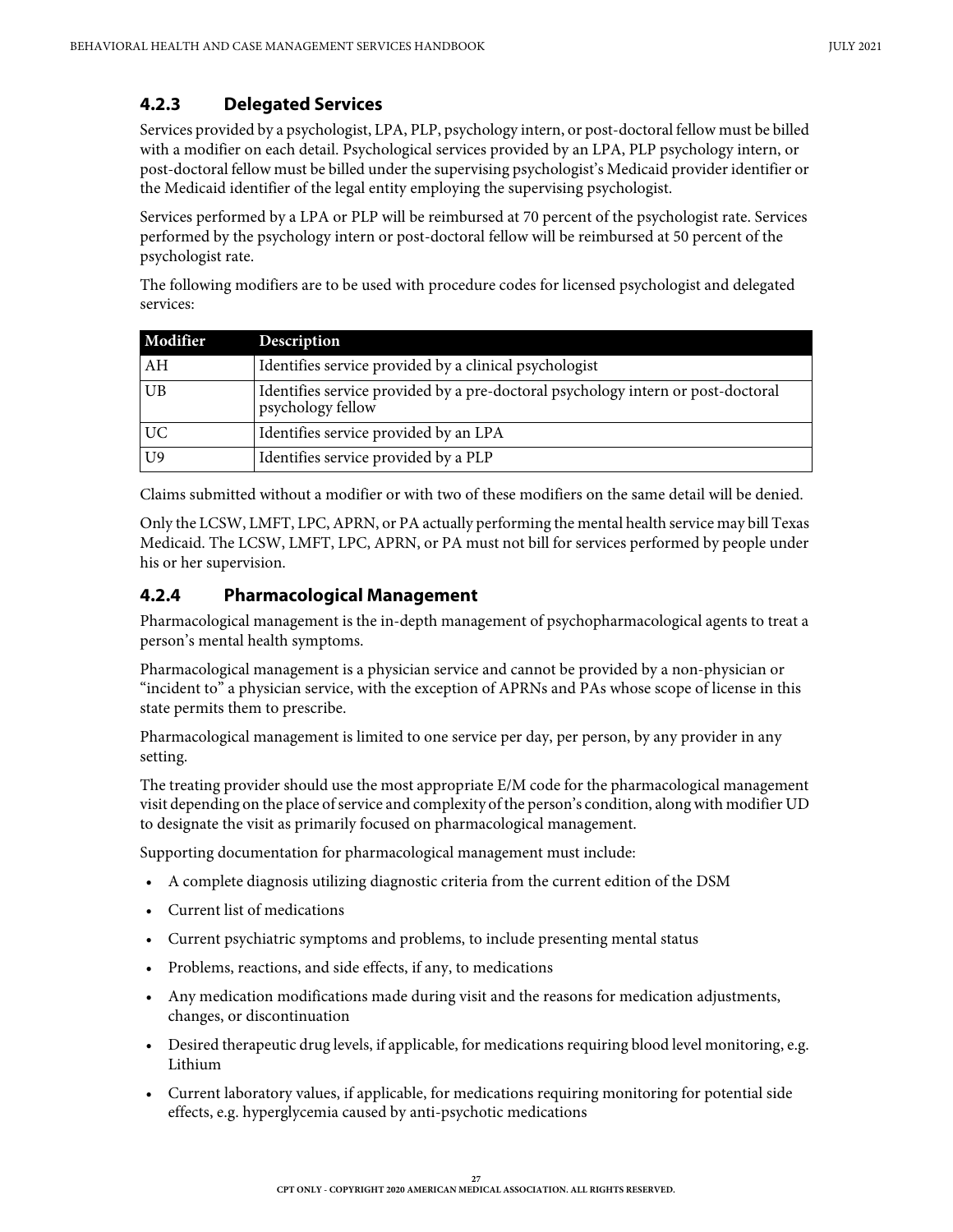#### • Treatment goals

#### <span id="page-27-0"></span>**4.2.5 Electroconvulsive Therapy**

Electroconvulsive therapy (ECT) is the induction of convulsions by the passage of an electric current through the brain used in the treatment of certain psychiatric disorders.

Individual psychotherapy, psychological testing, neurobehavioral testing, or neuropsychological testing billed in addition to ECT on the same day, by any provider will be denied as part of another procedure on the same day.

ECT billed in addition to psychiatric diagnostic evaluation, group psychotherapy, or family psychotherapy on the same day, by the same provider will be denied as part of another procedure.

#### <span id="page-27-1"></span>**4.2.6 Psychiatric Diagnostic Evaluation**

Psychiatric diagnostic evaluation is an integrated biopsychosocial assessment, including history, mental status, and recommendations. Psychiatric diagnostic evaluation with medical services also includes a medical assessment, other physical examination elements as indicated, and may also include prescription of medications, and laboratory or other diagnostic studies.

A psychiatric diagnostic evaluation (without medical services) (procedure code 90791) may be reimbursed to physicians, psychologists, APRNs, PAs, LCSWs, LPCs, LMFTs, PLPs, psychology interns, and post-doctoral fellows.

A psychiatric diagnostic evaluation (with medical services) (procedure code 90792) may be reimbursed to physicians, APRNs, and PAs.

Psychiatric diagnostic evaluations (procedure codes 90791 or 90792) are limited to once per person, per rolling year, same provider in the office, home, outpatient hospital, or other settings, regardless of the number of professionals involved in the interview. Additional psychiatric diagnostic evaluations may be considered for prior authorization on a case-by-case basis when submitted on an Outpatient Mental Health Services Request Form with supporting documentation, including but not limited to:

- A court order or a Department of Family and Protective Services (DFPS) directive
- If a major change of status occurs

Supporting documentation for psychiatric diagnostic evaluations must include:

- Reason for referral and/or presenting problem
- Prior diagnoses and any prior treatment
- Other pertinent medical, social, and family history
- Clinical observations and results of mental status examination
- A complete diagnosis utilizing diagnostic criteria from the current edition of the DSM
- Recommendations, including expected long term and short term goals

#### <span id="page-27-2"></span>**4.2.7 Psychological, Neurobehavioral, and Neuropsychological Testing**

Psychological, neurobehavioral, and neuropsychological testing involves the use of formal tests and other assessment tools to measure and assess a person's emotional, and cognitive functioning in order to arrive at a diagnosis and guide treatment.

Neurobehavioral testing (procedure codes 96116 and 96121\*) is limited to four hours per person, per day and eight hours per person, per calendar year.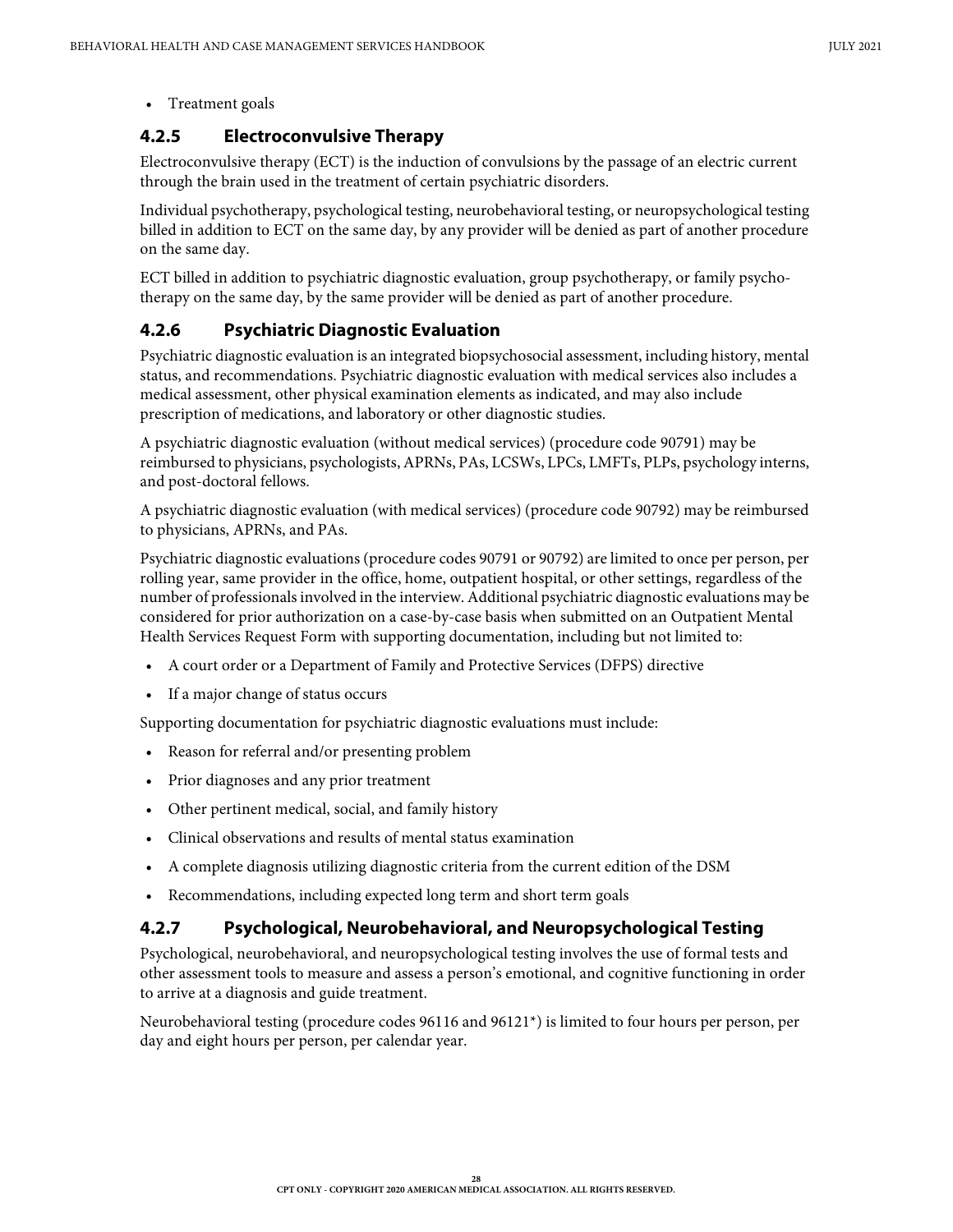Psychological testing (procedure codes 96130, 96131\*, 96136, and 96137\*) and neuropsychological testing (procedure codes 96132, 96133\*, 96136, and 96137\*) are limited to eight hours per person, per calendar year. Additional hours require prior authorization when medically necessary. The request must be submitted on an Outpatient Mental Health Services Request Form and include the following information:

- Identifying information for the person receiving services
- Provider name and identifier
- Current DSM diagnoses
- Indication of court-ordered or DFPS-directed services
- Type of testing requested (psychological, neurobehavioral, or neuropsychological) including specific procedure codes
- Rationale for requested testing, to include the current symptoms of the person receiving services
- Previous history and testing results

Psychological, neurobehavioral, and neuropsychological testing will not be reimbursed to an APRN or a PA. The most appropriate office encounter/visit procedure code must be billed. Mental health screening may be performed during an assessment by an APRN or a PA, but will not be reimbursed separately.

Psychological testing (procedure codes 96130, 96131\*, 96136, and 96137\*) or neuropsychological testing (procedure codes 96132, 96133\*, 96136, and 96137\*) may be reimbursed on the same date of service as an initial psychiatric diagnostic evaluation (procedure code 90791 or 90792).

Neurobehavioral testing (procedure code 96116) may not be reimbursed on the same date of service as an initial psychiatric diagnostic evaluation (procedure code 90791 or 90792) to the same provider.

Neurobehavioral testing (procedures codes 96116 and 96121\*) will not be paid for the same date of service to the same provider as psychological testing (procedure codes 96130, 96131\*, 96136 and 96137\*) or neuropsychological testing (procedure codes 96132, 96133\*, 96136, and 96137\*). All documentation must be maintained by the provider in the person's medical record.

The reimbursement for procedure codes 96116, 96121\*, 96130, 96131\*, 96132, 96133\*, 96136, and 96137\* includes the face-to-face testing and the scoring and interpretation of the results. The number of units of testing on the claim for procedure codes 96116, 96121\*, 96130, 96131\*, 96132, 96133\*, 96136, and 96137\* must be in accordance with the allowable activities outlined in each code description.

*Note: Add-on procedure codes indicated with asterisk must be billed with the appropriate primary procedure code.*

Assessment, treatment planning, and documentation time, including time to document test results in the person's medical record, is not reimbursed separately. Reimbursement is included in the covered procedure codes.

#### <span id="page-28-0"></span>**4.2.7.1 Testing in Facilities**

Psychological testing, neurobehavioral testing, or neuropsychological testing may be reimbursed when provided in a skilled nursing facility (SNF), intermediate care facility (ICF), or extended care facility (ECF) as clinically indicated. Testing may be indicated, for example, when a person has experienced significant change in mental status requiring specialized testing, or to evaluate a person's competency to return to a community-based setting. Persons with well-established mental or cognitive issues do not require additional testing.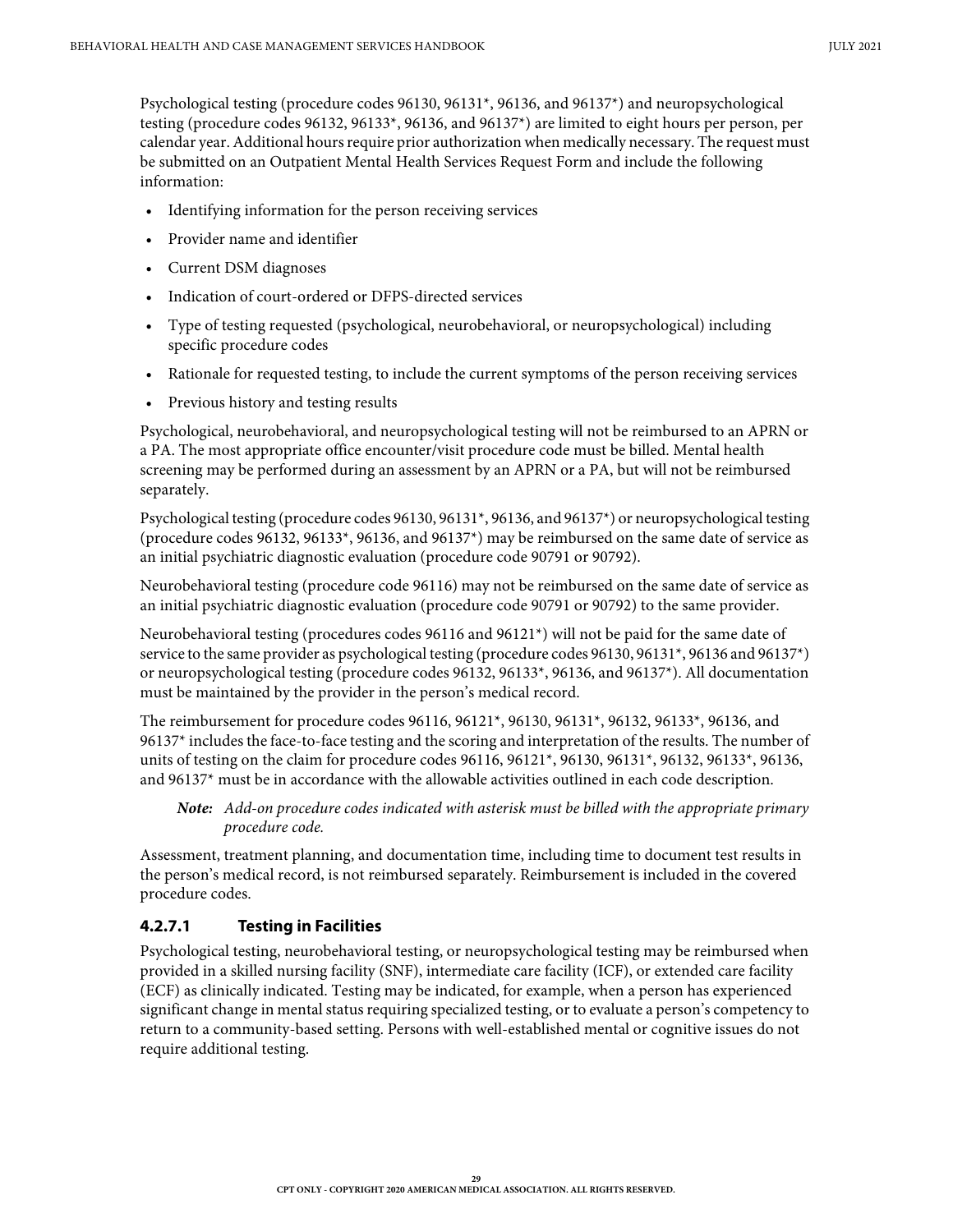Psychological, neurobehavioral, or neuropsychological testing will not be reimbursed in a SNF, ICF, or ECF when conducted prior to the performance of initial intake assessments such as the Minimum Data Set or Preadmission Screening and Resident Review (PASRR) (a completed Level I Screening and a Level II Evaluation, as applicable).

Supporting documentation for psychological, neurobehavioral, or neuropsychological testing must include:

- Reason for referral and/or presenting problem
- The name of the tests (e.g.,WAIS-R, Rorschach, MMPI) performed
- The scoring of the test
- Location the testing is performed
- The name and credentials of each provider involved in administering, interpreting, and preparing the report
- Interpretation of the test to include narrative descriptions of the test findings
- Length of time spent by each provider, as applicable, in face-to-face administration, interpretation, integrating the test interpretation, and documenting the comprehensive report based on the integrated data
- Recommended treatment, including how test results affect the prescribed treatment
- Recommendations for further testing to include an explanation to substantiate the necessity for retesting, if applicable
- Rationale or extenuating circumstances that impact the ability to complete the testing, such as, but not limited to, the person's condition requires testing over two days and the person does not return, or the person's condition precludes completion of the testing.

The original testing material must be maintained by the provider and must be readily available for retrospective review by HHSC.

When psychological, neurobehavioral, or neuropsychological testing is performed in a SNF, ICF, or ECF, a copy of the test and the resulting report must also be maintained in the person's medical record at the facility.

## <span id="page-29-0"></span>**4.3 Prior Authorization**

Prior authorization requests may be submitted to the TMHP Prior Authorization Department via mail, fax, or the electronic portal. Performing providers may sign prior authorization forms and supporting documentation using electronic or wet signatures.

*Refer to:* Subsection 5.5.1.2, "Document Requirements and Retention" in "Section 5: Fee-for-Service Prior Authorizations" (*Vol. 1, General Information*) for additional information about electronic signatures.

All providers are required to adhere to prior authorization requirements.

#### <span id="page-29-1"></span>**4.3.1 Services Requiring Prior Authorization**

Prior Authorization is required for the following services:

- Psychiatric diagnostic evaluation (procedure codes 90791 and 90792) after the one evaluation per person, per provider, per rolling year limitation has been met
- Individual, family, or group psychotherapy (procedure codes 90832, 90833, 90834, 90836, 90837, 90838, 90846, 90847, and 90853) after the 30 visit per calendar year limitation has been met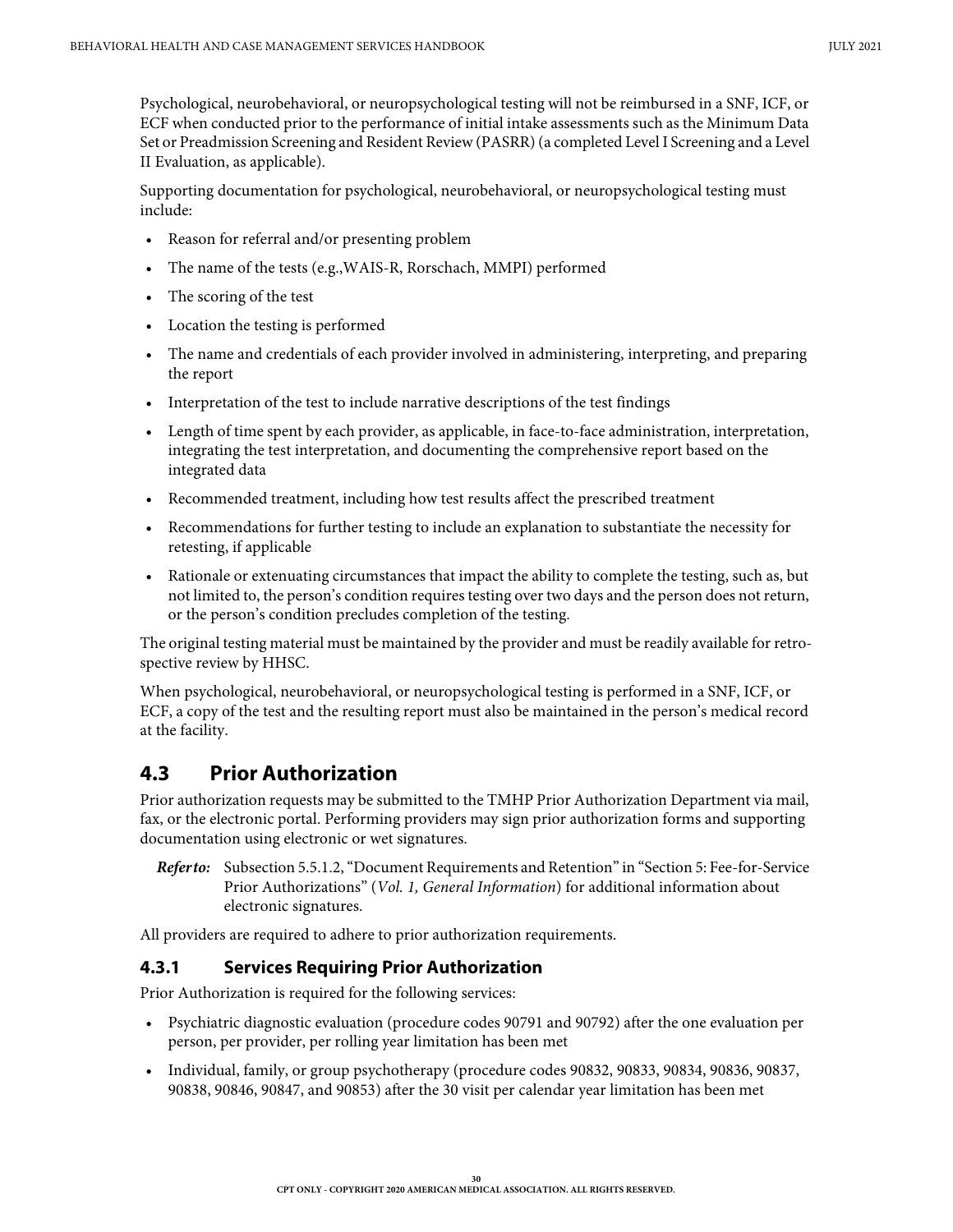- Neurobehavioral testing (procedure codes 96116 and 96121\*) after the 4 hour per day limitations have been met
- Psychological testing (procedure codes 96130, 96131\*, 96136, and 96137\*) or neuropsychological testing (procedure codes 96132, 96133\*, 96136, and 96137\*) after the 8 hour per calendar year limitations have been met
- Unlisted psychiatric service or procedure (procedure code 90899)

Requests for prior authorization for procedure code 90899 must be submitted by the provider to the Special Medical Prior Authorization (SMPA) department using the Special Medical Prior Authorization (SMPA) Request Form with documentation supporting medical necessity including:

- Diagnosis(es)
- Prior treatment for this diagnosis and the medical necessity of the requested procedure
- A clear, concise description of the evidence-based service or procedure to be performed, and the intended fee for the service or procedure
- The reason for recommending this particular service or procedure
- A procedure code that is comparable to the service or procedure being requested
- Documentation that this service or procedure is not investigational or experimental

#### <span id="page-30-0"></span>**4.3.2 Prior Authorization Not Required**

Prior authorization is not required for the following services:

- One psychiatric diagnostic evaluation (procedure codes 90791 and 90792) per person, per rolling year, per provider (same provider)
- 30 individual, family, or group psychotherapy (procedure codes 90832, 90833, 90834, 90836, 90837, 90838, 90846, 90847, and 90853) visits per person per calendar year
- 4 hours of psychotherapy services per person per day
- 4 hours of neuropsychological testing (procedure codes 96116 and 96121\*) per person per day
- 8 hours of psychological, neurobehavioral, or neuropsychological testing (procedure codes 96130, 96131\*, 96132, 96133\*, 96136, or 96137\*) per person, per calendar year
- Electroconvulsive therapy (procedure code 90870)

# <span id="page-30-1"></span>**4.4 Documentation Requirements**

All services require documentation to support the medical necessity of the service rendered, including mental health services. The documentation must support the medical necessity of the treatment for its entire duration.

Mental health services outlined in this handbook are subject to retrospective review to ensure that the documentation in the person's medical record supports the medical necessity of the services provided.

# <span id="page-30-2"></span>**4.5 Twelve Hour System Limitation**

The following provider types are limited to a maximum combined total of 12 hours per provider, per day, regardless of the number of persons seen for outpatient mental health services:

- Psychologist
- APRN
- PA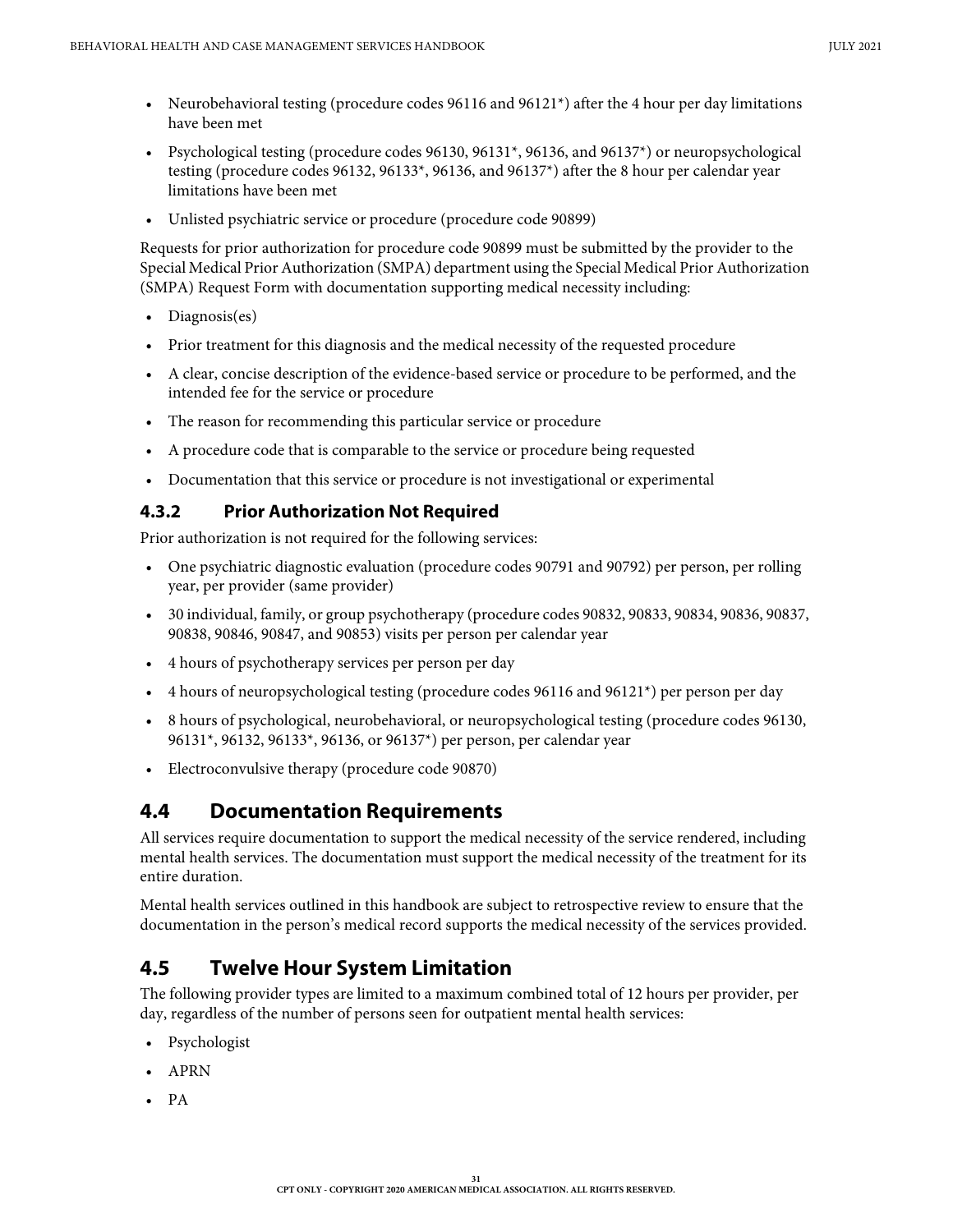- LCSW
- LMFT
- LPC

The following table lists the procedure codes for mental health services included in the system limitation, along with the time increments the system will apply based on the billed procedure code. The time increments applied will be used to calculate the 12-hour per day system limitation.

| <b>Procedure Code</b> | <b>Time Applied</b>                                                                 |
|-----------------------|-------------------------------------------------------------------------------------|
| 90791                 | 60 minutes                                                                          |
| 90792                 | 60 minutes                                                                          |
| 90832                 | 30 minutes                                                                          |
| 90833*                | 30 minutes                                                                          |
| 90834                 | 45 minutes                                                                          |
| 90836*                | 45 minutes                                                                          |
| 90837                 | 60 minutes                                                                          |
| 90838*                | 60 minutes                                                                          |
| 90846                 | 50 minutes                                                                          |
| 90847                 | 50 minutes                                                                          |
| 96116                 | 60 minutes                                                                          |
| 96121*                | 60 minutes                                                                          |
| 96130                 | 60 minutes                                                                          |
| 96131*                | 60 minutes                                                                          |
| 96132                 | 60 minutes                                                                          |
| $96133*$              | 60 minutes                                                                          |
| 96136                 | 30 minutes                                                                          |
| 96137*                | 30 minutes                                                                          |
|                       | * Add-on procedure codes to be billed with the most appropriate E/M procedure code. |

Court-ordered and DFPS directed services are not subject to the 12-hour per provider, per day system limitation when billed with modifier H9.

Physicians are not subject to the 12-hour system limitation since they can delegate and may submit claims in excess of 12 hours per day.

Psychologists can delegate to multiple LPAs, PLPs, interns, or post-doctoral fellows and therefore delegated services are not subject to the 12-hour system limitation since they may submit claims for delegated services in excess of 12 hours per day.

# <span id="page-31-0"></span>**4.6 Court-Ordered Services**

The court-ordered services listed below for persons who are age 20 years of age and younger or 65 years of age and older are not subject to utilization management reviews, including prior authorization, concurrent reviews, or retrospective reviews that have the effect of denying, reducing, or controverting the court-ordered service. In these situations, the court order is considered the determination of medical necessity.

When billed with modifier H9, court-ordered services are not subject to the 12-hour system limitation per provider, per day.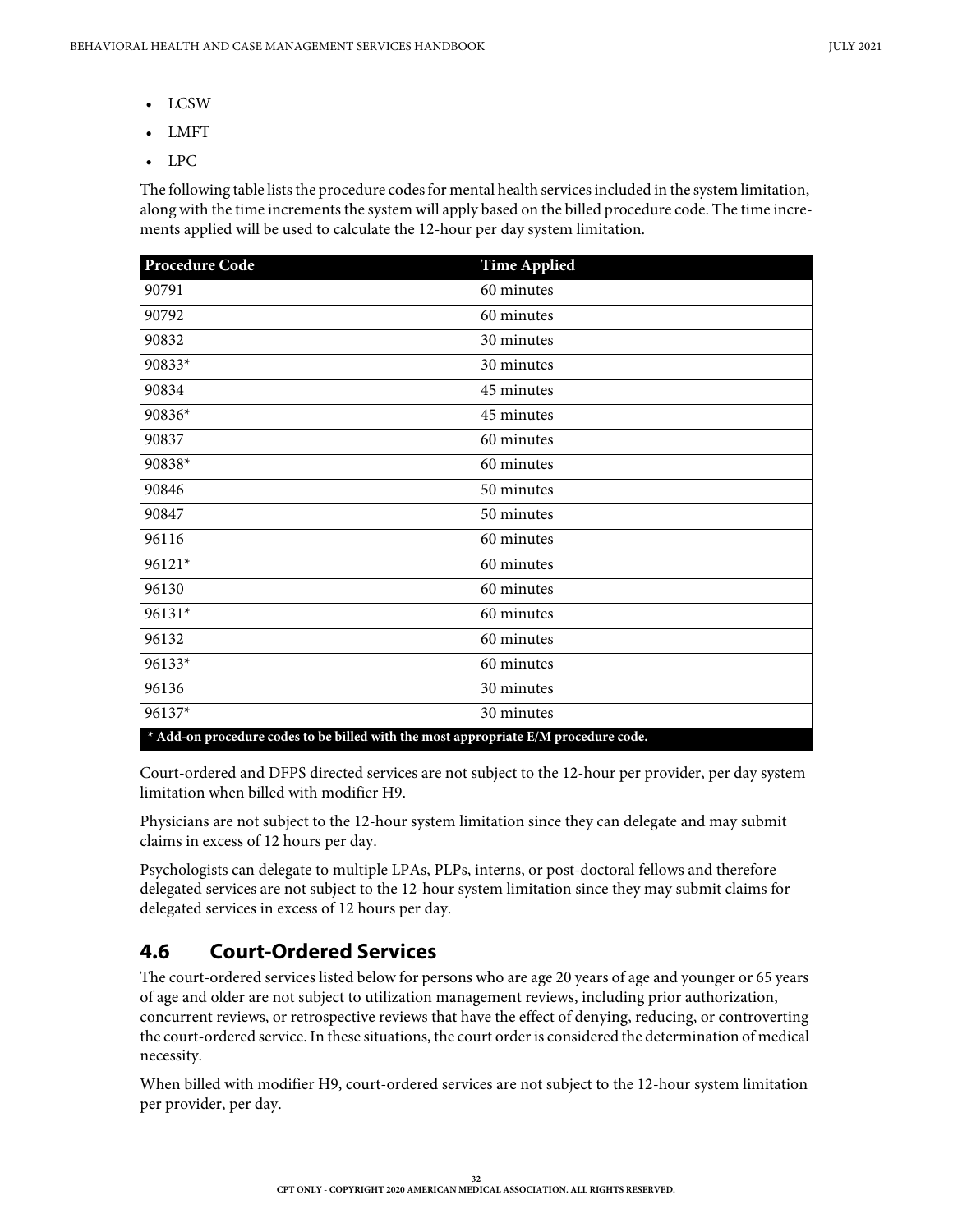Federal law prohibits the use of federal Medicaid funding for medical care provided to persons who are considered incarcerated. A person is considered incarcerated when a criminal justice facility has custody of the person. Examples include:

- A person who is currently residing in a criminal justice facility and receiving treatment through a program at the criminal justice facility.
- A person who is committed under Title 1 Texas Code of Criminal Procedure §46(B), which addresses persons ages 18 and older who have been ordered to receive competency restoration.
- A person who is committed under Title 3 Texas Family Code §§55.01-55.45. These sections refer to persons committed to inpatient psychiatric care because they are deemed unfit to proceed.

The following court-ordered services are required to be provided to Medicaid eligible persons who are not considered incarcerated:

- Emergency detention ordered by a judge or magistrate under Title 7 Texas Health and Safety Code §§573. 011-573.026.
- Mental health services ordered under Title 7 Texas Health and Safety Code §§574.01-574.110. Mental health services may include:
	- A mental health examination.
	- Inpatient or outpatient treatment.
	- Detention under protective custody and temporary mental health services.
- Treatment of persons who are found not guilty based on lack of responsibility under Title 3 Texas Family Code §55.
- Treatment that is a condition of probation.
- Treatment of persons with chemical dependencies ordered under Title 6 Texas Health and Safety Code §462.042.

For authorization of court-ordered services, the provider must submit documentation that includes:

- The court-order.
- Information about the statute under which the court is ordering the services.
- Verification of the person's incarceration status.

For court-ordered inpatient admissions, providers must submit documentation that includes:

- A copy of the doctor's certificate.
- All court-ordered commitment papers signed by the judge.

For persons with fee-for-service benefits, this supporting documentation must be submitted with the Psychiatric Inpatient Extended Stay Request Form.

Requested services beyond those that are court-ordered are subject to medical necessity review.

# <span id="page-32-0"></span>**4.7 Exclusions**

The following services are not benefits of Texas Medicaid:

- Psychoanalysis
- Multiple Family Group Psychotherapy
- Marriage or couples counseling
- Narcosynthesis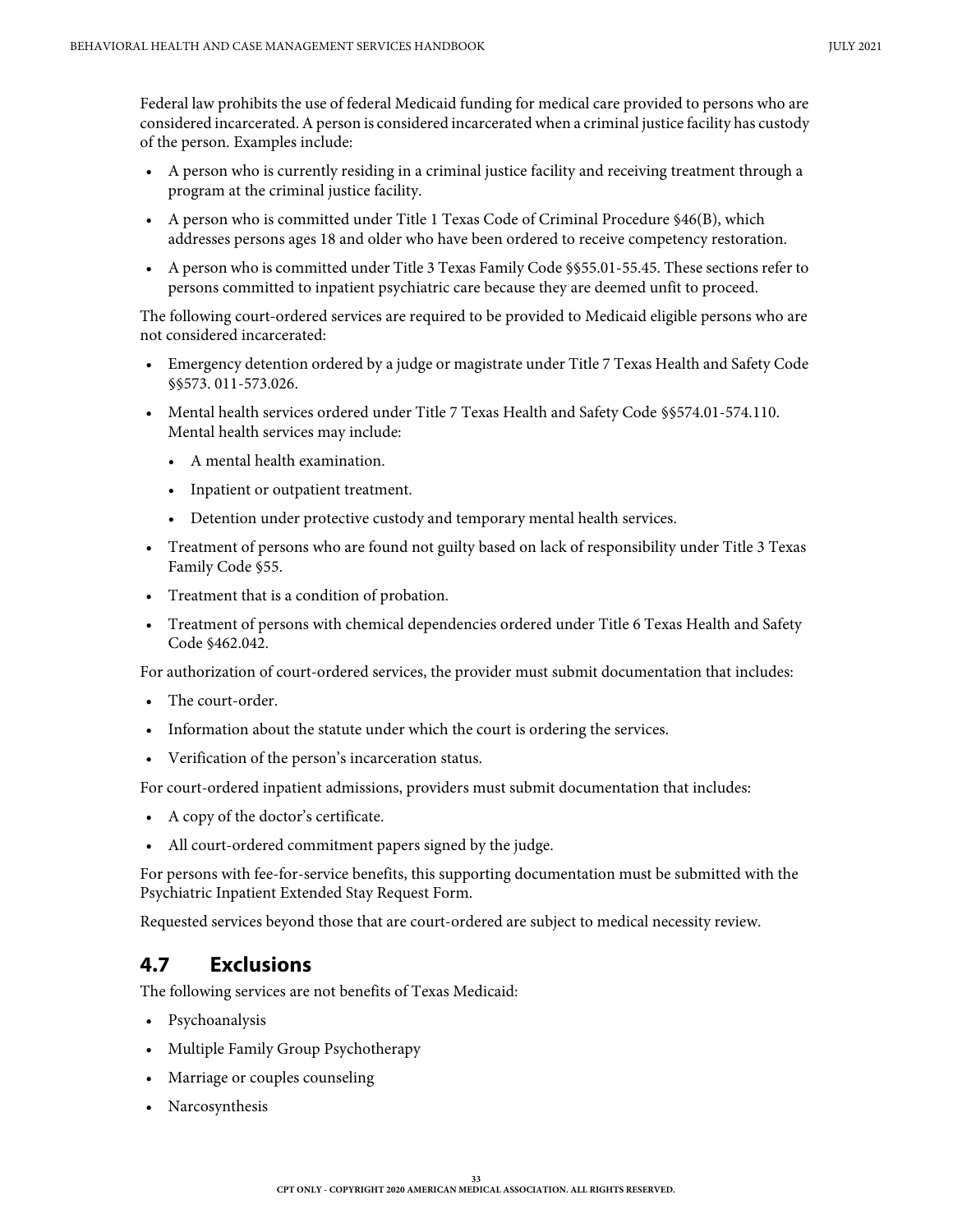- Biofeedback training as part of psychophysiological therapy
- Psychiatric Day Treatment Programs
- Services provided by a psychiatric assistant, psychological assistant (excluding Master's level LPA), or a licensed chemical dependency counselor

## <span id="page-33-0"></span>**4.8 Claims Filing and Reimbursement**

Providers must bill Medicare before Medicaid when a person is eligible for services under both programs. Medicaid's responsibility for the coinsurance or deductible is determined in accordance with Medicaid benefits and limitations. Providers must check the person's Medicare card for Part B coverage before billing Medicaid. When Medicare is primary, it is inappropriate to bill Medicaid without first billing Medicare.

*Refer to:* Subsection 2.7.2, "Part B" in "Section 2: Texas Medicaid Fee-for-Service Reimbursement" (*Vol. 1, General Information*).

> Subsection 4.9.2, "Medicare Part B Crossovers" in "Section 4: Client Eligibility" (*Vol. 1, General Information*) for information about how coinsurance and deductibles may be reimbursed by Texas Medicaid.

LCSW, LMFT, and LPC services must be submitted to TMHP in an approved electronic format or on the CMS-1500 paper claim form. Providers may purchase CMS-1500 paper claim forms from the vendor of their choice. TMHP does not supply the forms. When completing a CMS-1500 paper claim form, all required information must be included on the claim, as TMHP does not key any information from claim attachments. Superbills, or itemized statements, are not accepted as claim supplements.

*Refer to:* "Section 3: TMHP Electronic Data Interchange (EDI)" (*Vol. 1, General Information*) for information on electronic claims submissions.

> Subsection 6.1, "Claims Information" in "Section 6: Claims Filing" (*Vol. 1, General Information*) for general information about claims filing.

> Subsection 6.5, "CMS-1500 Paper Claim Filing Instructions" in "Section 6: Claims Filing" (*Vol. 1, General Information*). Blocks that are not referenced are not required for processing by TMHP and may be left blank.

According to 1 TAC §355.8091, the Texas Medicaid rate for LCSWs, LMFTs, and LPCs is 70 percent of the rate paid to a psychiatrist or psychologist for a similar service per 1 TAC §355.8085. Providers can refer to the OFL or the applicable fee schedule on the TMHP website at www.tmhp.com. Under 1 TAC §355.8261, an FQHC is reimbursed according to its specific prospective payment system (PPS) rate per visit for LCSW services.

Texas Medicaid implemented mandated rate reductions for certain services. The OFL and static fee schedules include a column titled "Adjusted Fee" to display the individual fees with all mandated percentage reductions applied.

Additional information about rate changes is available on the [Reimbursement Rate Changes](https://www.tmhp.com/resources/rate-and-code-updates/rate-changes) page of the TMHP website at [www.tmhp.com.](https://www.tmhp.com)

*Note: Texas Medicaid may reimburse the full amount of the Medicare coinsurance and deductible for services rendered by LCSW providers.*

*Note: Texas Medicaid may reimburse the full amount of the Medicare coinsurance and deductible for services rendered by LCSW providers.*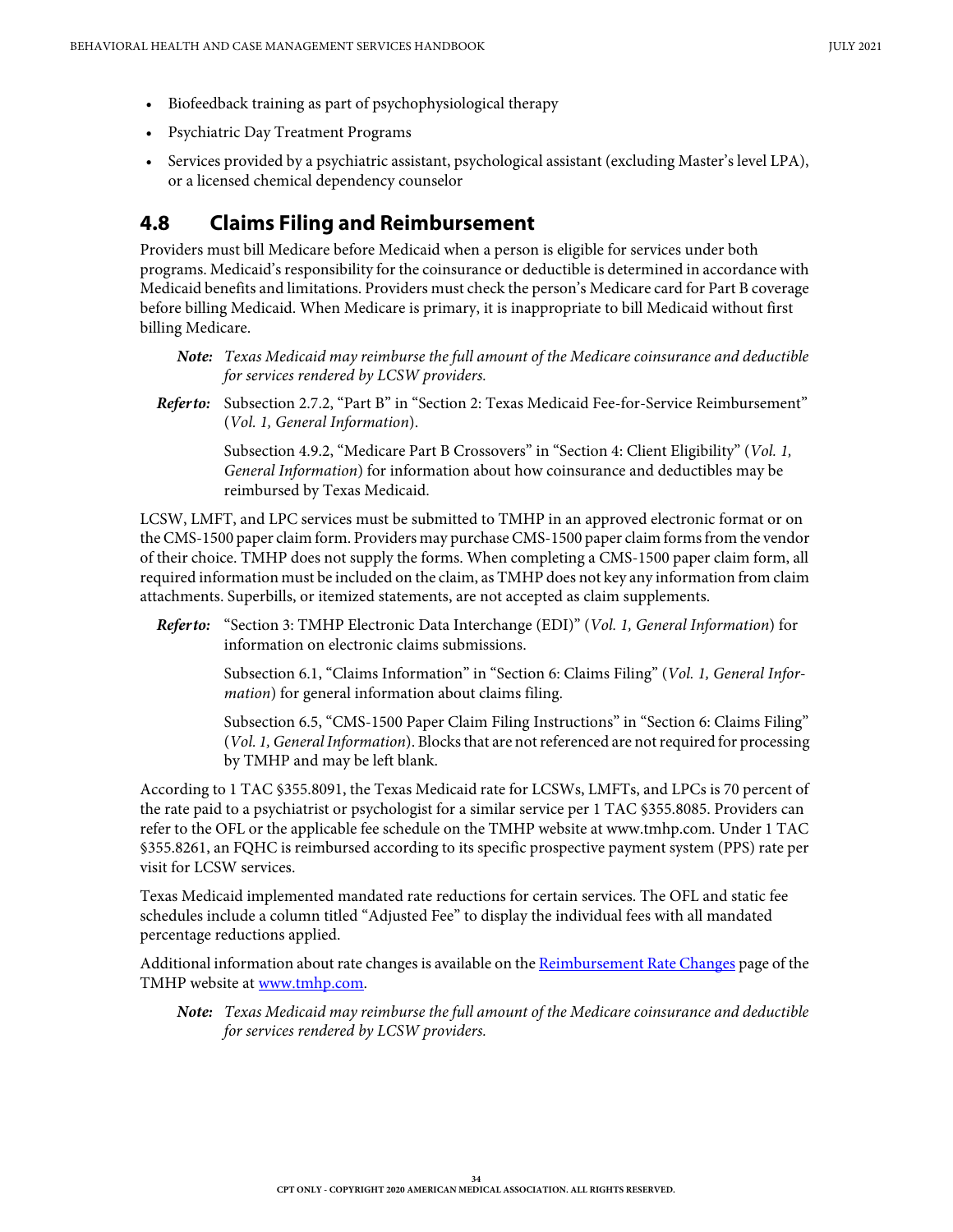*Refer to:* Subsection 2.2, "Fee-for-Service Reimbursement Methodology" in "Section 2: Texas Medicaid Fee-for-Service Reimbursement" (*Vol. 1, General Information*) for more information about reimbursement.

> [Subsection 4.5, "Twelve Hour System Limitation" in this handbook](#page-30-2) for details about the 12 hours-per-day behavioral health services limitation.

# <span id="page-34-0"></span>**4.9 NCCI and MUE Guidelines**

The HCPCS and CPT codes included in the Texas Medicaid Provider Procedures Manual are subject to NCCI relationships, which supersede any exceptions to NCCI code relationships that may be noted in the manual. The CMS NCCI and MUE guidelines can be found in the NCCI Policy and Medicaid Claims Processing manuals, which are available on the CMS website. Providers should refer to the CMS NCCI web page for correct coding guidelines and specific applicable code combinations.

Whenever Texas Medicaid limitations are more restrictive than NCCI MUE guidance, Texas Medicaid limitations prevail.

## <span id="page-34-1"></span>**5 Intellectual Disability Service Coordination, Mental Health Targeted Case Management, and Mental Health Rehabilitative Services**

## <span id="page-34-2"></span>**5.1 Enrollment**

#### <span id="page-34-3"></span>**5.1.1 Local Intellectual and Developmental Disability Authority (LIDDA) Providers**

A LIDDA provider who is authorized by HHSC to provide service coordination must be enrolled as a Long Term Care provider, and must submit claims through the Long Term Care system.

LIDDAs are the only entities that provide case management (service coordination) services to persons who have an intellectual disability.

*Refer to:* The TMHP website at [www.tmhp.com](https://www.tmhp.com) for additional information about Long Term Care enrollment and billing requirements.

#### <span id="page-34-4"></span>**5.1.2 Local Mental Health Authority (LMHA) Providers**

LMHA providers are authorized by the DSHS to provide targeted case management services and mental health rehabilitative services. To enroll in Texas Medicaid, LMHA providers must contact DSHS at 1-512-206-5288 to be approved.

## <span id="page-34-5"></span>**5.1.3 Non-Local Mental Health Authority (Non-LMHA) Providers**

Non-LMHAs are private providers of both mental health (MH) case management and MH rehabilitative services, but they are not LMHAs. They must comply with all applicable federal and local laws and all of the regulations that are related to the services they provide. After receiving approval for enrollment in Texas Medicaid, the Non-LMHA provider must be credentialed by a Texas Medicaid managed care organization (MCO) to provide services to Texas Medicaid eligible persons.

Non-LMHA providers also must register to use the DSHS Clinical Management for Behavioral Health Services (CMBHS) clinical record-keeping system before providing services to Texas Medicaid eligible persons.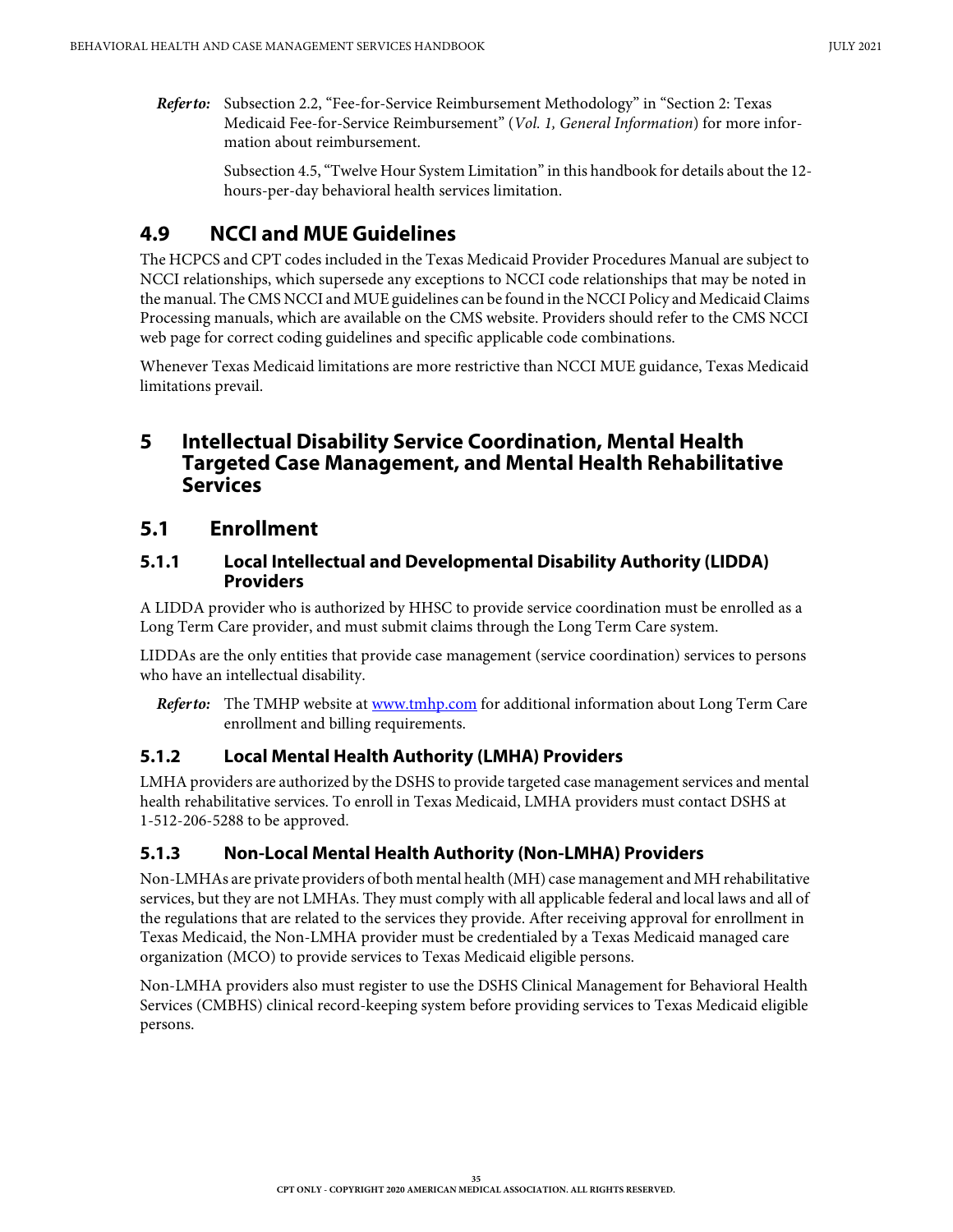#### <span id="page-35-0"></span>**5.1.4 Provider Credentials for Facilities Delivering MHTCM and Mental Health Rehabilitative Services**

Community Services Specialist (CSSP), Qualified Mental Health Professional - Community Services (QMHP-CS), family partners, and peer providers are eligible to deliver some or all of the mental health rehabilitative services and mental health targeted case management services. The credentialing requirements and services each provider may deliver are listed in the following sections.

Staff administering the assessment instruments must have documentation of current certification in the CANS or ANSA. Certification must be updated annually through an approved entity.

#### <span id="page-35-1"></span>**5.1.4.1 Community Services Specialist (CSSP)**

CSSP providers are eligible to deliver Mental Health Targeted Case Management (MHTCM) and Mental Health (MH) Rehabilitative services and must meet the following minimum credentialing requirements:

- High school diploma or high school equivalency
- Three continuous years of documented full-time experience in the provision of MH rehabilitative services prior to August 30, 2004
- Demonstrated competency in the provision and documentation of MHTCM and MH rehabilitative services

A CSSP performing MHTCM and MH rehabilitative services must:

- Be an employee of the facility where the case management is delivered.
- Be clinically supervised by at least a QMHP-CS.

#### <span id="page-35-2"></span>**5.1.4.2 Qualified Mental Health Professional - Community Services (QMHP-CS)**

QMHP-CS providers are eligible to deliver MHTCM and MH rehabilitative services and must meet the following minimum credentialing requirements:

- Completed a standardized training curriculum
- Demonstrated competency in the work to be performed
- Obtained one of the following:
	- A bachelor's degree from an accredited college or university with a minimum number of hours that are equivalent to a major in psychology, social work, medicine, nursing, rehabilitation, counseling, sociology, human growth and development, physician assistant, gerontology, special education, educational psychology, early childhood education, or early childhood intervention
	- A license as a registered nurse (RN)

Staff administering the assessment instruments must have documentation of current certification in the Child and Adolescent Needs and Strengths Assessment (CANS) or the Adult Needs and Strengths Assessment (ANSA). Certification must be updated annually through an approved entity.

An individual who possesses any of the following licenses is considered a Licensed Practitioner of the Healing Arts (LPHA) and is automatically certified as a QMHP-CS:

- Physician
- Physician Assistant
- Advanced Practice Registered Nurse
- Psychologist
- Licensed Clinical Social Worker (LCSW)
- Licensed Marriage and Family Therapist (LMFT)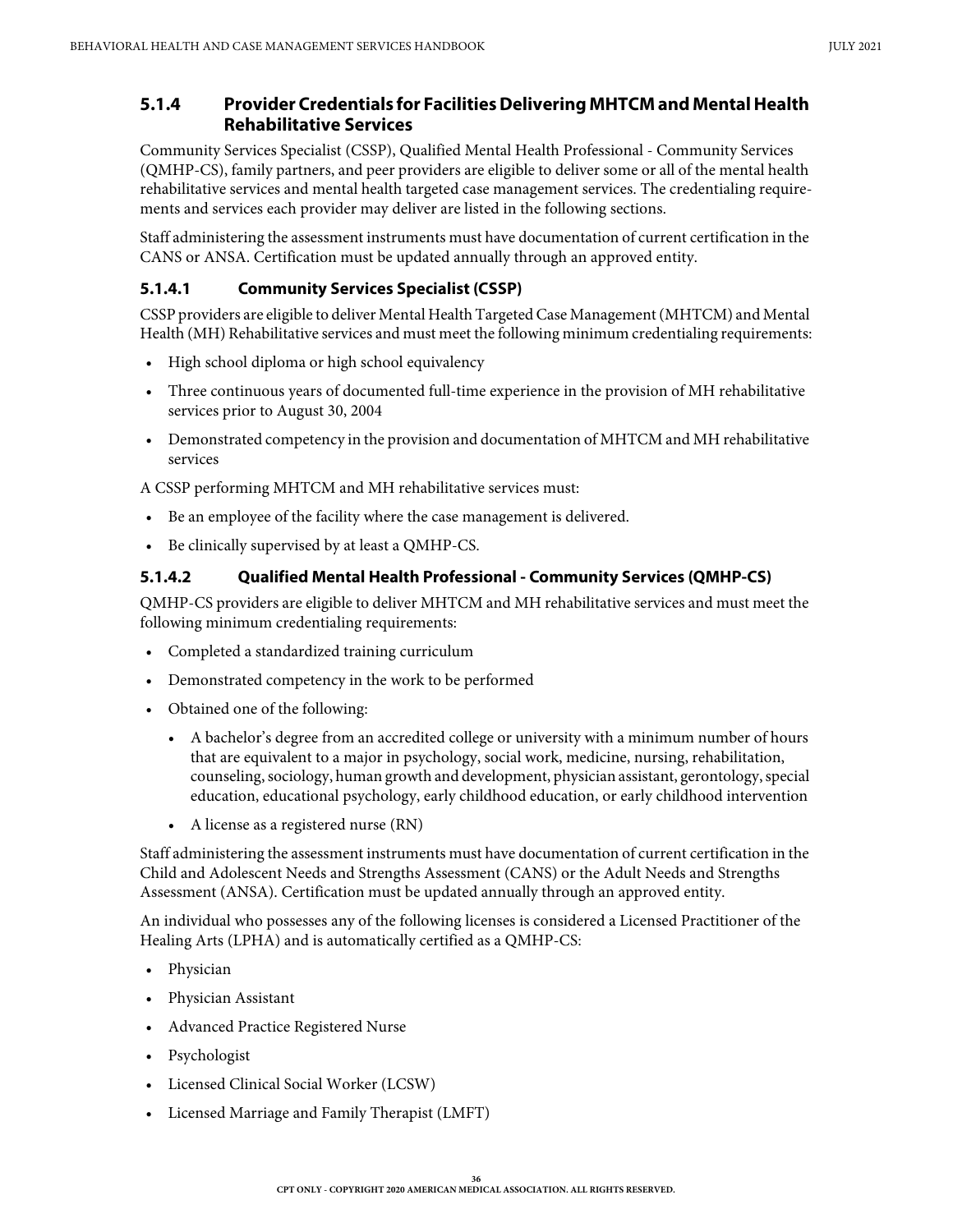• Licensed Professional Counselor (LPC)

A QMHP-CS must be clinically supervised by another QMHP-CS. If a QMHP-CS is clinically supervised by another QMHP-CS, the supervising QMHP-CS must be clinically supervised by an LPHA.

### **5.1.4.3 Peer Provider**

Peer providers must have a high school diploma or high school equivalency, one cumulative year of receiving mental health services, and be clinically supervised by an LPHA. The supervising LPHA must conduct at least monthly documented meetings with the peer provider and conduct an additional monthly documented observation of the peer providing services.

A peer provider must satisfy all staff credentialing, competency, training, and clinical supervision requirements.

Services provided by a peer provider must be included in the treatment plan.

### **5.1.4.4 Family Partner**

A certified family partner must have a high school diploma or high school equivalency and one cumulative year of participating in mental health services as the parent or legally authorized representative (LAR) of a child receiving mental health services.

A family partner must be supervised by at least a QMHP-CS and must satisfy all staff credentialing, competency, training, and clinical supervision requirements.

Services provided by a family partner must be included in the treatment plan.

Family partners must be credentialed as a certified family partner within one year of their hire date.

The family partner service is provided to parents or LARs for the benefit of the Medicaid eligible child.

### **5.1.4.5 Certifications for Mental Health Rehabilitative Services**

The following provider certifications are required for mental health rehabilitative services:

| Service                                                                                | <b>Provider Types</b> |              |                  |                                         |                   |           |  |  |
|----------------------------------------------------------------------------------------|-----------------------|--------------|------------------|-----------------------------------------|-------------------|-----------|--|--|
|                                                                                        | <b>QMHP-CS CSSP</b>   |              | Peer<br>Provider | <b>Licensed</b><br>Medical<br>Personnel | Family<br>Partner | <b>RN</b> |  |  |
| <b>Medication Training</b><br>and Support - Child,<br>Youth, LAR, Primary<br>Caregiver | X                     | X            |                  | X                                       | X                 | X         |  |  |
| <b>Medication Training</b><br>and Support - adult or<br>LAR                            | X                     | X            | $\mathbf{X}$     | X                                       |                   | X         |  |  |
| Psychosocial Rehabili-<br>tation (adults only)                                         | X                     | X            | $\mathbf{X}$     | X                                       |                   | X         |  |  |
| Skills training and<br>development - adult or<br>LAR                                   | X                     | $\mathbf X$  | X                | $\mathbf X$                             |                   | X         |  |  |
| Skills training and<br>development - child/<br>youth or LAR                            | $\mathbf X$           | $\mathbf{X}$ |                  | X                                       | X                 | X         |  |  |
| Crisis Intervention                                                                    | X                     |              |                  | X                                       |                   | X         |  |  |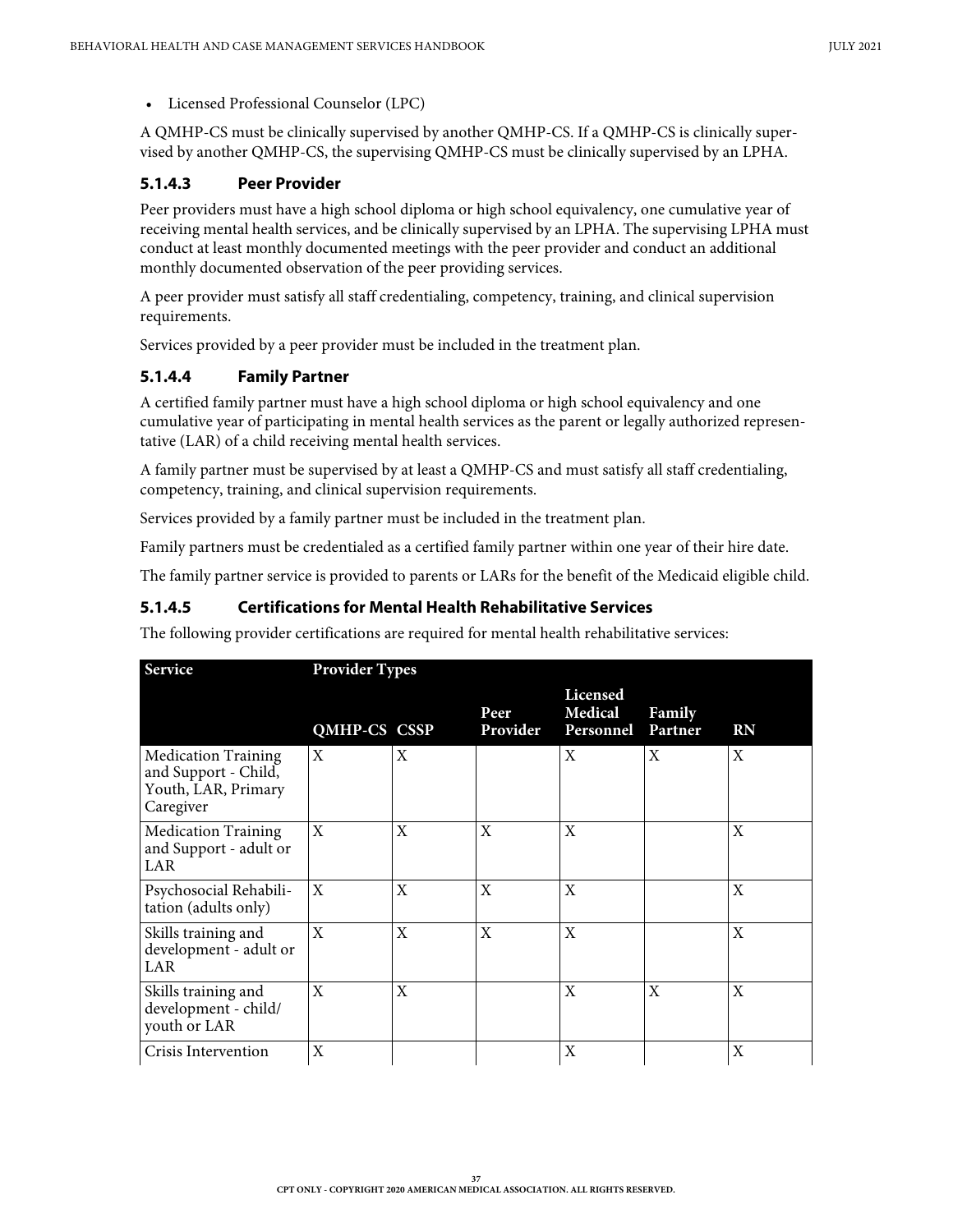| <b>Service</b>                                                                          | <b>Provider Types</b> |   |                         |                                          |        |           |
|-----------------------------------------------------------------------------------------|-----------------------|---|-------------------------|------------------------------------------|--------|-----------|
|                                                                                         | <b>QMHP-CS CSSP</b>   |   | Peer<br><b>Provider</b> | Licensed<br>Medical<br>Personnel Partner | Family | <b>RN</b> |
| Day Program for Acute $ X $<br>Needs - Symptoms<br>management and<br>functioning skills |                       | X | X                       | X                                        |        | X         |
| Day Program for Acute<br>Needs - Pharmacology<br>issues                                 |                       |   |                         | X                                        |        | X         |
| Day Program for Acute<br>Needs - Psychiatric<br>Nursing services                        |                       |   |                         | X                                        |        | X         |

## **5.2 Services, Benefits, Limitations, and Prior Authorization**

### **5.2.1 Intellectual and Developmental Disabilities Service Coordination**

Texas Medicaid provides the following:

- Service coordination for persons who have an intellectual disability or a related condition (adult or child). Persons who have a related condition are eligible if they are being enrolled into the home and community based waiver (HCS); the Texas Home Living Waiver; or an Intermediate Care Facility for Individuals with Intellectual Disabilities (ICF-IID).
- Service coordination for persons who have an intellectual disability or a related condition who are enrolled in HCS or Texas Home Living waiver programs.

Service coordination funded by Medicaid as TCM is reimbursed by encounter.

There are two types of encounters:

- *Comprehensive encounter (Type A):* A face-to-face contact with a person to provide service coordination. The comprehensive encounter is limited to one billable encounter per person per calendar month. HHSC will not authorize payment for a comprehensive encounter that exceeds the cap of one encounter per person per calendar month.
- *Supportive encounter (Type B):* A face-to-face, telephone, or telemedicine contact with a person or with a collateral on the person's behalf to provide service coordination.

A LIDDA is allowed up to three Type B encounters per calendar month for each Type A encounter that has occurred within the calendar month.

The Type B encounters are not limited to three per person. Rather, the allowed Type B encounters may be delivered to any person who needs a Type B encounter. These Type B encounters are allowable as long as the person who received the Type B encounter also received a Type A encounter that same month.

For example, Sam and Mary receive a Type A encounter in June. It is allowable for the LIDDA to bill for one Type B encounter for Sam in June and five Type B encounters for Mary in June.

Payment for a person's Type B encounter is contingent on that the person having a Type A encounter within the same calendar month.

Within the calendar month, the Type A encounter does not have to occur on a date before any of the Type B encounters occur.

Prior authorization is not required for IDD coordination services.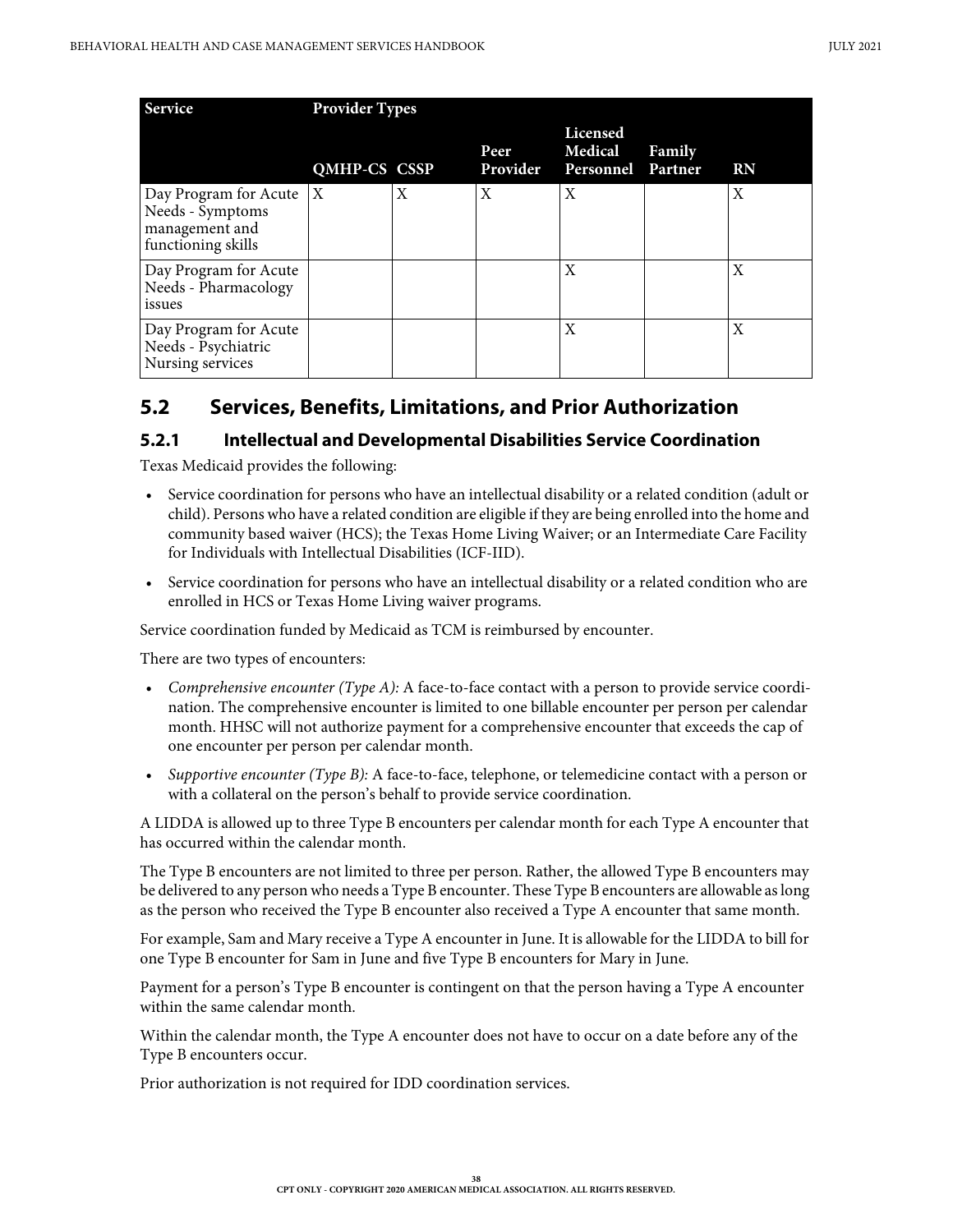### **5.2.2 Mental Health Targeted Case Management (MHTCM)**

Targeted case management services are case management services to persons within targeted groups. The target population that may receive Mental Health Targeted Case Management (MHTCM) as part of the Texas Medicaid Program are persons, regardless of age, with a single diagnosis of chronic mental illness or a combination of chronic mental illnesses as defined in the latest edition of the American Psychiatric Association's DSM, and who have been determined via a uniform assessment process to be in need of MHTCM services. Persons of any age with a single diagnosis of intellectual and developmental disabilities (IDD) and related conditions, or a single diagnosis of substance use disorder (SUD) are not eligible for MHTCM services.

MHTCM services are furnished to assist persons in gaining access to needed medical, social/behavioral, educational, and other services and supports. MHTCM activities and services include:

- A comprehensive assessment and periodic reassessment, as medically necessary, of persons needs to determine the need for any medical, educational, social/behavioral, or other services.
- The development (and periodic revision, as medically necessary) of a specific care plan that:
	- Is based on the information collected through the assessment;
	- Specifies the goals and actions to address the medical, social/behavioral, educational, and other services and supports needed by the person;
	- Includes activities such as ensuring the active participation of the eligible person and working with the person (or the person's authorized health care decision maker) and others to develop these goals; and
	- Identifies a course of action to respond to the assessed needs of the eligible person.
- Making referrals and performing other related activities, such as scheduling an appointment on behalf of the person, to help an eligible person obtain needed services and supports, including activities that help link a person with:
	- Medical, social/behavioral, and educational providers; and
	- Other programs and services that are capable of providing needed services to address identified needs and achieve goals in the care plan.
- Monitoring and performing the necessary follow-up that is necessary to ensure the care plan is implemented and adequately addresses the person's needs.

MHTCM activities may be with the person, family members, LAR, providers, or other entities or individuals and conducted as frequently as necessary, and at least once annually, to determine whether the following conditions are met:

- Services are being furnished in accordance with the person's care plan;
- Services in the care plan are adequate in amount, scope, and duration to meet the needs of the person; and
- The care plan and service arrangements are modified when the person's needs or status change.

MHTCM is a benefit for persons transitioning to a community setting for up to 180 consecutive days prior to leaving a nursing facility; however, MHTCM services are coordinated with and do not duplicate activities provided as part of nursing facility services and discharge planning activities.

MHTCM consists of intensive case management and routine case management. Intensive case management services are predominantly community-based case management activities provided to the person or to the LAR on behalf of the person (who may or may not be present) to assist a person and caregiver or LAR in obtaining and coordinating access to necessary care and services appropriate to the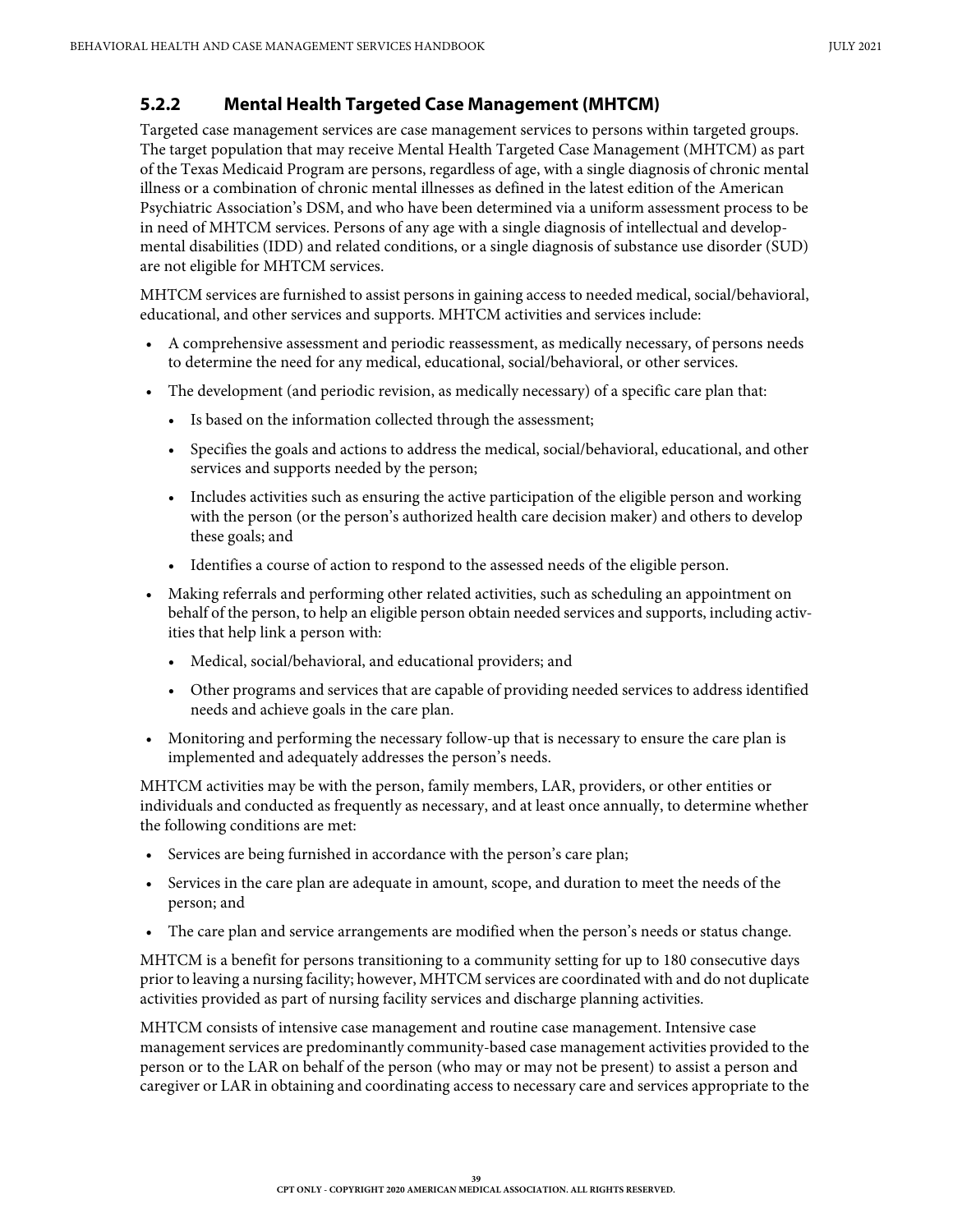person's needs. Routine case management services are primarily office-based case management activities that assist a person, caregiver, or LAR in obtaining and coordinating access to necessary care and services appropriate to the person's needs.

Intensive case management and routine case management are benefits for persons who are 20 years of age and younger. Intensive case management and routine case management are not payable on the same day.

Routine case management is a benefit for persons who are 21 years of age and older.

Providers must use procedure code T1017 and the appropriate modifier for MHTCM:

| Modifier | Description                       |
|----------|-----------------------------------|
| TF       | Routine Case Management           |
| TG       | Intensive Case Management         |
| HA       | Child/Adolescent Program          |
| HZ       | Funded by criminal justice agency |

Procedure code T1017 is limited to the following diagnosis codes:

| F061<br>F068<br>F <sub>205</sub><br>F <sub>250</sub> | F062<br>F070<br>F2081 | F0630<br>F0789   | F0631            | F0632           | F0633           | F0634           |
|------------------------------------------------------|-----------------------|------------------|------------------|-----------------|-----------------|-----------------|
|                                                      |                       |                  |                  |                 |                 |                 |
|                                                      |                       |                  | F09              | F200            | F201            | F202            |
|                                                      |                       | F2089            | F <sub>209</sub> | F21             | F <sub>22</sub> | F <sub>23</sub> |
|                                                      | F <sub>251</sub>      | F <sub>258</sub> | F <sub>259</sub> | F <sub>28</sub> | F <sub>29</sub> | F3010           |
| F3012                                                | F3013                 | F302             | F303             | F304            | F309            | F310            |
| F3111                                                | F3112                 | F3113            | F312             | F3130           | F3131           | F3132           |
| F315                                                 | F3160                 | F3161            | F3162            | F3163           | F3164           | F3170           |
| F3172                                                | F3173                 | F3174            | F3175            | F3176           | F3177           | F3178           |
| F3189                                                | F319                  | F320             | F321             | F322            | F323            | F324            |
| F3281                                                | F3289                 | F329             | F330             | F331            | F332            | F333            |
| F3341                                                | F3342                 | F338             | F339             | F340            | F341            | F3481           |
| F349                                                 | F39                   | F4000            | F4001            | F4002           | F4010           | F4011           |
| F40218                                               | F40220                | F40228           | F40230           | F40231          | F40232          | F40233          |
| F40241                                               | F40242                | F40243           | F40248           | F40290          | F40291          | F40298          |
| F409                                                 | F410                  | F411             | F413             | F418            | F419            | F422            |
| F424                                                 | F428                  | F429             | F430             | F4310           | F4311           | F4312           |
| F4321                                                | F4322                 | F4323            | F4324            | F4325           | F4329           | F438            |
| F440                                                 | F441                  | F442             | F444             | F445            | F446            | F447            |
| F4489                                                | F449                  | F450             | F451             | F4520           | F4521           | F4522           |
| F4541                                                | F4542                 | F458             | F459             | F481            | F482            | F488            |
| F5000                                                | F5001                 | F5002            | F502             | F5081           | F5082           | F5089           |
| F5101                                                | F5102                 | F5103            | F5104            | F5105           | F5109           | F5111           |
| F5113                                                | F5119                 | F513             | F514             | F515            | F518            | F519            |
| F531                                                 | F54                   | F600             | F601             | F602            | F603            | F604            |
| F606                                                 | F607                  | F6081            | F6089            | F609            | F630            | F631            |
|                                                      |                       |                  |                  |                 |                 |                 |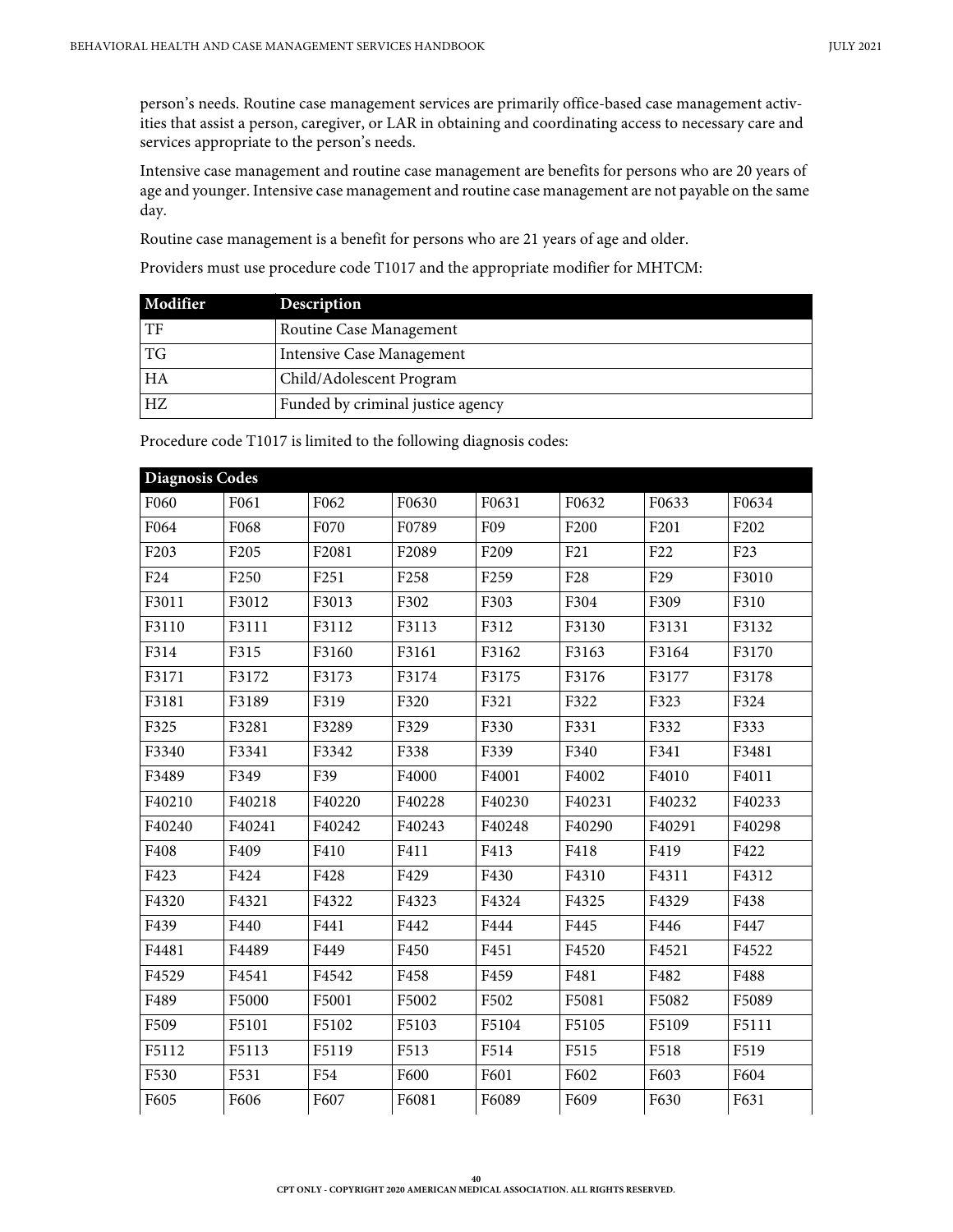| <b>Diagnosis Codes</b> |                |         |         |         |         |                |         |
|------------------------|----------------|---------|---------|---------|---------|----------------|---------|
| F632                   | F633           | F6381   | F6389   | F639    | F640    | F641           | F642    |
| F648                   | F649           | F6810   | F6811   | F6812   | F6813   | F68A           | F69     |
| F8082                  | F900           | F901    | F902    | F908    | F909    | F910           | F911    |
| F912                   | F913           | F918    | F919    | F930    | F938    | F939           | F940    |
| F941                   | F942           | F948    | F949    | F980    | F981    | F9821          | F9829   |
| F983                   | F984           | F985    | F988    | F989    | F99     | O906           | T7402XA |
| T7402XD                | T7402XS        | T7412XA | T7412XD | T7412XS | T7422XA | <b>T7422XD</b> | T7422XS |
| T7452XA                | <b>T7452XD</b> | T7452XS | T7462XA | T7462XD | T7462XS | T7602XA        | T7602XD |
| T7602XS                | T7612XA        | T7612XD | T7612XS | T7622XA | T7622XD | T7622XS        | T7652XA |
| T7652XD                | T7652XS        | T7662XA | T7662XD | T7662XS |         |                |         |

An MHTCM reimbursable session is the provision of a case management activity by an authorized case manager during a face-to-face meeting with a person who is authorized to receive that specific type of case management. A billable unit of MHTCM is 15 continuous minutes of contact.

MHTCM is not payable when delivered on the same day as psychosocial rehabilitative services.

The following activities are included in the MHTCM rate and will not be reimbursed separately:

- Documenting the provision of MHTCM services.
- On-going administration of the Uniform Assessment to determine amount, duration, and type of MHTCM.
- Travel time required to provide MHTCM services at a location not owned, operated, or under arrangement with the provider.

Texas Medicaid must not be billed for MHTCM services provided before the establishment of a diagnosis of mental illness and the authorization of services.

### **5.2.2.1 Collateral Contacts**

MHTCM may include contacts with non-eligible individuals who are directly related to identifying the eligible person's needs and care for the purposes of helping the eligible person access services, identifying needs and supports to assist the eligible person in obtaining services, providing case managers with useful feedback, and alerting case managers to changes in the eligible person's needs.

MHTCM services involving collateral contacts are only payable when the person or LAR is also present during the case management session.

### **5.2.2.2 Intensive Case Management**

Intensive case management incorporates a wraparound approach to care planning and treatment plan implementation. The wraparound process is a strengths-based course of action involving a child or youth and their family, including any additional people identified by the child or youth, LAR, primary caregiver, and family, that results in a unique set of community services and natural supports that are individualized for the child or youth to achieve a positive set of identified outcomes.

Intensive case management is primarily community-based, meaning that services are provided in whatever setting is clinically appropriate and person-centered.

A case manager assigned to a child or youth who is authorized to receive intensive case management services must have completed training in the National Wraparound Implementation Center's Wraparound Practice model and must incorporate wraparound process planning or other approved models in developing a plan that addresses the child's or youth's unmet needs across life domains.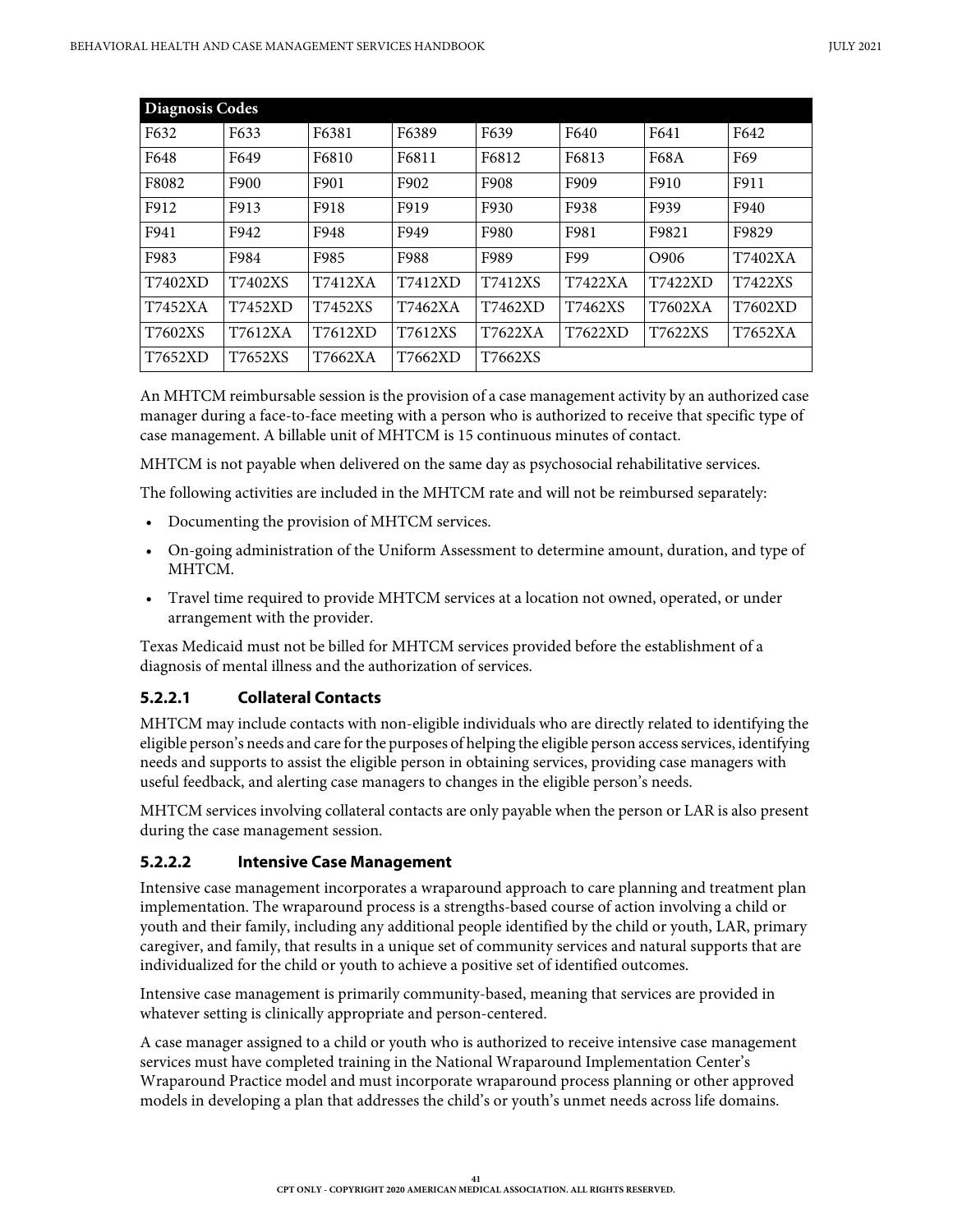The case manager must develop an intensive case management treatment plan based on the child's or youth's needs that may include information across life domains from relevant sources.

The case manager must meet face-to-face with the child or youth and the LAR or primary caregiver:

- Within seven days after the case manager is assigned to the child or youth;
- Within seven days after discharge from an inpatient psychiatric setting, whichever is later; or
- Document the reasons the meeting did not occur and meet at the soonest available opportunity.

The case manager must identify the child's or youth's strengths, service needs, and assistance that will be required to address the identified needs in the plan.

The case manager must take steps that are necessary to assist the child or youth in gaining access to the needed services and service providers, including:

- Making referrals to potential service providers.
- Initiating contact with potential service providers.
- Arranging, and if necessary to facilitate linkage, accompanying the child or youth to initial meetings and non-routine appointments.
- Arranging transportation to ensure the child or youth attendance.
- Advocating with service providers.
- Providing relevant information to service providers.
- Monitoring the child's or youth's progress toward the goals set forth in the plan.

#### 5.2.2.2.1 Authorization Requirements

LMHAs delivering services to to persons with fee-for-service benefits must obtain authorization from their internal utilization management department. When providing care to persons enrolled in managed care, LMHAs and other providers contracted with MCOs must submit authorization requests to the MCO with whom the person is enrolled. The MCO may choose to waive this authorization submission requirement. Additionally, MCOs must follow the requirements set forth in the Uniform Managed Care Manual regarding utilization management for targeted case management and mental health rehabilitative services.

Eligibility determinations occur at the facility providing targeted case management services using the Clinical Management of Behavioral Health Services (CMBHS) software system.

Criteria used to make these service determinations are from the recommended Level of Care (LOC) of the person as derived from the Uniform Assessment (UA), the needs of the person, and the Texas Resilience and Recovery Utilization Management Guidelines.

In determining service, the Qualified Mental Health Professional-Community Services (QMHP-CS) or Licensed Practitioner of the Healing Arts (LPHA) performs a screening for eligibility utilizing the UA. The LPHA gives a diagnosis and determines if the services are medically necessary.

The LPHA determination of diagnosis shall include an interview with the person conducted either inperson or via telemedicine or telehealth.

*Refer to:* The *Telecommunication Services Handbook* (*Vol. 2, Provider Handbooks*).

A facility that provides MHTCM must ensure that at minimum a QMHP-CS administers the uniform assessment to the person at specified intervals (every 90 calendar days for persons who are 20 years of age and younger and every 180 calendar days for persons who are 21 years of age and older), and obtains a recommended LOC for the person.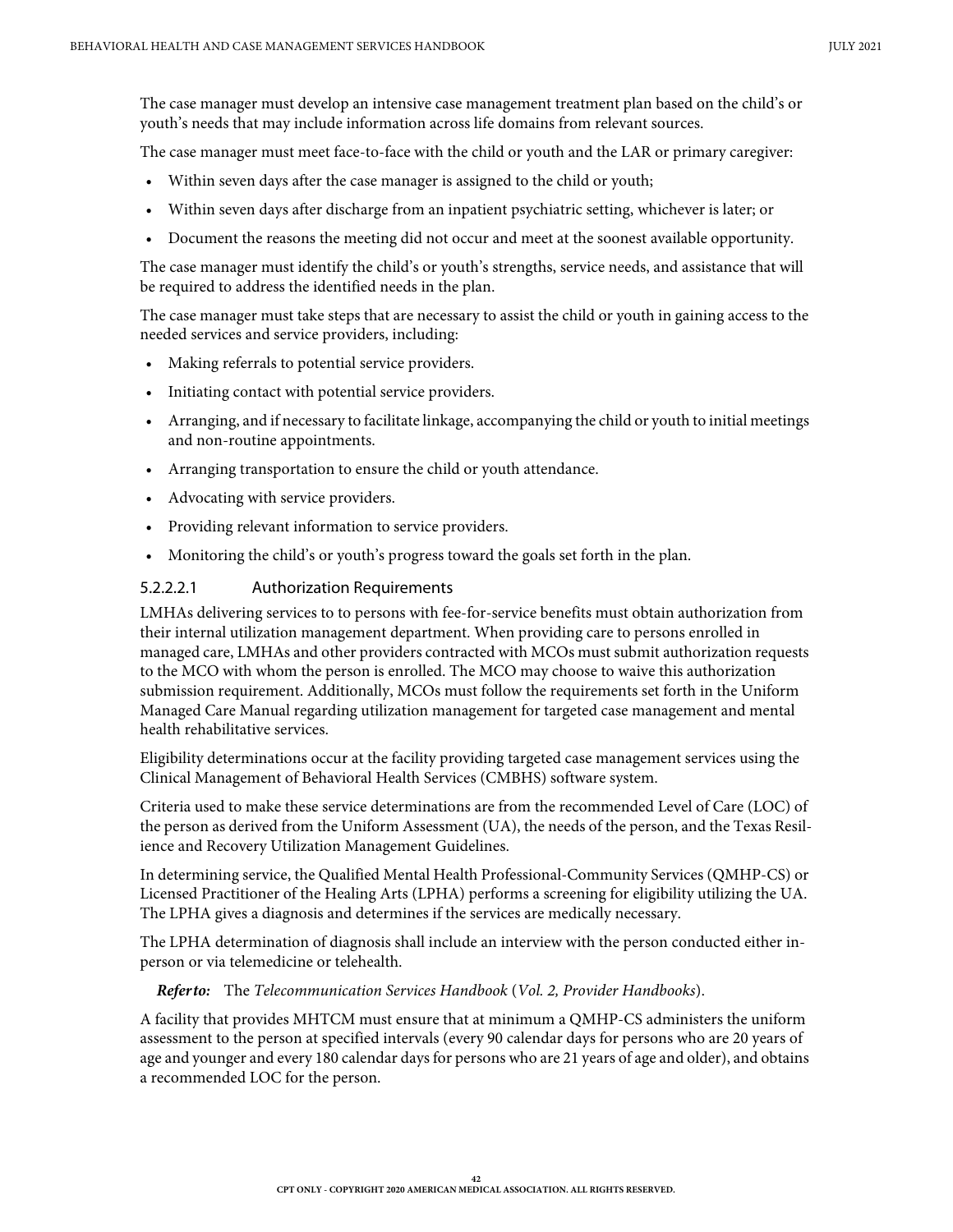The facility must evaluate the clinical needs of the person to determine if the amount of MHTCM services associated with the recommended LOC described in the utilization management guidelines is sufficient to meet those needs and ensure that an LPHA reviews the recommended LOC and verifies whether the services are medically necessary.

If the facility determines that the type of MHTCM services associated with the recommended LOC is sufficient to meet the person's needs, the facility must submit a request for service authorization according to the recommended LOC.

If the facility determines that a LOC other than the recommended LOC is more appropriate for the person, the provider must submit a deviation request that includes:

- A request for an authorization of an LOC that is higher or lower than initially recommended; and
- The clinical justification for the request.

The clinical justification must include the specific reasons why the person requires interventions outside the recommended LOC. Refusal of recommended LOC by the person receiving services may be noted as part of the justification.

All plans of care are subject to retrospective review by the state.

### **5.2.2.3 Eligibility and Service Determinations for Persons Who are 20 Years of Age and Younger**

MHTCM is available to persons who are 20 years of age and younger with a diagnosis of mental illness (excluding a single diagnosis of IDD and related disorders, or a single diagnosis of SUD) or serious emotional disturbance and who:

- Have a serious functional impairment; or
- Are at risk of disruption of a preferred living or child care environment due to psychiatric symptoms; or
- Are enrolled in a school system's special education program because of serious emotional disturbance.

The initial assessment is the clinical process of obtaining and evaluating historical, social/behavioral, functional, psychiatric, developmental, or other information from the person seeking services to determine specific treatment and support needs.

Functioning is assessed using one of the following standardized assessment tools:

- The Child and Adolescent Needs and Strengths Assessment (CANS) for persons who are 17 years of age and younger
- The Adult Needs and Strengths Assessment (ANSA) and any necessary supplemental assessments for persons who are 18 years of age and older

Services and supports to be provided to the person are determined jointly by the person receiving services, family, and the provider.

MHTCM services authorized for care by the provider through a clinical override are eligible for the duration of the authorization.

Continued eligibility for MHTCM services is based on a reassessment every 90 calendar days by the provider and reauthorization of services by the facility. Assignment of diagnosis in the CMBHS is required at any time the DSM diagnosis changes and at least annually from the last diagnosis entered into CMBHS.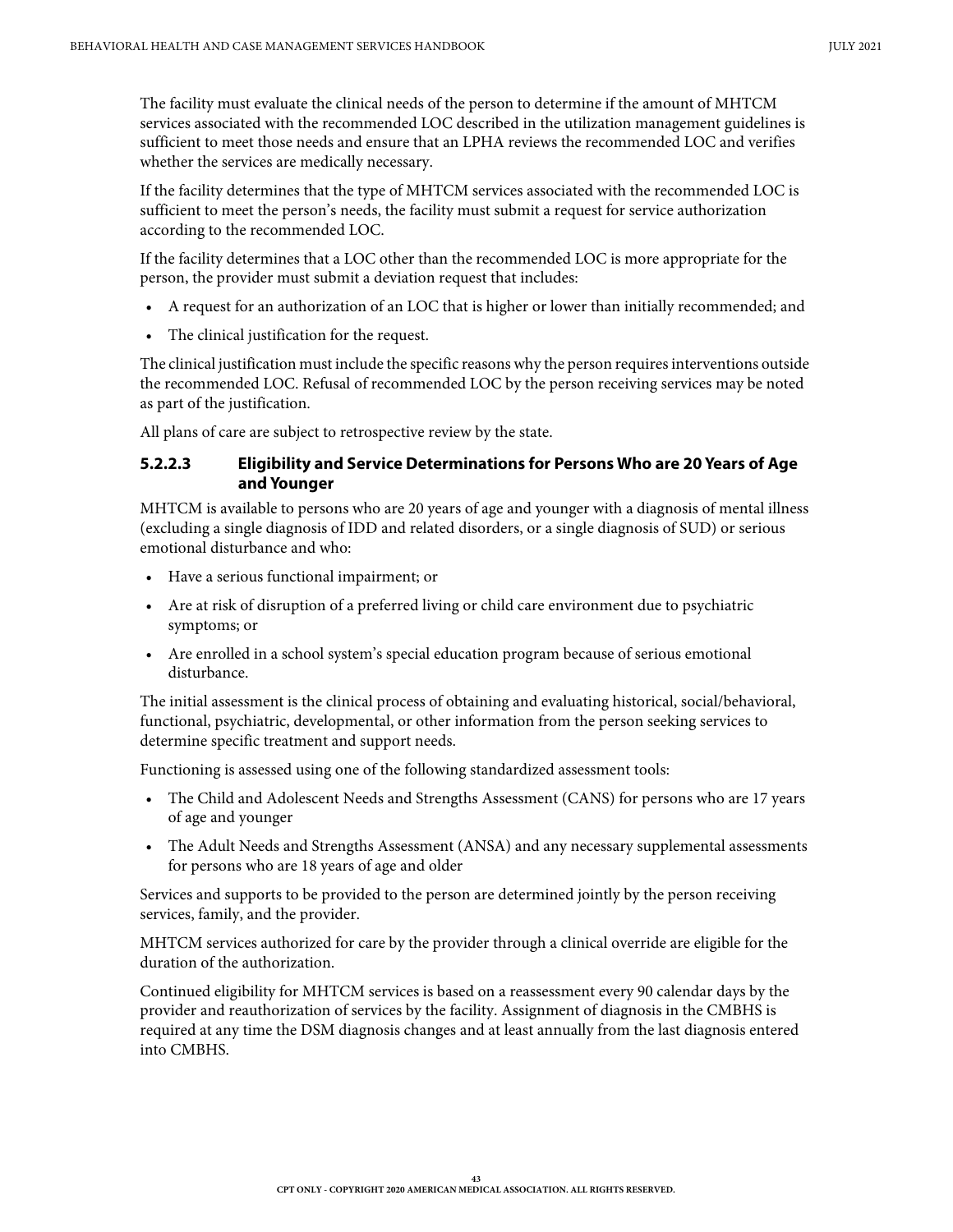### **5.2.2.4 Eligibility and Service Determinations for Persons who are 21 Years of Age and Older**

MHTCM is available to persons who are 21 years of age and older and who have severe and persistent mental illnesses such as schizophrenia, major depression, bipolar disorder, post-traumatic stress disorder, or other severely disabling mental disorders (excluding a single diagnosis of IDD and related disorders, or a single diagnosis of SUD) which require crisis resolution or ongoing and long-term support and treatment.

Adults with schizophrenia and bipolar disorder are automatically eligible for services. Adults with any other mental health diagnoses require evidence of significant difficulty functioning across one or more domains, such as work or school, to be eligible for services.

Functioning is assessed using a standardized assessment tool called the Adult Needs and Strengths Assessment (ANSA). Adults are reassessed every 180 calendar days for continued need for services. Assignment of diagnosis in the CMBHS is required at any time the DSM diagnosis changes and at least annually from the last diagnosis entered into CMBHS.

Adults with a diagnosis of schizophrenia or bipolar disorder are automatically eligible for continued services. Adults with major depressive disorder whose level of functioning qualified them initially are also automatically eligible for continued services, regardless of whether their level of functioning has improved or not.

Adults with any other mental health diagnoses are eligible should their level of functioning continue to be significantly impaired, as evidenced by the results of a standardized assessment tool.

### **5.2.2.5 Documentation Requirements**

A comprehensive diagnosis must be included in the person's medical record, including documentation of applicable diagnostic criteria according to the latest edition of the DSM, as well as the specific justification of need for services.

MHTCM services, including attempts to provide MHTCM services, must be documented in the person's medical record.

For routine case management, the case manager must document the person's strengths, service needs, and assistance required to address the service needs as well as the steps that are necessary to accomplish the goals required to meet the person's service needs.

For intensive case management, the assigned case manager must include the intensive case management treatment plan in the child's or youth's medical record and document steps taken to meet the child's or youth's goals and needs in the child's or youth's progress notes.

As a result of the face-to-face meetings, assessments, and reassessments conducted, the case manager must document the person's identified strengths, service needs, and assistance given to address the identified need, and specific goals and actions to be accomplished.

The case manager must document the following for all services provided:

- The event or behavior that occurs while providing the MHTCM service or the reason for the specific case management encounter
- The person, persons, or entity, including other case managers, with whom the encounter or contact occurred
- Collateral contacts such as contacts with non-eligible individuals that are directly related to identifying the needs and supports for helping the person access services and managing the person's care, including coordination with other case managers
- The recovery plan goal(s) that was the focus of the service, including the progress or lack of progress in achieving recovery plan goal(s)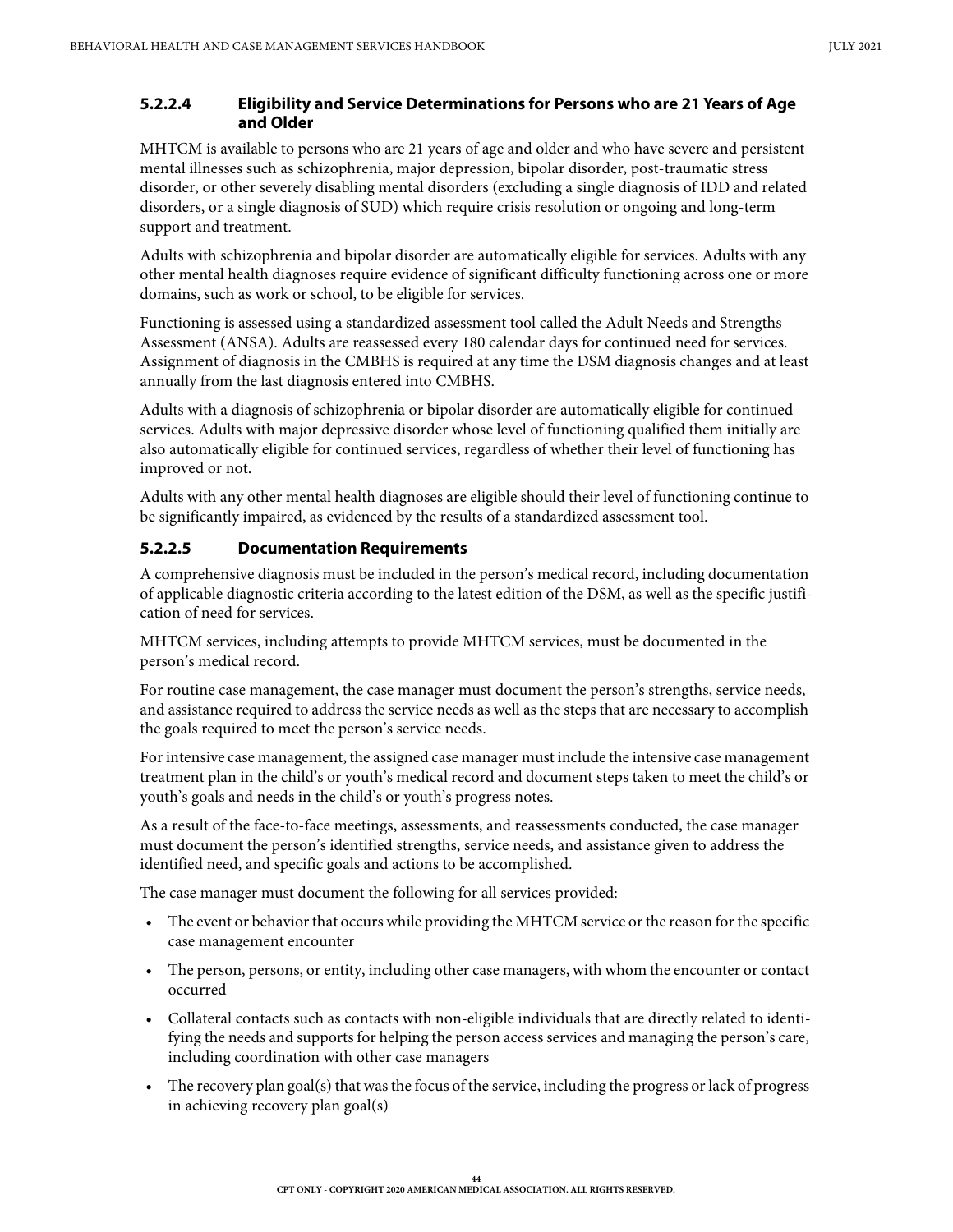- The time line for obtaining the needed services
- The specific intervention that is being provided
- The date the MHTCM service was provided
- The start and end time of the MHTCM service
- The location where the MHTCM service was provided and whether it was a face-to-face or telephone contact
- The name of the provider agency and the signature of the employee providing the MHTCM service, including their credentials
- The time line for reevaluating the needed service

If the person refuses MHTCM services, the case manager must document the reason for the refusal in the most appropriate area of the person's medical record and request that the person sign a waiver of MHTCM services that is filed in the person's medical record.

The provider must retain documentation in compliance with applicable records retention requirements in federal and state laws, rules, and regulations.

#### **5.2.2.6 Exclusions**

The following services are not covered by MHTCM:

- Case management activities that are an integral component of another covered Medicaid service
- The provision of a medical, educational, social/behavioral, or other service to which a person has been referred, including for foster care programs, services such as, but not limited to, the following:
	- Research gathering and completion of documentation required by the foster care program
	- Assessing adoption placements
	- Recruiting or interviewing potential foster care parents
	- Serving legal papers
	- Home investigations
	- Providing transportation, including transporting the person to his/her LAR/primary caregiver
	- Administering foster care subsidies
	- Making placement arrangements
- Performing an activity that does not directly assist a person in gaining or coordinating access to needed services
- Providing medical or nursing services
- Performing preadmission or intake activities
- Monitoring the person's general health status
- Performing outreach activities
- Performing quality oversight of a service provider
- Conducting utilization review or utilization management activities
- Conducting quality assurance activities
- Authorizing services or authorizing the provision of services
- Services to inmates of public institutions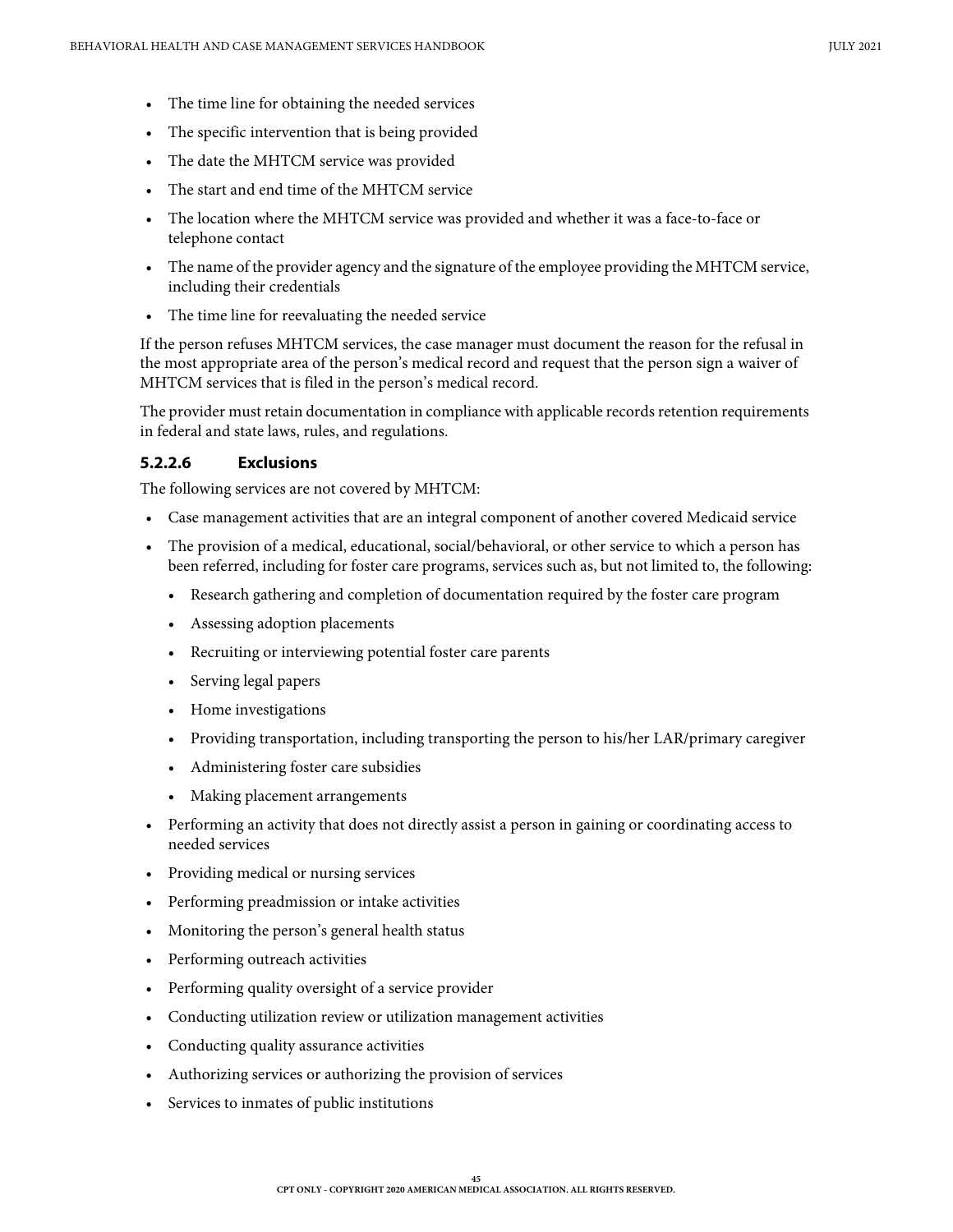### **5.2.3 Mental Health Rehabilitative Services**

Mental health rehabilitative services are defined as providing assistance in maintaining or improving functioning and may be considered rehabilitative when necessary to help a person achieve a rehabilitation goal as defined in the treatment plan.

Mental health rehabilitative services may be provided to a person with a serious mental illness as defined in the latest edition of the American Psychiatric Association's DSM.

Mental health rehabilitative services are age-appropriate, individualized, and designed to ameliorate functional impairments that negatively affect any of the following:

- Community integration
- Community tenure
- Behaviors resulting from serious mental illness (SMI) or severe emotional disturbance (SED) that interfere with a person's ability to remain in the community as a fully integrated and functioning member of that community

Mental health rehabilitative services may include:

- Medication training and support services
- Psychosocial rehabilitative services
- Skills training and development
- Crisis intervention services
- Day programs for acute needs

Mental health rehabilitative services may only be provided by a member of the person's therapeutic team. The therapeutic team includes a sufficient number of staff to adequately address the rehabilitative needs of persons assigned to the team.

Team members must be appropriately credentialed and have completed required trainings to provide the full array of component services, have regularly scheduled team meetings either in person or by teleconference, and every member of the team must be knowledgeable of the needs and the services available to the specific persons assigned to the team.

Mental health rehabilitative services may be a benefit for persons residing in a nursing facility (NF) when medically necessary as determined via a uniform assessment protocol and determined through preadmission screening and resident review (PASRR) to require specialized services.

| <b>Service Category</b>                 | <b>Procedure Codes</b> | <b>Modifiers</b>                        |  |  |
|-----------------------------------------|------------------------|-----------------------------------------|--|--|
| Day Program for Acute Needs             | H <sub>2012</sub>      |                                         |  |  |
| Medication Training and                 | H <sub>00</sub> 34     | HQ: group services for adults           |  |  |
| Support                                 |                        | HA/HQ: group services for child/youth   |  |  |
| Crisis Intervention                     | H <sub>2011</sub>      | HA: child/youth                         |  |  |
| Skills Training and Development   H2014 |                        | HQ: group services for adults           |  |  |
|                                         |                        | HA: individual services for child/youth |  |  |
|                                         |                        | HA/HQ: group services for child/youth   |  |  |
| Psychosocial Rehabilitation             | H <sub>2017</sub>      | TD: individual services provided by RN  |  |  |
| <b>Services</b>                         |                        | HQ: group services                      |  |  |
|                                         |                        | HQ/TD: group services provided by RN    |  |  |
|                                         |                        | ET: individual crisis services          |  |  |

The following procedure codes are a benefit for mental health rehabilitation: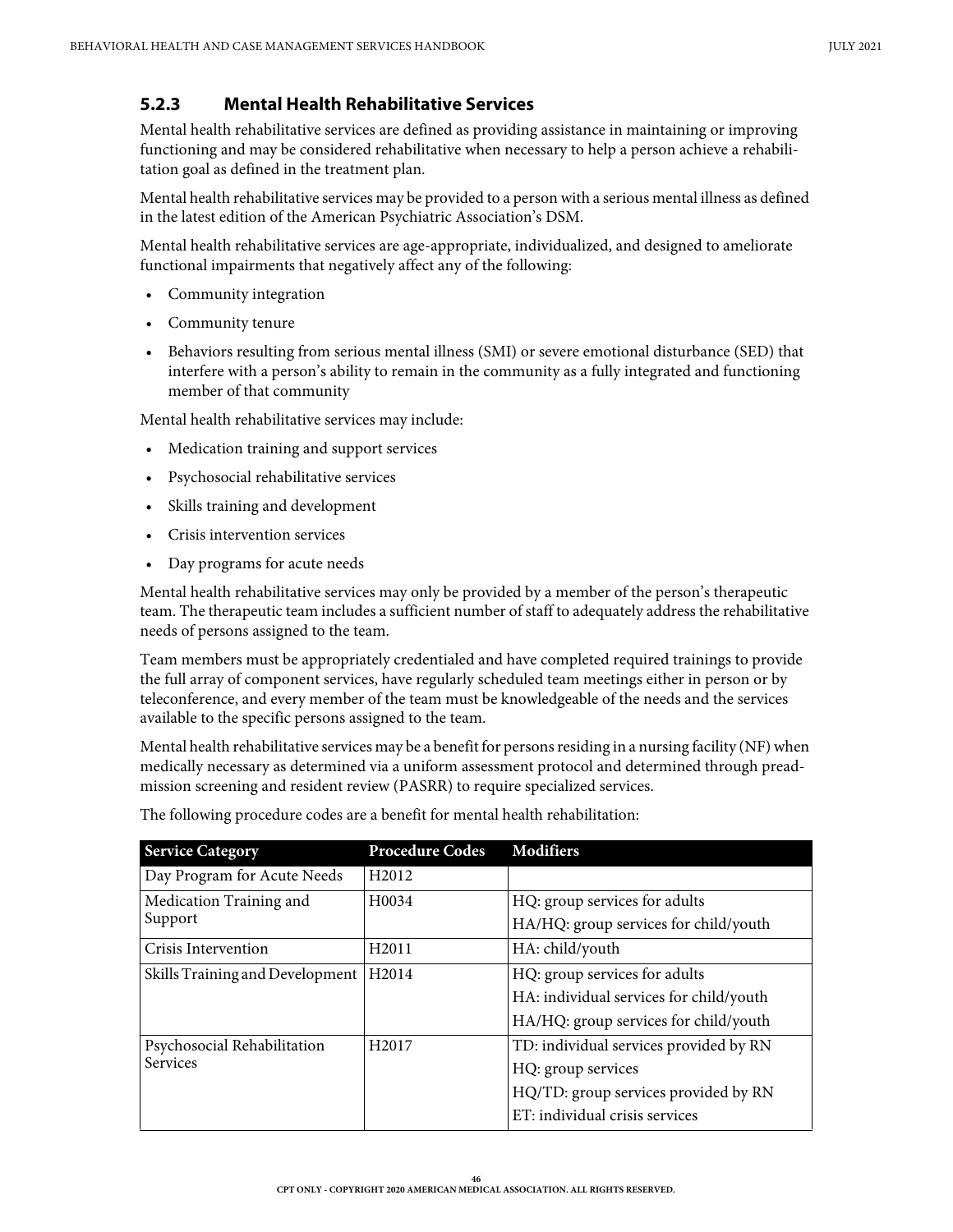Psychosocial rehabilitation is not reimbursable on the same day as mental health targeted case management or skills training and development.

Reimbursement for procedure codes H0034, H2012, H2014, and H2017 are limited to the following diagnosis codes:

| <b>Diagnosis Codes</b> |                  |                  |                  |                  |                 |                 |                 |
|------------------------|------------------|------------------|------------------|------------------|-----------------|-----------------|-----------------|
| F060                   | F061             | F062             | F0630            | F0631            | F0632           | F0633           | F0634           |
| F064                   | F068             | F070             | F0789            | F09              | F200            | F201            | F202            |
| F <sub>203</sub>       | F <sub>205</sub> | F2081            | F2089            | F <sub>209</sub> | F21             | F <sub>22</sub> | F <sub>23</sub> |
| F24                    | F <sub>250</sub> | F <sub>251</sub> | F <sub>258</sub> | F259             | F <sub>28</sub> | F <sub>29</sub> | F3010           |
| F3011                  | F3012            | F3013            | F302             | F303             | F304            | F309            | F310            |
| F3110                  | F3111            | F3112            | F3113            | F312             | F3130           | F3131           | F3132           |
| F314                   | F315             | F3160            | F3161            | F3162            | F3163           | F3164           | F3170           |
| F3171                  | F3172            | F3173            | F3174            | F3175            | F3176           | F3177           | F3178           |
| F3181                  | F3189            | F319             | F320             | F321             | F322            | F323            | F324            |
| F325                   | F3281            | F3289            | F329             | F330             | F331            | F332            | F333            |
| F3340                  | F3341            | F3342            | F338             | F339             | F340            | F341            | F3481           |
| F3489                  | F349             | F39              | F4000            | F4001            | F4002           | F4010           | F4011           |
| F40210                 | F40218           | F40220           | F40228           | F40230           | F40231          | F40232          | F40233          |
| F40240                 | F40241           | F40242           | F40243           | F40248           | F40290          | F40291          | F40298          |
| F408                   | F409             | F410             | F411             | F413             | F418            | F419            | F422            |
| F423                   | F424             | F428             | F429             | F430             | F4310           | F4311           | F4312           |
| F4320                  | F4321            | F4322            | F4323            | F4324            | F4325           | F4329           | F438            |
| F439                   | F440             | F441             | F442             | F444             | F445            | F446            | F447            |
| F4481                  | F4489            | F449             | F450             | F451             | F4520           | F4521           | F4522           |
| F4529                  | F4541            | F4542            | F458             | F459             | F481            | F482            | F488            |
| F489                   | F5000            | F5001            | F5002            | F502             | F5081           | F5082           | F5089           |
| F509                   | F5101            | F5102            | F5103            | F5104            | F5105           | F5109           | F5111           |
| F5112                  | F5113            | F5119            | F513             | F514             | F515            | F518            | F519            |
| F530                   | F531             | F54              | F600             | F601             | F602            | F603            | F604            |
| F605                   | F606             | F607             | F6081            | F6089            | F609            | F630            | F631            |
| F632                   | F633             | F6381            | F6389            | F639             | F640            | F641            | F642            |
| F648                   | F649             | F6810            | F6811            | F6812            | F6813           | <b>F68A</b>     | F69             |
| F8082                  | F900             | F901             | F902             | F908             | F909            | F910            | F911            |
| F912                   | F913             | F918             | F919             | F930             | F938            | F939            | F940            |
| F941                   | F942             | F948             | F949             | F980             | F981            | F9821           | F9829           |
| F983                   | F984             | F985             | F988             | F989             | F99             | O906            | T7402XA         |
| T7402XD                | T7402XS          | T7412XA          | T7412XD          | T7412XS          | T7422XA         | T7422XD         | T7422XS         |
| T7452XA                | T7452XD          | T7452XS          | T7462XA          | T7462XD          | T7462XS         | T7602XA         | T7602XD         |
| T7602XS                | T7612XA          | T7612XD          | T7612XS          | T7622XA          | T7622XD         | T7622XS         | T7652XA         |
| T7652XD                | T7652XS          | T7662XA          | T7662XD          | T7662XS          |                 |                 |                 |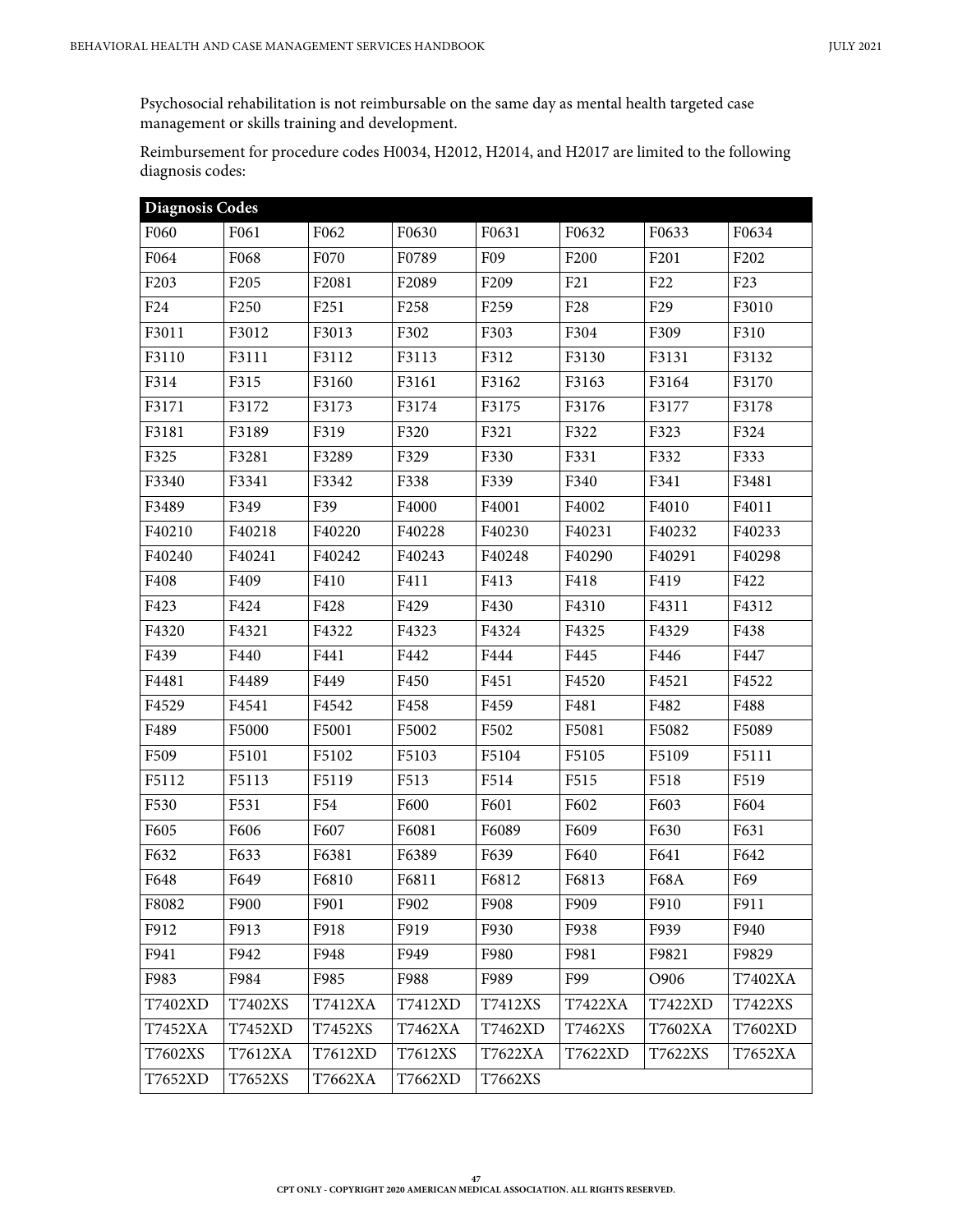No diagnosis is required for crisis intervention services (procedure code H2011); however, all CMS 1500 claim forms require a diagnosis.

A Medicaid provider may only bill for medically necessary mental health rehabilitative services that are provided face-to-face to:

- A Medicaid-eligible person;
- The LAR of a Medicaid-eligible person who is 21 years of age and older (on behalf of the person); or
- The LAR or primary caregiver of a Medicaid-eligible person who is 20 years of age and younger (on behalf of the person).

Rehabilitative services delivered via group modality are limited to an 8-person maximum for adults and a 6-person maximum for children or adolescents (not including LARs or caregivers).

#### **5.2.3.1 Eligibility and Service Determinations for Persons Who are 20 Years of Age and Younger**

Certain mental health rehabilitative services (crisis intervention services, medication training and support, and skills training and development) are available to persons who are 20 years of age and younger with a diagnosis of mental illness or serious emotional disturbance and who:

- Have a serious functional impairment; or
- Are at risk of disruption of a preferred living or child care environment due to psychiatric symptoms; or
- Are enrolled in a school system's special education program because of serious emotional disturbance.

Functioning is assessed using a standardized assessment tool, the Child and Adolescent Needs and Strengths Assessment (CANS) for persons who are 17 years of age and younger and the ANSA for persons who are 18 years of age and older.

Continued eligibility for mental health rehabilitative services for persons who are 17 years of age and younger is based on a reassessment at least every 90 calendar days, or more frequently if clinically indicated by the provider. Persons who are 18 years of age and older are reassessed every 180 calendar days, or more frequently if clinically indicated by the provider.

Assignment of diagnosis in the Clinical Management for Behavioral Health Services (CMBHS) is required at any time the mental illness diagnosis changes and at least annually from the last diagnosis entered into CMBHS.

The LPHA determination of diagnosis shall include an interview with the child or youth conducted either in person or via telemedicine or telehealth.

In order to complete a comprehensive diagnosis for a child or youth, documentation of the required diagnostic criteria according to the latest version of the DSM, as well as the specific level of functioning, shall be included in the child's or youth's record. This information shall be included as part of the required assessment information.

#### **5.2.3.2 Eligibility and Service Determinations for Persons Who are 21 Years of Age and Older**

Persons who are 21 years of age and older with serious mental illness, determined to be medically necessary via a uniform assessment protocol, are eligible for Mental Health Rehabilitative Services if the adult is:

- A resident of the state of Texas.
- Determined by a uniform assessment and clinician observation to require mental health rehabilitative services.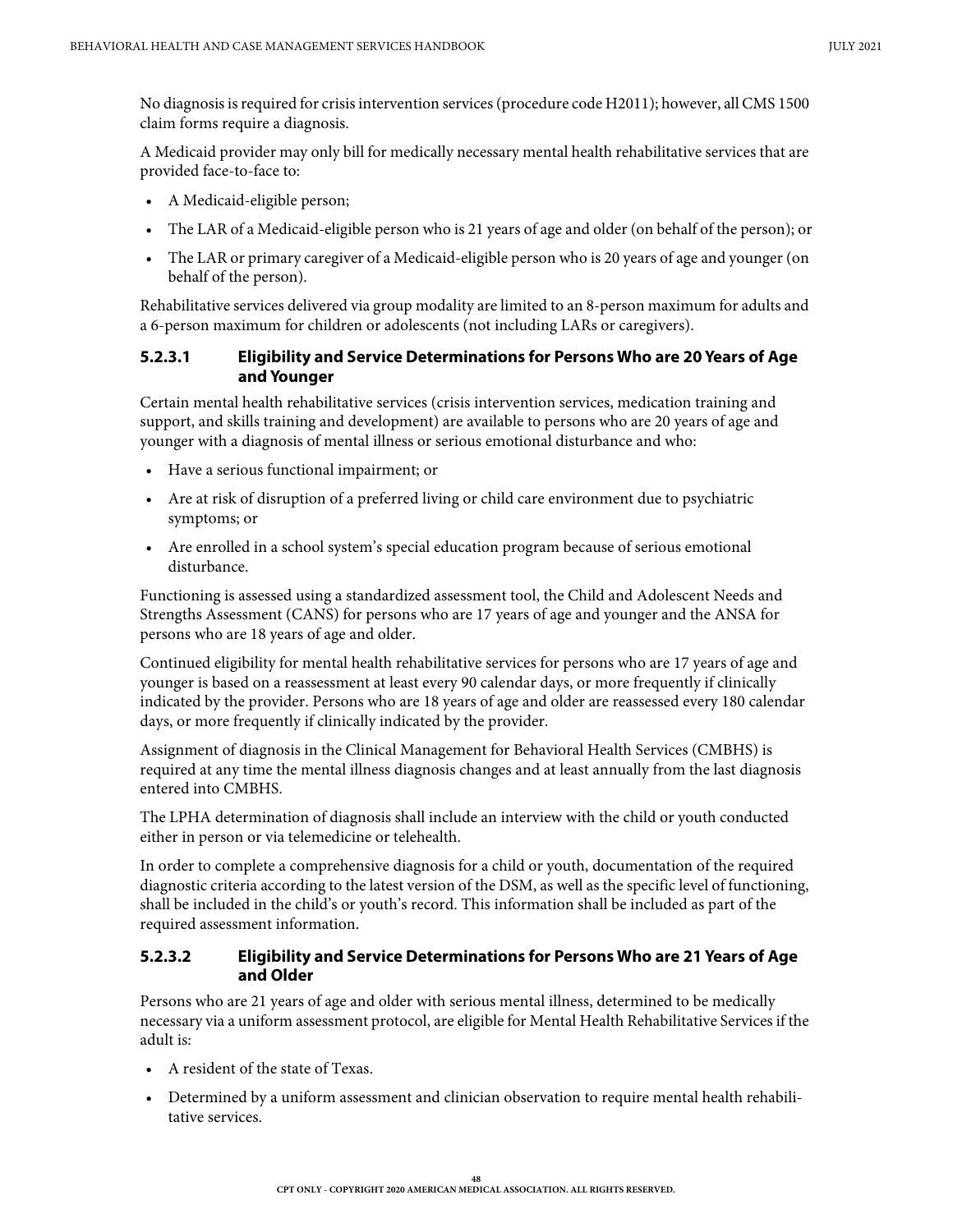• An LPHA has made a determination that such services are medically necessary.

Mental health rehabilitative services are available to persons who are 21 years of age and older who have serious mental illnesses and significant functional impairments which require crisis resolution or ongoing treatment. Functioning is assessed using a standardized assessment tool, the Adult Needs and Strengths Assessment (ANSA).

Adults with schizophrenia and bipolar disorder are automatically eligible for services. Adults with any other mental health diagnoses require evidence of significant difficulty functioning across one or more domains, such as work or school, to be eligible for services.

Persons who are 18 years of age and older are reassessed for continued need for services at least every 180 calendar days, or more frequently if clinically indicated by the provider.

Assignment of diagnosis in the Clinical Management for Behavioral Health Services (CMBHS) is required at any time the mental illness diagnosis changes and at least annually from the last diagnosis entered into CMBHS.

The LPHA determination of diagnosis shall include an interview with the adult conducted either in person or via telemedicine or telehealth.

In order to complete a comprehensive diagnosis for an adult, documentation of the required diagnostic criteria according to the latest version of the American Psychiatric Association's DSM, as well as the specific level of functioning, shall be included in the adult's record. This information shall be included as part of the required assessment information.

Adults with a diagnosis of schizophrenia or bipolar disorder are automatically eligible for continued services. An adult with major depressive disorder whose level of functioning qualified them initially also is automatically eligible for continued services, regardless of whether their level of functioning has improved or not. Adults with any other mental health diagnoses are eligible should their level of functioning continue to be significantly impaired, as evidenced by the results of a standardized assessment tool called the Adult Needs and Strengths Assessment (ANSA).

### **5.2.3.3 Treatment Planning**

Mental health rehabilitative services are part of a person's treatment plan and are intended to:

- Reduce a person's functional impairments resulting from serious mental illness (SMI) for adults.
- Reduce serious emotional disturbance in children.
- Restore a person to his/her optimal functioning level in the community.

The treatment planning process for mental health rehabilitative services requires the active participation of the Medicaid eligible person or LAR when necessary due to the person's age or legal status. Treatment plans are based on a comprehensive assessment and must address the person's strengths, areas of need, the person's preferences, and descriptions of the person's treatment goals.

### **5.2.3.4 Medication Training and Support**

Medication training and support services consist of education and guidance about medications and their possible side effects. It is curriculum-based training and guidance that serves as an initial orientation for the person in understanding the nature of his/her mental illnesses or emotional disturbances and the role of medications in ensuring symptom reduction and increased tenure in the community.

Medication training and support includes:

- Assisting the person to manage symptomology and maximize functioning.
- Understanding the concepts of recovery and resilience within the context of the serious mental illness.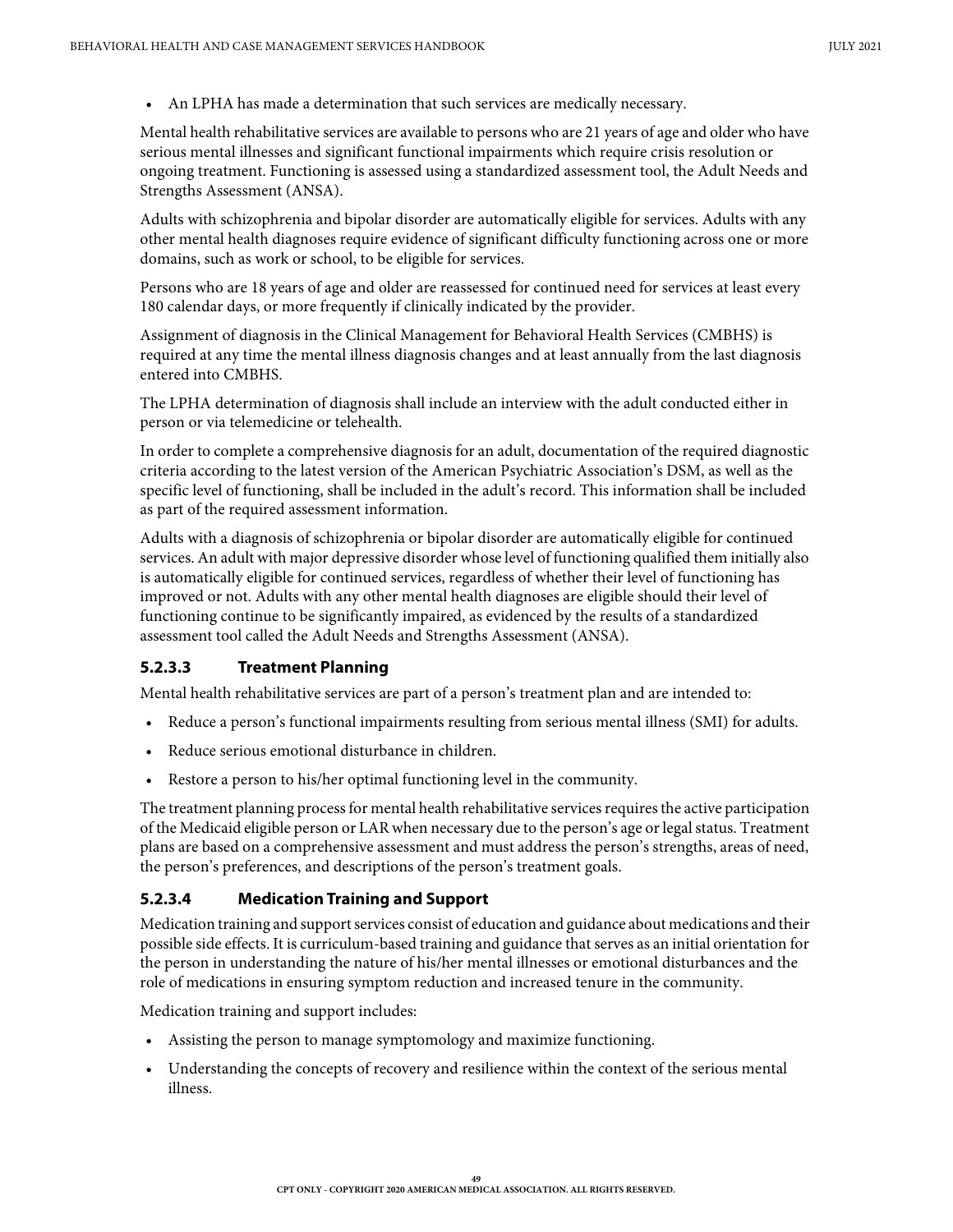- Developing an understanding of the relationship between mental illness and the medications prescribed to treat the illness.
- The interaction of medication with other medications, diet, and mood altering substances.
- Understanding the overdose precautions of the person's medication.
- The identification and management of potential side effects.
- Learning self-administration of the person's medication.
- Necessity of taking medications prescribed and following the physician's or other qualified health care professional's orders.

Medication training and support is available to eligible children, youth, and adults. The LAR or primary caregiver may receive medication training and support services on behalf of an eligible adult, child or youth.

### **5.2.3.5 Psychosocial Rehabilitative Services**

Psychosocial rehabilitative services are social, behavioral, and cognitive interventions provided by members of a person's therapeutic team that build on strengths and focus on restoring the person's ability to develop and maintain social relationships, occupational or educational achievement, and other independent living skills that are affected by or the result of a serious mental illness in persons who are 17 years of age and older.

Psychosocial rehabilitative services include independent living services, coordination services, and employment, housing, and medication-related services. Psychosocial rehabilitative services may also address the impact of co-occurring disorders upon the person's ability to reduce symptomology and increase daily functioning.

If psychosocial rehabilitation is in the treatment plan, the treatment plan cannot simultaneously include skills training and development or targeted case management services.

Psychosocial rehabilitative services may not be provided to a person who is currently admitted to a crisis stabilization unit.

### 5.2.3.5.1 Independent Living Services

Independent living services assist a person in acquiring the most immediate, fundamental functional skills needed to enable the person to reside in the community and avoid more restrictive levels of treatment or reducing behaviors or symptoms that prevent successful functioning in the person's environment of choice.

Independent living services include skills training and/or supportive interventions that focus on the improvement of communication skills, appropriate interpersonal behaviors, and other skills necessary for independent living or, when age appropriate, functioning effectively with family, peers, and teachers.

Training for independent living includes skills related to:

- Personal hygiene.
- Transportation utilization.
- Money management.
- The development of natural supports.
- Access to needed services in the community (e.g., medical care, substance use services, legal services, living accommodations).
- Social skills (e.g., communicating one's needs to strangers and making appropriate choices for the use of leisure time).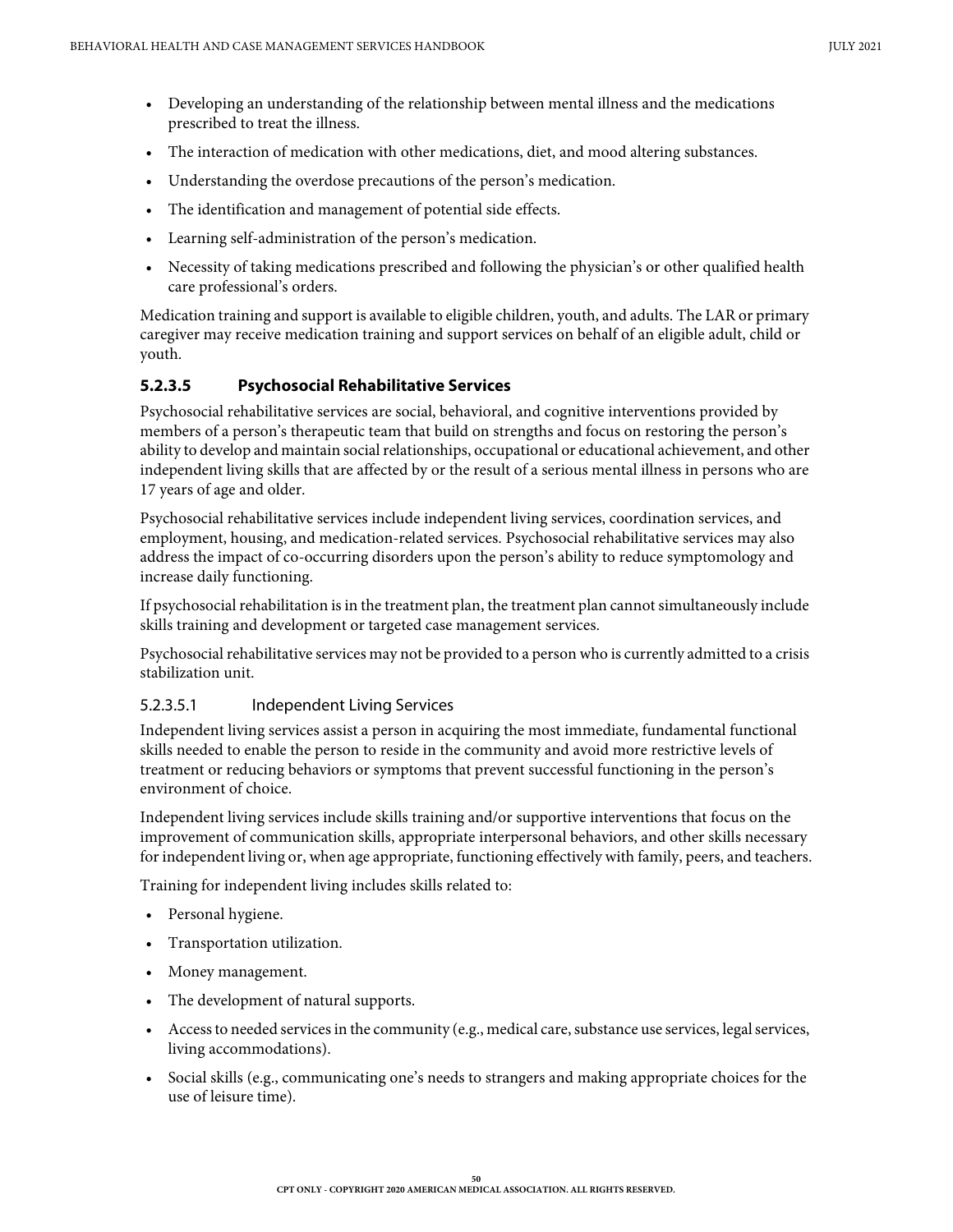#### 5.2.3.5.2 Coordination Services

Coordination services are training activities that assist a person in improving his or her ability to gain and coordinate access to necessary care and services appropriate to the needs of the person.

Training for coordination skills includes instruction and guidance in such areas as:

- Identifying areas of need across all life domains.
- Prioritizing needs and setting goals.
- Identifying potential service providers and support systems.
- Initiating contact with providers and support systems.
- Participating in the development and subsequent revisions of their plan of care.
- Coordinating their services and supports.
- Advocating for necessary changes and improvements to ensure that they obtain maximum benefit from their services and supports.

#### 5.2.3.5.3 Employment-Related Services

Employment-related services provide supports and skills training that are not job-specific and focus on developing skills to reduce or manage the symptoms of serious mental illness that interfere with a person's ability to make vocational choices or obtain or retain employment.

Included in employment-related services are activities such as:

- Skills training related to task focus, task completion, planning and managing activities to achieve outcomes, personal hygiene, grooming and communication, and skills training related to securing appropriate clothing, developing natural supports, and arranging transportation.
- Establishing supportive contacts related to the school or work-site situation to reduce or manage behaviors or symptoms related to the person's mental illness or emotional disturbance that interfere with job performance or progress towards the development of skills that would enable the person to obtain or retain employment.

#### 5.2.3.5.4 Housing-Related Services

Housing-related services develop a person's strengths and abilities to manage the symptoms of the person's serious mental illness that interfere with the person's capacity to obtain or maintain tenure in independent integrated housing.

Included in housing-related services are activities such as:

- Skills training related to home maintenance and cleanliness.
- Problem solving with landlord and other residents.
- Maintaining appropriate interpersonal boundaries.
- Establishing supportive contacts related to the housing situation to reduce or manage behaviors or symptoms related to the person's mental illness or emotional disturbance that interfere with maintaining independent integrated housing.

#### 5.2.3.5.5 Medication-Related Services

Medication-related services provide individualized training regarding the person's medication adherence and is different from medication-training and support.

Services consist of training and supportive interventions that focus on person-specific needs and goals regarding the administration of medication, monitoring efficacy and side effects of medication, and other nursing services that enable the person to attain or maintain an optimal level of functioning.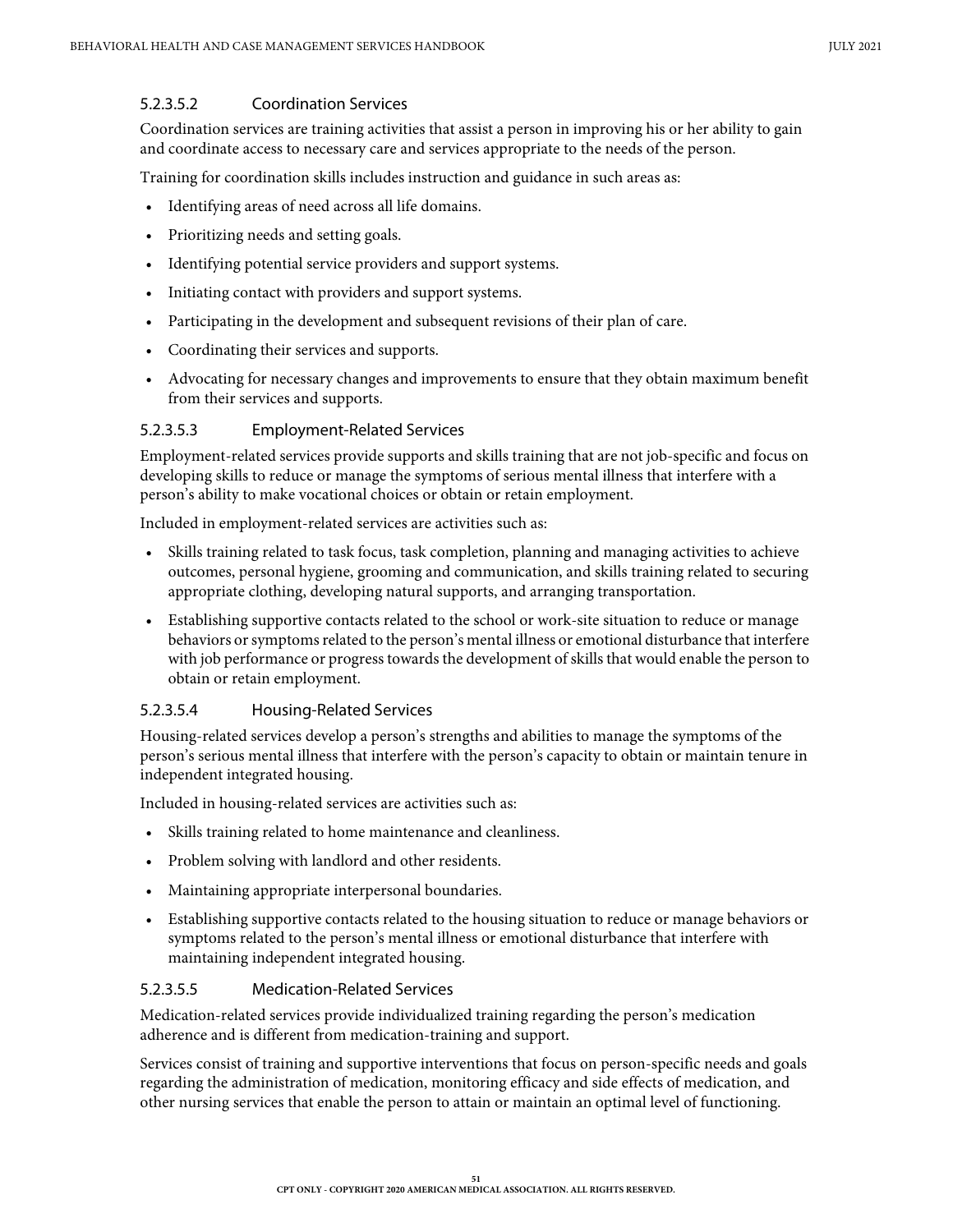Medication-related services do not include services or activities that are incidental to services performed by a physician (or other qualified health care professional) during an evaluation and management services visit.

### **5.2.3.6 Skills Training and Development**

Skills training and development is training provided to an eligible person, the LAR, or primary caregiver on behalf of an eligible adult, child, or youth.

The training addresses:

- Serious mental illness or SED and symptom-related problems that interfere with the person's functioning and living, working, and learning environment.
- Provides opportunities for the person to acquire and improve skills needed to function as appropriately and independently as possible in the community.
- The person's community integration and increases his or her community tenure.

Skills training and supportive interventions focus on the improvement of communication skills, appropriate interpersonal behaviors and other skills necessary for independent living or, when age appropriate, functioning effectively with family, peers, and teachers.

Skills training and development may include:

- Skills related to personal hygiene.
- Pro-social skills.
- Assertiveness skills.
- Anger management skills.
- Stress reduction techniques.
- Communication skills.
- Transportation utilization.
- Money management.
- The development of natural supports.
- Access to needed services in the community, e.g., medical care, substance use services, legal services, living accommodations.
- Social skills (e.g., communicating one's needs to strangers and making appropriate choices for the use of leisure time).

Skills training and development services consist of increasing the LAR's or primary caregiver's understanding of and ability to respond to the person's needs identified in the uniform assessment or documented in the treatment plan.

Persons receiving skills training and development are not eligible to simultaneously receive psychosocial rehabilitative services and both services should not be simultaneously listed in the person's treatment plan.

### **5.2.3.7 Crisis Intervention**

Crisis intervention services are intensive community-based one-to-one services provided to persons who require services to control acute symptoms that place the person at immediate risk of hospitalization, incarceration, or placement in a more restrictive treatment setting.

This service includes assessment, behavioral skills training, problem-solving, and reality orientation to help a person identify and manage their symptoms of mental illness, and cope with stressors.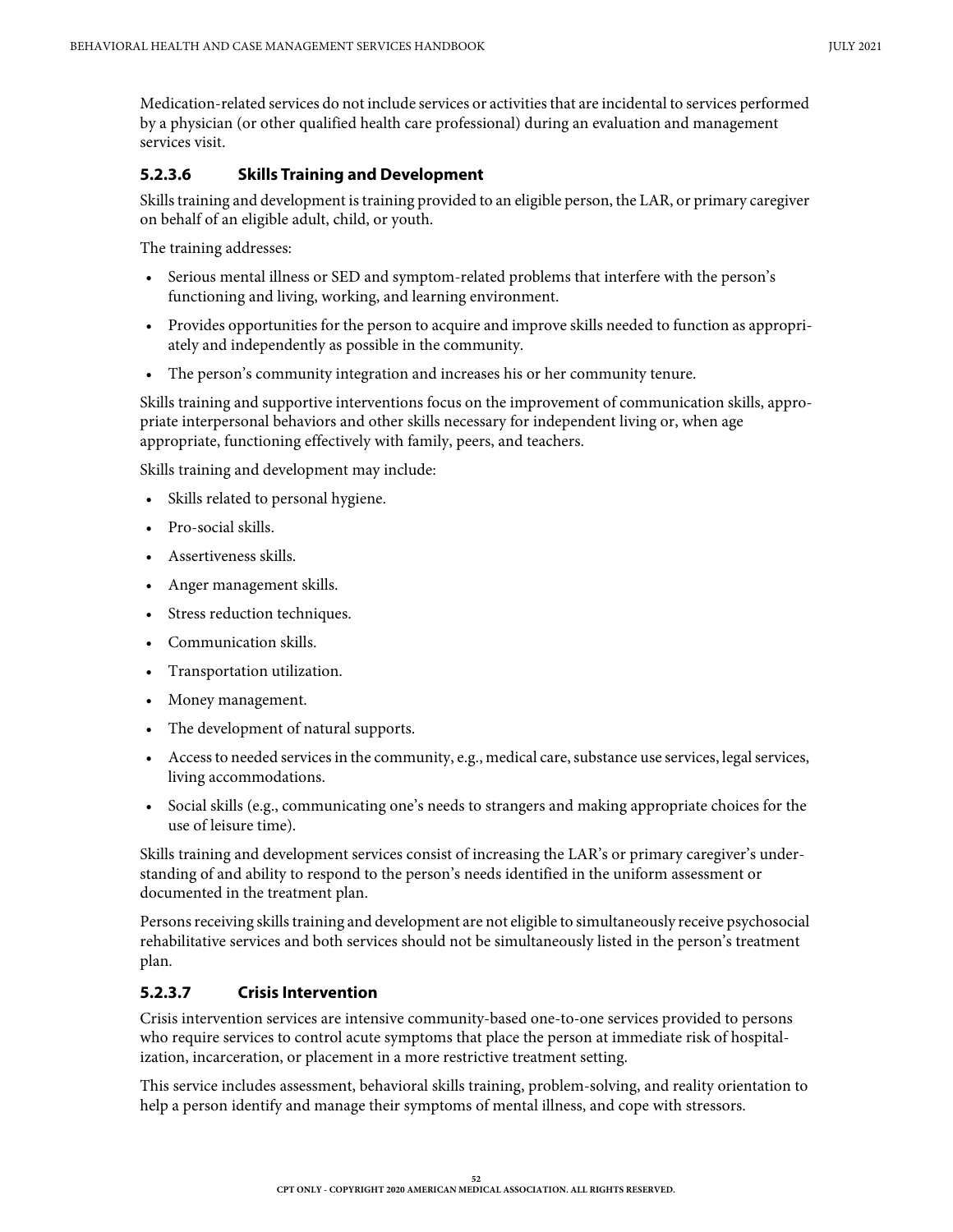Crisis intervention services may be provided in extended observation or crisis residential units. Crisis intervention services may not be provided to a person who is currently admitted to a crisis stabilization unit.

Crisis intervention services consist of the following interventions:

- An assessment of dangerousness of the person to self or others
- The provision of emergency care services that include crisis screening and response, telephone access, emergency case services, urgent care services, routine care services, and access to emergency medical/crisis services
- Behavior skills training to assist the person in reducing distress and managing symptoms
- Problem-solving
- Reality orientation to help the person identify and manage his or her symptoms of serious mental illness or SED
- Providing instruction, structure, and emotional support to the person in adapting to and coping with immediate stressors

Crisis intervention services are available to eligible children youth and adults.

### **5.2.3.8 Day Programs for Acute Needs**

Day programs for acute needs provide short term, intensive treatment to an eligible persons who is 18 years of age or older and who requires multidisciplinary treatment to stabilize acute psychiatric symptoms or prevent admission to a more restrictive setting. Day program services are a site-based treatment provided in a group modality.

Day programs for acute needs are provided in a highly structured and safe environment with constant supervision and ensure an opportunity for frequent interaction between the adult and staff members.

Day programs for acute needs must at all times have sufficient staff to ensure safety and program adequacy according to an established staffing ratio and staff response times. This service focuses on intensive, medically-oriented, multidisciplinary interventions such as behavior skills training, crisis management, and nursing services that are designed to stabilize acute psychiatric symptoms.

These services may be provided in a residential facility; however, none of the residential facilities can contain greater than 16 beds.

Day programs for acute needs include:

- Psychiatric nursing services.
- Pharmacological instruction that addresses medication issues related to the crisis precipitating the need for provision of day programs for acute needs.
- Symptom management training.
- Functional skills training.

Day programs for acute needs must, at all times, have a sufficient number of staff members to ensure safety and program adequacy, and, at a minimum, include:

- One RN for every 16 persons at the day program's location,
- One physician to be available by phone, with a response time not to exceed 15 minutes,
- Two staff members who are QMHP-CSs, CSSPs, or peer providers at the day program's location,
- One additional QMHP-CS who is not assigned full-time to another day program to be physically available, with a response time not to exceed 30 minutes,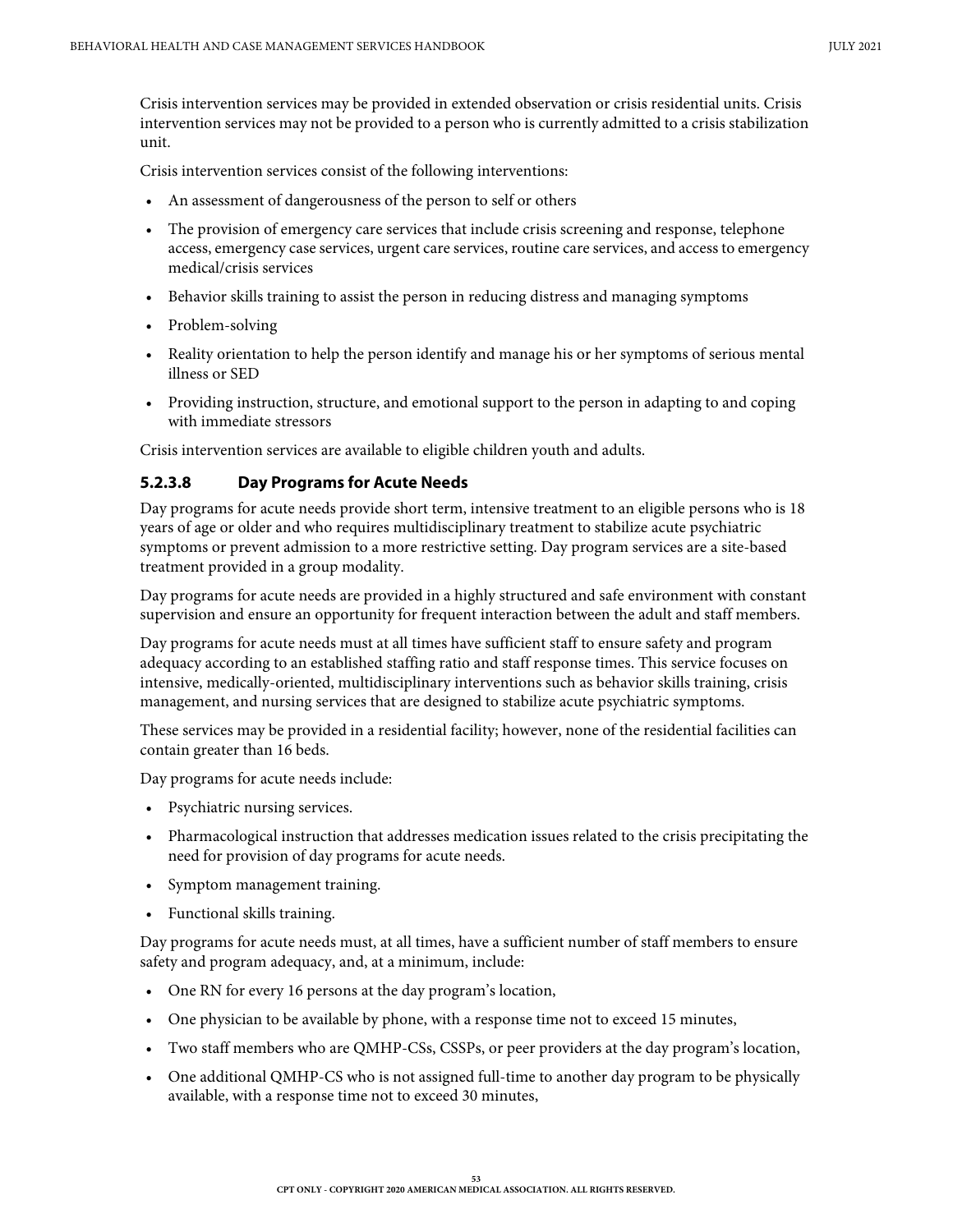• Additional QMHP-CSs, CSSPs, or peer providers at the day program's location sufficient to maintain a ratio of one staff member to every four persons receiving care.

### **5.2.3.9 Authorization Requirements**

Providers must obtain prior authorization for mental health rehabilitative services, with the exception of crisis intervention services.

LMHAs delivering services to persons eligible for fee-for-service benefits must obtain authorization from their internal utilization management department. When providing care to persons enrolled in managed care, LMHAs and other providers contracted with MCOs must submit authorization requests to the MCO with whom the person is enrolled. The MCO may choose to waive this authorization submission requirement. Additionally, MCOs must follow the requirements set forth in the Uniform Managed Care Manual regarding utilization management for targeted case management and mental health rehabilitative services.

Eligibility determinations occur at the facility providing mental health rehabilitative services using the Clinical Management of Behavioral Health Services (CMBHS) software system.

Criteria used to make these service determinations are from the recommended LOC of the person as derived from the Uniform Assessment (UA), the needs of the person, and the Texas Resilience and Recovery Utilization Management Guidelines.

A facility that provides mental health rehabilitative services must ensure that at minimum a QMHP-CS administers the uniform assessment to the person at specified intervals (every 90 calendar days for persons who are 20 years of age and younger and every 180 calendar days for persons who are 21 years of age and older), and obtains a recommended LOC for the person.

The provider must evaluate the clinical needs of the person to determine if the amount of services associated with the recommended LOC described in the utilization management guidelines is sufficient to meet those needs and ensure that an LPHA reviews the recommended LOC and verifies whether the services are medically necessary.

Changes to the treatment plan with regard to type, amount, or duration of services must be approved by an LPHA practicing within the scope of his/her licensure.

If the facility determines that an LOC other than the recommended LOC is more appropriate for the person, the provider must submit a deviation request that includes:

- A request for an authorization of an LOC that is higher or lower than initially recommended.
- The clinical justification for the request.

The clinical justification must include the specific reason(s) why the person requires interventions outside the recommended LOC. Refusal of recommended LOC by the person receiving services may be noted as part of the justification.

All treatment plans are subject to retrospective review by the state.

#### 5.2.3.9.1 Reauthorization Requirements

A QMHP-CS must conduct the uniform assessment at specified intervals (every 90 calendar days for children/youth and every 180 calendar days for adults) to determine the type, amount, and duration of mental health rehabilitative services.

Prior to the expiration of the authorization period or depleting the amount of services authorized, the provider must make a determination of whether the person continues to need mental health rehabilitative services. An LPHA must also determine whether the continuing need for mental health rehabilitative services meets the definition of medical necessity.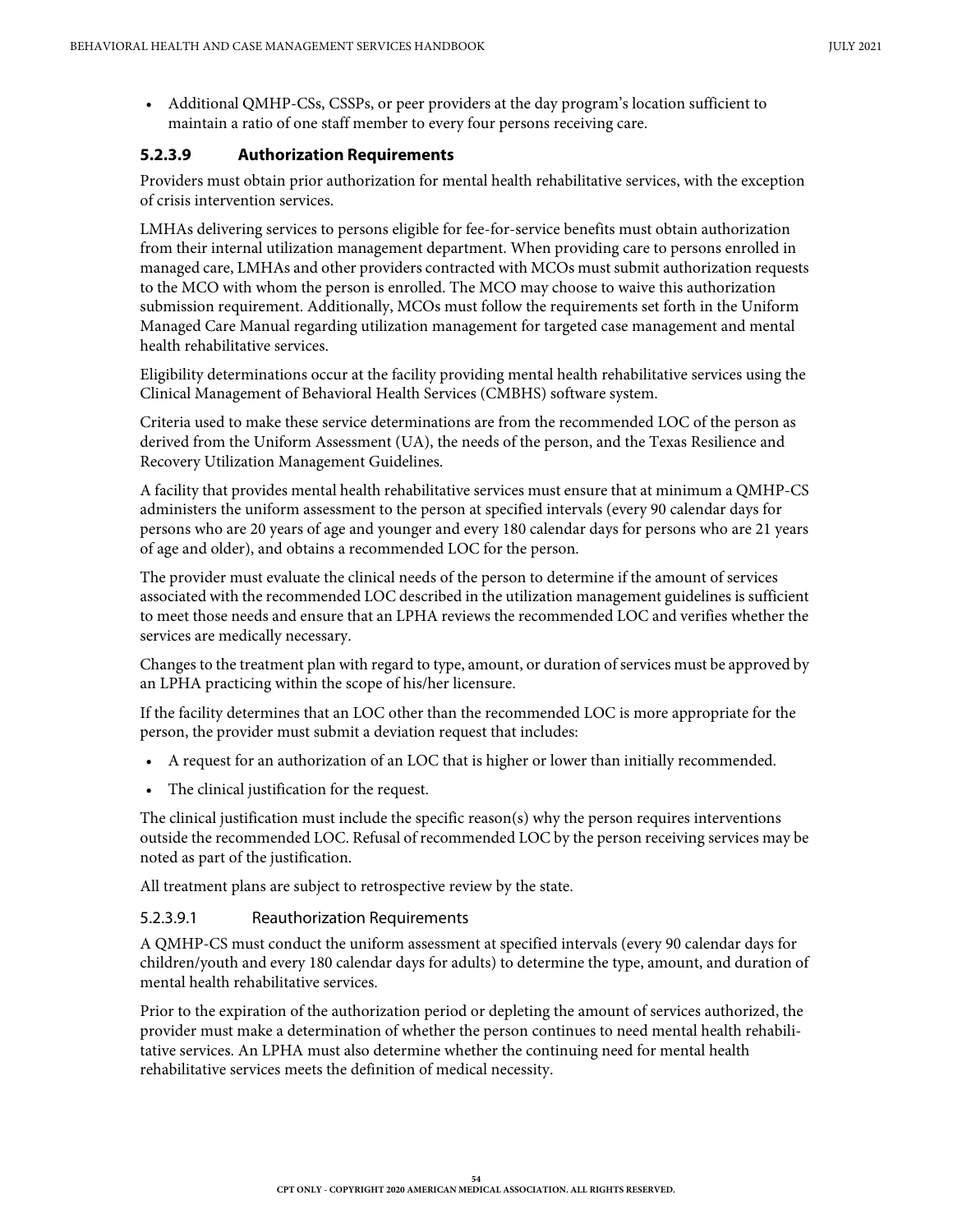If the determination is that the person continues to need mental health rehabilitative services and that such services are medically necessary, the provider must:

- Request another authorization for the same type and amount of mental health rehabilitative service previously authorized; or
- Submit a request, with documented clinical reasons for such request, to change the type or amount of mental health rehabilitative services previously authorized if:
	- The provider determines that the type or amount of mental health rehabilitative services previously authorized is inappropriate to address the person's needs.
	- The criteria described in the utilization management guidelines for changing the type or amount of mental health rehabilitative services has been met.

#### **5.2.3.10 Documentation Requirements**

All services require documentation to support the medical necessity of the service rendered. An LPHA must document in the person's medical record that mental health rehabilitative services are medically necessary when the services are authorized and reauthorized.

Persons determined to need mental health rehabilitative services must have a treatment plan developed by the Medicaid enrolled provider of mental health rehabilitative services that describes in writing the type, amount, and duration of mental health rehabilitative services determined to be medically necessary to meet the needs of the person.

A rehabilitative services provider must document the following for all mental health rehabilitative services:

- The name of the person to whom the service was provided
- The type of service provided
- The specific goal or objective addressed, and the modality and method used to provide the service
- The date the service was provided
- The start and end time of the service
- The location where the service was provided
- The signature of the staff member providing the service and a notation of their credentials
- Any pertinent event or behavior relating to the person's treatment which occurs during the provision of the service
- The outcome or progress in achieving treatment plan goals

In addition to the general requirements described above, when providing crisis services, a provider must document the following information:

- Risk of suicide or homicide
- Substance use
- Trauma, abuse, or neglect
- The outcome of the crisis (e.g., person in hospital, person with friend and scheduled to see doctor at 9:00 a.m. the following day)
- All actions (including rehabilitative interventions and referrals to other agencies) used by the provider to address the problems presented
- The response of the person, and if appropriate, the response of the LAR and family members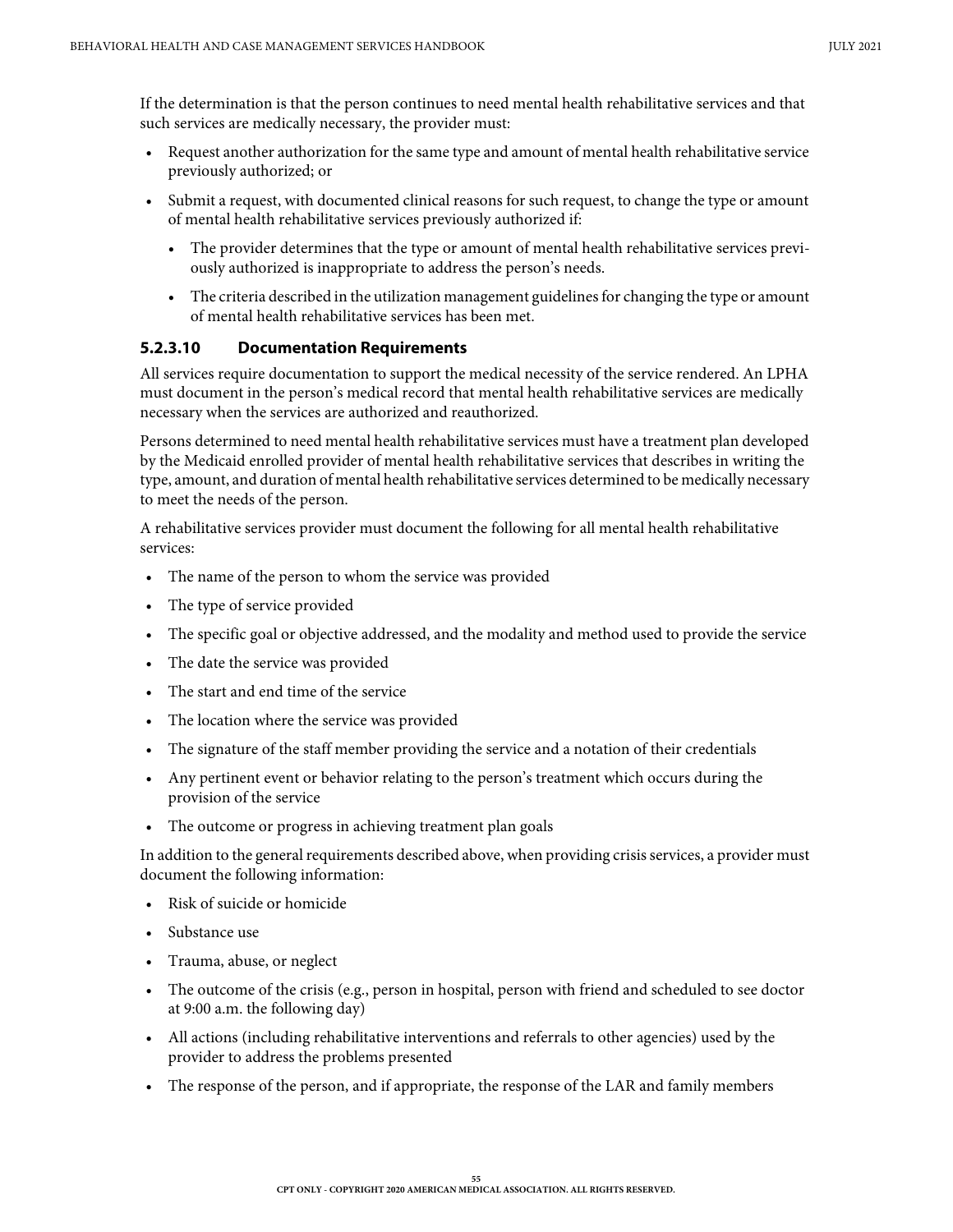- Any pertinent event or behavior relating to the person's treatment that occurs during the provision of the service
- Follow up activities that may include referral to another provider

Documentation for day programs for acute needs must be made daily. Documentation must be made after each face-to-face contact occurs to provide the mental health rehabilitative service for all other services.

An LPHA must, within two business days after crisis intervention services are provided, determine whether the crisis intervention services met the definition of medical necessity. If medical necessity is met then the LPHA must document the medical necessity.

Services are subject to retrospective review and recoupment if documentation does not support the service billed.

A provider must retain documentation in compliance with applicable federal and state laws, rules, and regulations.

### **5.2.3.11 Exclusions**

Persons receiving psychosocial rehabilitation services are not eligible to simultaneously receive skills training and development or targeted case management services.

Mental health rehabilitative services do not include any of the following services that must be billed to Texas Medicaid:

- Rehabilitative services provided:
	- Before the establishment of a diagnosis of mental illness and authorization of services
	- To persons who reside in an institution for mental diseases
	- To general acute care hospital inpatients
- Services to residents of institutions that furnish food, shelter, and treatment to four or more unrelated persons
- Services to nursing facility residents who have not been identified through the PASSR process as needing specialized mental health services
- Services to inmates of public institutions
- Job task-specific vocational services
- Educational services
- Room and board residential costs
- Services that are an integral and inseparable part of another Medicaid-reimbursable service, including targeted case management services, residential rehabilitative behavioral health services, institutional and waiver services
- Services that are covered elsewhere in the state Medicaid plan
- Services to persons with a single diagnosis of intellectual or developmental disability or substance use disorder who do not have a co-occurring diagnosis of mental illness in adults or serious emotional disturbance in children
- Inpatient hospital services
- Respite services
- Family support services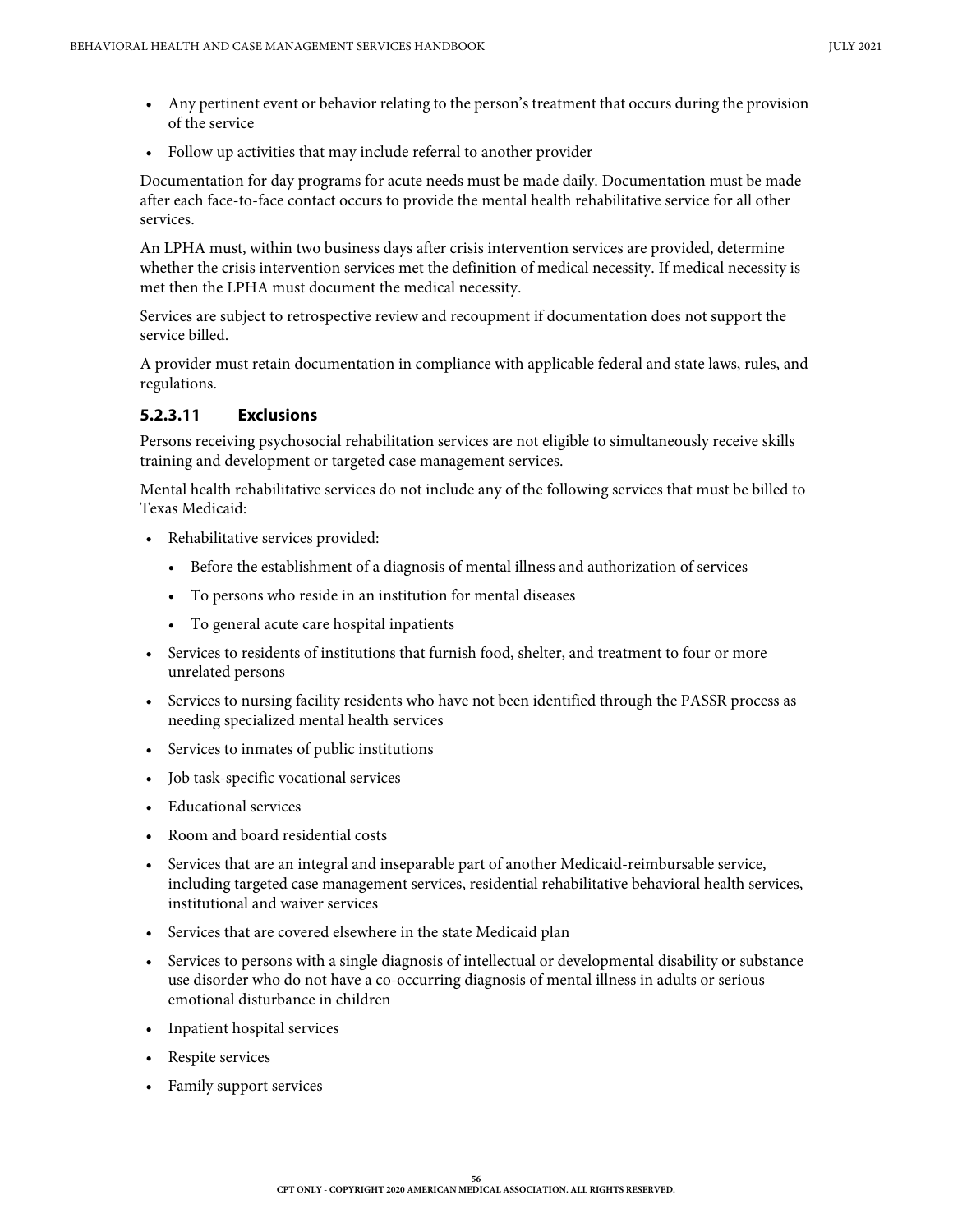### **5.2.3.12 Non-reimbursable Activities**

A Medicaid provider will not be reimbursed for a mental health rehabilitative service:

- That is not included in the person's treatment plan (except for crisis intervention services and psychosocial rehabilitative services provided in a crisis situation.
- That is not authorized, except for crisis intervention services.
- Provided in excess of the amount authorized.
- Provided outside of the duration authorized.
- Provided to a person receiving MH case management services.
- That is not documented.
- Provided to a person who does not meet the eligibility criteria.
- Provided to a person who does not have a current uniform assessment (except for crisis intervention services).
- Provided to a person who is not present, awake, and participating during such service.
- Provided via electronic media.

A Medicaid provider will not be reimbursed for a crisis service provided to a person who does not have a serious mental illness.

The cost of the following activities is included in the Medicaid mental health rehabilitative services reimbursement rate(s) and may not be directly billed by the Medicaid provider:

- Developing and revising the treatment plan and interventions that are appropriate to a person's needs.
- Staffing and team meetings to discuss the provision of mental health rehabilitative services to a specific person.
- Monitoring and evaluating outcomes of interventions, including contacts with a person other than the person receiving services.
- Documenting the provision of mental health rehabilitative services.
- A staff member's travel time to and from a location to provide mental health rehabilitative services.
- All services provided within a day program for acute needs that are delivered by a staff member, including services delivered in response to a crisis or an episode of acute psychiatric symptoms.
- Administering the uniform assessment to persons who are receiving mental health rehabilitative services.

## **5.3 Documentation Requirements**

All services require documentation to support the medical necessity of the service rendered, including MH and IDD services.

MH and IDD services are subject to retrospective review and recoupment if documentation does not support the service billed.

## **5.4 Claims Filing and Reimbursement**

IDD service coordination, MHTCM, and mental health rehabilitative services must be submitted to TMHP in an approved electronic claims format or on the CMS-1500 paper claim form. Providers may purchase CMS-1500 paper claim forms from the vendor of their choice. TMHP does not supply them.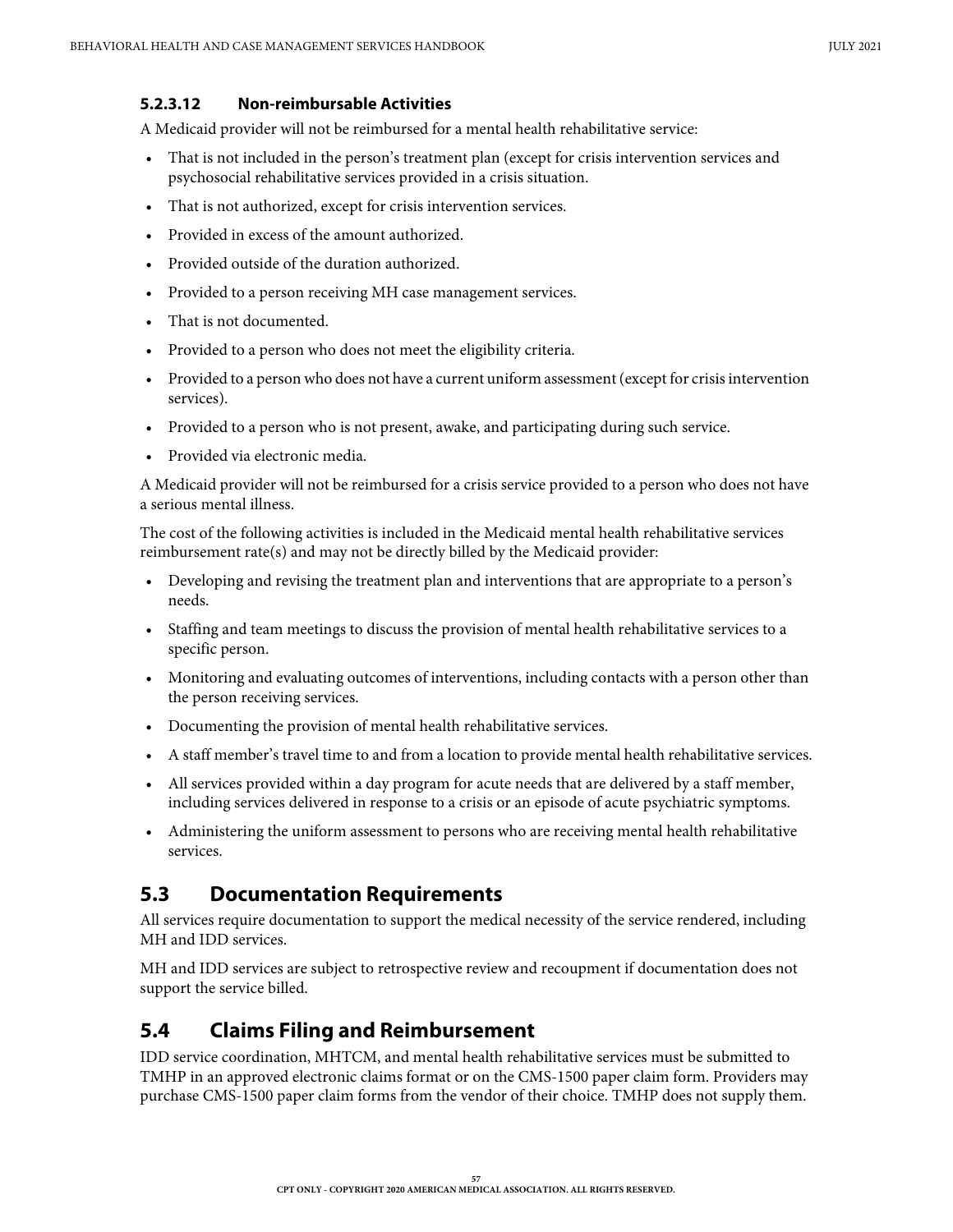When completing a CMS-1500 paper claim form, all required information must be included on the claim, as TMHP does not key any information from claim attachments. Superbills, or itemized statements, are not accepted as claim supplements.

Services are cost reimbursed in accordance with 1 TAC §§355.743, 355.746, and 355.781. Providers can refer to the [OFL](http://public.tmhp.com/FeeSchedules/Default.aspx) or the applicable fee schedule on the TMHP website at [www.tmhp.com.](https://www.tmhp.com)

### **5.4.1 Managed Care Clients**

Claims for persons in managed care must be submitted to the client's MCO. Mental health targeted case management and mental health rehabilitative services that are funded by a criminal justice agency (submitted with modifier HZ) are carved out and must be submitted to TMHP.

### **5.4.2 Reimbursement Reductions**

Texas Medicaid implemented mandated rate reductions for certain services. The OFL and static fee schedules include a column titled "Adjusted Fee" to display the individual fees with all mandated percentage reductions applied.

Additional information about rate changes is available on the TMHP website at [www.tmhp.com/](https://www.tmhp.com/resources/rate-and-code-updates/rate-changes) [resources/rate-and-code-updates/rate-changes](https://www.tmhp.com/resources/rate-and-code-updates/rate-changes).

*Refer to:* "Section 3: TMHP Electronic Data Interchange (EDI)" (*Vol. 1, General Information*) for information on electronic claims submissions.

> Subsection 6.1, "Claims Information" in "Section 6: Claims Filing" (*Vol. 1, General Information*) for general information about claims filing.

Subsection 6.5, "CMS-1500 Paper Claim Filing Instructions" in "Section 6: Claims Filing" (*Vol. 1, General Information*). Blocks that are not referenced are not required for processing by TMHP and may be left blank.

Subsection 2.2, "Fee-for-Service Reimbursement Methodology" in "Section 2: Texas Medicaid Fee-for-Service Reimbursement" (*Vol. 1, General Information*) for more information about reimbursement and the federal matching percentage.

# **6 Peer Specialist Services**

# **6.1 Services, Benefits, Limitations, and Prior Authorization**

Peer specialist services (procedure code H0038) for mental health conditions or substance use disorders are a benefit of Texas Medicaid for persons who are 21 years of age and older, and who have peer specialist services included as a component of their person-centered recovery plan.

Peer specialist services are recovery-oriented, person-centered, relationship-focused, voluntary, and trauma-informed.

Peer specialist services may include the following:

- Recovery and wellness support services, which include providing information and support for recovery planning.
- Mentoring, which includes serving as a role model and helping find needed community resources and services.
- Advocacy, which includes providing support during stressful or urgent situations and helping to ensure that the person's rights are respected. Advocacy may also include encouraging the person to advocate for him or herself to obtain services.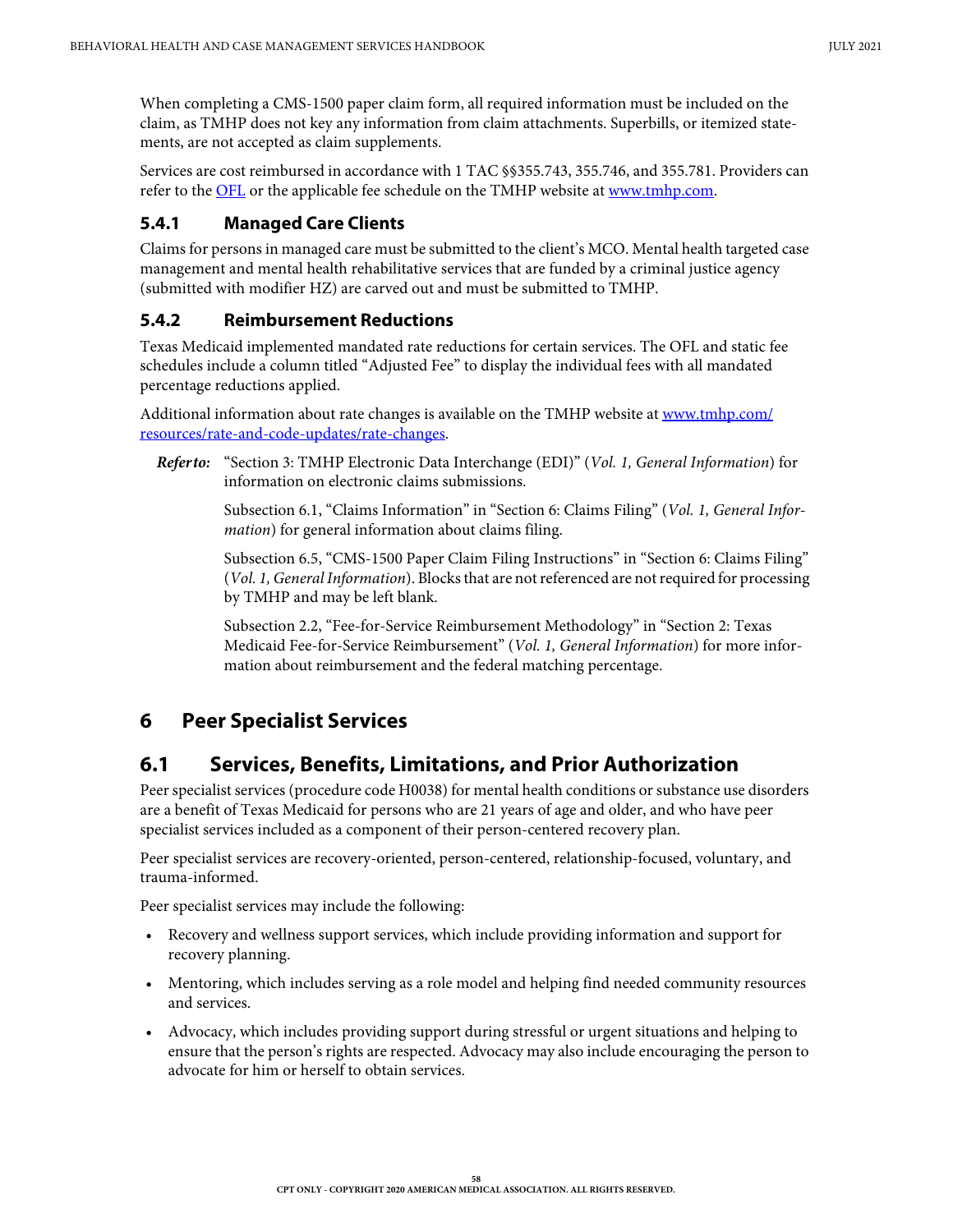Peer specialist services are based on a mutual relationship between the peer specialist and the Medicaid eligible person. A peer specialist uses his or her lived experience to support the person with the following:

- Achieving the goals and objectives of the person's individualized recovery plan
- Skill development
- Problem solving strategies
- Coping mechanisms for stressors and barriers encountered when recovering from a mental health condition or a substance use disorder

Peer specialist services can be delivered individually or in a group setting.

### **6.2 Peer Specialist Requirements**

Peer specialist services may be delivered as part of a coordinated, comprehensive, and individualized approach to treating a person's mental health condition, substance use disorder, or both, if the peer specialist is employed by one of the following Medicaid-enrolled provider types:

- Clinic/group practices that treat behavioral health conditions
- Physicians (M.D.s), osteopaths (D.O.s), and nurse practitioners (NPs), clinical nurse specialists (CNSs), and physicians assistants (PAs) that treat behavioral health conditions
- Psychologists, licensed clinical social workers, licensed marriage and family therapists, and licensed professional counselors
- Comprehensive provider agencies of targeted case management and mental health rehabilitative services
- Local mental and behavioral health authorities
- Chemical dependency treatment facilities
- Federally qualified health clinics (FQHCs)
- Rural health clinics (RHCs)
- Opioid Treatment Providers (OTPs)

Only clinic/group practices or behavioral health care individual providers (M.D., D.O., NP, CNS, and PA) with a behavioral health focus may be reimbursed for peer specialist services.

Peer specialists coordinate with all behavioral health service providers involved in the person's care and utilize a person-centered, recovery-oriented approach to treatment planning and service delivery.

Non-Medicaid enrolled providers that employ peer specialists can contract with one of the listed Medicaid-enrolled provider types to furnish peer specialist services as part of a continuum of comprehensive treatment services. Subcontracted peer specialist services must also be part of the coordinated, comprehensive, and individualized person-centered recovery plan.

A peer specialist must meet all of the following criteria:

- Be at least 18 years of age.
- Have lived experience with a mental health condition, substance use disorder, or both.
- Have a high school diploma or General Equivalency Diploma (GED).
- Be willing to appropriately share his or her own recovery story with the person receiving services.
- Demonstrate current self-directed recovery.
- Pass criminal history and registry checks as described in 1 TAC §354.3201.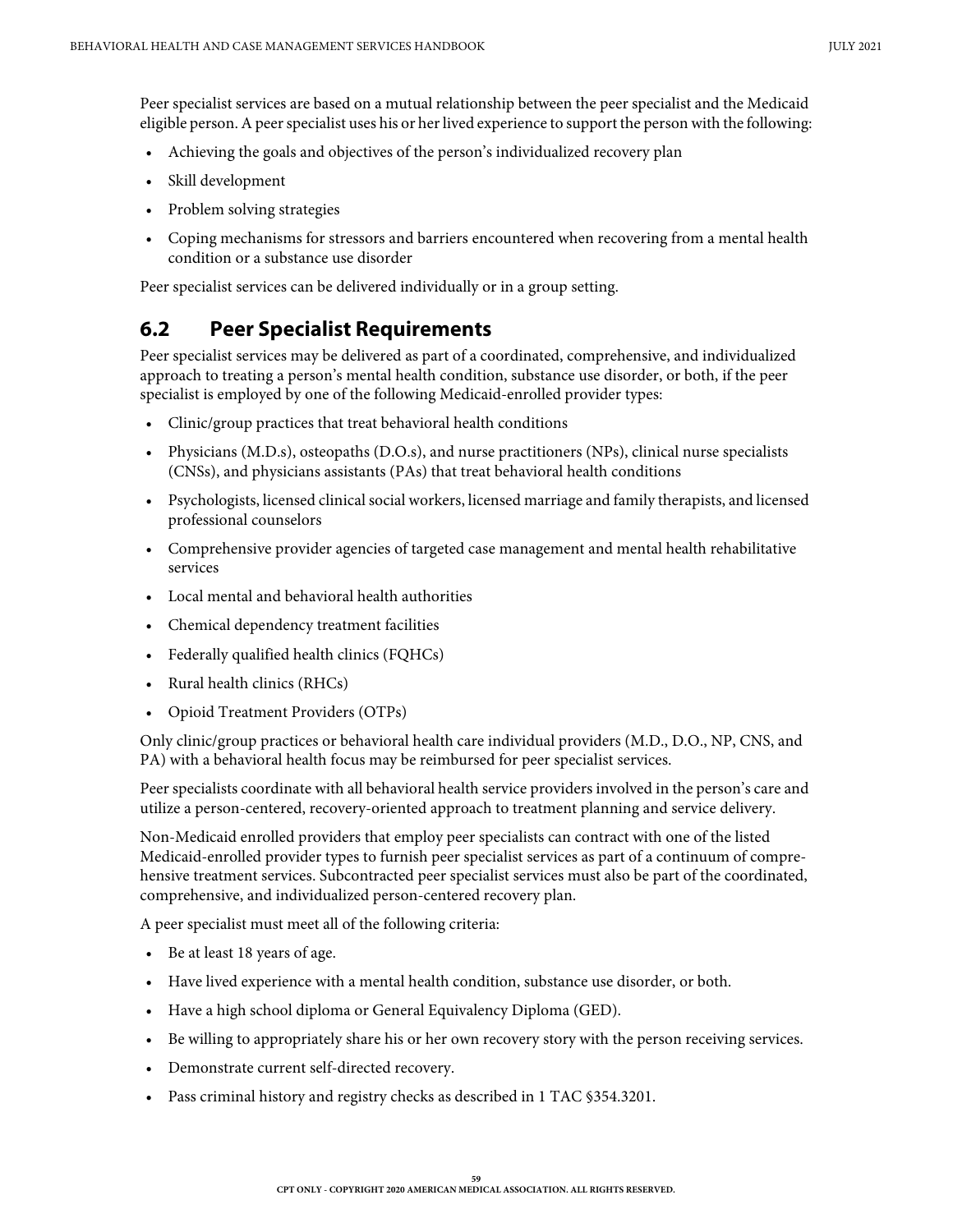A peer specialist must not:

- Practice psychotherapy.
- Make clinical or diagnostic assessments.
- Dispense expert opinions.
- Engage in any service that requires a license.
- Falsify any documentation related to application, training, testing, certification, or services provided.

### **6.2.1 Certification**

A peer specialist must complete all required training and certification before providing services. To be certified as a peer specialist as specified in 1 TAC §354.3155, a candidate must complete the following training:

- Required orientation
- Self-assessment activities
- Core training delivered by a certified training entity
- Supplemental training in one of two specialty areas:
	- Mental health peer specialist
	- Recovery support peer specialist

The candidate can apply for initial certification after successful completion of core and one supplemental training and a knowledge assessment.

A peer specialist who is initially certified may begin to deliver Medicaid billable services, if participating in a supervised internship at their place of employment. The internship consists of 250 hours of supervised work experience to be completed within a 6-month period. An extension may be granted by the certification entity should a peer be unable to complete the required hours within the 6-month time frame.

Independent study, such as reading or watching instructional videos, does not count toward the required supervised work experience hours. Time spent receiving supervision, other than the observation of the peer specialist providing services, does not count toward the required hours.

After completing the required internship hours, certified peer specialists can apply for renewed certification through the approved certification entity. Peer specialists must renew their certification every two years, which requires continuing education hours.

Certified peer specialists should only deliver services in their specialty area.

### **6.2.2 Supervision**

As defined in 1 TAC §354.3003, providers may be reimbursed for peer specialist services rendered under the supervision of one of the following:

- Qualified credentialed counselor (QCC)
- Licensed practitioner of the healing arts (LPHA)
- Qualified mental health professional (QMHP), with a QCC or LPHA supervising the QMHP
- Qualified peer supervisor (QPS), with a QCC or LPHA supervising the QPS

Supervision must focus on a peer specialist's provision of services, including:

• Review of cases and activities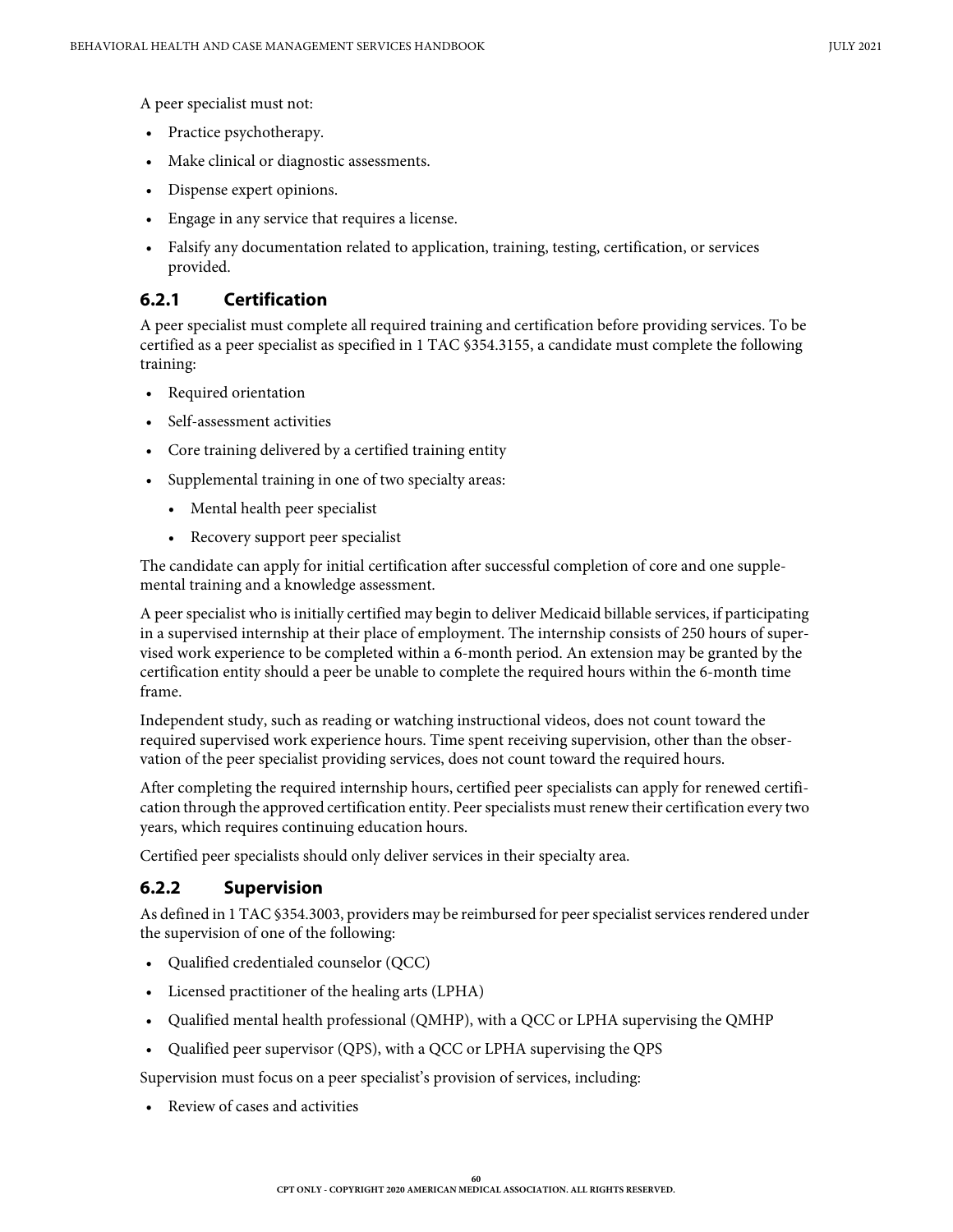- Skill building
- Problem resolution
- Professional growth

Supervision may also include aspects specific to the organization, such as following organizational policy or other administrative matters.

Peer specialist supervision may be provided as follows:

- Individually
- In a group setting
- Face-to-face
- By teleconference
- Through observation of the peer specialist providing services

Supervision must occur at least once weekly for a peer specialist with an initial certification, at least once monthly for a peer specialist with a two-year certification, or more frequently at the request of the peer specialist.

A QCC or LPHA who supervises a QMHP or QPS must provide individual or group supervision at least once monthly and conduct an observation of the QMHP or QPS supervising the peer specialist at a selfdetermined frequency based on the QMHP's or QPS's skill level.

A supervisor must successfully complete supervisory training for peer specialist services and the recovery model from a certified training entity before supervising a peer specialist. Supervisor training must include instruction about:

- The distinction between peer support and therapy.
- The role of peer support in building and sustaining recovery goals.
- Advocacy for peer specialists and peer specialist services.
- Job performance review, including strengths-based, timely, and respectful feedback.
- Supervisory skills, such as how to work with a variety of personality types and communication styles.

After completing training, each candidate must successfully complete a knowledge assessment before receiving approval to supervise a peer specialist from a certified training entity. Peer specialist supervisor certification must be renewed every two years, which requires continuing education hours.

# **6.3 Prior Authorization Requirements**

Prior authorization is not required for the first 104 units of peer specialist services in a rolling 6-month period. Prior authorization is required once a person exceeds 104 units of individual or group peer specialist services in a rolling 6-month period.

Prior authorization requests for procedure code H0038 must be submitted to TMHP using the Special Medical Prior Authorization (SMPA) Request Form. Requests for continued services must demonstrate all of the following:

- The person continues to meet eligibility criteria as outlined in the statement of benefits above, including current DSM diagnoses
- The current person-centered recovery plan and goals
- The progress made relative to the goals outlined in the person-centered recovery plan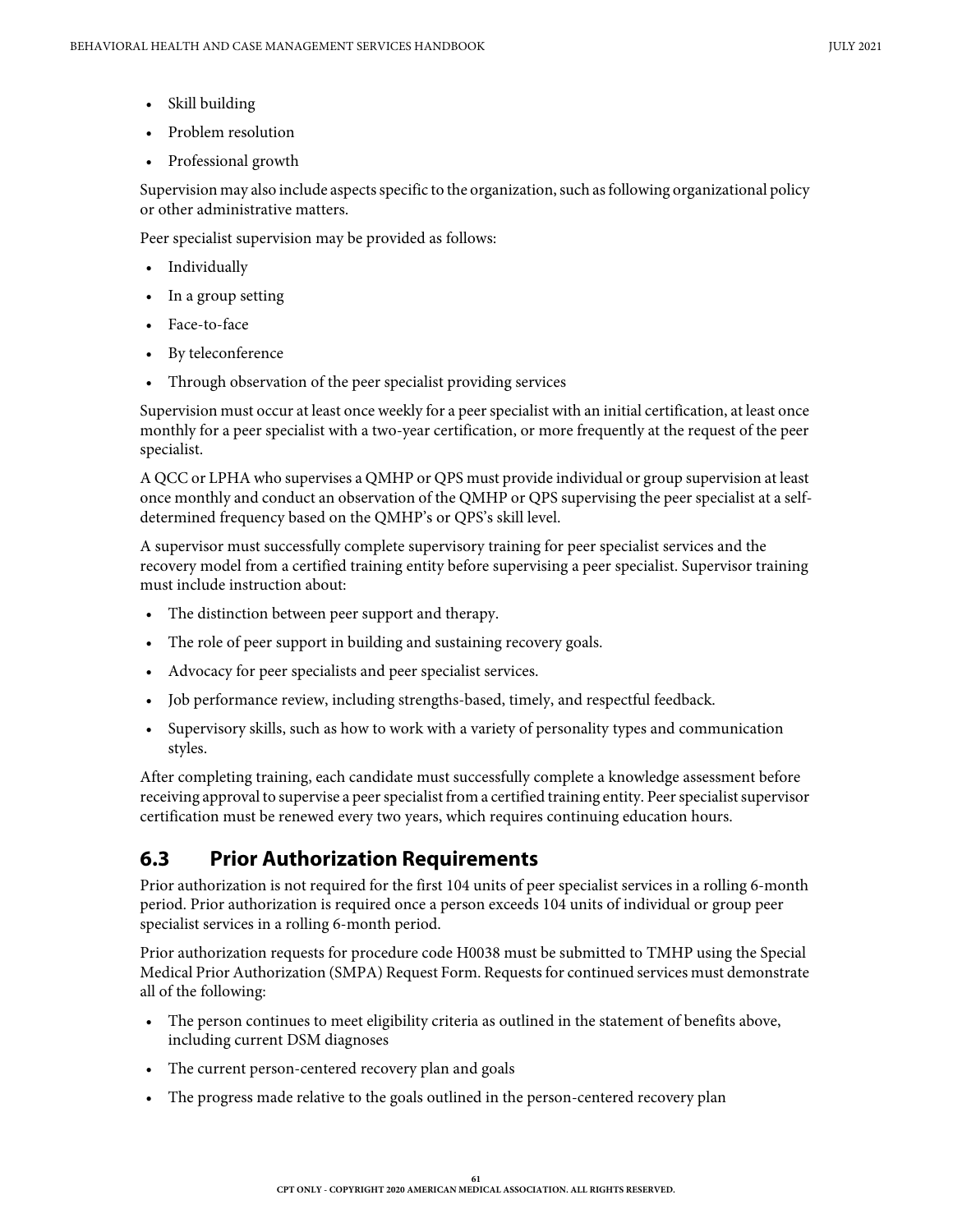• The need for continued services

Requests must indicate how many additional units of service are being requested (up to 30 units are allowed per request) and the type (individual or group), as well as the expected time frame when services will be delivered.

*Note: The requesting provider may be asked for additional information to clarify or complete a request.*

Retrospective review may be performed to ensure that the documentation supports the medical necessity of the requested service.

*Refer to:* Refer to: "Section 5: Fee-for-Service Prior Authorizations" (*Vol. 1, General Information*)for more information on submitting prior authorization methods.

## **6.4 Documentation Requirements**

The Medicaid-enrolled provider must ensure proper documentation of all peer specialist services that are rendered. Documentation of peer specialist services must:

- Indicate the date, time, and place of service.
- Summarize the purpose and content of the services.
- Include the specific strategies and activities utilized as related to the goals of the person's plan of care.

Peer specialist supervisors must document all supervisory sessions and maintain the records in the peer specialist's employee personnel file.

### **6.4.1 Reimbursement**

Reimbursement for procedure code H0038 is limited to substance use disorders and mental health conditions, including, but not limited to:

- Schizophrenia spectrum and other psychotic disorders.
- Bipolar and related disorders.
- Depressive disorders.
- Anxiety disorders.
- Obsessive-compulsive and related disorders.
- Trauma and stressor related disorders.
- Feeding and eating disorders.

Procedure code H0038 is limited to 104 units in a rolling six-month period. This limitation may be exceeded with documentation of medical necessity for the additional services.

Peer specialist services will also be limited as follows:

- Must not be delivered simultaneously with other behavioral health services that are delivered to the person or group of persons receiving services
- Must be delivered in person and not through advanced telecommunications technology
- Limited to 12 total persons per group session

### **6.4.2 Claim Filing**

Procedure code H0038 must be submitted with one of the following specialty modifiers:

• Modifier HE-mental health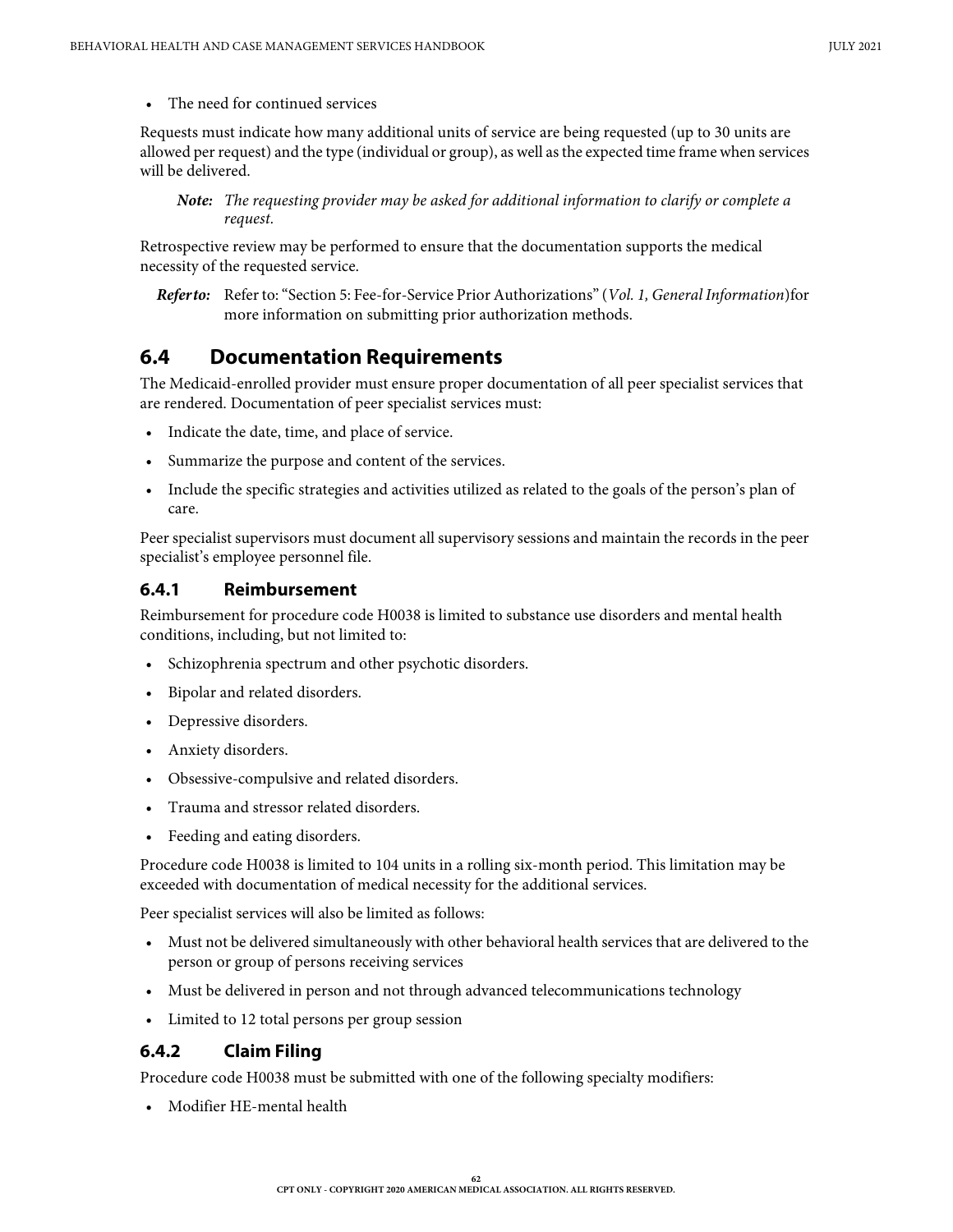• Modifier HF-substance use

If services are provided in a group setting, procedure code H0038 must also be submitted with modifier HQ.

Mental health rehabilitative services must be billed separately from peer specialist services.

FQHCs and RHCs should submit claims using procedure code H0038 for informational purposes only.

### **6.5 Exclusions**

The following services are not a benefit of Texas Medicaid:

- Record keeping or documentation activities
- Services provided without the person present

# **7 Psychiatric Services for Hospitals**

Inpatient admissions to acute care hospitals for adults and children for psychiatric conditions are a benefit of Texas Medicaid. Admissions must be medically necessary and are subject to Texas Medicaid's retrospective utilization review (UR) requirements. The UR requirements are applicable regardless of the hospital's designation of a unit as a psychiatric unit versus a medical or surgical unit.

Persons who are 20 years of age and younger may be admitted to a freestanding psychiatric facility or a state psychiatric facility. Persons who are 21 years of age and older may be admitted only to an acute care facility. Providers should use the most appropriate revenue code when billing for inpatient psychiatric services in an acute care facility. A certification of need must be completed and placed in the person's medical record within 14 days of the admission or once the person becomes Medicaid-eligible while in the facility.

Inpatient psychiatric treatment is a benefit of Texas Medicaid if all the following apply:

- The person has a psychiatric condition that requires inpatient treatment.
- The inpatient treatment is directed by a psychiatrist.
- The inpatient treatment is provided in a nationally accredited facility or hospital.
- The provider is enrolled in Texas Medicaid.

Persons of all ages may be admitted to an acute care facility. Inpatient admissions for the single diagnosis of chemical dependency or abuse (such as alcohol, opioids, barbiturates, and amphetamines) without an accompanying medical complication are not benefits of Texas Medicaid. Additionally, admissions for chronic diagnoses such as intellectual disability, organic brain syndrome, or chemical dependency or abuse are not covered benefits for acute care hospitals without an accompanying medical complication or medical condition. The UB-04 CMS-1450 paper claim form must indicate all relevant diagnoses that necessitate the inpatient stay.

Supporting documentation (certification of need) must be documented in the person's medical record. This documentation must be maintained by each facility for a minimum of five years and be readily available for review when requested by HHSC or its designee.

Additional coverage through the Comprehensive Care Program (CCP) may be allowed for Medicaideligible persons who are 20 years of age and younger. Providers should use revenue code 124 when billing for inpatient psychiatric services in freestanding and state psychiatric facilities.

*Refer to:* Subsection 2.16, "Inpatient Psychiatric Hospital or Facility (Freestanding) (CCP)" in the *Children's Services Handbook* (*Vol. 2, Provider Handbooks*).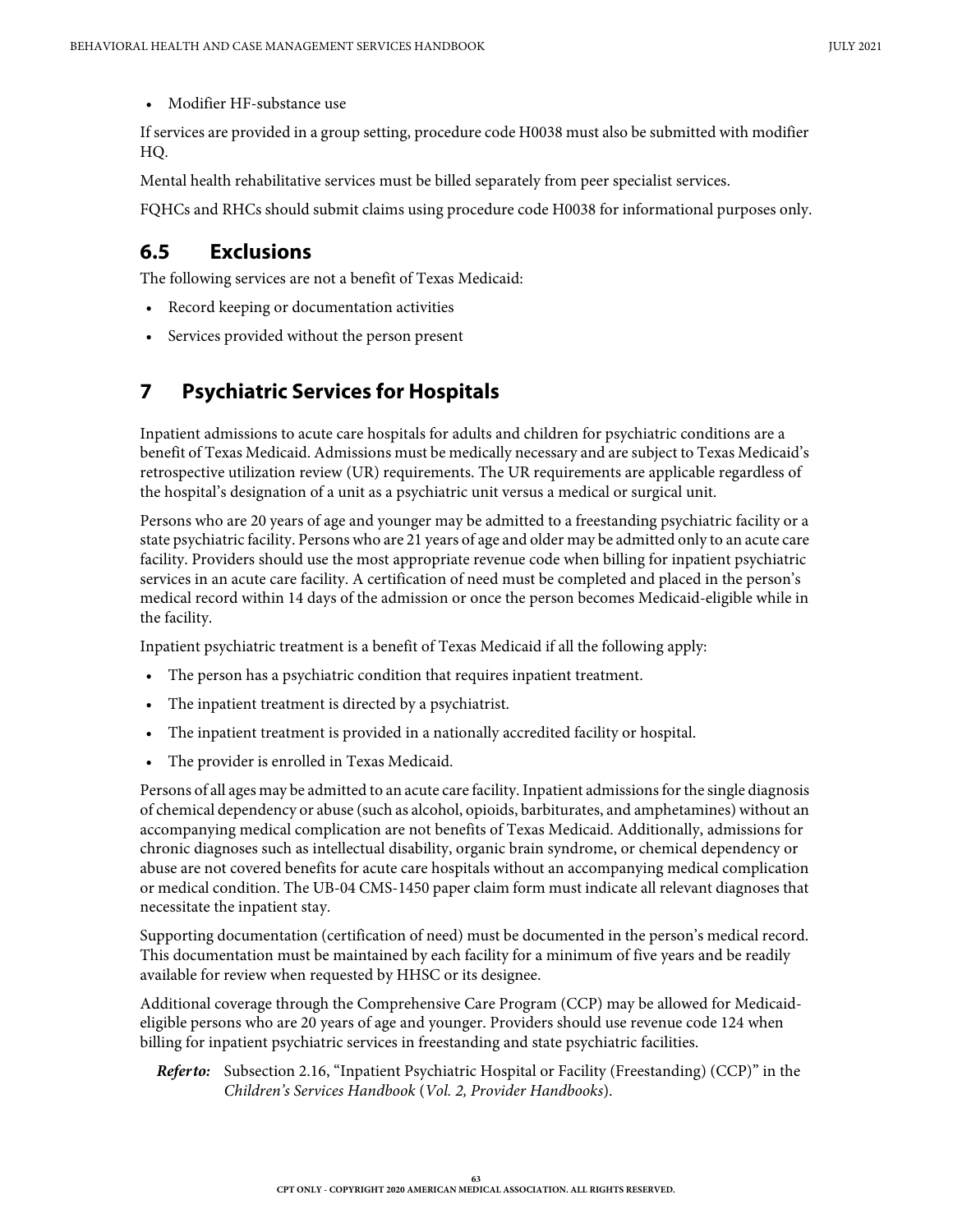# **7.1 Prior Authorization Requirements**

Prior authorization is not required for persons with fee-for-service benefits who are admitted to psychiatric units in acute care hospitals. Out-of-network admissions require notification within the next business day and submission of clinical information to determine appropriateness for transfer to a contracted facility.

Prior authorization is not required for initial admission to freestanding psychiatric facilities or state psychiatric hospitals for persons who are 20 years of age and younger for a maximum of five days based on Medicaid eligibility and documentation of medical necessity. Extended stay requests beyond the initial 5 days require prior authorization.

# **7.2 Documentation Requirements**

Documentation of medical necessity for inpatient psychiatric care must specifically address the following issues:

- Why the ambulatory care resources in the community cannot meet the treatment needs of the person receiving the services.
- Why inpatient psychiatric treatment under the care of a psychiatrist is required to treat the acute episode of the person receiving the services
- How the services can reasonably be expected to improve the person's condition or prevent further regression of the person's condition in a proximate time period.

# **7.3 Inpatient Hospital Discharge**

Procedure codes 99238 and 99239 must be submitted when billing for a hospital discharge.

# <span id="page-63-0"></span>**8 Screening, Brief Intervention, and Referral to Treatment (SBIRT)**

SBIRT is a comprehensive, public health approach to the delivery of early intervention and treatment services for persons who are 10 years of age and older and who have alcohol or substance use disorders or are at risk of developing such disorders. SBIRT is used for intervention directed to a person and not for group intervention.

SBIRT services can be provided by physicians, registered nurses, advanced practice nurses, physician assistants, psychologists, licensed clinical social workers, licensed professional counselors, certified nurse midwives, outpatient hospitals, federally qualified health centers (FQHCs), and rural health clinics (RHCs). Non-licensed providers may deliver SBIRT under the supervision of a licensed provider if such supervision is within the scope of practice for that licensed provider. The same SBIRT training requirements apply to non-licensed providers.

A person may have a maximum of two screening only sessions per rolling year, and up to four combined screening and brief intervention sessions per rolling year. Providers must refer the person to treatment if the screening results reveal severe risk of alcohol or substance use.

*Refer to:* [Section 9, "Substance Use Disorder \(SUD\) Services"](#page-67-0) in this handbook for additional information on SUD treatment.

*Refer to:* Subsection 2.17.3, "Prior Authorization and Documentation Requirements" in the *Children's Services Handbook* (*Vol. 2, Provider Handbooks*) for more information about inpatient psychiatric services.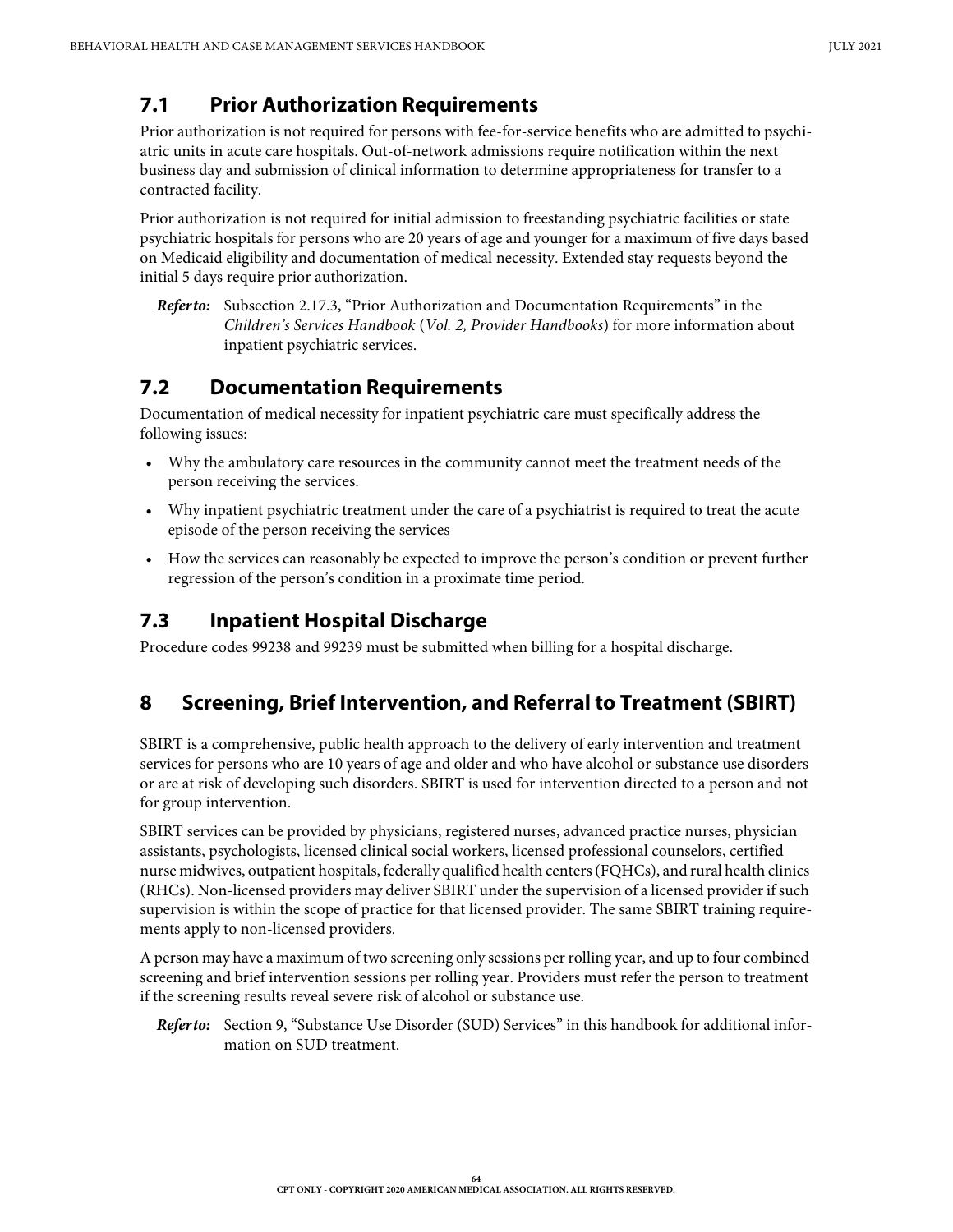# **8.1 SBIRT Training**

Providers that perform SBIRT must be trained in the correct practice of this method and will be required to complete at least four hours of training. Proof of completion of SBIRT training must be maintained in an accessible manner at the provider's place of service.

Information regarding available trainings and standardized screening tools can be found through the [Substance Abuse and Mental Health Services Administration.](http://www.samhsa.gov/)

# **8.2 Screening**

Screening persons for problems related to alcohol or substance use identifies the person's level of risk and determines the appropriate level of intervention indicated for the person. Providers must explain the screening results to the person, and if the results are positive, be prepared to subsequently deliver, or delegate to another provider, brief intervention services. Screening must be conducted using a standardized screening tool. Standardized tools that may be used include, but are not limited to, the following:

- Alcohol, Smoking, and Substance Involvement Screening Test (ASSIST)
- Drug Abuse Screening Test (DAST)
- Alcohol Use Disorders Identification Test (AUDIT)
- Cut-down, Annoyed, Guilty, Eye-opener (CAGE) questionnaire
- Car, Relax, Alone, Forget, Family or Friends, Trouble (CRAFFT) questionnaire
- Binge drinking questionnaire

Results obtained through blood alcohol content (BAC) or through toxicology screening may also be used to screen for alcohol or substance use risk.

# **8.3 Brief Intervention**

Brief intervention is performed following a positive screen or a finding of at least a mild to moderate risk for alcohol or substance use. During the session, brief intervention involves motivational interviewing techniques (such as the Brief Negotiated Interview) that is focused on raising the person's awareness of his or her alcohol or substance use and its consequences. The session is also focused on motivating the person toward behavioral change.

Subsequent screening and brief intervention sessions within the allowable annual limitations may be indicated to assess for behavior change and further explore a person's readiness to make behavioral changes related to their alcohol or substance use.

*Note: Providers may choose to schedule multiple screening and brief intervention sessions in a rolling year in order to provide ongoing support to a person at risk for substance use who is receptive to behavior change.* 

# **8.4 Referral to Treatment**

If the provider determines that the person is in need of more extensive treatment or has a severe risk for alcohol or substance use, the person must be referred to an appropriate substance use treatment provider.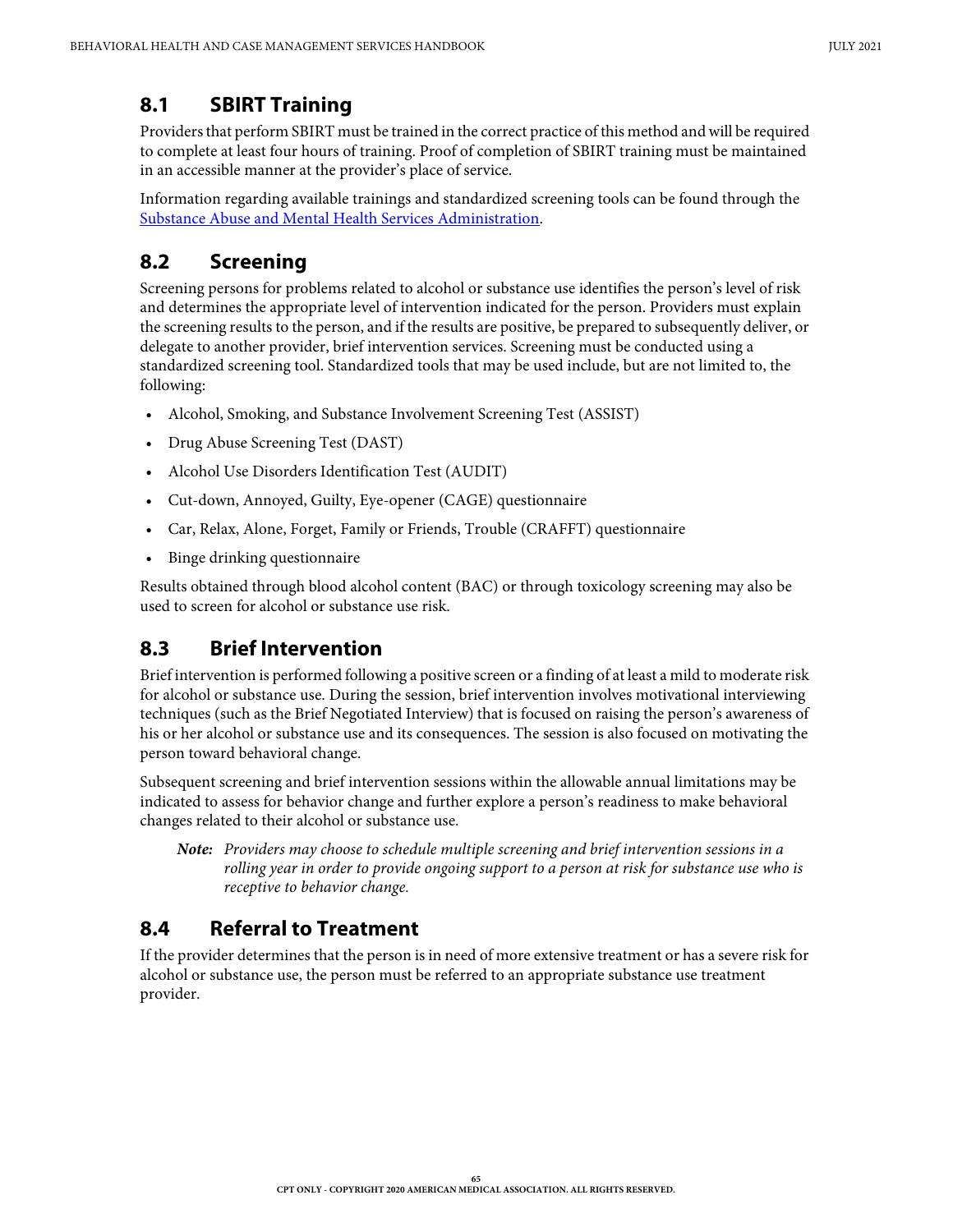Referral to more extensive treatment is a proactive process that facilitates access to care for persons who require a more extensive level of service than SBIRT provides. Referral is an essential component of the SBIRT intervention because it ensures that all persons who are screened have access to the appropriate level of care.

*Note: If the person is currently under the care of a behavioral health provider, the person must be referred back to that provider.*

### **8.5 Reimbursement and Limitations**

SBIRT is limited to persons who are 10 years of age and older.

SBIRT is limited to up to two screening sessions per rolling year. A screening that results in a negative result does not require a brief intervention. In these instances procedure code H0049 should be used. A provider may re-screen a person within the same rolling year to determine whether their substance use behavior has changed.

Procedure code 99408 or G2011 should be used when a brief intervention follows an SBIRT screening. Procedure code 99408 is limited to once per day. SBIRT is limited to four sessions per rolling year when it constitutes a screening followed by a brief intervention.

If a person requires more than four combined screening and brief intervention sessions per rolling year, the person must be referred for substance use disorder treatment.

SBIRT is not reimbursable to providers (whether licensed or non-licensed) who have not completed the required number of training hours in SBIRT methodology.

Procedure codes 99408, G2011, and H0049 will be denied if billed for the same date of service as any of the following procedure codes:

| <b>Procedure Codes</b>                                                    |       |       |          |       |          |       |          |       |       |
|---------------------------------------------------------------------------|-------|-------|----------|-------|----------|-------|----------|-------|-------|
| 90791                                                                     | 90792 | 90832 | $90833*$ | 90834 | $90836*$ | 90837 | $90838*$ | 90847 | 90853 |
| 90865                                                                     | 90870 | 96130 | $96131*$ | 96132 | $96133*$ | 96136 | $96137*$ |       |       |
| *Add-on procedure codes must be billed with the appropriate primary code. |       |       |          |       |          |       |          |       |       |

Procedure codes 99408 and H0049 cannot both be billed on the same date.

Physicians and other qualified health care professionals that bill an Evaluation and Management (E/M) code for a visit where SBIRT occurred must use modifier 25 to identify a significant, separately identifiable E/M service rendered by the same provider on the same date of service.

*Note: FQHCs and RHCs should submit claims using SBIRT procedure codes for informational purposes only.*

### **8.6 Documentation Requirements**

A person's record documentation must support medical necessity for the SBIRT services provided and must be maintained by the SBIRT provider and made readily available for review when requested by the Health and Human Services Commission (HHSC) or its designee. SBIRT documentation for screening must include the following:

- The provider who performed the SBIRT screening
- Screening results from a standardized screening tool or laboratory results such as BAC, toxicology screen, or other measures showing risk for alcohol or substance use and the specific screening tool used.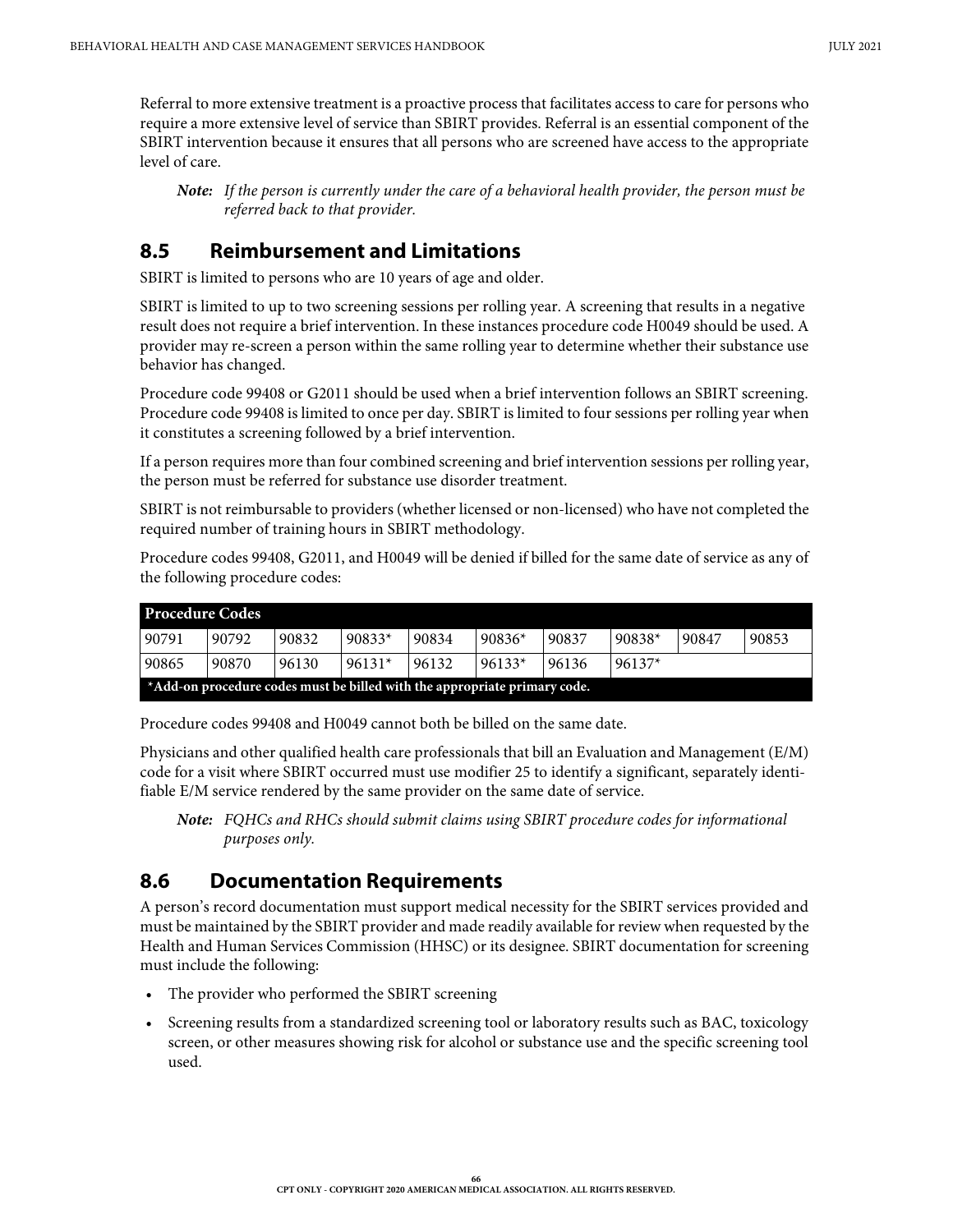Documentation for SBIRT brief intervention sessions must include a person-centered plan for the delivery of medically necessary services that supports the use of procedure code 99408. The plan must include all of the following:

- The provider who performed the SBIRT brief intervention, if different from the provider who screened the person
- Start and stop time of the session, or the total face-to-face time spent providing SBIRT services to the person
- Goals established
- Specific strategies to achieve the goals
- The person's support system such as family members, a legal guardian, or friends.

*Note: If subsequent sessions are indicated, the provider who performed the SBIRT session must document that a follow up SBIRT appointment was made and with whom, or document another mechanism established to reassess progress*

• The name, address, and phone number of the provider that the person has been referred to for substance use disorder treatment

Services are subject to retrospective review to ensure that the documentation in the person's medical record supports the medical necessity of the services provided.

### **8.7 Claims Filing and Reimbursement**

SBIRT services must be submitted to TMHP in an approved electronic format or on the CMS-1500 paper claim form. Providers may purchase CMS-1500 paper claim forms from the vendor of their choice. TMHP does not supply the forms. When completing a CMS-1500 paper claim form, all required information must be included on the claim, as TMHP does not key any information from claim attachments. Superbills, or itemized statements, are not accepted as claim supplements.

*Refer to:* "Section 3: TMHP Electronic Data Interchange (EDI)" (*Vol. 1, General Information*) for information on electronic claims submissions.

> Subsection 6.1, "Claims Information" in "Section 6: Claims Filing" (*Vol. 1, General Information*) for general information about claims filing.

> Subsection 6.5, "CMS-1500 Paper Claim Filing Instructions" in "Section 6: Claims Filing" (*Vol. 1, General Information*).

Texas Medicaid rates for Hospitals are calculated according to 1 TAC §355.8061.

According to 1 TAC §355.8091, the Medicaid rate for LCSWs, LMFTs, and LPCs is 70 percent of the rate paid to a psychiatrist or psychologist for a similar service per 1 TAC §355.8085.

The Medicaid rates for psychologists are calculated in accordance with 1 TAC §355.8085.

Texas Medicaid rates for physicians and certain other practitioners are calculated in accordance with TAC §355.8085.

Texas Medicaid rates for Nurse Practitioners and Clinical Nurse Specialists are calculated in accordance with TAC §355.8281.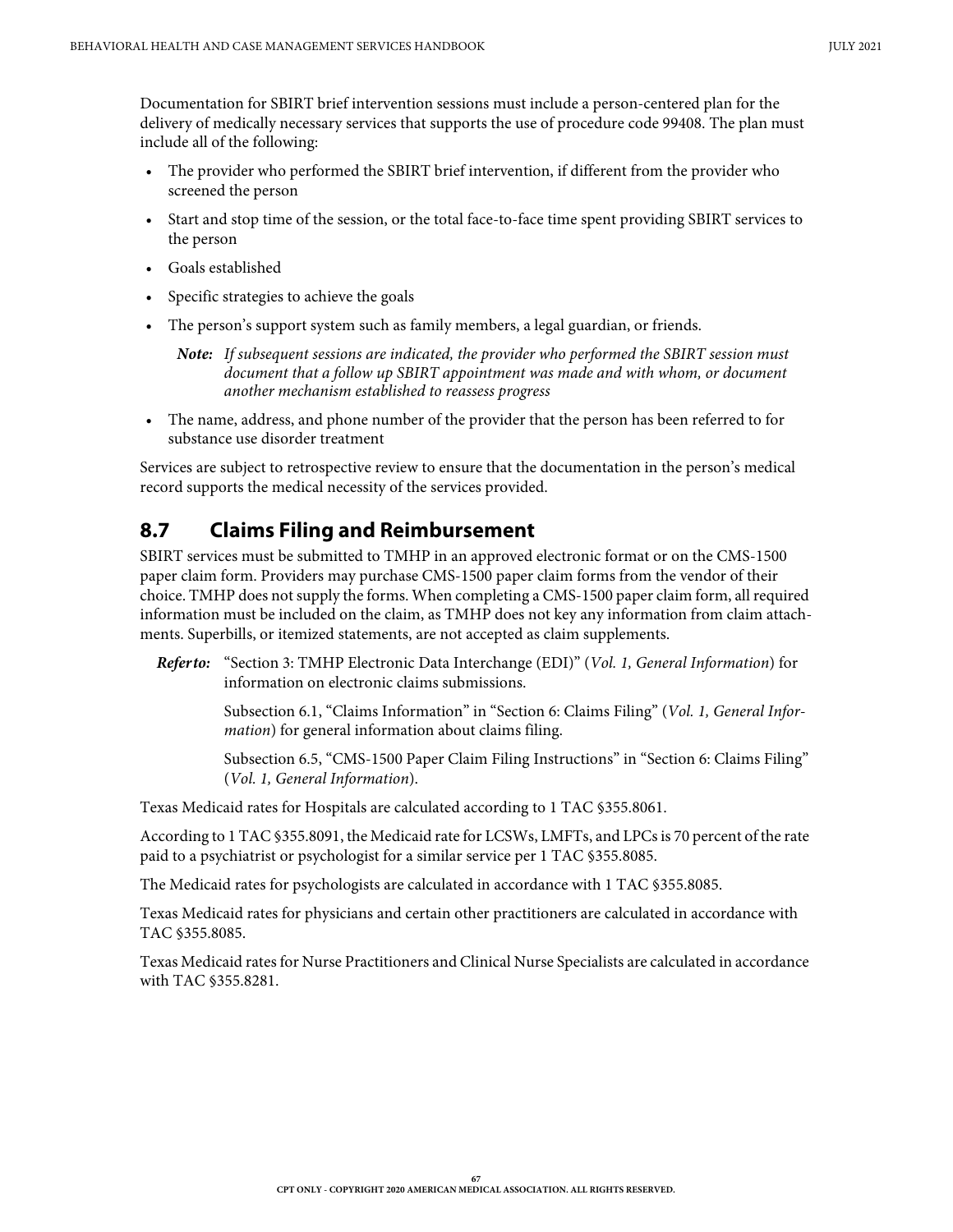According to 1 TAC §355.8093, the Medicaid rate for PAs is 92 percent of the rate paid to a physician (MD or DO) for the same professional service and 100 percent of the rate paid to physicians for laboratory services, X-ray services, and injections. Services performed by a PA and billed under a physician's or RHC's provider identifier are reimbursed according to the Texas Medicaid Reimbursement Methodology (TMRM) for physician services.

*Note: For more information about Texas Medicaid rates for the provider types above, refer to the <u>OFL</u> or the applicable fee schedule on the TMHP website at <u>www.tmhp.com</u>.* 

Texas Medicaid implemented mandated rate reductions for certain services. The OFL and static fee schedules include a column titled "Adjusted Fee" to display the individual fees with all mandated percentage reductions applied.

Additional information about rate changes is available on the TMHP website at [www.tmhp.com/](https://www.tmhp.com/resources/rate-and-code-updates/rate-changes) [resources/rate-and-code-updates/rate-changes](https://www.tmhp.com/resources/rate-and-code-updates/rate-changes).

*Note: Certain rate reductions including, but not limited to, reductions by place of service, client type program, or provider specialty may not be reflected in the Adjusted Fee column.*

# <span id="page-67-0"></span>**9 Substance Use Disorder (SUD) Services**

### **9.1 Overview**

SUDs are chronic, relapsing medical illnesses that require an array of best practice medical and psychosocial interventions of sufficient intensity and duration to achieve and maintain remission and support progress toward recovery. SUD may include problematic use of alcohol, prescription drugs, illegal drugs (e.g., cannabis, opioids, stimulants, inhalants, hallucinogens, "club" drugs, other synthetic euphoriants), and other substances that may be identified in the future.

Treatment for SUD is a benefit of Texas Medicaid for persons who meet the criteria for a substancerelated disorder, as outlined in the current edition of the American Psychiatric Association's DSM.

SUD treatment services are individualized, age-appropriate medical and psychosocial interventions designed to treat a person's problematic use of alcohol or other drugs, including prescription medication.

SUD services may include:

- Withdrawal management services.
- Individual and group SUD counseling in an outpatient setting.
- Residential treatment services.
- Medication assisted treatment.
- Evaluation and treatment (or referral for treatment) for co-occurring physical and behavioral health conditions.

Level of care (e.g., outpatient, residential, inpatient hospital) and specific services provided must adhere to current evidence-based industry standards and guidelines for SUD treatment, such as those outlined in the current edition of the American Society of Addiction Medicine's Treatment Criteria for Addictive Substance-Related and Co-Occurring Conditions, as well as the licensure requirements outlined in 25 TAC §448 pertaining to standards of care.

SUD treatment services (outpatient or residential) may only be delivered in a licensed chemical dependency treatment facility (CDTF). Medication assisted treatment (MAT) may also be delivered in the office setting by appropriately trained physicians, physician assistants (PAs), and advanced practice registered nurses (APRNs) who are recognized by the Texas Board of Nursing as either nurse practi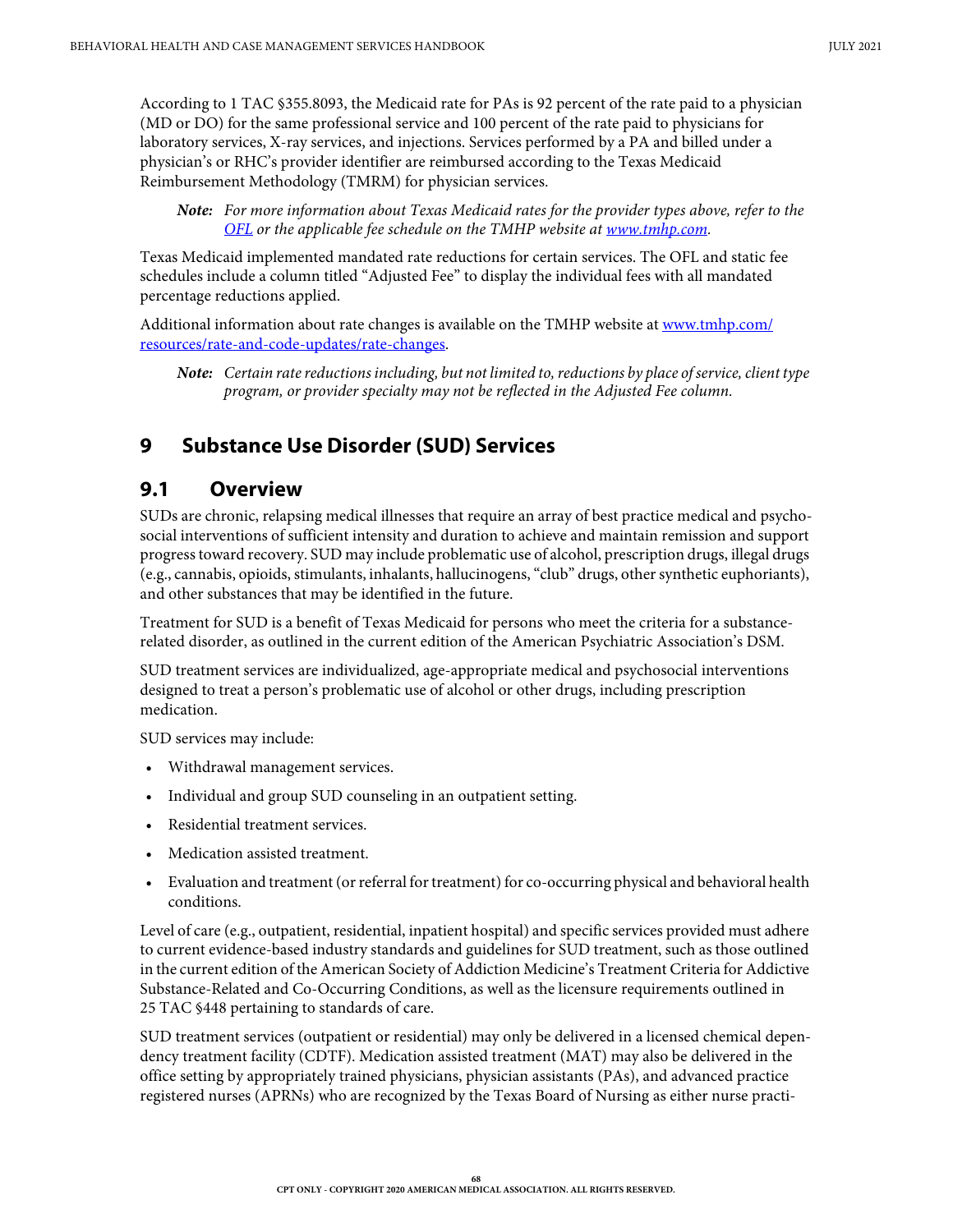tioners (NPs), clinical nurse specialists (CNSs), nurse anesthetists (CRNAs), or nurse midwives (CNMs), provided that the APRN is a qualifying practitioner and possesses the Drug Addiction Treatment Act (DATA) waiver.

SUD withdrawal management in an inpatient hospital setting may be provided for persons who meet hospital level of care requirements as a result of the severity of their withdrawal syndrome or the severity of their co-occurring conditions. These services may be reimbursed as general hospital inpatient services.

The treatment setting and the intensity or level of services will vary depending on the severity of the person's SUD and what is clinically appropriate. The intensity or level of services refers to the number of hours of services per week, as well as the types of services the person receives. Early Intervention services are part of the spectrum of SUD treatment and are a benefit in Texas Medicaid. Early intervention services target persons who are at risk of developing a substance related problem but may not have a diagnosed SUD.

*Refer to:* [Subsection 8, "Screening, Brief Intervention, and Referral to Treatment \(SBIRT\)" in this](#page-63-0)  [handbook](#page-63-0) for further information on early intervention services.

Upon admission into a treatment setting, a face-to-face multi-dimensional assessment (procedure code H0001) must be conducted by a qualified credentialed counselor (QCC) or intern as defined in DSHS TAC §441.101 to determine a course of treatment that is medically necessary and clinically appropriate. The assessment must be signed off by a QCC.

# **9.2 Evaluation, Treatment, or Referral for Co-Occurring Conditions**

CDTFs shall facilitate access to physical health, mental health, and ancillary services if those services are not available through the program and are necessary to meet treatment goals or needs of the person receiving services.

Persons in residential CDTFs commonly require medications unrelated to their SUD treatment for which costs are not covered in the reimbursement for SUD or MAT services. These medications, if included in the Medicaid formulary, may be obtained and reimbursed through the person's Medicaid pharmacy benefit.

Persons in residential CDTFs also commonly require other services that are benefits of Texas Medicaid, but not included in the CDTF rate. Claims for these services can be submitted by the appropriate providers.

CDTFs should screen each person for risk for contracting tuberculosis, Hepatitis B and C, HIV antibody, and sexually transmitted infections, and if appropriate, provide access to testing and follow up. Testing may be performed on site and billed by the ordering provider if appropriate testing facilities are available that are compliant with the rules and regulations for the Clinical Laboratory Improvement Amendments (CLIA). Providers that do not comply with CLIA are not reimbursed for laboratory services.

# **9.3 Withdrawal Management Services**

Withdrawal management, formerly known as detoxification, is the medical and behavioral treatment of persons experiencing or potentially experiencing withdrawal symptoms as a result of ceasing or reducing substance use.

Withdrawal management involving opioids, alcohol, sedatives, hypnotics, or anxiolytics will vary depending on the severity of the withdrawal symptoms experienced but will typically involve medications to treat symptoms in addition to supportive care, observation, and monitoring. Withdrawal management involving stimulants, inhalants, and cannabis typically involves supportive care, observation and monitoring, and medications to treat withdrawal symptoms as required.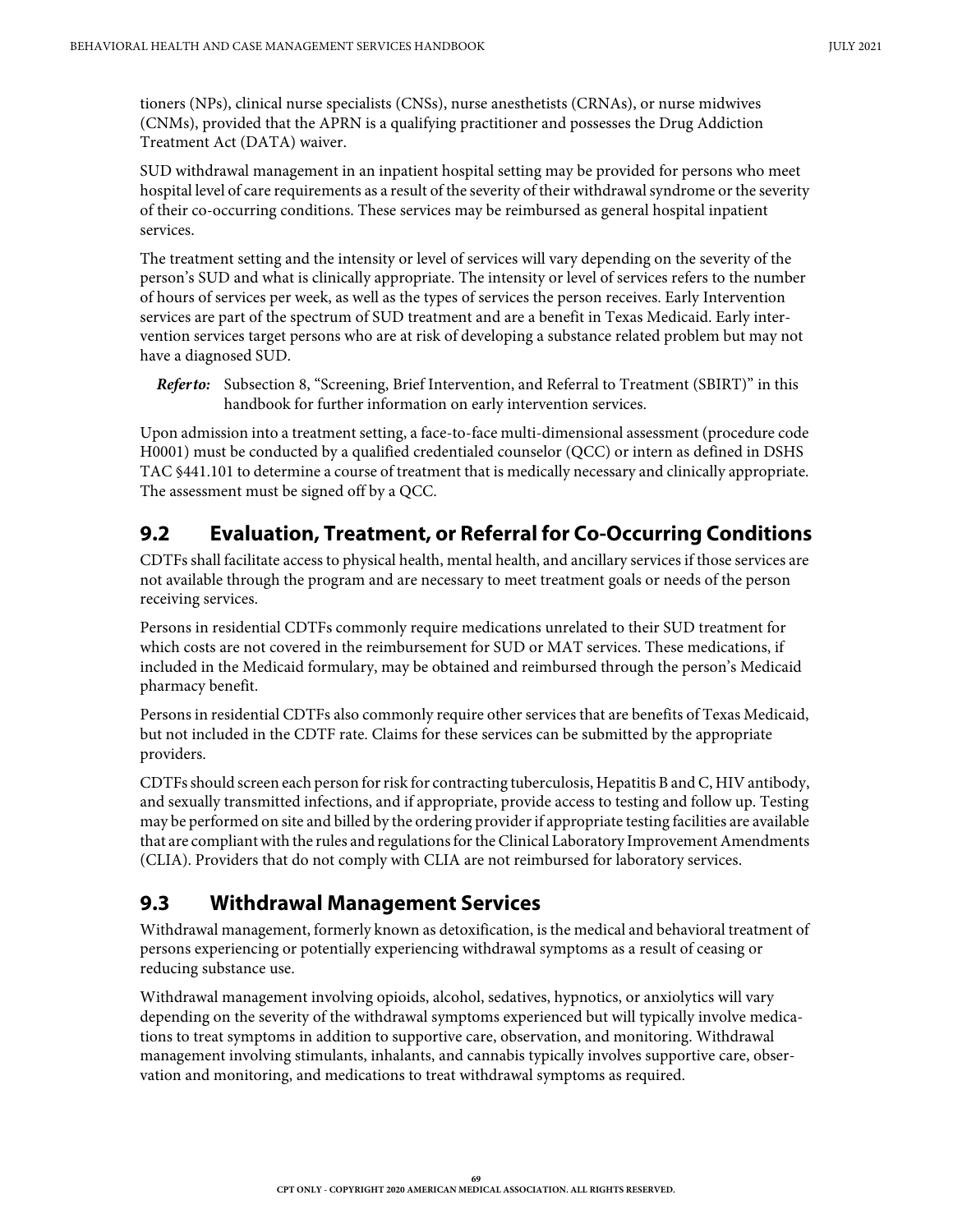Withdrawal management may be performed in an outpatient setting for persons experiencing mild to moderate withdrawal symptoms that can be successfully, as well as safely, managed outside of a residential setting or an inpatient hospital. Withdrawal management in a residential setting may be required for persons whose multidimensional assessment indicates one or more of the following circumstances that would make outpatient withdrawal management unsafe or unsuccessful:

- A level of severity of withdrawal, medical, or mental health complication
- Sufficient challenges with readiness to change, ability to stop using, or social support

Withdrawal management in an inpatient hospital setting may be required for persons whose severity of medical withdrawal (e.g., impending delirium tremens, severe withdrawal seizures), comorbid medical conditions (e.g., severe liver impairment, acute pneumonia, endocarditis, dementia), or comorbid psychiatric conditions (e.g., severe suicidality, acute and unstable psychosis or mania) requires a hospital level of care.

## **9.4 Individual and Group SUD Counseling in an Outpatient Setting**

Counseling for substance use disorders is designed to assist persons in developing a better understanding of their SUD, help to establish treatment goals and plans for achieving those goals, and provide interventions to assist persons in accordance with the plan. The overall intent of the service is to assist persons in understanding their SUD and developing the skills and supports needed to address their SUD over time. Counseling may be done individually or in a group setting with multiple members. Group counseling sessions are limited to a total of 16 persons per session.

Outpatient counseling services are appropriate for the following:

- Persons with less severe disorders
- Persons who are in the early stages of change
- As a step down from more intensive services
- Persons who are stable but for whom ongoing monitoring is appropriate

*Note: For persons unable or unwilling to access SUD treatment services at a CDTF, psychotherapy delivered by a licensed practitioner of the healing arts (LPHA) may be an alternative treatment option to address a person's SUD.*

Outpatient services may be appropriate at the start of treatment, throughout treatment, or after an episode of residential or inpatient treatment, depending on the person's acuity, severity, comorbidity, needs, or preferences. Outpatient services can address active symptoms as well as provide ongoing treatment for persons in partial or full remission who need continuing help to maintain progress.

Abstinence should not necessarily be a requirement for participation in outpatient services.

# **9.5 Residential Treatment Services**

Residential treatment programs provide a structured therapeutic environment where persons reside with staff support and deliver comprehensive substance use disorder treatment with attention to cooccurring conditions as appropriate. The frequency and duration of services should be based on meeting the person's needs and achieving the person's treatment goals.

Residential services are appropriate for persons who require a structured therapeutic environment to stabilize SUD and develop coping and recovery skills. Residential treatment programs may specialize in the unique needs of a specific population such as adolescents, or pregnant or parenting women with children.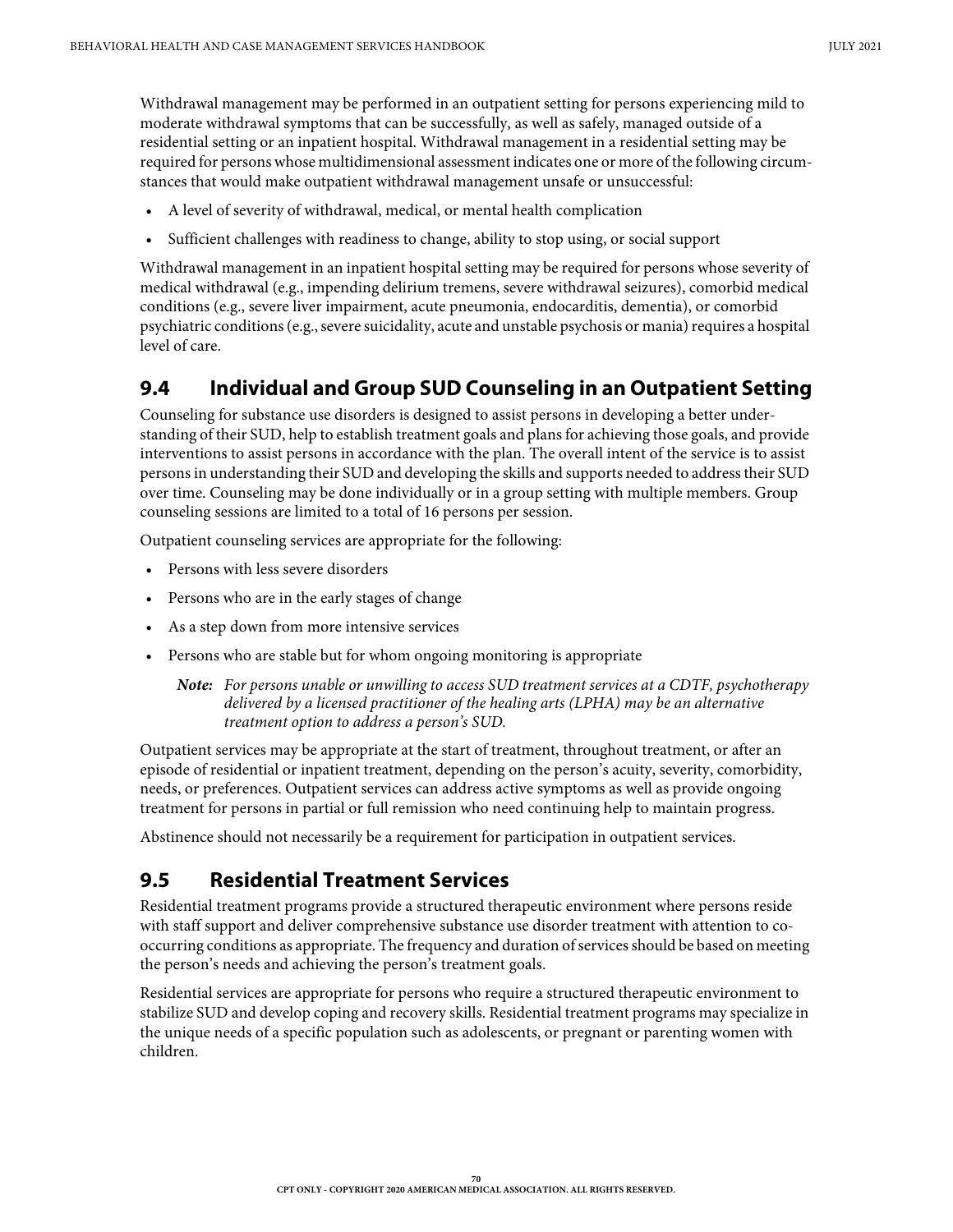Episodes of residential treatment may be required for persons with more severe SUD, more significant medical or psychiatric comorbidities, more significant challenges with sustaining motivation, maintaining control in an outpatient setting, or a living environment that jeopardizes their current ability to be successful in outpatient treatment.

Residential SUD treatment services may only be provided by a licensed CDTF.

## **9.6 Outpatient Treatment Services**

Outpatient treatment services must be billed with procedure codes H0004 or H0005.

Procedure codes H0004 and H0005 are limited to the following diagnosis codes:

| <b>Diagnosis Codes</b> |        |        |        |        |        |        |                    |
|------------------------|--------|--------|--------|--------|--------|--------|--------------------|
| F1010                  | F1011  | F10120 | F10121 | F10129 | F10130 | F10131 | F10132             |
| F10139                 | F1014  | F10150 | F10151 | F10159 | F10180 | F10181 | F10182             |
| F10188                 | F1019  | F1020  | F1021  | F10220 | F10221 | F10229 | F10230             |
| F10231                 | F10232 | F10239 | F1024  | F10250 | F10251 | F10259 | F1026              |
| F1027                  | F10280 | F10281 | F10282 | F10288 | F1029  | F10920 | F10921             |
| F10929                 | F10930 | F10931 | F10932 | F10939 | F1094  | F10950 | F10951             |
| F10959                 | F1096  | F1097  | F10980 | F10981 | F10982 | F10988 | F1099              |
| F1110                  | F1111  | F11120 | F11121 | F11122 | F11129 | F1113  | F1114              |
| F11150                 | F11151 | F11159 | F11181 | F11182 | F11188 | F1119  | F1120              |
| F1121                  | F11220 | F11221 | F11222 | F11229 | F1123  | F1124  | F11250             |
| F11251                 | F11259 | F11281 | F11282 | F11288 | F1129  | F1190  | F11920             |
| F11921                 | F11922 | F11929 | F1193  | F1194  | F11950 | F11951 | F11959             |
| F11981                 | F11982 | F11988 | F1199  | F1210  | F1211  | F12120 | F12121             |
| F12122                 | F12129 | F1213  | F12150 | F12151 | F12159 | F12180 | F12188             |
| F1219                  | F1220  | F1221  | F12220 | F12221 | F12222 | F12229 | F1223              |
| F12250                 | F12251 | F12259 | F12280 | F12288 | F1229  | F1290  | F1293              |
| F12920                 | F12921 | F12922 | F12929 | F12950 | F12951 | F12959 | F12980             |
| F12988                 | F1299  | F1310  | F1311  | F13120 | F13121 | F13129 | F13130             |
| F13131                 | F13132 | F13139 | F1314  | F13150 | F13151 | F13159 | F13180             |
| F13181                 | F13182 | F13188 | F1319  | F1320  | F1321  | F13220 | F13221             |
| F13229                 | F13230 | F13231 | F13232 | F13239 | F1324  | F13250 | F13251             |
| F13259                 | F1326  | F1327  | F13280 | F13281 | F13282 | F13288 | F1329              |
| F1390                  | F13920 | F13921 | F13929 | F13930 | F13931 | F13932 | F13939             |
| F1394                  | F13950 | F13951 | F13959 | F1396  | F1397  | F13980 | F13981             |
| F13982                 | F13988 | F1399  | F1410  | F1411  | F14120 | F14121 | F14122             |
| F14129                 | F1413  | F1414  | F14150 | F14151 | F14159 | F14180 | F14181             |
| F14182                 | F14188 | F1419  | F1420  | F1421  | F14220 | F14221 | F14222             |
| F14229                 | F1423  | F1424  | F14250 | F14251 | F14259 | F14280 | F14281             |
| F14282                 | F14288 | F1429  | F1490  | F14920 | F14921 | F14922 | F <sub>14929</sub> |
| F1493                  | F1494  | F14950 | F14951 | F14959 | F14980 | F14981 | F14982             |
| F14988                 | F1499  | F1510  | F1511  | F15120 | F15121 | F15122 | F15129             |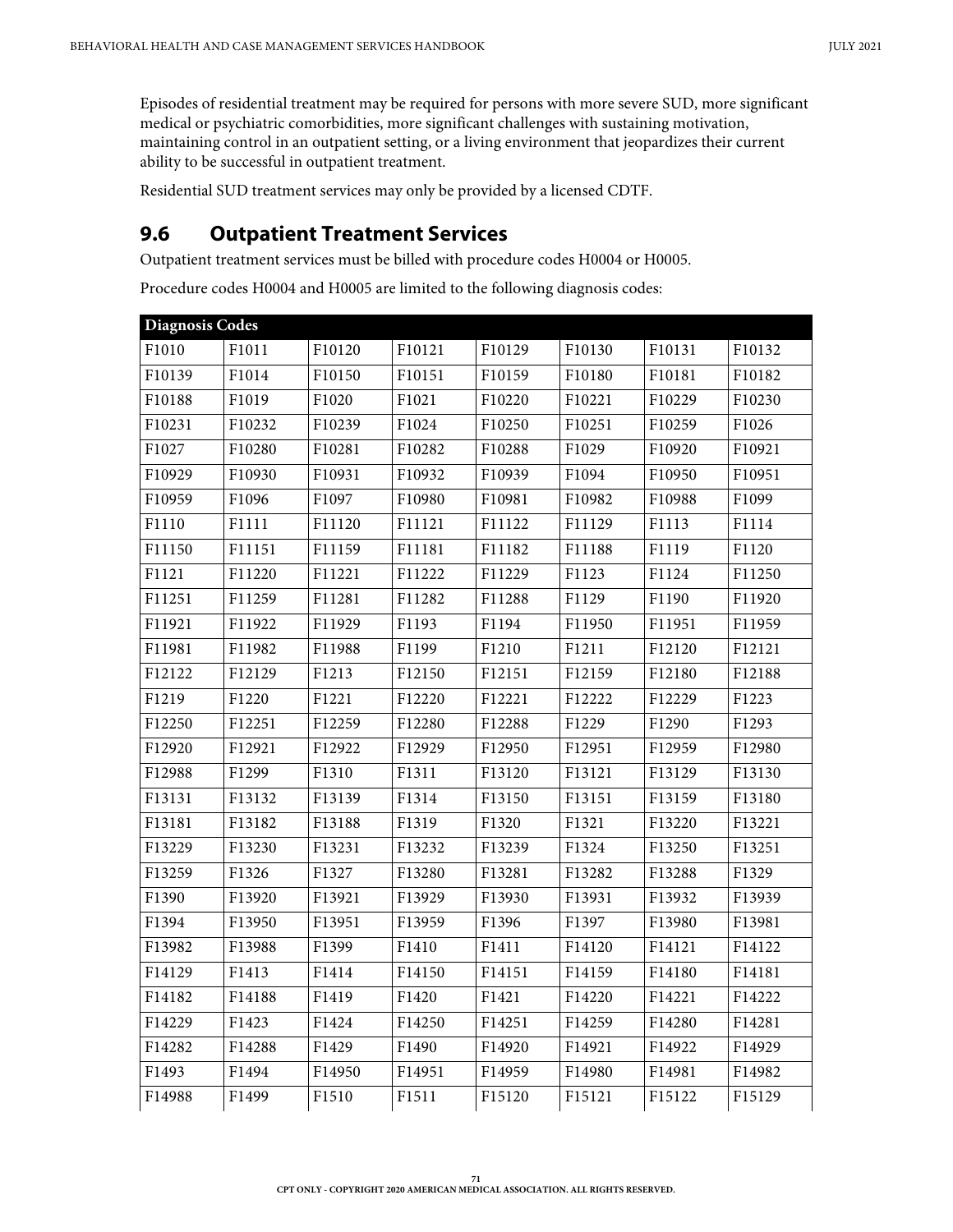| Diagnosis Codes |        |        |        |        |        |         |        |
|-----------------|--------|--------|--------|--------|--------|---------|--------|
| F1513           | F1514  | F15150 | F15151 | F15159 | F15180 | F15181  | F15182 |
| F15188          | F1519  | F1520  | F1521  | F15220 | F15221 | F15222  | F15229 |
| F1523           | F1524  | F15250 | F15251 | F15259 | F15280 | F15281  | F15282 |
| F15288          | F1529  | F1590  | F15920 | F15921 | F15922 | F15929  | F1593  |
| F1594           | F15950 | F15951 | F15959 | F15980 | F15981 | F15982  | F15988 |
| F1599           | F1610  | F1611  | F16120 | F16121 | F16122 | F16129  | F1614  |
| F16150          | F16151 | F16159 | F16180 | F16183 | F16188 | F1619   | F1620  |
| F1621           | F16220 | F16221 | F16229 | F1624  | F16250 | F16251  | F16259 |
| F16280          | F16283 | F16288 | F1629  | F1690  | F16920 | F16921  | F16929 |
| F1694           | F16950 | F16951 | F16959 | F16980 | F16983 | F16988  | F1699  |
| F1810           | F1811  | F18120 | F18121 | F18129 | F1814  | F18150  | F18151 |
| F18159          | F1817  | F18180 | F18188 | F1819  | F1820  | F1821   | F18220 |
| F18221          | F18229 | F1824  | F18250 | F18251 | F18259 | F1827   | F18280 |
| F18288          | F1829  | F1890  | F18920 | F18921 | F18929 | F1894   | F18950 |
| F18951          | F18959 | F1897  | F18980 | F18988 | F1899  | F1910   | F1911  |
| F19120          | F19121 | F19122 | F19129 | F19130 | F19131 | F19132  | F19139 |
| F1914           | F19150 | F19151 | F19159 | F1916  | F1917  | F19180  | F19181 |
| F19182          | F19188 | F1919  | F1920  | F1921  | F19220 | F192221 | F19222 |
| F19229          | F19230 | F19231 | F19232 | F19239 | F1924  | F19250  | F19251 |
| F19259          | F1926  | F1927  | F19280 | F19281 | F19282 | F19288  | F1929  |
| F1990           | F19920 | F19221 | F19922 | F19929 | F19930 | F19931  | F19932 |
| F19939          | F1994  | F19950 | F19951 | F19959 | F1996  | F1997   | F19980 |
| F19981          | F19982 | F19988 | F1999  | F551   | F553   |         |        |

## **9.7 Medication Assisted Treatment**

MAT is the use of FDA-approved medications in combination with psychosocial treatment to treat substance use disorders, particularly alcohol and opioid use disorders.

MAT is a recognized best practice for alcohol use disorder (AUD) and opioid use disorder (OUD). All persons with AUD and OUD should be educated about the availability of MAT and the evidence supporting MAT, and have the opportunity to receive MAT regardless of where they are receiving SUD services. This could be accomplished on site or through a written agreement with a collaborating opioid treatment program (OTP) or office-based opioid treatment (OBOT) program.

Initiation or induction of MAT can appropriately occur in lieu of withdrawal management for opioid use disorders, may begin early in withdrawal management for either AUD or OUD, and can be initiated as appropriate at any point in time during the course of treatment. Duration of MAT is determined on an person basis, depending on the person's unique needs and treatment goals.

Determination of which MAT medication to use is also an individualized treatment decision based on provider assessment and the person's needs and treatment goals. Providers are encouraged to offer as many treatment options as possible (within the parameters of their licensing and scope of practice) to maximize the person's choice and access to care.

MAT may be utilized as appropriate, as part of the service array delivered by outpatient providers or residential treatment services programs at CDTFs.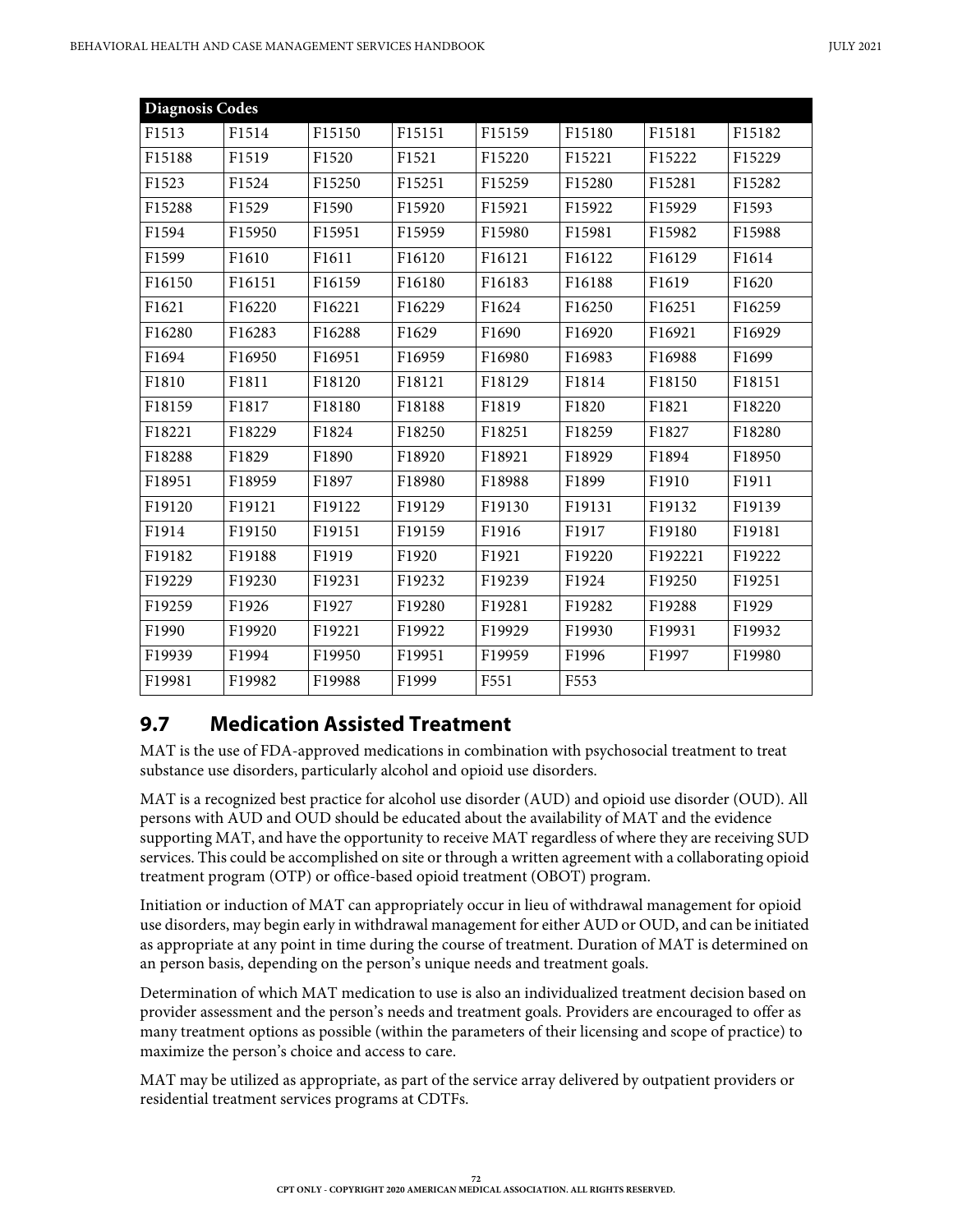Opioid treatment programs (also referred to as narcotic treatment programs) are the only settings permitted by law to provide methadone for OUD and must comply with additional federal and state requirements, rules on licensure and scope of practice, including physician delegation, supervision, and prescriptive authority. Opioid treatment programs can also provide or administer other forms of MAT.

CDTFs, physicians, NPs, and PAs may prescribe and provide for the administration of long acting injectable naltrexone (Vivitrol) to treat cravings associated with either opioid use disorder or alcohol use disorder.

Physicians, PAs, and APRNs who are recognized by the Texas Board of Nursing as either NPs, CNSs, APRNs, or CNMs who have received a federal waiver to dispense buprenorphine may choose to incorporate this form of MAT into their medical practice while also providing or referring for other types of treatment services (also referred to as OBOT).

Certain MAT medications to treat alcohol and opioid use disorders (such as buprenorphine, disulfiram, acamprosate, and naltrexone), are available as a pharmacy benefit and may be prescribed to a person by their physician or other qualified health care professional. Providers may refer to the Vendor Drug Program Formulary for additional information on covered medications.

Prescribing of certain MAT medications may be done via telemedicine presuming all other applicable state and federal laws are followed.

A prescription for an opioid antagonist (e.g., naloxone) should be given to all persons receiving treatment for opioid use disorder, and instruction should be provided on how to administer if needed.

Claims for urinalysis drug screens ordered by a physician, NP, or CNS to monitor compliance with MAT may be submitted by the individually-enrolled physician or APRN.

The following MAT procedure codes may be separately reimbursed from withdrawal management and treatment services in the outpatient or residential setting:

| <b>Procedure Codes</b> |       |              |              |       |       |
|------------------------|-------|--------------|--------------|-------|-------|
| H0020                  | H0033 | <b>I0570</b> | <b>I2315</b> | O9991 | 09992 |

## **9.7.1 Opioid Treatment Providers**

Substance Abuse and Mental Health Services Administration certified (SAMHSA-certified) opioid treatment providers (OTPs) that are also licensed as narcotic treatment programs in Texas are required to enroll in Medicare before enrolling with Texas Medicaid as OTPs. Providers billing claims for persons who have dual eligibility for Medicaid and Medicare must first submit their claims to Medicare.

The following procedure codes may be reimbursed to Opioid Treatment Providers:

| <b>Procedure Codes</b> |       |       |       |       |
|------------------------|-------|-------|-------|-------|
| H0001                  | H0004 | H0005 | H0020 | H0033 |
| J0570                  | I2315 | )9991 | O9992 |       |

*Important: CDTFs cannot bill for OTP services through Medicare, as CDTFs are not Substance Abuse and Mental Health Services Administration certified (SAMHSA-certified) OTPs.*

A comprehensive assessment (procedure code H0001) is limited to once per day, any provider. An assessment is also limited to once per episode of care and should be performed at the start of each new episode of care.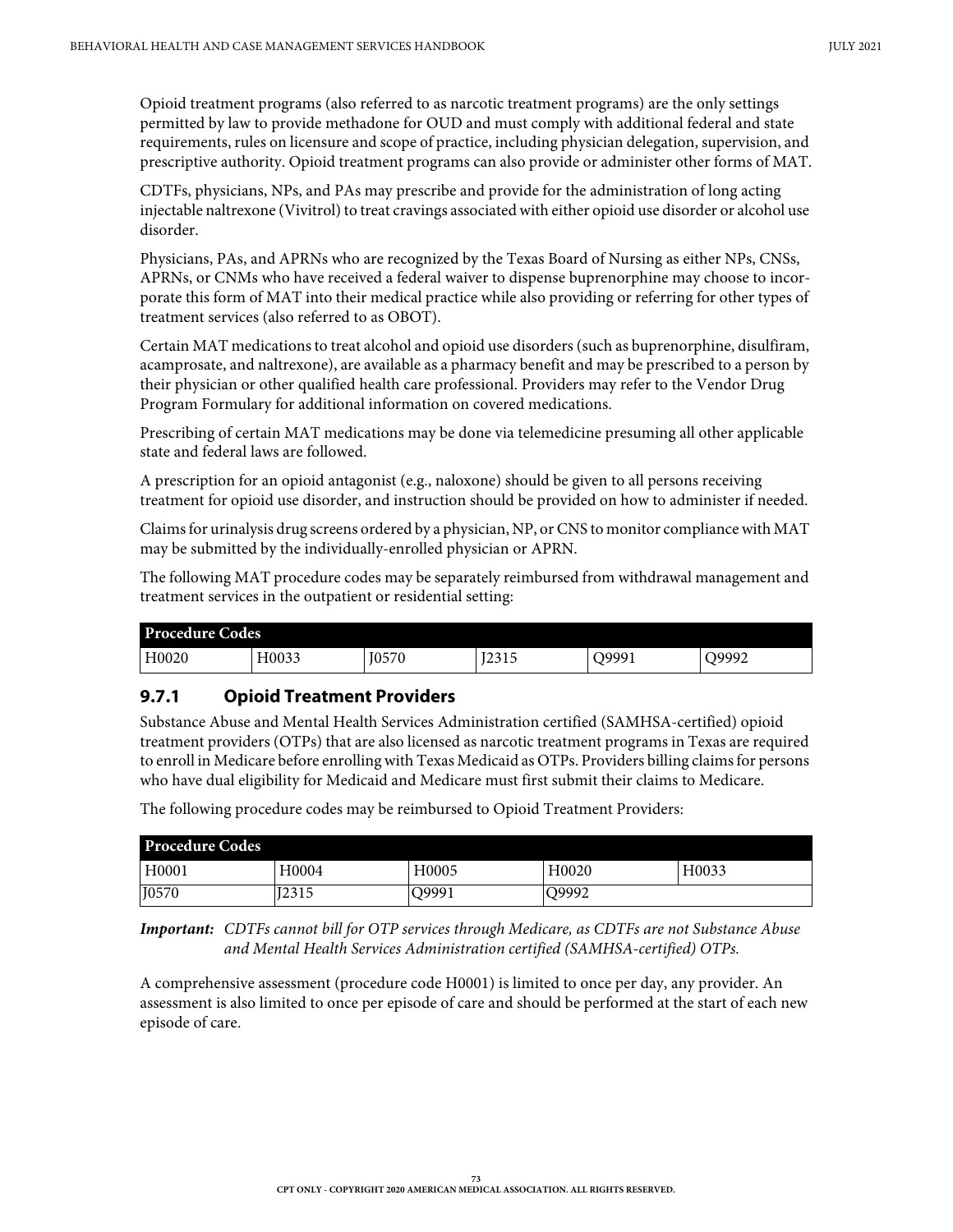## **9.8 Exclusions**

SUD treatment services for tobacco use disorder as the primary diagnosis are not a covered benefit, although a comprehensive SUD treatment approach should address tobacco use if reducing or eliminating this substance is part of the person's treatment goal.

With the exception of prescribing MAT medications via telemedicine, SUD treatment services may not be delivered via telemedicine or telehealth.

# **9.9 Prior Authorization**

The following services do not require prior authorization:

- **Assessment**
- Outpatient treatment services
- MAT

The following services require prior authorization:

- Outpatient withdrawal management services
- Outpatient treatment for persons who exceed the benefit limitation
- Residential withdrawal management services
- Residential treatment services

Providers must submit the appropriate prior authorization request form for the initial or continuation of outpatient or residential withdrawal management treatment and residential treatment services. A QCC (as defined by the DSHS licensure standard) must complete and sign the prior authorization request forms.

Providers must submit one of the following forms to obtain prior authorization:

- Outpatient Withdrawal Management Authorization Request Form
- Outpatient Substance Use Disorder Counseling Extension Request Form
- Residential Withdrawal Management Authorization Request Form
- Residential Substance Use Disorder Treatment Request Form

Prior authorization will be considered for the least restrictive environment appropriate to the person's medical need as determined in the person's plan of care (POC), based on national standards.

Prior authorization requests for services beyond the limitations outlined in this section, may be considered with documentation supporting the medical necessity for continuation of the treatment.

### **9.9.1 Prior Authorization to Persons with Fee-For-Service Benefits**

Prior authorization requests for persons with fee-for-service benefits may be submitted to the TMHP Prior Authorization Unit online at [www.tmhp.com](https://www.tmhp.com), by fax at 1-512-514-4211, or by mail to:

> Texas Medicaid & Healthcare Partnership TMHP Prior Authorization Department 12357-B Riata Trace Parkway, Suite 100 Austin, TX 78727

*Exception: Outpatient treatment services require prior authorization if the calendar year hours/units are exceeded. Those limits are 135 units of group services and 26 hours of individual services per calendar year.*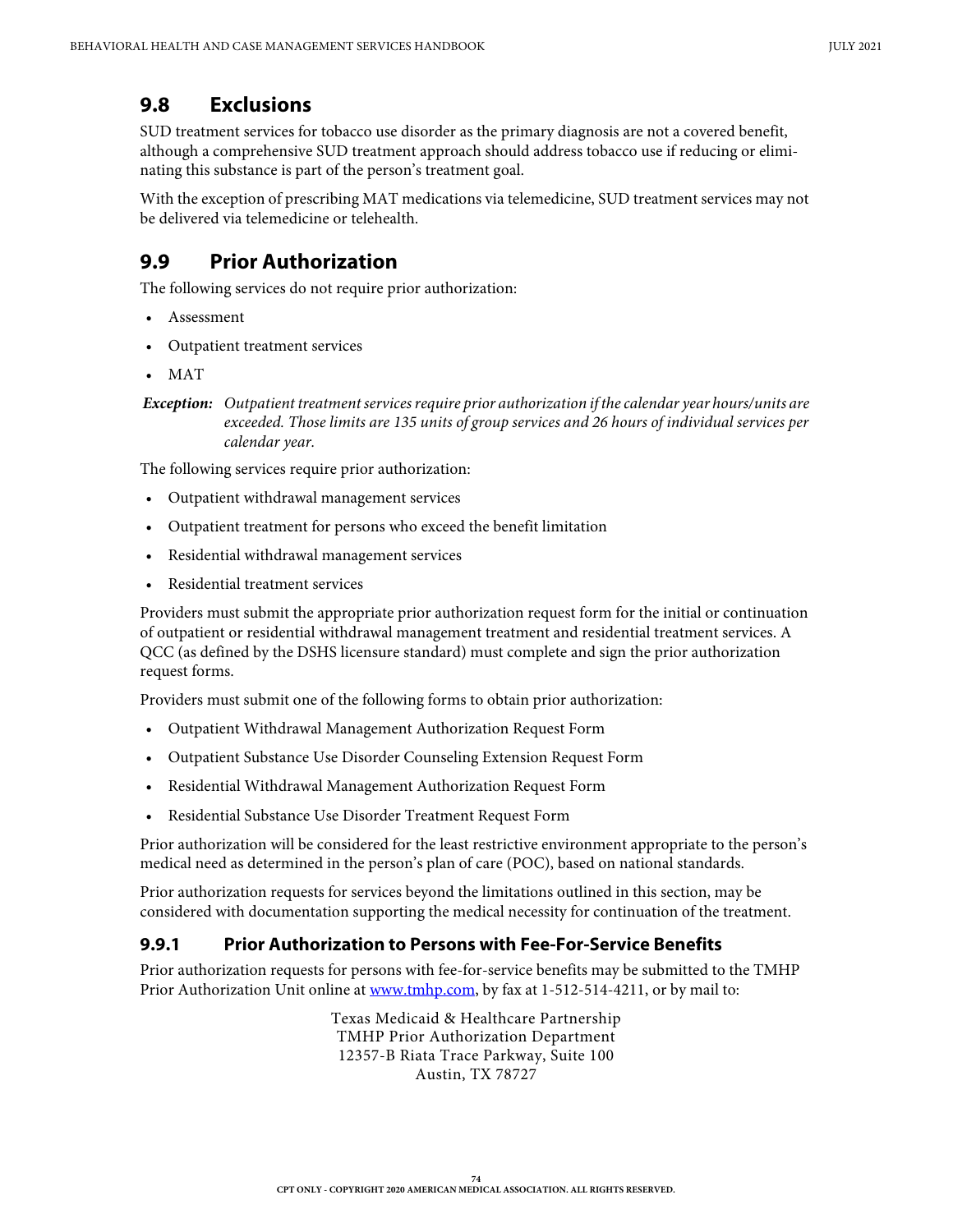To complete the prior authorization process electronically, the provider must complete the prior authorization requirements through any approved electronic methods. Providers must retain a copy of the signed and dated prior authorization form in the person's medical record.

Providers may contact the TMHP Prior Authorization Unit by telephone at 1-800-213-8877, Option 2, to obtain information about substance use disorder benefits, the prior authorization process, or the status of a prior authorization request. Prior authorization for substance use disorder services cannot be obtained through this line.

Prior authorization for outpatient withdrawal management, residential treatment, or residential withdrawal management services will be considered when requested within three business days after the date of admission.

Prior authorization may be considered for persons who are enrolled in a Medicaid MCO when they are admitted to SUD services and whose eligibility changes to fee-for-service during treatment. Requests must be submitted within three business days of the date on which the fee-for-service eligibility started.

### **9.9.2 Prior Authorization for Outpatient Withdrawal Management Treatment Services**

Outpatient withdrawal management services may be prior authorized for up to 21 days. The level of service and number of days that are prior authorized will be based on the substances that are used, level of intoxication and withdrawal potential, and the person's medical needs. Providers may submit requests for services using the Outpatient Withdrawal Management Authorization Request Form.

### **9.9.2.1 Admission Criteria for Outpatient Withdrawal Management Treatment Services**

The admission criteria for outpatient withdrawal management treatment services follow the existing Texas Department of Insurance licensure requirements and standards that are specified in 28 TAC §3.8001–§3.8030.

To be considered eligible for treatment for outpatient withdrawal management services, the person must meet the following conditions:

- Chemical Substance Withdrawal—The person must meet all of the following criteria with regard to chemical substance withdrawal:
	- The person is expected to have a stable withdrawal from alcohol or drugs.
	- The diagnosis must meet the criteria for the definition of substance use disorder or the most current revision of the DSM accompanied by evidence that some of the symptoms have persisted for at least one month or have occurred repeatedly over a longer period of time.
- Medical Functioning—The person must meet all of the following criteria with regard to medical functioning:
	- No history of recent seizures or past history of seizures during withdrawal.
	- No clinical evidence of altered mental state as manifested by disorientation to self, alcoholic hallucinations, toxic psychosis, or altered level of consciousness (clinically significant obtundation, stupor, or coma).
	- The symptoms are due to withdrawal and not due to a general medical condition. Absence of any presumed new asymmetric or focal findings (i.e., limb weakness, clonus, spasticity, unequal pupils, facial asymmetry, eye ocular movement paresis, papilledema, or localized cerebellar dysfunction, as reflected in asymmetrical limb coordination).
	- Stable vital signs as interpreted by a physician. The person must also be without a previous history of complications from acute chemical substance withdrawal and judged to be free of a health risk as determined by a physician.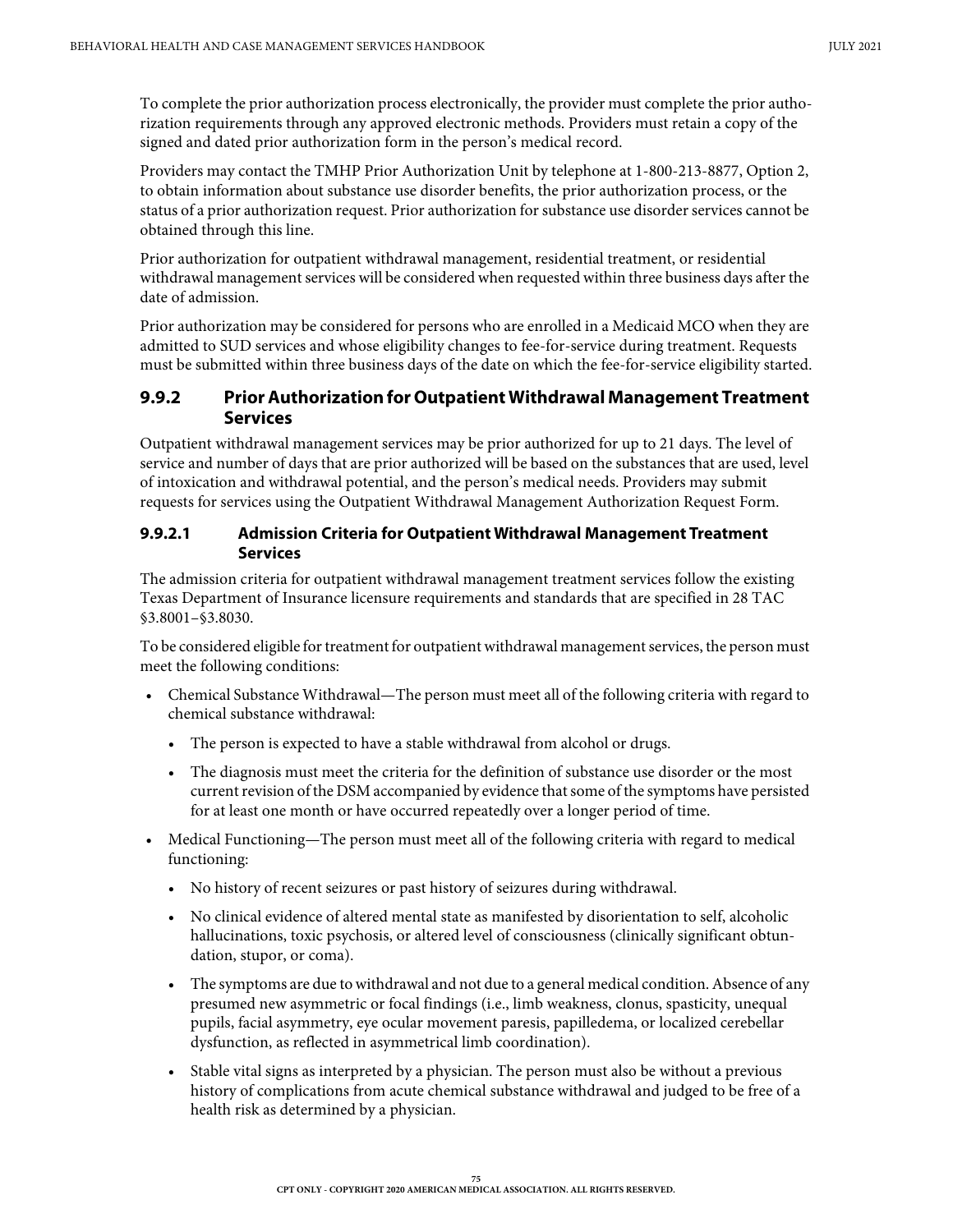- No evidence of a coexisting serious injury or systemic illness either newly discovered or progressive in nature.
- Absence of serious disulfiram-alcohol (Antabuse) reaction with hypothermia, chest pains, arrhythmia, or hypotension.
- Clinical condition that allows for a comprehensive and satisfactory assessment.
- Family, Social, or Academic Dysfunction—The person must meet at least one of the following criteria with regard to family, social, or academic dysfunction:
	- The person's social system and significant others are supportive of recovery to the extent that the person can adhere to a treatment plan and treatment service schedules without substantial risk of reactivating the person's substance use disorder.
	- The person's family or significant others are willing to participate in the outpatient withdrawal management treatment program.
	- The person may or may not have a primary or social support system to assist with immediate recovery, but the person has the social skills to obtain such a support system or to become involved in a self-help fellowship.
	- The person does not live in an environment where licit or illicit mood altering substances are being used. A person living in an environment where licit or illicit mood altering substances are being used may not be a candidate for this level of care.
- Emotional and Behavioral Status—The person must meet all of the following criteria with regard to emotional and behavioral status:
	- The person is coherent, rational, and oriented for treatment.
	- The mental state of the person does not preclude the person's ability to comprehend and understand the materials presented, and the person is able to participate in the outpatient withdrawal management treatment process.
	- Documentation exists in the medical record that the person expresses an interest to work toward outpatient withdrawal management treatment goals.
	- The person has no neuropsychiatric condition that places the person at imminent risk of harming self or others (e.g. pathological intoxication or alcohol idiosyncratic intoxication).
	- The person has no neurological, psychological, or uncontrolled behavior that places the person at imminent risk of harming self or others (depression, anguish, mood fluctuations, overreactions to stress, lower stress tolerance, impaired ability to concentrate, limited attention span, high level of distractibility, negative emotions, or anxiety).
	- The person has no documented DSM condition or disorder that, in combination with alcohol or drug use, compounds a pre-existing or concurrent emotional or behavioral disorder and presents a major risk to the person.
	- The person has no mental confusion or fluctuating orientation.
- Chemical Substance Use—The person must meet the criteria in at least one of the following conditions with regard to recent chemical substance use:
	- The person's chemical substance use is excessive, and the person has attempted to reduce or control it but has been unable to do so (as long as chemical substances are available).
	- The person is motivated to stop using alcohol or drugs and is in need of a supportive, structured treatment program to facilitate withdrawal from chemical substances.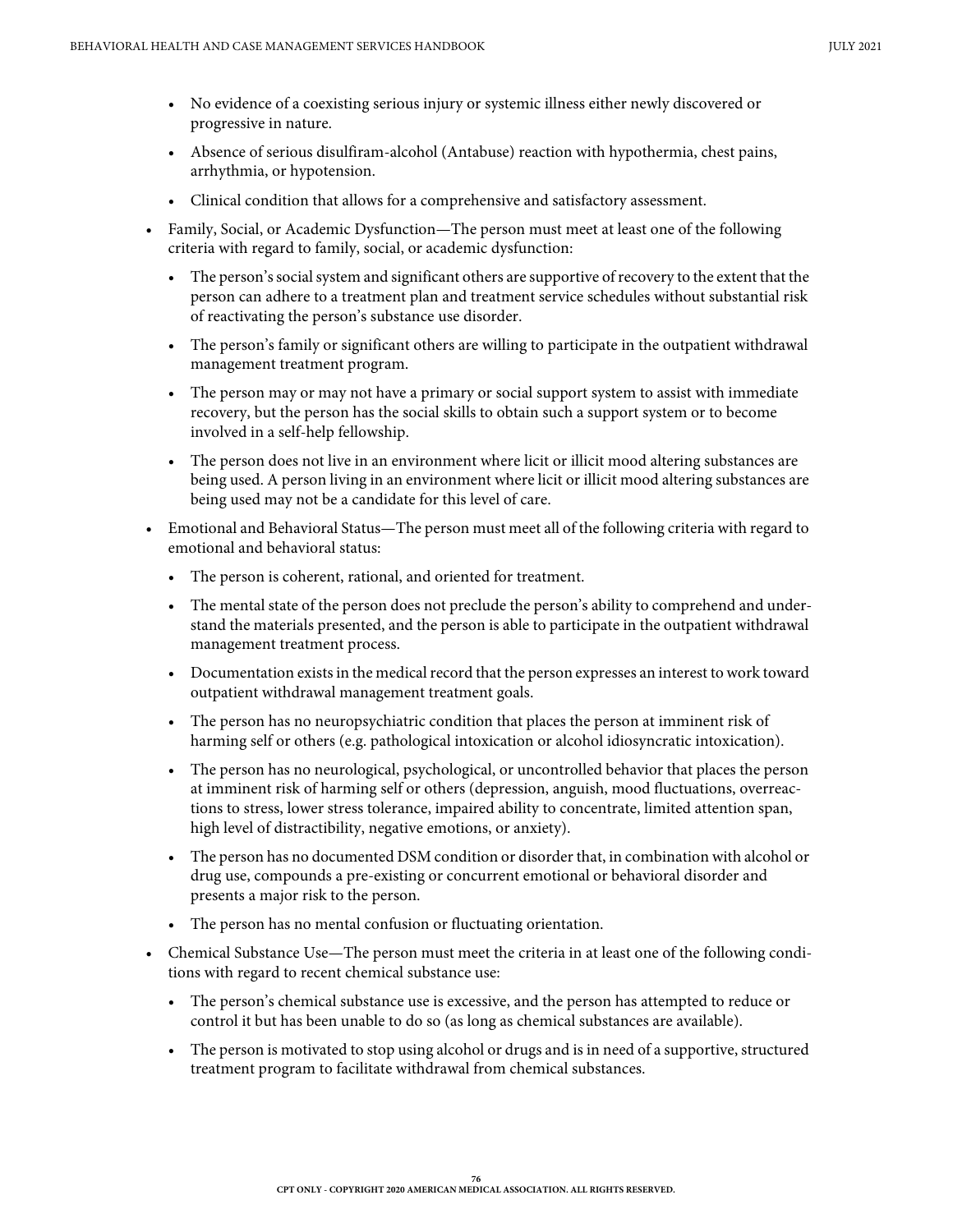#### **9.9.2.2 Continued Stay Criteria for Outpatient Withdrawal Management Treatment Services**

A person is considered eligible for continued stay in the outpatient withdrawal management treatment service when the person meets at least one of the conditions for either chemical substance withdrawal or psychiatric or medical complications. Requests for extension of services must be received on or before the last date authorized or denied. The prior authorization unit will notify the provider by fax or electronic portal. If the date of the prior authorization unit determination letter is on or after the last date authorized or denied or if the last date falls on a holiday or weekend, the request for extension of services is due by 5 p.m. of the next business day. Documentation in the person's medical record must support either Chemical Substance Withdrawal or Psychiatric or Medical Complications.

#### **Chemical Substance Withdrawal**

The person must meet at least one of the following conditions with regard to chemical substance withdrawal complications:

- The person, while physically abstinent from chemical substance use, is exhibiting incomplete stable withdrawal from alcohol or drugs, as evidenced by psychological and physical cravings.
- The person, while physically abstinent from chemical substance use, is exhibiting incomplete stable withdrawal from alcohol or drugs, as evidenced by significant drug levels.

#### **Psychiatric or Medical Complications**

The person must meet both of the following psychiatric or medical complication conditions:

- The intervening medical or psychiatric event was serious enough to interrupt the outpatient withdrawal management treatment.
- Evidence that the person is progressing in treatment again.

### **9.9.3 Prior Authorization for Residential Withdrawal Management Treatment Services**

Withdrawal management services may be prior authorized for up to 21 days. The level of service and number of prior authorized days will be based on the substances that are used, level of intoxication and withdrawal potential, and the person's medical needs. Providers may submit requests for services using the Residential Withdrawal Management Authorization Request form.

Requests for withdrawal management services for persons who need more than 21 days of residential withdrawal management require review of documentation of medical necessity from a provider who is familiar with the person.

#### **9.9.3.1 Admission Criteria for Residential Withdrawal Management Treatment Services**

The admission criteria for residential withdrawal management treatment services follow the existing Texas Department of Insurance licensure requirements and standards that are specified in 28 TAC §3.8001–§3.8030.

A person is eligible for admission to a residential withdrawal management service when they have failed two previous individual treatment episodes of outpatient withdrawal management or when they have a diagnosis that meets the criteria for the definition of substance use disorder or the most current revision of the DSM.

The person must also meet at least one of the following criteria for admission to residential withdrawal management treatment:

• Chemical Substance Withdrawal—The person must have impaired neurological functions as evidenced by: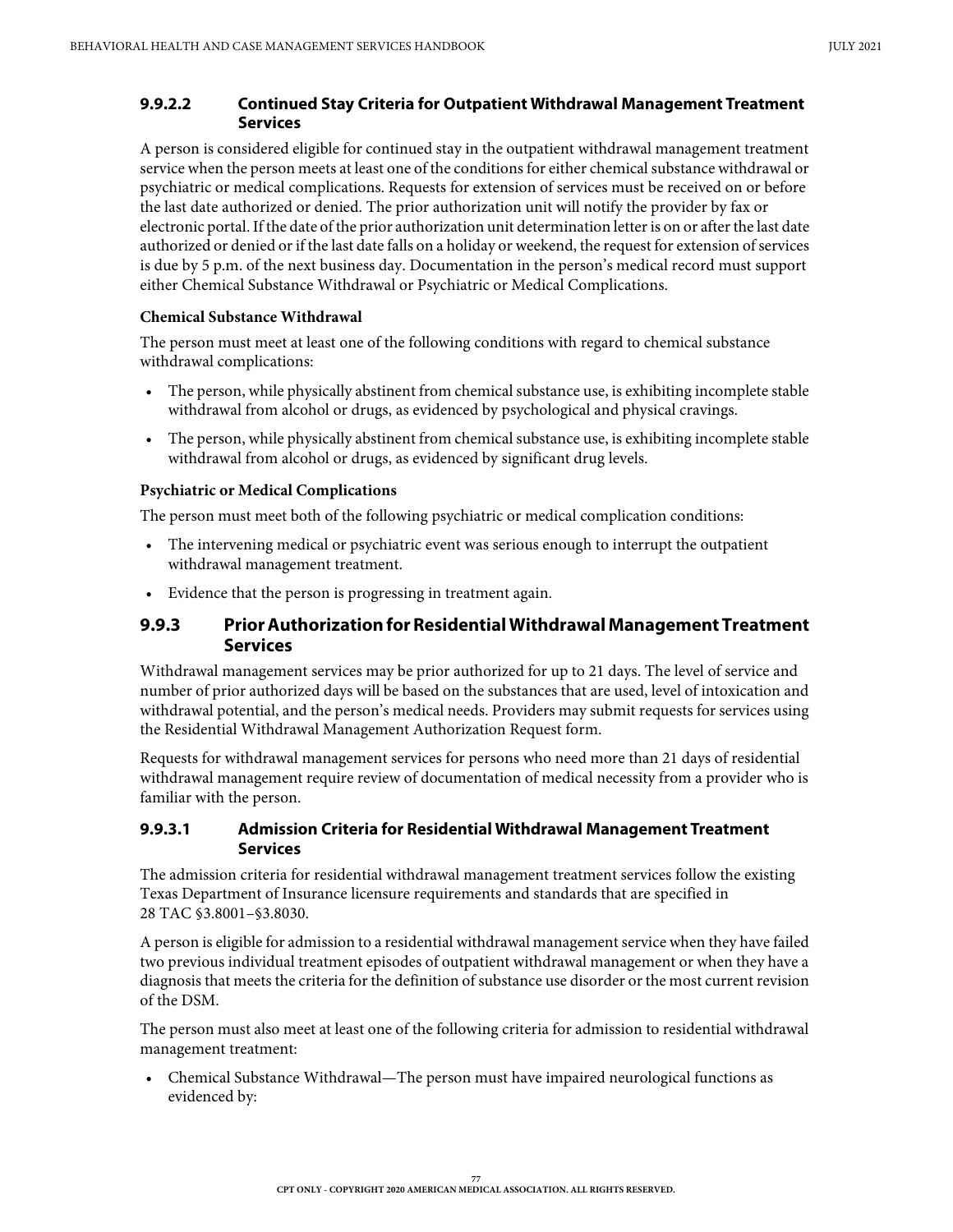- Extreme depression (e.g., suicidal).
- Altered mental state with or without delirium as manifested by disorientation to self; alcoholic hallucinosis, toxic psychosis, altered level of consciousness, as manifested by clinically significant obtundation, stupor, or coma.
- History of recent seizures or past history of seizures on withdrawal.
- The presence of any presumed new asymmetric or focal findings (i.e., limb weakness, clonus, spasticity, unequal pupils, facial asymmetry, eye ocular movement paresis, papilledema, or localized cerebellar dysfunction, as reflected in asymmetrical limb incoordination).
- Unstable vital signs combined with a history of past acute withdrawal syndromes that are interpreted by a physician to be indication of acute alcohol or drug withdrawal.
- Evidence of coexisting serious injury or systemic illness, newly discovered or progressive.
- Clinical condition (e.g., agitation, intoxication, or confusion) that prevents satisfactory assessment of the above conditions and indicates placement in residential withdrawal management service may be justified.
- Neuropsychiatric changes of such severity and nature that they put the person at imminent risk of harming self or others (e.g., pathological intoxication or alcohol idiosyncratic intoxication).
- Serious disulfiram-alcohol (Antabuse) reaction with hypothermia, chest pains, arrhythmia, or hypotension.
- Major Medical Complications—The person must present a documented condition or disorder that, in combination with alcohol or drug use, presents a determined health risk (e.g., gastrointestinal bleeding, gastritis, severe anemia, uncontrolled diabetes mellitus, hepatitis, malnutrition, cardiac disease, hypertension).
- Major Psychiatric Illness—The person must meet at least one of the following conditions with regard to major psychiatric illness:
	- Documented DSM condition or disorder that, in combination with alcohol or drug use, compounds a pre-existing or concurrent emotional or behavioral disorder and presents a major risk to the person.
	- Severe neurological and psychological symptoms: (e.g., anguish, mood fluctuations, overreactions to stress, lowered stress tolerance, impaired ability to concentrate, limited attention span, high level of distractibility, extreme negative emotions, or extreme anxiety).
	- Danger to others or homicidal.
	- Uncontrolled behavior that endangers self or others, or documented neuropsychiatric changes of a severity and nature that place the person at imminent risk of harming self or others.
	- Mental confusion or fluctuating orientation.

### **9.9.3.2 Continued Stay Criteria for Residential Withdrawal Management Treatment Services**

Eligibility for continued stay for residential withdrawal management services is based on the person meeting at least one of the criteria for chemical substance withdrawal, major medical complications, or major psychiatric complications.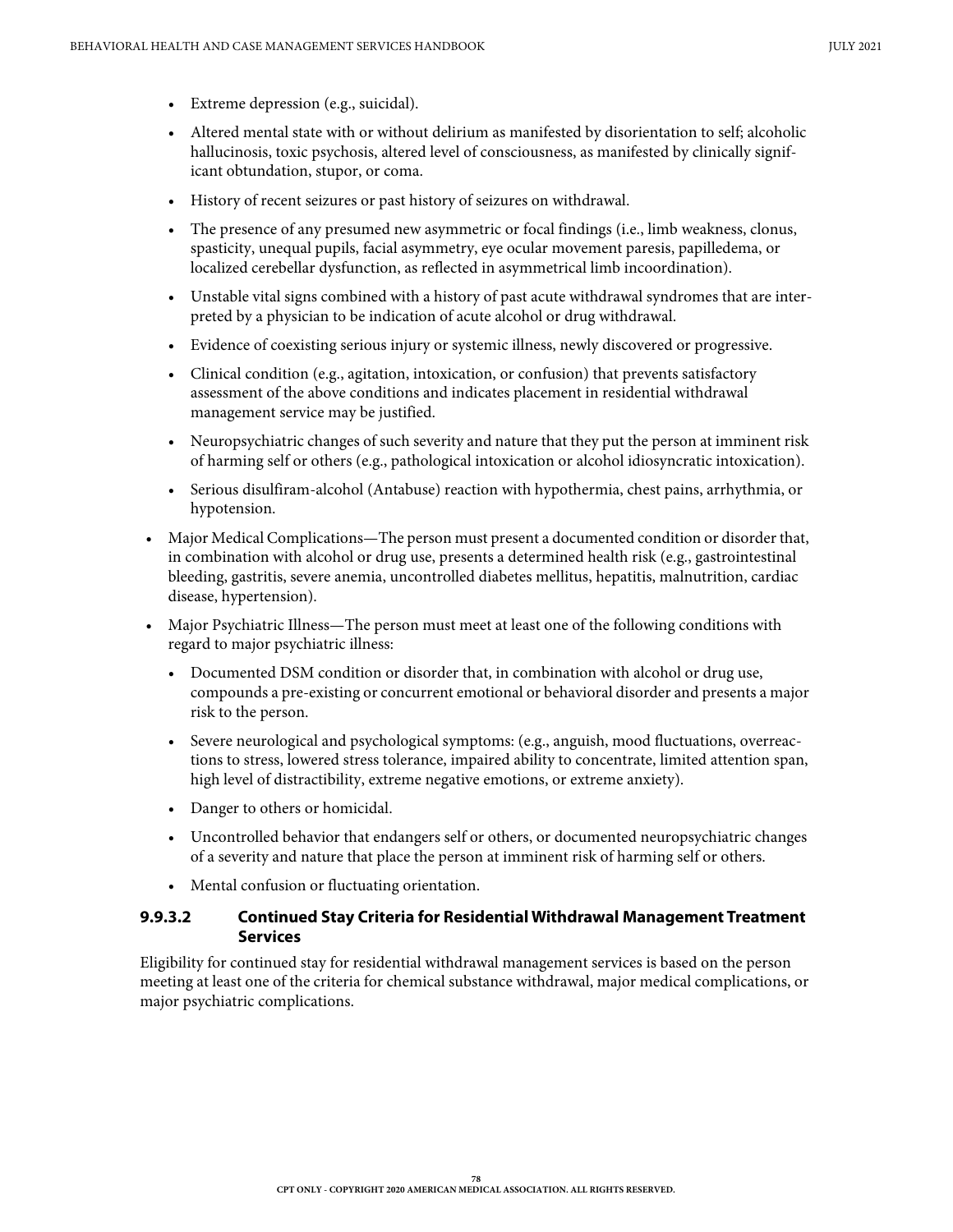#### **Chemical Substance Withdrawal**

The person must exhibit one of the following conditions with regard to chemical substance withdrawal complications:

- Incomplete medically stable withdrawal from alcohol or drugs, as evidenced by documentation of at least one of the following conditions:
	- Unstable vital signs
	- Continued disorientation
	- Abnormal laboratory findings related to chemical dependency
	- Continued cognitive deficit related to withdrawal so that the person is unable to recognize alcohol or drug use as a problem
- Laboratory finding that, based on the judgment of a physician, indicates that a drug has not sufficiently cleared the person's system

#### **Major Medical Complications**

For major medical complications, the person must have documentation in the medical record that indicates that a medical condition or disorder (e.g., uncontrolled diabetes mellitus) continues to present a health risk and is being actively treated.

#### **Major Psychiatric Complications**

The person must meet at least one of the following with regard to major psychiatric complications:

- Documentation in the medical record that a psychiatric condition or disorder that, in combination with alcohol or drug use, continues to present a major health risk, is actively being treated.
- Documentation in the medical record that severe neurological or psychological symptoms have not been satisfactorily reduced but are actively being treated.

## **9.9.4 Prior Authorization for Residential Treatment Services**

Residential treatment may be prior authorized for up to 35 days per episode of care, with a maximum of two episodes of care per rolling six-month period and four episodes of care per rolling year.

Providers can use the Residential Substance Use Disorder Treatment Request form to submit authorization requests for persons who require additional episodes within the 6- or 12-month time frame.

### **9.9.4.1 Admission Criteria for Residential Treatment Services**

The admission criteria for residential treatment services follow the existing Texas Department of Insurance licensure requirements and standards that are specified in 28 TAC §3.8001-§3.8030.

The diagnosis must meet the criteria for the definition of substance use disorder or the most current version of the DSM.

All persons must meet the following conditions in order to receive treatment in a residential treatment service program:

- Medical Functioning—The following must be present with regard to medical functioning:
	- Documented medical assessment following admission (except in instances where the person is being referred from an inpatient service) indicates that the person is medically stable and not in acute withdrawal.
	- The person is not bed-confined and has no medical complications that would hamper participation in the residential service.
- Family, Social, or Academic Dysfunction and Logistic Impairments—At least one of the following must be present with regard to family, social, or academic dysfunction and logistic impairments: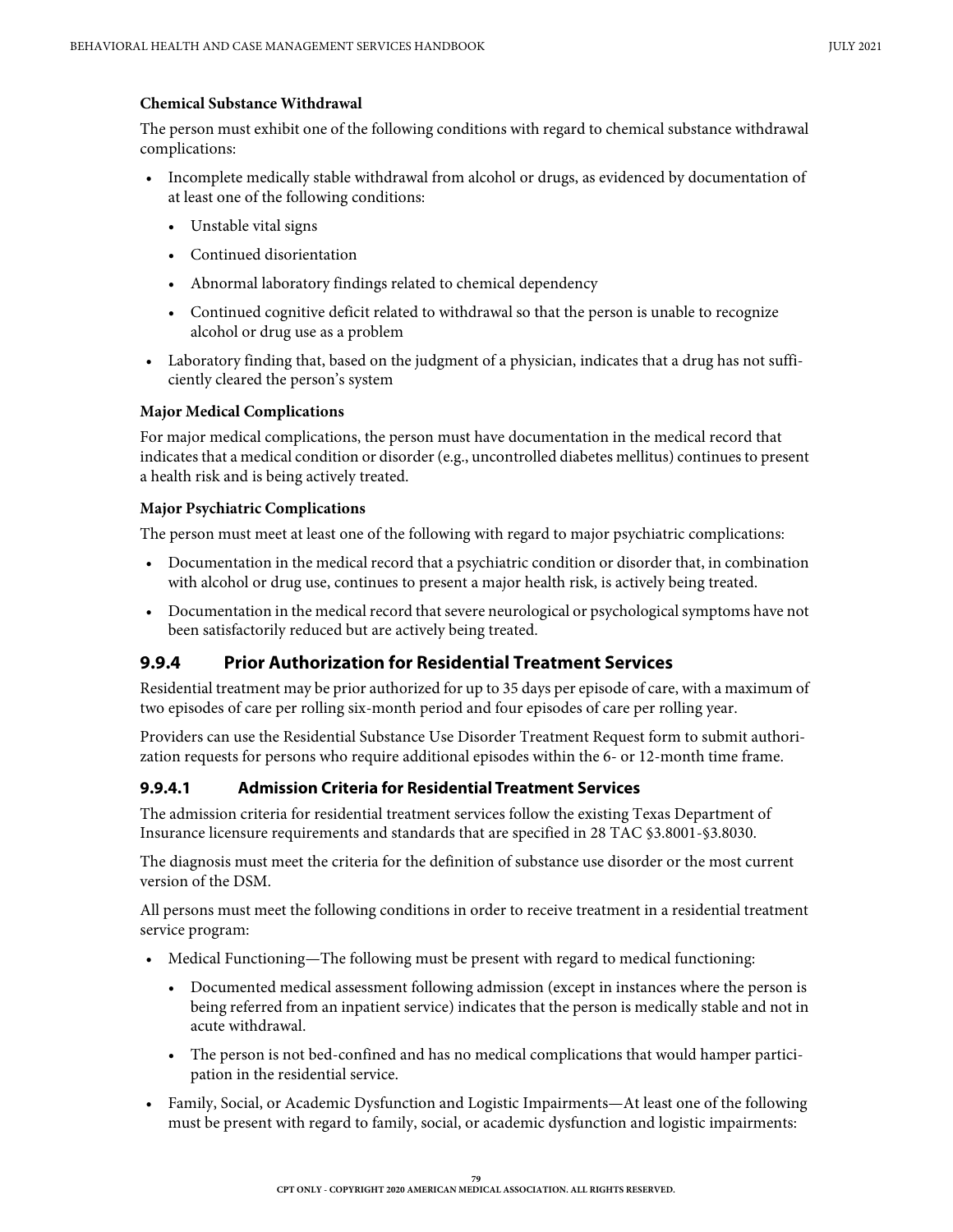- The person manifests severe social isolation or withdrawal from social contacts.
- The person lives in an environment (social and interpersonal network) in which treatment is unlikely to succeed (e.g., a chaotic family dominated by interpersonal conflict, which undermines person's efforts to change).
- The person's family or significant others are opposed to the person's treatment efforts and are not willing to participate in the treatment process.
- Family members or significant others living with the person manifest current substance use disorders and are likely to undermine treatment.
- Logistic impairments (e.g., distance from treatment facility or mobility limitations) preclude participation in an outpatient treatment setting.
- Emotional and Behavioral Status—The person must meet all three of the following criteria with regard to emotional and behavioral status:
	- The person is coherent, rational, and oriented for treatment.
	- Mental state of the person does not preclude the person's ability to comprehend and understand the materials presented and participate in rehabilitation or the treatment process.
	- The medical record contains documentation that with continued treatment the person will be able to improve or internalize the person's motivation toward recovery within the recommended length of stay time frames (e.g., becoming less defensive, verbalizing, and working on alcohol or drug related issues). Interventions, treatment goals, or contracts are in place to help the person deal with or confront the blocks to treatment (e.g., family intervention or employee counseling confrontation).
- Chemical Substance Use—The person must meet at least one of the following criteria with regard to chemical substance use:
	- The person's chemical substance use is excessive, and the person has attempted to reduce or control it but has been unable to do so (as long as chemical substances are available).
	- Virtually all of the person's daily activities revolve around obtaining, using, or recuperating from the effects of chemical substances, and the person requires a secured environment to control the person's access to chemical substances.

### **9.9.4.2 Residential Treatment Services for Adolescents**

Adolescents who are 13 through 17 years of age must meet all above conditions and the following conditions in order to receive treatment in an adolescent residential treatment service program:

- At the maturation level, the adolescent must meet both of the following criteria:
	- The adolescent is assessed as manifesting physical maturation at least in middle adolescent range (i.e., post-pubescent).
	- The history of the adolescent reflects cognitive development of at least 11 years of age.
- The adolescent must display at least one of the following with regard to developmental status:
	- Documented history of inability to function within the expected age norms despite normal cognitive and physical maturation (e.g., refusal to interact with family members, overt prostitution, felony, or other criminal charges).
	- A recent history of moderate to severe conduct disorder, as defined in the DSM, or impulsive disregard for social norms and rights of others.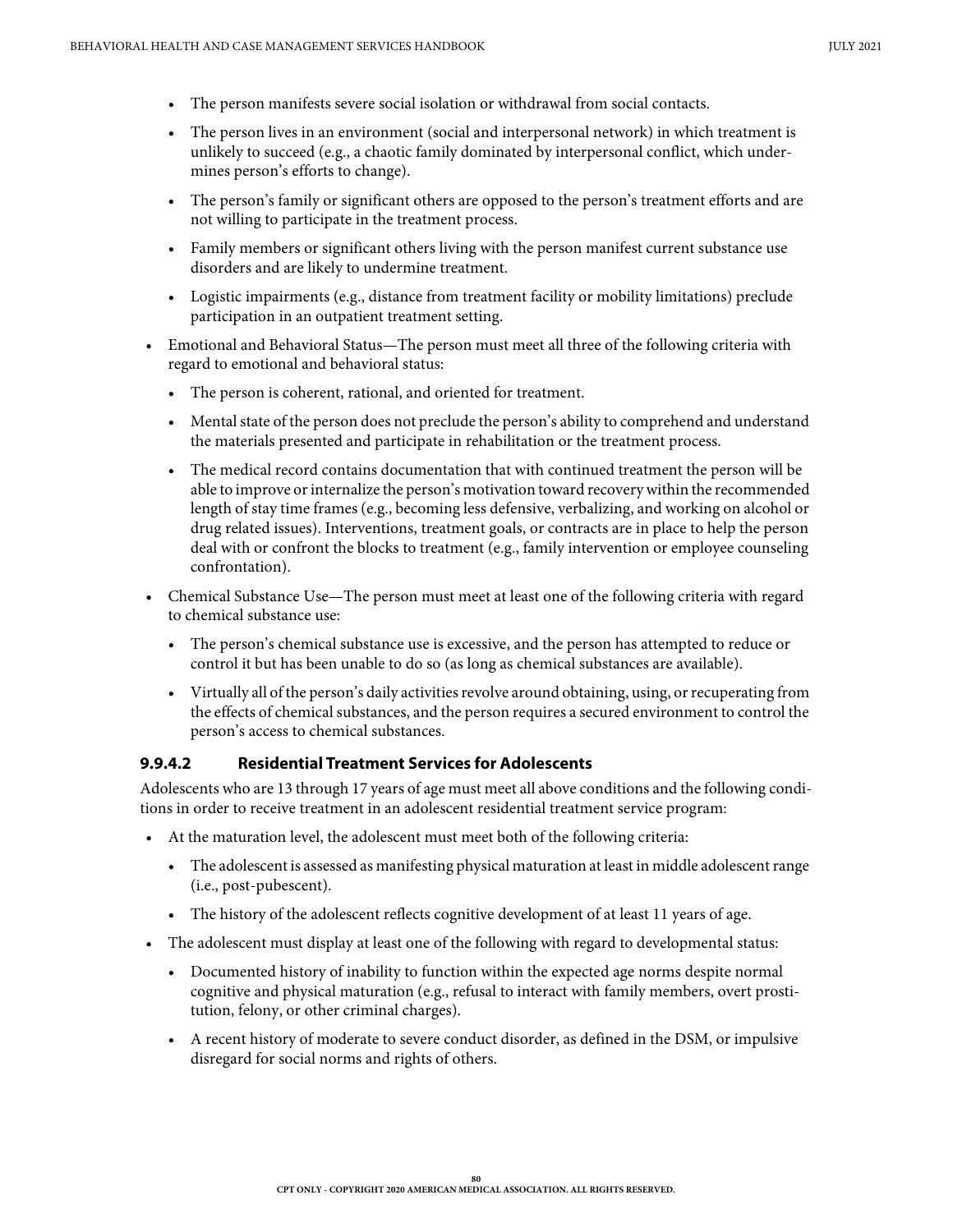• Documented difficulty in meeting developmental expectations in a major area of functioning (e.g., social, academic, or psychosexual) to an extent that interferes with the capacity to remain behaviorally stable.

### **9.9.4.3 Continued Stay Criteria for Residential Treatment Services**

At least one of the following conditions must be present for continued stay in a residential treatment program:

- Chemical Dependency Rehabilitation or Treatment Complications:
	- The person recognizes or identifies with the severity of the alcohol or drug problem but demonstrates minimal insight into the person's defeating the use of alcohol or drugs. However, documentation in the medical record indicates that the person is progressing in treatment.
	- The person identifies with the severity of the alcohol or drug problem and manifests insight into the person's personal relationship with mood-altering chemicals, yet does not demonstrate behaviors that indicate the development of problem-solving skills that are necessary to cope with the problem.
	- The person would predictably relapse if moved to a lesser level of care.
- Psychiatric or Medical Complications:
	- Documentation in the medical record indicates an intervening medical or psychiatric event that was serious enough to interrupt rehabilitation or treatment, but the person is again progressing in treatment.
	- Documentation in the medical record indicates that the person is being held pending an immediate transfer to a psychiatric, acute medical service, or inpatient withdrawal management alcohol or drug service.

## **9.9.5 Prior Authorization for Outpatient Treatment Services**

Prior authorization for outpatient treatment services beyond the annual limitation of 135 units of group services and 26 hours of individual services per calendar year, may be considered with documentation supporting medical necessity for continued treatment services. Providers may submit requests requiring additional services using the Outpatient Substance Use Disorder Counseling Extension request form.

Requests must be submitted before providing the extended services. The documentation must include the following information:

- The person is meeting treatment goals.
- The person demonstrates insight and understanding into relationship with mood altering chemicals, but continues to present with issues addressing the life functions of work, social, or primary relationships without the use of mood-altering chemicals.
- The person is physically abstinent from chemical substance use, but remains mentally preoccupied with such use to the extent that the person is unable to adequately address primary relationships, or social or work tasks, but there are indications that, with continued treatment, the person will effectively address these issues.
- Although other psychiatric or medical complications exist that affect the person's treatment, there is documentation to support the person continues to show treatment progress and there is evidence to support the benefits of continued treatment.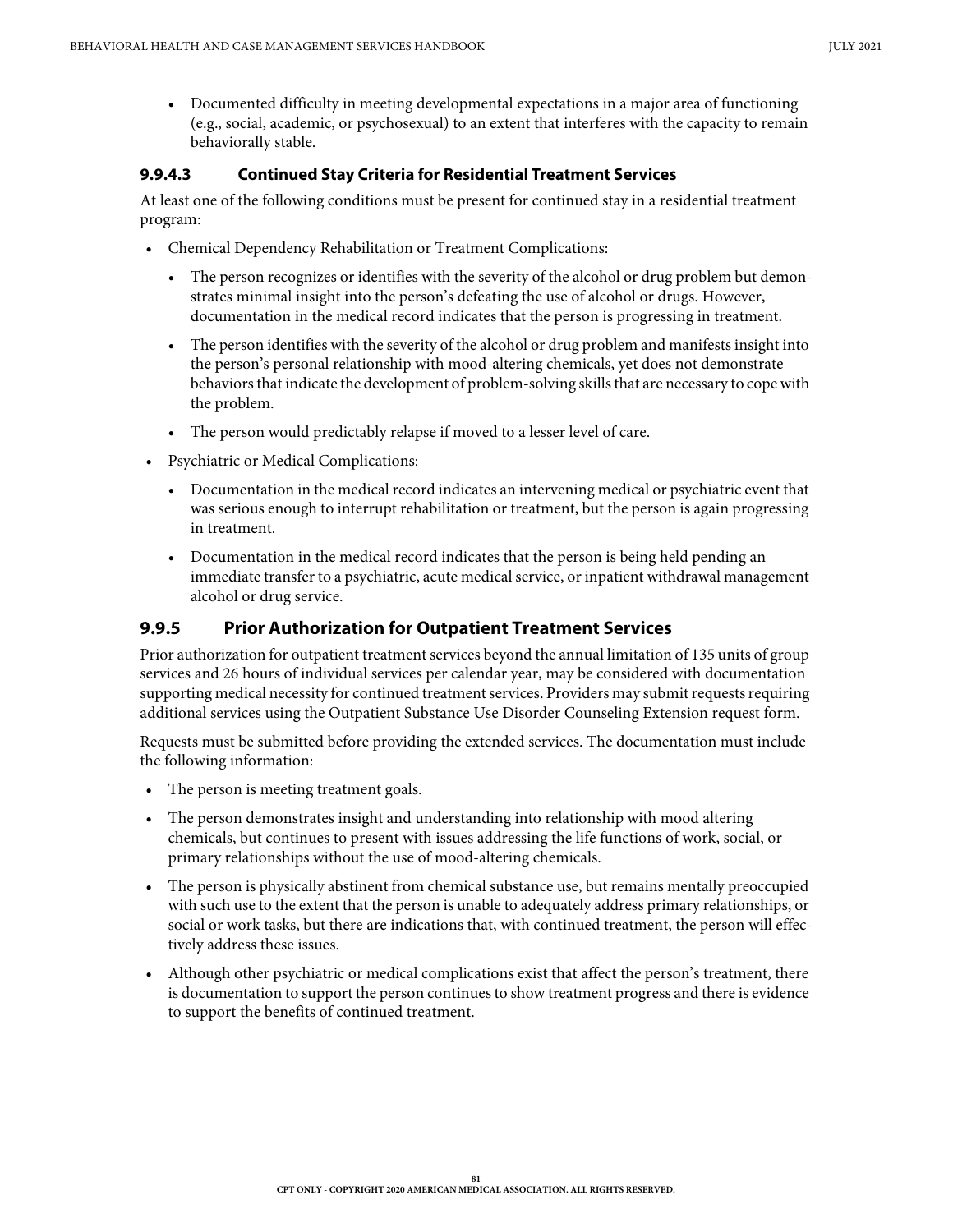# **9.10 Documentation Requirements**

To facilitate determination of medical necessity and avoid unnecessary denials, the provider must provide correct and complete information, including documentation for medical necessity for the services requested. The provider must maintain documentation of medical necessity in the person's medical record.

The requesting provider may be asked for additional information to clarify or complete a request.

Retrospective review may be performed to ensure documentation supports the medical necessity of the requested services.

# **9.11 Reimbursement and Limitations**

## **9.11.1 Withdrawal Management Services**

Inpatient hospital-based withdrawal management is reimbursed by the reimbursement methodology specific to the inpatient hospital. Separate reimbursement may be provided for physician services performed during an inpatient stay.

Residential withdrawal management and treatment services are considered outpatient services for the purposes of reimbursement and should be billed accordingly.

Residential withdrawal management services (procedure codes H0012, H0031, S9445, and T1007) are limited to once per day, any provider.

Residential withdrawal management services (procedure codes H0031, H0047, S9445, or T1007) will be denied if billed without lead procedure code H0012 on the same day, same provider.

Room and board for residential withdrawal management and treatment (procedure code H0047) is limited to once per date of service, any provider. Procedure code H0047 is reimbursed for persons who are 21 years of age and older as an access-based fee and as an informational detail for persons who are 20 years of age and younger.

Outpatient withdrawal management (procedure codes H0016, H0050, and S9445) is limited to once per day, any provider and may be reimbursed on the same date of service as outpatient SUD treatment by the same or different provider when medically necessary and identified in the person's treatment plan.

Outpatient withdrawal management (procedure codes H0050 and S9445) will be denied if billed without lead procedure code H0016 on the same day, same provider.

Separate reimbursement may be provided for physician services during a residential stay.

## **9.11.1.1 Treatment Services**

Outpatient treatment services are limited to 135 units of group counseling and 26 hours of individual counseling per calendar year when provided by a CDTF. Providers may submit requests requiring additional services using the Outpatient Substance Use Disorder Counseling Extension request form.

Residential treatment services (procedure code H2035) are limited to one per day and are allowed up to a maximum of 35 days.

Outpatient treatment (procedure codes H0004 and H0005) will be denied if billed on the same date of service as residential withdrawal management (procedure codes H0012, H0031, H0047, S9445, and T1007) or residential treatment (procedure code H2035).

Procedure code H0047 will be denied if billed without lead procedure code H2035 or H0012 on the same day, same provider.

*Refer to:* Subsection 6.4.1, "National Correct Coding Initiative (NCCI) Guidelines" in "Section 6: Claims Filing" (*Vol. 1, General Information*) for information about NCCI MUE guidelines.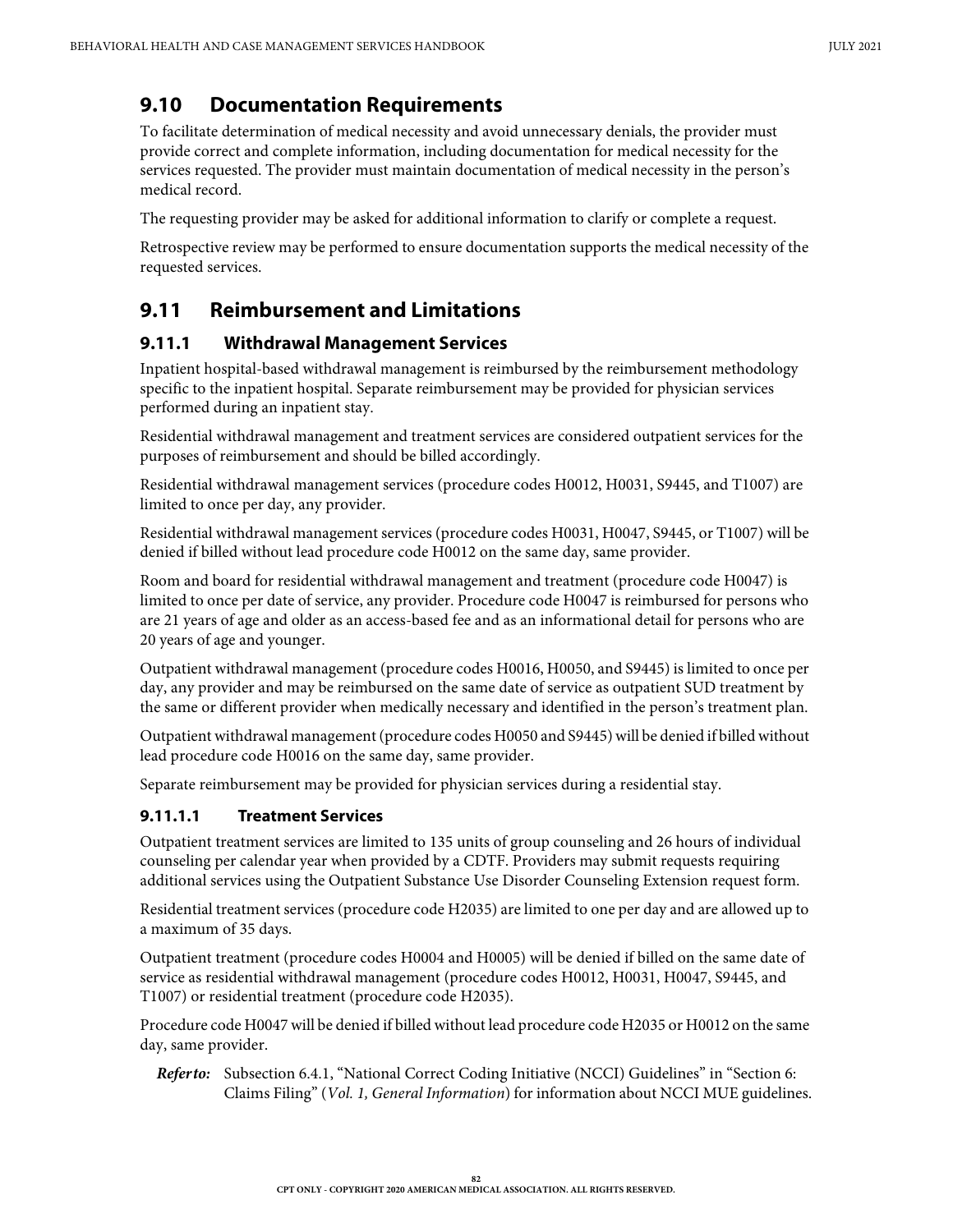### **9.11.2 MAT Services**

Claims billed for MAT must include the person's substance use disorder diagnosis. MAT billing may include billing for induction as well as maintenance.

Methadone administration (procedure code H0020) for opioid disorder must be submitted with the following modifiers:

- When methadone is administered with supervision in a facility the provider must submit claims using the UA modifier to indicate the facility administered doses
- When methadone is dispensed without supervision as a take home dose the provider must submit claims using the U1 modifier to indicate take home doses

Methadone provided in an outpatient setting (procedure code H0020) is limited to once per date of service, by any provider and is reimbursed at a fixed daily rate. Reimbursement for procedure code H0020 with modifier U1 is limited to a quantity of 30 per 30 days, any provider.

Providers that allow take-home doses must submit procedure code H0020 with modifier U1 for each date of service for which a take-home dose is dispensed. Methadone that is dispensed for unsupervised take-home use should be dispensed in alignment with the federal opioid treatment standards in Title 42 Code of Federal Regulations (CFR) §8.12.

Methadone administration (procedure code H0020) submitted without a modifier will be denied.

Non-methadone (e.g., buprenorphine) administration (procedure code H0033) for opioid disorder must be submitted with the following modifiers:

- When non-methadone is administered with supervision in a facility the provider must submit claims using the modifier UA to indicate opioid disorder treatment facility doses or claims will be denied
- When non-methadone is dispensed without supervision as a take home dose the provider must submit claims using the modifier U1 to indicate opioid disorder take home doses or claims will be denied

Non-methadone provided in an outpatient setting (procedure code H0033) is limited to once per date of service, by any provider. Reimbursement for procedure code H0033 with modifier U1 is limited to a quantity of 30 per 30 days, any provider.

Providers that allow take-home doses must submit procedure code H0033 with modifier U1 for each date of service for which a take-home dose is dispensed. Non-methadone that is dispensed for unsupervised take-home use should be dispensed in alignment with the federal opioid treatment standards in Title 42 Code of Federal Regulations (CFR) §8.12.

When non-methadone is administered in a facility for a non-opioid treatment, providers must use procedure code H0033 to indicate non-opioid treatment in a facility.

Non-methadone administration (procedure code H0033) submitted without a modifier will be denied. Physician and physician extenders may be reimbursed separately using the appropriate evaluation and management procedure codes.

Injectable administration is considered part of MAT and is not reimbursed separately. Procedure code 96372 will be denied when billed for the same date of service by any provider as procedure code H0020 or H0033.

Texas Medicaid implemented mandated rate reductions for certain services. The OFL and static fee schedules include a column titled "Adjusted Fee" to display the individual fees with all mandated percentage reductions applied.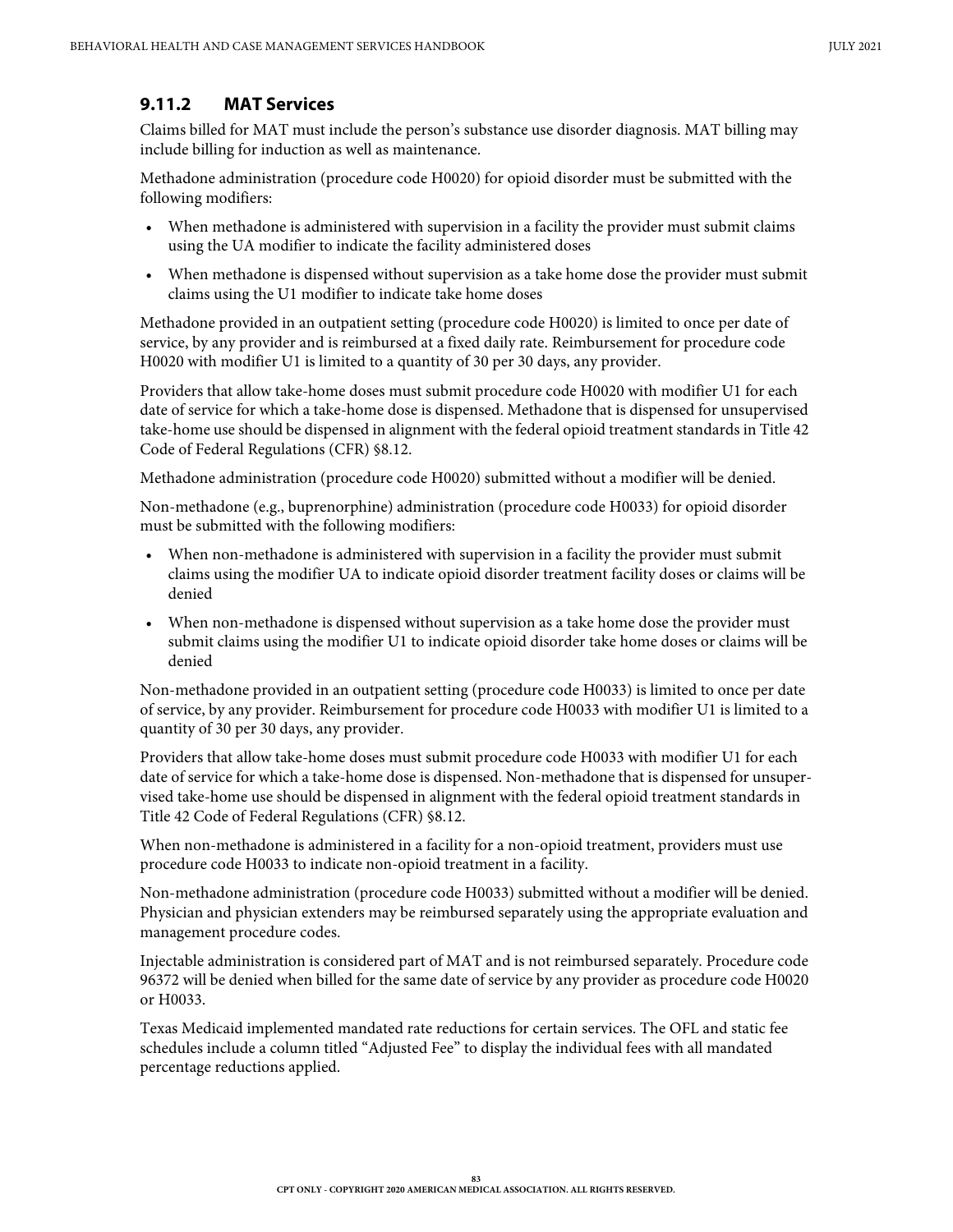Additional information about rate changes is available on the TMHP website at [www.tmhp.com/](https://www.tmhp.com/resources/rate-and-code-updates/rate-changes) [resources/rate-and-code-updates/rate-changes](https://www.tmhp.com/resources/rate-and-code-updates/rate-changes).

*Note: Certain rate reductions including, but not limited to, reductions by place of service, client type program, or provider specialty may not be reflected in the Adjusted Fee column.*

# **9.12 Claims Filing**

Claims for SUD services must be submitted to TMHP in an approved electronic format or on the CMS-1500 paper claim form. Providers may purchase CMS-1500 paper claim forms from the vendor of their choice. TMHP does not supply the forms. When completing a CMS-1500 paper claim form, all required information must be included on the claim, as TMHP does not key any information from claim attachments. Superbills, or itemized statements, are not accepted as claim supplements.

*Refer to:* "Section 3: TMHP Electronic Data Interchange (EDI)" (*Vol. 1, General Information*) for information about electronic claims submissions.

> Subsection 6.1, "Claims Information" in "Section 6: Claims Filing" (*Vol. 1, General Information*) for general information about claims filing.

> Subsection 6.5, "CMS-1500 Paper Claim Filing Instructions" in "Section 6: Claims Filing" (*Vol. 1, General Information*).

## **10 Claims Resources**

Refer to the following sections or forms when filing claims:

| Resource                                              | Location                                                                                                                                                     |
|-------------------------------------------------------|--------------------------------------------------------------------------------------------------------------------------------------------------------------|
| <b>Acronym Dictionary</b>                             | "Appendix C: Acronym Dictionary" (Vol. 1,<br>General Information)                                                                                            |
| Automated Inquiry System (AIS)                        | Subsection A.10, "TMHP Telephone and Fax<br>Communication" in "Appendix A: State, Federal,<br>and TMHP Contact Information" (Vol. 1, General<br>Information) |
| CMS-1500 Paper Claim Filing Instructions              | Subsection 6.5, "CMS-1500 Paper Claim Filing<br>Instructions" in "Section 6: Claims Filing" (Vol. 1,<br>General Information)                                 |
| State, federal, and TMHP contact information          | "Appendix A: State, Federal, and TMHP Contact<br>Information" (Vol. 1, General Information)                                                                  |
| TMHP Electronic Data Interchange (EDI)<br>information | "Section 3: TMHP Electronic Data Interchange<br>(EDI)" (Vol. 1, General Information)                                                                         |

## **11 Contact TMHP**

Providers can call the TMHP Contact Center at 1-800-925-9126 from Monday through Friday, 7 a.m. to 7 p.m., Central Time.